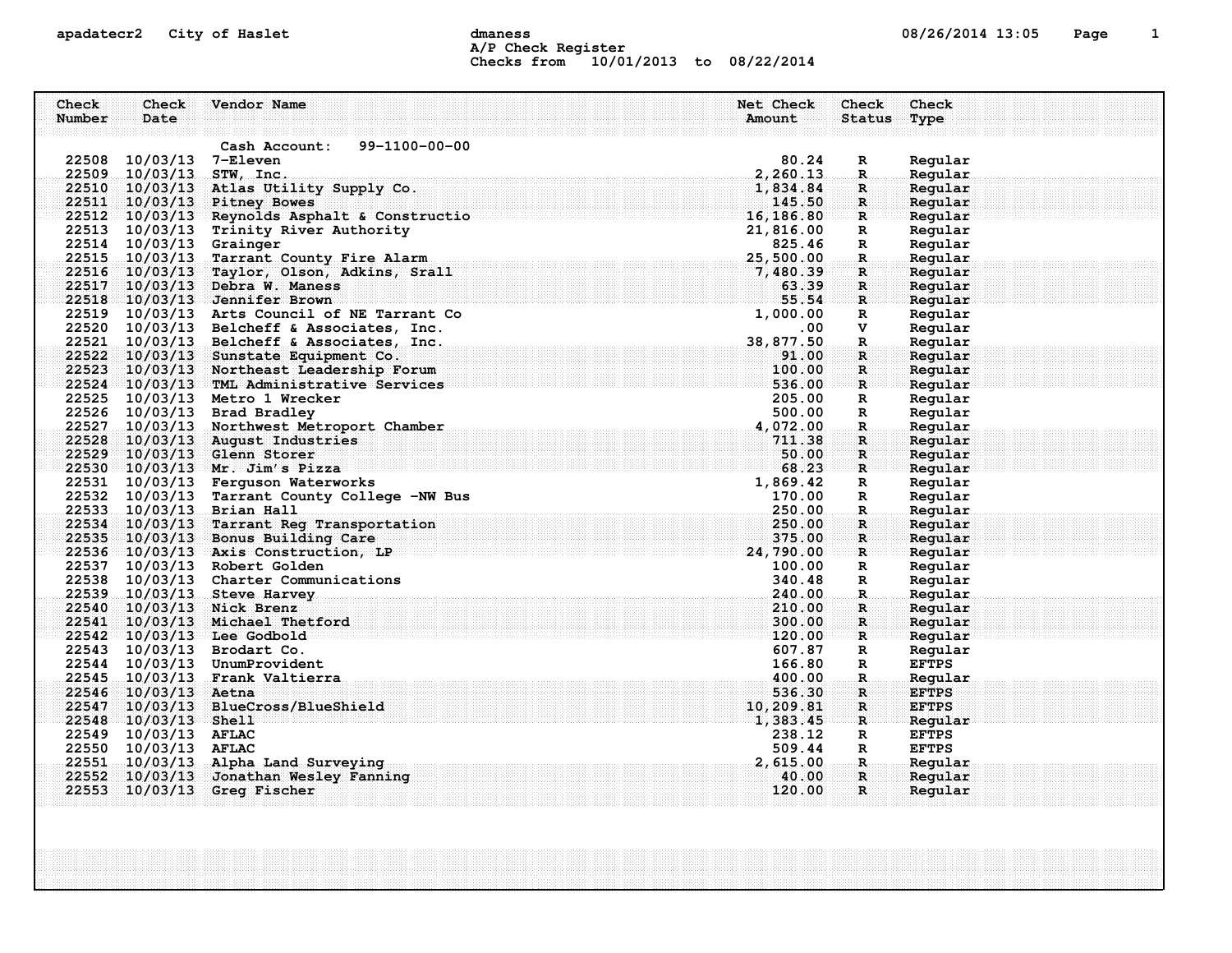## apadatecr2 City of Haslet control dmaness control dmaness control and the US/26/2014 13:05 Page 2 A/P Check Register Checks from 10/01/2013 to 08/22/2014

| Check  | Check                   | Vendor Name                                                                                                                                                                                                                           | Net Check   | Check         | Check        |
|--------|-------------------------|---------------------------------------------------------------------------------------------------------------------------------------------------------------------------------------------------------------------------------------|-------------|---------------|--------------|
| Number | Date                    |                                                                                                                                                                                                                                       | Amount      | <b>Status</b> | Type         |
|        |                         |                                                                                                                                                                                                                                       |             |               |              |
|        |                         | 22554 10/03/13 Kyle Briggs                                                                                                                                                                                                            | 800.00      | $\mathbf R$   | Regular      |
|        |                         | 22555 10/03/13 Robert Brown                                                                                                                                                                                                           | 200.00      | R             | Regular      |
|        |                         | 22556 10/03/13 Razvan Flaviu Deleanu                                                                                                                                                                                                  | 1,250.00    | $\mathbf R$   | Regular      |
|        |                         | 22557 10/03/13 Compbenefits Ins. Co.                                                                                                                                                                                                  | 107.34      | $\mathbf{R}$  | <b>EFTPS</b> |
|        |                         | 22558 10/03/13 Derek Batson                                                                                                                                                                                                           | 80.00       | R             | Regular      |
|        |                         | 22559 10/03/13 Penworthy                                                                                                                                                                                                              | 1,654.78    | R             | Regular      |
|        |                         | 22560 10/03/13 Jennifer Garcia                                                                                                                                                                                                        | 172.50      | R             | Regular      |
|        |                         | 22561 10/03/13 Samuel Aaron Ogburn                                                                                                                                                                                                    | 40.00       | $\mathbb{R}$  | Regular      |
|        |                         | 22562 10/03/13 Matthew Jefferson                                                                                                                                                                                                      | 40.00       | $\mathbf{R}$  | Regular      |
|        | 22563 10/03/13 HCSB     |                                                                                                                                                                                                                                       | 620.67      | R             | Regular      |
|        |                         | 22564 10/03/13 Family Christian Doors                                                                                                                                                                                                 | 308.00      | R             | Regular      |
|        |                         | 22565 10/03/13 Matthew Schumacher                                                                                                                                                                                                     | 160.00      | $\mathbf R$   | Regular      |
|        | 22566 10/03/13 Denitech |                                                                                                                                                                                                                                       | 918.00      | R             | Regular      |
|        |                         | 22567 10/03/13 Buyers Barricades                                                                                                                                                                                                      | 473.49      | $\mathbf R$   | Regular      |
|        |                         | 22568 10/03/13 Staples Contract & Commercial                                                                                                                                                                                          | 340.85      | R.            | Regular      |
|        |                         | 22569 10/03/13 Norman Craven                                                                                                                                                                                                          | 1,920.00    | $\mathbf{R}$  | Regular      |
|        |                         | 22570 10/03/13 Cintas Corporation                                                                                                                                                                                                     | 82.71       | R             | Regular      |
|        |                         | 22571 10/03/13 Lehigh Hanson                                                                                                                                                                                                          | 10, 168.11  | $\mathbb R$ . | Regular      |
|        |                         | 22572 10/03/13 Redi-Mix Concrete                                                                                                                                                                                                      | 10,246.60   | R             | Regular      |
|        |                         | 22573 10/03/13 Matthew Wilkinson                                                                                                                                                                                                      | 40.00       | $\mathbf R$   | Regular      |
|        | 22574 10/03/13 Bswarms  |                                                                                                                                                                                                                                       | 750.00      | $\mathbf{R}$  | Regular      |
|        |                         | 22575 10/03/13 DACO Fire Equipment                                                                                                                                                                                                    | 7,514.00    | $\mathbf{R}$  | Regular      |
|        |                         | 22576 10/03/13 David W. Musick                                                                                                                                                                                                        | 40.00       | $\mathbf{R}$  | Regular      |
|        |                         | 22577 10/03/13 Azzie M. Beagnyam                                                                                                                                                                                                      | 40.00       | R             | Regular      |
|        |                         | 22578 10/03/13 PARKER, DONNY L                                                                                                                                                                                                        | 8.27        | R             | Quick Check  |
|        |                         | 22579 10/03/13 JOHNSTON, WILLIAM W.                                                                                                                                                                                                   | 8.53        | R             | Quick Check  |
|        |                         | 22580 10/03/13 BAILEE DEVELOPER L.P.<br>22581 10/03/13 CONATSER SITE SERVICES TX, L.P 1,169.96<br>22582 10/03/13 FISHEL COMPANY 1,337.28<br>22583 10/03/13 Texas Alcoholic Beverage Comm 251.00<br>23583 10/03/13 Texas Alcoholic Bev |             | $\mathbf R$   | Quick Check  |
|        |                         |                                                                                                                                                                                                                                       |             | R             | Quick Check  |
|        |                         |                                                                                                                                                                                                                                       |             | $\mathbf{R}$  | Quick Check  |
|        |                         |                                                                                                                                                                                                                                       |             | R             | Quick Check  |
|        |                         | 22584 10/04/13 SAV-ON FENCE                                                                                                                                                                                                           | 1,450.00    | $\mathbf R$   | Regular      |
|        | 22585 10/10/13 ICSC     |                                                                                                                                                                                                                                       | 880.00      | R             | Regular      |
|        |                         | 22586 10/10/13 Elkins Auto and Truck                                                                                                                                                                                                  | 12.58       | $\mathbf{R}$  | Regular      |
|        |                         | 22587 10/10/13 Fort Worth Water Department<br>38, 267, 38<br>7, 442, 14<br>39, 96                                                                                                                                                     |             | R             | Regular      |
|        |                         | 22588 10/10/13 Allied Waste Services                                                                                                                                                                                                  |             | $\mathbf{R}$  | Regular      |
|        |                         | $22589$ 10/10/13 Mr. Jim's Pizza                                                                                                                                                                                                      |             | $\mathbf{R}$  | Reqular      |
|        |                         | $250.00$<br>$375.00$<br>$36.25$<br>22590 10/10/13 Tarrant County College -NW Cam                                                                                                                                                      |             | $\mathbf R$   | Regular      |
|        |                         | 22591 10/10/13 Franklin Legal Publishing                                                                                                                                                                                              |             | R             | Regular      |
|        |                         | 22592 10/10/13 Alliance Regional Newspaper                                                                                                                                                                                            |             | $\mathbf{R}$  | Regular      |
|        |                         | 22593 10/10/13 Brodart Co.                                                                                                                                                                                                            | 391.34      | R             | Reqular      |
|        |                         | 22594 10/10/13 Tarrant County                                                                                                                                                                                                         | 47, 926, 67 | R             | Regular      |
|        | 22595 10/10/13 Gale     |                                                                                                                                                                                                                                       | 27.19       | $\mathbf{R}$  | Regular      |
|        |                         | 22596 10/10/13 North Texas Commercial Assoc.                                                                                                                                                                                          | 375.00      | R             | Regular      |
|        |                         | 22597 10/10/13 Mai Thai Restaurant                                                                                                                                                                                                    | 2,350.00    | R             | Regular      |
|        | 22598 10/10/13 Paetec   |                                                                                                                                                                                                                                       | 399.05      | $\mathbf R$   | Regular      |
|        |                         | 22599 10/10/13 Wells Fargo Financial Leasing                                                                                                                                                                                          | 922.00      | $\mathbf R$   | Regular      |
|        |                         | 22600 10/10/13 Dianna Buchanan                                                                                                                                                                                                        | 83.51       | $\mathbf{R}$  | Regular      |
|        |                         |                                                                                                                                                                                                                                       |             |               |              |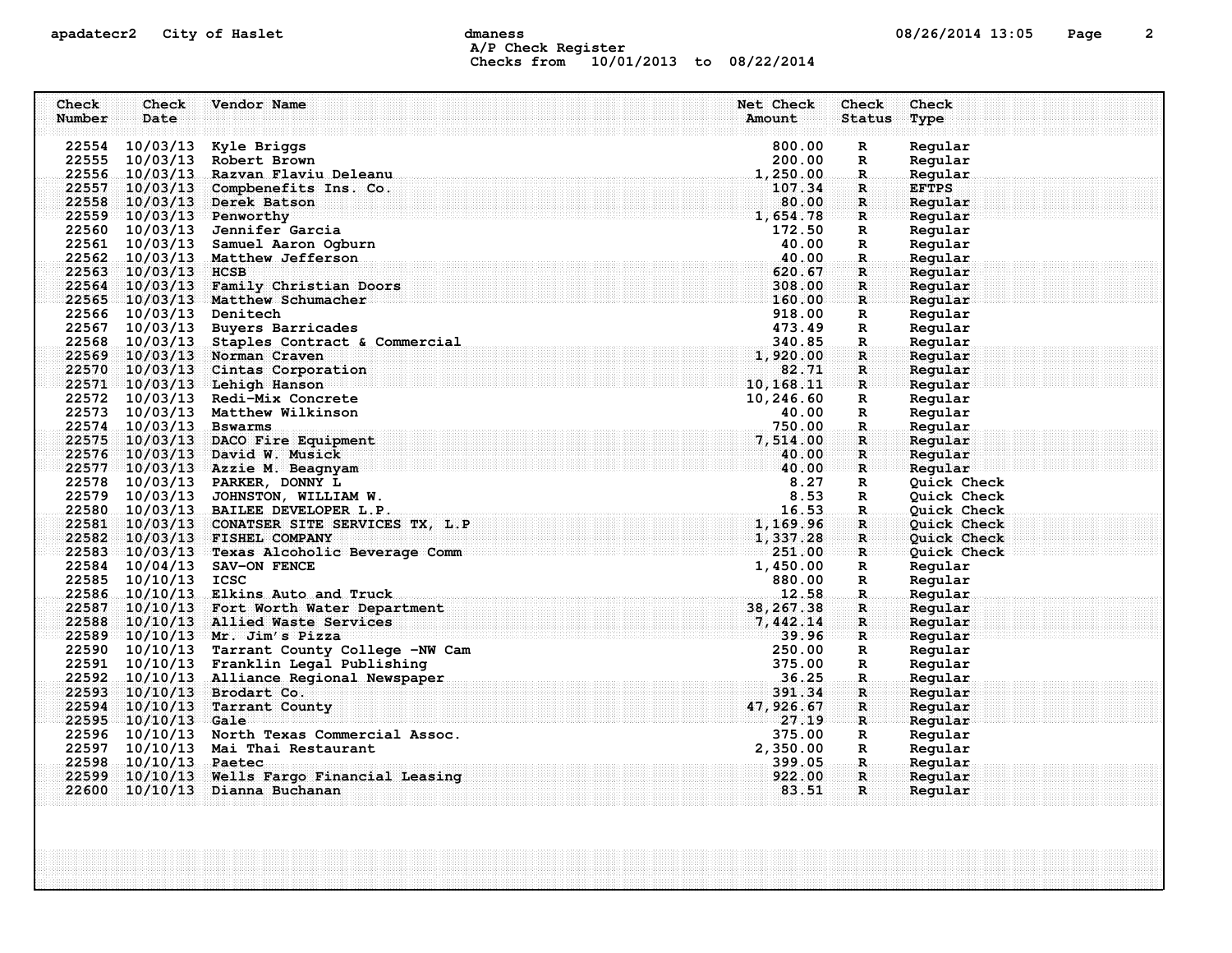## apadatecr2 City of Haslet and dmaness dmaness and the 08/26/2014 13:05 Page 3 A/P Check Register Checks from 10/01/2013 to 08/22/2014

| Check<br>Number | Check<br>Date             | Vendor Name                                                                                                                | Net Check<br>Amount  | Check<br><b>Status</b> | Check<br>Type      |
|-----------------|---------------------------|----------------------------------------------------------------------------------------------------------------------------|----------------------|------------------------|--------------------|
|                 |                           |                                                                                                                            |                      |                        |                    |
|                 |                           | 22601 10/10/13 Metro Code Analysis LLC                                                                                     | 520.00               | R                      | Regular            |
|                 | 22602 10/10/13 AT&T       |                                                                                                                            | 99.38                | R                      | Regular            |
|                 | 22603 10/10/13 Bswarms    |                                                                                                                            | 300.00               | $\mathbf R$ .          | Regular            |
|                 |                           | 22604 10/10/13 BackUp Solutions, Inc                                                                                       | 225.00               | R                      | Regular            |
|                 |                           | 22605 10/10/13 Luther E. Cosby                                                                                             | 225.00               | $\mathbf{R}$           | Regular            |
|                 |                           | $22606 - 10/11/13$ Joe Sipes                                                                                               | 800.00               | $\mathbf{R}$           | Quick Check        |
|                 |                           | 22607 10/15/13 Ben E. Keith                                                                                                | 182.65               | R                      | Quick Check        |
|                 |                           | 22608 10/17/13 Mayors' Council of Tarrant Co.                                                                              | 350.00               | R                      | Regular            |
|                 |                           | 22609 10/17/13 Keemon Malone                                                                                               | 175.00               | R.                     | Regular            |
|                 |                           | 22610 10/17/13 Lawrence Gaston                                                                                             | 175.00               | R.                     | Regular            |
|                 | 22611 10/17/13 AT & T     |                                                                                                                            | 160.44               | R                      | Regular            |
|                 |                           | 22612 10/17/13 Reynolds Asphalt & Constructio 39, 703.19                                                                   |                      | $\mathbf{R}$           | Regular            |
|                 |                           | 22613 10/17/13 Cross Exterminating                                                                                         | 150.00               | R                      | Regular            |
|                 |                           | 22614 10/17/13 Dell Marketing LP                                                                                           | 2,829.64             | $\mathbf{R}$           | Regular            |
|                 |                           | 22615 10/17/13 Tarrant County Health Labs                                                                                  | 40.00                | $\mathbf R$ .          | Regular            |
|                 |                           | 22616 10/17/13 Karl Klement Ford                                                                                           |                      | $\mathbf{R}$           | Regular            |
|                 |                           | $\frac{3}{8}, \frac{186}{289}, \frac{65}{36}$<br>$\frac{8}{43}, \frac{289}{63}$<br>22617 10/17/13 Reliant Energy Solutions |                      | R                      | Regular            |
|                 | $22618$ $10/17/13$ Ozarka |                                                                                                                            |                      | e Recent               | Regular            |
|                 |                           | 22619 10/17/13 Nextel Communications                                                                                       | 119.88               | R                      | Regular            |
|                 |                           | 22620 10/17/13 DataProse, Inc.                                                                                             | 438.56               | R                      | Regular            |
|                 |                           | 22621 10/17/13 Charter Communications                                                                                      | 197.99               | $\mathbf{R}$           | Regular            |
|                 |                           | 22622 10/17/13 Apple Oxygen Supply, Inc.                                                                                   | 19.50                | $\mathbf{R}$           | Regular            |
|                 |                           | 22623 10/17/13 First Check<br>$\frac{1}{821}$ , 00                                                                         | 158.00               | R                      | Regular            |
|                 | 22624 10/17/13 Denitech   |                                                                                                                            |                      | $\mathbf{R}$ .         | Regular            |
|                 |                           | 22625 10/17/13 Norman Craven                                                                                               | 1,920.00             | $\mathbf R$            | Regular            |
|                 | 22626 10/17/13 FW Promo   | 22627 10/17/13 DLT Solutions, LLC                                                                                          | 2,361.15             | R                      | Regular<br>Regular |
|                 |                           | $22628$ $10/17/13$ Red Oak Insulation, Inc.                                                                                | 4,786.53<br>2,275.00 | $_{\dots R}$ .<br>R.   | Regular            |
|                 |                           | 22631 10/24/13 International Economic                                                                                      | 345.00               | $\mathbf R$            | Regular            |
|                 |                           | $22632 - 10/24/13$ STW, Inc.                                                                                               | 9,501.16             | $\mathbb{R}^n$         | Reqular            |
|                 |                           | 22633 10/24/13 Atmos Energy                                                                                                | 38.83                | R                      | Regular            |
|                 |                           | 22634 10/24/13 A-1 Porta Privy                                                                                             | 555.00               | R                      | Regular            |
|                 |                           | 22635 10/24/13 Fort Worth Water Department                                                                                 | 7,188.24             | $\mathbf R$            | Regular            |
|                 |                           | 22636 10/24/13 DPC Industries, Inc.                                                                                        | 24.00                | R                      | Regular            |
|                 |                           | 22637 10/24/13 AT&T Mobility                                                                                               | 454.51               | $\mathbf{R}$           | Reqular            |
|                 |                           | 21, 816.00<br>22638 10/24/13 Trinity River Authority                                                                       |                      | $\mathbf{R}$ .         | Reqular            |
|                 |                           | 22639 10/24/13 Texas State Comptroller                                                                                     | 45, 558.72           | R                      | Regular            |
|                 |                           | 22640 10/24/13 Five Star Ford                                                                                              | 782.00               | R                      | Regular            |
|                 |                           | 22641 10/24/13 Tri County Electric                                                                                         | 1,985.36             | $R_{\rm e}$            | Regular            |
|                 | 22642 10/24/13 FedEx      |                                                                                                                            | 55.91                | R.                     | Reqular            |
|                 |                           | 22643 10/24/13 Sunstate Equipment Co.                                                                                      | 236.42               | $\mathbf R$            | Regular            |
|                 |                           | 22644 10/24/13 Reliant Energy Solutions                                                                                    | 19.30                | R                      | Regular            |
|                 |                           | 22645 10/24/13 Ferguson Waterworks                                                                                         | 132.37               | $\mathbf{R}$           | Regular            |
|                 |                           | $22646$ $10/24/13$ Cowser Tire & Service                                                                                   | 748.40               | R                      | Regular            |
|                 | 22647 10/24/13 Ozarka     |                                                                                                                            | 50.37                | . <b>R</b>             | Regular            |
|                 |                           | 22648 10/24/13 Alliance Regional Newspaper                                                                                 | 39.50                | R                      | Regular            |
|                 |                           | 22649 10/24/13 TXI OPERATIONS                                                                                              | 8,936.40             | R.                     | Regular            |
|                 |                           |                                                                                                                            |                      |                        |                    |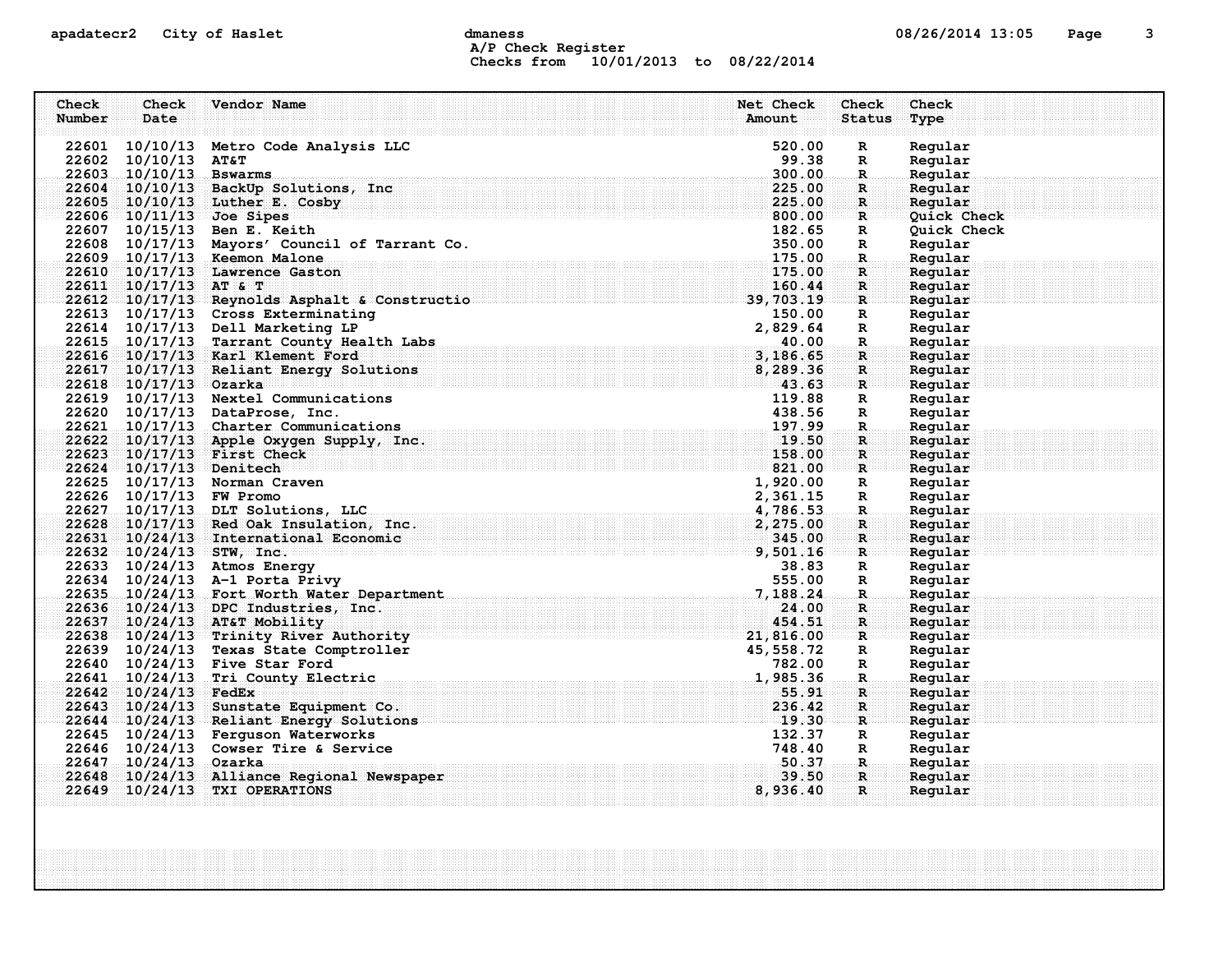# apadatecr2 City of Haslet dmaness dmaness and the control of the 13:05 Page 4 A/P Check Register Checks from 10/01/2013 to 08/22/2014

| Check  | Check                  | Vendor Name                                                                                                                                                                                                                                                                                                                             |                                                                                             | Net Check | <b>Check</b>                         | Check              |
|--------|------------------------|-----------------------------------------------------------------------------------------------------------------------------------------------------------------------------------------------------------------------------------------------------------------------------------------------------------------------------------------|---------------------------------------------------------------------------------------------|-----------|--------------------------------------|--------------------|
| Number | Date                   |                                                                                                                                                                                                                                                                                                                                         |                                                                                             | Amount    | <b>Status</b>                        | Type               |
|        |                        | 22650 10/24/13 Axis Construction, LP                                                                                                                                                                                                                                                                                                    |                                                                                             | 8,640.00  | $\mathbf{R}$                         | Regular            |
|        |                        | 22651 10/24/13 Brodart Co.                                                                                                                                                                                                                                                                                                              |                                                                                             | 1,124.81  | $\mathbf{R}$                         | Regular            |
|        |                        | 22652 10/24/13 Legal Shield                                                                                                                                                                                                                                                                                                             |                                                                                             | 91.65     | $\mathbf{R}$                         | Regular            |
|        |                        | 22653 10/24/13 Midwest Tape                                                                                                                                                                                                                                                                                                             |                                                                                             | 97.25     | $\mathbf{R}$ :                       | Reqular            |
|        | 22654 10/24/13 DirecTV |                                                                                                                                                                                                                                                                                                                                         |                                                                                             | 220.97    | $\mathbf{R}$                         | Regular            |
|        |                        | $22655 - 10/24/13$ Hose-Tech                                                                                                                                                                                                                                                                                                            |                                                                                             | 261.12    | $\mathbf{R}$                         | Regular            |
|        |                        | 22656 10/24/13 OmniBase Services of Texas                                                                                                                                                                                                                                                                                               |                                                                                             | 30.00     | $\mathbf{R}$                         | Regular            |
|        | 22657 10/24/13 Gale    |                                                                                                                                                                                                                                                                                                                                         |                                                                                             | 31.69     | $\mathbf{R}$                         | Regular            |
|        |                        | 22658 10/24/13 MetLife SBC                                                                                                                                                                                                                                                                                                              |                                                                                             | 657.28    | R                                    | Regular            |
|        |                        | 22659 10/24/13 Miracle Development Services                                                                                                                                                                                                                                                                                             |                                                                                             | 7,275.00  | $\mathbf{R}$                         | Regular            |
|        |                        | 22660 10/24/13 John Kelly Clark                                                                                                                                                                                                                                                                                                         |                                                                                             | 217.50    | R                                    | Regular            |
|        |                        | 22661 10/24/13 Penworthy                                                                                                                                                                                                                                                                                                                |                                                                                             | 257.47 R  |                                      | Regular            |
|        |                        | 22662 10/24/13 Staples Contract & Commercial                                                                                                                                                                                                                                                                                            | $\begin{array}{r} 257 \cdot 47 \\ 101.73 \\ 500.00 \\ 2,681.53 \\ 49,840.00 \\ \end{array}$ |           | $\mathbf{R}$                         | Regular            |
|        |                        | 22663 10/24/13 Deeann Kelly                                                                                                                                                                                                                                                                                                             |                                                                                             |           | $\mathbf R$                          | Regular            |
|        |                        | 22664 10/24/13 Golden Triangle Collision                                                                                                                                                                                                                                                                                                |                                                                                             |           | $\mathbf{R}$                         | Regular            |
|        |                        | $22665$ $10/24/13$ Level One Paving, Inc.                                                                                                                                                                                                                                                                                               |                                                                                             |           | ार                                   | Reqular            |
|        |                        | 22666 10/24/13 Bice's Florist                                                                                                                                                                                                                                                                                                           |                                                                                             | 239.96    | $\mathbf{R}$                         | Reqular            |
|        |                        | $\frac{22665}{22667} = \frac{10/24/13}{10/30/13} = \frac{B10e}{13} = \frac{B10e}{13} = \frac{B10e}{13} = \frac{B10e}{13} = \frac{B10e}{13} = \frac{B10e}{13} = \frac{B10e}{13} = \frac{B10e}{13} = \frac{B10e}{13} = \frac{B10e}{13} = \frac{B10e}{13} = \frac{B10e}{13} = \frac{B10e}{13} = \frac{B10e}{13} = \frac{B10e}{13} = \frac$ |                                                                                             |           | $\mathbf{R}$                         | Regular            |
|        |                        | 22668 10/31/13 Mark Webb                                                                                                                                                                                                                                                                                                                |                                                                                             | 51.48     | $\mathbb{R}$                         | Regular            |
|        |                        | 22669 10/31/13 Wyvonne Walling                                                                                                                                                                                                                                                                                                          |                                                                                             | 129.63    | $\mathbf{R}$                         | Regular            |
|        |                        | 22670 10/31/13 Shari Riggs                                                                                                                                                                                                                                                                                                              |                                                                                             |           | $\mathbf R$                          | Regular            |
|        |                        | 22671 10/31/13 Atlas Utility Supply Co.                                                                                                                                                                                                                                                                                                 |                                                                                             |           | $\mathbf R$                          | Regular            |
|        |                        | 22672 10/31/13 Elkins Hardware                                                                                                                                                                                                                                                                                                          | $129.63$<br>$200.00$<br>$585.00$<br>$84.96$<br>$39.56$                                      |           | $\mathbf R$ :                        | Reqular            |
|        |                        | $22673$ 10/31/13 Elkins Auto and Truck<br>22673 10/31/13 EIKINS Auto and Truck 39.56<br>22674 10/31/13 Texas Municipal Retirement Sys 8,759.34<br>22675 10/31/13 N.Central Texas Council of Gov 100.00<br>22676 10/31/13 Volunteer Fire Insurance of TX 12,372.00<br>22677 10/31                                                        |                                                                                             |           | $\mathbf{R}$ .                       | Regular            |
|        |                        |                                                                                                                                                                                                                                                                                                                                         |                                                                                             |           | $\mathbf R$                          | Regular            |
|        |                        |                                                                                                                                                                                                                                                                                                                                         |                                                                                             |           | $\mathbb{R}$                         | Regular            |
|        |                        |                                                                                                                                                                                                                                                                                                                                         |                                                                                             |           | $\mathbf{R}$ . The same $\mathbf{R}$ | Regular            |
|        |                        |                                                                                                                                                                                                                                                                                                                                         |                                                                                             |           | ार<br>$\mathbf{R}$                   | Regular<br>Regular |
|        |                        |                                                                                                                                                                                                                                                                                                                                         |                                                                                             |           | $\mathbb{R}^n$                       | Reqular            |
|        |                        | 22680 10/31/13 Tanya Morrow                                                                                                                                                                                                                                                                                                             |                                                                                             | 26.61     | $\mathbf R$                          | Regular            |
|        |                        | 22681 10/31/13 Texas Workforce Commission                                                                                                                                                                                                                                                                                               |                                                                                             |           | $\mathbb{R}$                         | <b>EFTPS</b>       |
|        |                        | 22682 10/31/13 Mr. Jim's Pizza                                                                                                                                                                                                                                                                                                          | 389.60<br><mark>.63.43</mark> ه                                                             |           | $\mathbf R$ .                        | Regular            |
|        |                        | 22683 10/31/13 Tarrant County College -NW Cam                                                                                                                                                                                                                                                                                           |                                                                                             | 935.00    | $\mathbf{R}$                         | Regular            |
|        |                        | 22684 10/31/13 Brian Hall                                                                                                                                                                                                                                                                                                               |                                                                                             | 250.00    | R                                    | Regular            |
|        |                        | 22685 10/31/13 Bonus Building Care                                                                                                                                                                                                                                                                                                      |                                                                                             | 375.00    | $\mathbf{R}$                         | Regular            |
|        |                        | 22686 10/31/13 Badger Meter, Inc.                                                                                                                                                                                                                                                                                                       |                                                                                             | 989.04    | R                                    | Regular            |
|        |                        | 22687 10/31/13 Charter Communications                                                                                                                                                                                                                                                                                                   |                                                                                             | 340.56    | R                                    | Regular            |
|        |                        | 22688 10/31/13 Brodart Co.                                                                                                                                                                                                                                                                                                              |                                                                                             | 560.78    | $\mathbf R$                          | Regular            |
|        | 22689 10/31/13 Horizon |                                                                                                                                                                                                                                                                                                                                         |                                                                                             | 49.08     | R                                    | Regular            |
|        |                        | 22690 10/31/13 GST Public Safety Supply                                                                                                                                                                                                                                                                                                 |                                                                                             | 190.95    | R                                    | Regular            |
|        | 22691 10/31/13 Shell   |                                                                                                                                                                                                                                                                                                                                         |                                                                                             | 1,552.61  | $\mathbf{R}$                         | Regular            |
|        | 22692 10/31/13 Shell   |                                                                                                                                                                                                                                                                                                                                         |                                                                                             | 1,155.30  | $\mathbf{R}$                         | Regular            |
|        |                        | 22693 10/31/13 Midwest Tape                                                                                                                                                                                                                                                                                                             |                                                                                             | 203.83    | $\mathbf{R}$                         | Regular            |
|        |                        | 22694 10/31/13 Safeware, Inc.                                                                                                                                                                                                                                                                                                           |                                                                                             | 270.00    | $\mathbf{R}_{\text{max}}$            | Regular            |
|        | 22695 10/31/13 Gale    |                                                                                                                                                                                                                                                                                                                                         |                                                                                             | 30.59     | $\mathbf R$ :                        | Reqular            |
|        |                        | $22696$ $10/31/13$ Haslet Lube & Auto Care                                                                                                                                                                                                                                                                                              |                                                                                             | 70.00     | R                                    | Regular            |
|        |                        |                                                                                                                                                                                                                                                                                                                                         |                                                                                             |           |                                      |                    |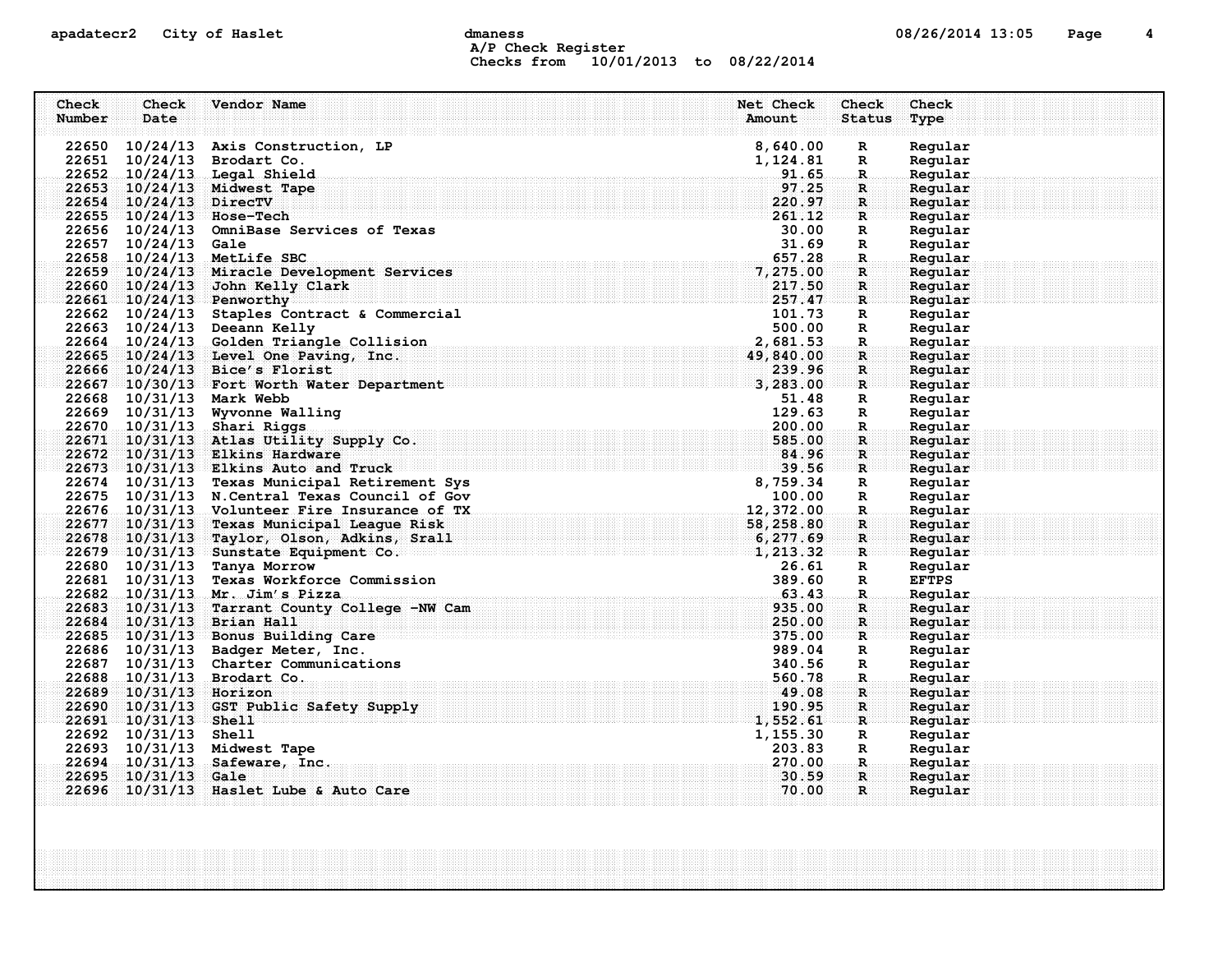# apadatecr2 City of Haslet and dmaness dmaness and the US/26/2014 13:05 Page 5 A/P Check Register Checks from 10/01/2013 to 08/22/2014

| Check  | Check                 | Vendor Name                                                                                | Net Check                 | <b>Check</b>  | Check              |
|--------|-----------------------|--------------------------------------------------------------------------------------------|---------------------------|---------------|--------------------|
| Number | Date                  |                                                                                            | Amount                    | <b>Status</b> | Type               |
|        |                       |                                                                                            |                           |               |                    |
| 22697  | 10/31/13              | Texas Improvements                                                                         | 2,325.00                  | R             | Regular            |
|        |                       | 22698 10/31/13 CoreNet Global                                                              | 850.00                    | R             | Regular            |
|        |                       | 22699 10/31/13 National Assoc of Office & Ind                                              | 550.00                    | $\mathbf R$   | Regular            |
|        |                       | 22700 10/31/13 Shirley Archer                                                              | 654.06                    | R             | Reqular            |
|        |                       | 22701 10/31/13 Norman Craven                                                               | 1,920.00                  | R             | Regular            |
|        |                       | 22702 10/31/13 Cintas Corporation                                                          | 406.84                    | $\mathbf{R}$  | Regular            |
|        | 22703 10/31/13 Hanson |                                                                                            | 807.00                    | v             | Regular            |
|        |                       | 22704 10/31/13 TEJEDOR, HENRY                                                              | 35.89                     | R             | Quick Check        |
|        |                       | 22705 10/31/13 D'AMICO CUSTOM HOMES, L.L.C.                                                | 48.53                     | R.            | Quick Check        |
|        |                       | 22706 10/31/13 HILLWOOD CONSTRUCTION SERVICES                                              | 1,440.00                  | $\circ$       | Quick Check        |
|        |                       | 22707 10/31/13 POTTER READY MIX                                                            | 1,440.00                  | $\mathbf R$   | <b>Ouick Check</b> |
|        |                       | 22708 10/31/13 DOLAN DIRECTIONAL                                                           | 1,373.28                  | $\mathbf{R}$  | Quick Check        |
|        | 22709 11/07/13 Demco  |                                                                                            | 14.59                     | R             | Regular            |
|        |                       | 22710 11/07/13 Atmos Energy                                                                | 72.18                     | R             | Regular            |
|        |                       | 22710 11/07/13 Atmos Energy<br>22711 11/07/13 Reynolds Asphalt & Constructio               | 1,332.92                  | $\mathbf{R}$  | Regular            |
|        |                       | 22712 11/07/13 Allied Waste Services                                                       | 7,463.83                  | R             | Regular            |
|        |                       |                                                                                            | $.00 \,$                  | V             | Regular            |
|        |                       | $22713$ 11/07/13 Belcheff & Associates, Inc.<br>22714 11/07/13 Belcheff & Associates, Inc. | 44, 132.25                | $\mathbf{R}$  | Reqular            |
|        |                       | 22715 11/07/13 Sunstate Equipment Co.                                                      | 564.57                    | R             | Regular            |
|        |                       | 22716 11/07/13 Dell Marketing LP                                                           | 1,049.99                  | v             | Regular            |
|        |                       | 22717 11/07/13 Brad Bradley                                                                | 500.00                    | $\mathbf R$   | Regular            |
|        |                       | 22718 11/07/13 Fast Signs                                                                  | 150.00                    | $\mathbf R$   | Reqular            |
|        |                       | 22719 11/07/13 Northwest Metroport Chamber                                                 | 44.00                     | $\mathbf{R}$  | Regular            |
|        |                       | 22720 11/07/13 Oncor Electric Deliver                                                      | $\frac{44.99}{12,560.30}$ | $\mathbf{R}$  | Regular            |
|        |                       | 22721 11/07/13 Ferguson Waterworks                                                         | 275.00                    | R             | Regular            |
|        |                       | 22722 11/07/13 Lee Godbold                                                                 | 120.00                    | R             | Regular            |
|        |                       | 22723 11/07/13 Steve Harvey                                                                | 240.00                    | $\mathbf R$   | Regular            |
| 22724  |                       | $11/07/13$ Nick Brenz                                                                      | 496.00                    | R             | Regular            |
|        |                       | 22725 11/07/13 Michael Thetford                                                            | 180.00                    | $\mathbf R$   | Regular            |
|        |                       | 22726 11/07/13 UnumProvident                                                               | 155.20                    | R             | <b>EFTPS</b>       |
|        |                       | 22727 11/07/13 Frank Valtierra                                                             | 300.00                    | R             | Regular            |
|        |                       | 22728 11/07/13 Tarrant County                                                              | 47,926.67                 | R             | Regular            |
|        |                       | 22729 11/07/13 Utility Data Systems, Inc.                                                  | 899.17                    | $\mathbb{R}$  | Regular            |
|        | 22730 11/07/13 Aetna  |                                                                                            | 571.50                    | R             | <b>EFTPS</b>       |
|        |                       | 22731 11/07/13 BlueCross/BlueShield                                                        | 10,520.84                 | $\mathbf{R}$  | <b>EFTPS</b>       |
|        | 22732 11/07/13 AFLAC  |                                                                                            | 238.12                    | $\mathbf{R}$  | <b>EFTPS</b>       |
|        | 22733 11/07/13 AFLAC  |                                                                                            | 509.44                    | R             | <b>EFTPS</b>       |
|        |                       | 22734 11/07/13 Midwest Tape                                                                | 94.76                     | R             | Regular            |
|        |                       | 22735 11/07/13 Ted Hopper                                                                  | 645.50                    | $\mathbf R$   | Regular            |
|        |                       | 22736 11/07/13 Office of the Attorney General                                              | 284.00                    | R.            | Reqular            |
| 22737  |                       | 11/07/13 Clinton Batson                                                                    | 40.00                     | $\mathbf R$   | Regular            |
|        |                       | 22738 11/07/13 Jonathan Wesley Fanning                                                     | 120.00                    | $\mathbf R$   | Regular            |
|        | 22739 11/07/13        | <b>Hose-Tech</b>                                                                           | 90.72                     | R             | Regular            |
|        |                       | 22740 11/07/13 Haslet Lube & Auto Care                                                     | 35.00                     | R             | Regular            |
|        | 22741 11/07/13        | Greg Fischer                                                                               | 360.00                    | $\mathbf{R}$  | Regular            |
|        |                       | 22742 11/07/13 Kyle Briggs                                                                 | 300.00                    | $\mathbf R$   | Regular            |
|        |                       | 22743 11/07/13 Robert Brown                                                                | 40.00                     | $\mathbf{R}$  | Regular            |
|        |                       |                                                                                            |                           |               |                    |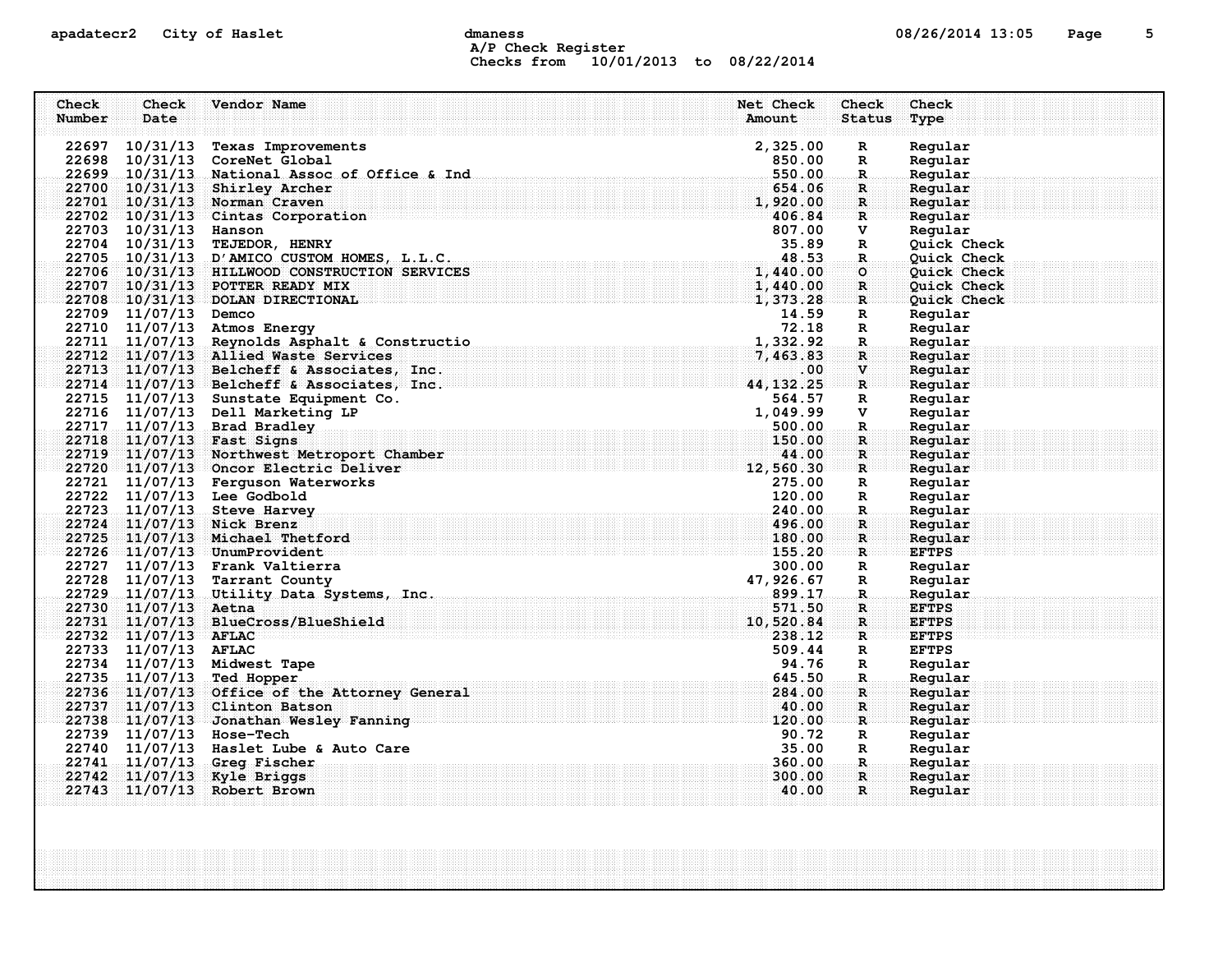# apadatecr2 City of Haslet dmaness dmaness and the control of the 13:05 Page 6 A/P Check Register Checks from 10/01/2013 to 08/22/2014

| Check  | Check                   | Vendor Name                                                                                 | Net Check<br>Check                                                                                                                                                                                                                                  | Check        |
|--------|-------------------------|---------------------------------------------------------------------------------------------|-----------------------------------------------------------------------------------------------------------------------------------------------------------------------------------------------------------------------------------------------------|--------------|
| Number | Date                    |                                                                                             | Amount<br><b>Status</b>                                                                                                                                                                                                                             | Type         |
|        |                         |                                                                                             |                                                                                                                                                                                                                                                     |              |
|        |                         | 22744 11/07/13 Razvan Flaviu Deleanu                                                        | 750.00<br>R                                                                                                                                                                                                                                         | Regular      |
|        | 22745 11/07/13          | Compbenefits Ins. Co.                                                                       | 122.65<br>R                                                                                                                                                                                                                                         | <b>EFTPS</b> |
|        |                         | 22746 11/07/13 BIS Digital                                                                  | 2,050.00<br>$\mathbf R$                                                                                                                                                                                                                             | Regular      |
|        |                         | $\frac{22747}{22748}$ 11/07/13 Miracle Development Services                                 | 1,762.88<br>$\mathbf R$                                                                                                                                                                                                                             | Regular      |
|        |                         | 22748 11/07/13 Blackstone                                                                   | 53.09<br>R                                                                                                                                                                                                                                          | Regular      |
|        |                         | 22749 11/07/13 Samuel Aaron Ogburn                                                          | 160.00<br>$\mathbf{R}$                                                                                                                                                                                                                              | Regular      |
|        |                         | 22750 11/07/13 Matthew Jefferson                                                            | 200.00<br>$\mathbf{R}$                                                                                                                                                                                                                              | Regular      |
|        | 22751 11/07/13 HCSB     |                                                                                             | 620.67<br>R                                                                                                                                                                                                                                         | Regular      |
|        |                         | 22752 11/07/13 Matthew Schumacher                                                           | 240.00<br>$\mathbf R$                                                                                                                                                                                                                               | Regular      |
|        |                         | 22753 11/07/13 Staples Contract & Commercial                                                | 86.33<br>R                                                                                                                                                                                                                                          | Regular      |
|        | 22754 11/07/13 CitiBank |                                                                                             | 8,322.09<br>R                                                                                                                                                                                                                                       | Regular      |
|        |                         | 22755 11/07/13 Martin Marietta Materials                                                    | 2,375.34<br>$\mathbf{R}$                                                                                                                                                                                                                            | Regular      |
|        |                         | 22756 11/07/13 Matthew Wilkinson                                                            | 120.00<br>R                                                                                                                                                                                                                                         | Regular      |
|        |                         | 22757 11/07/13 David W. Musick                                                              | 40.00<br>R                                                                                                                                                                                                                                          | Regular      |
|        |                         | 22758 11/07/13 Azzie M. Beagnyam                                                            | 40.00<br>$\mathbf R$                                                                                                                                                                                                                                | Regular      |
|        |                         | 22759 11/07/13 BackUp Solutions, Inc                                                        | 75.00<br>$\mathbf{R}$                                                                                                                                                                                                                               | Regular      |
|        |                         | 22760 11/07/13 Henderson Oil & Lube                                                         | 216.50<br>R.                                                                                                                                                                                                                                        | Regular      |
|        |                         | 22761 11/07/13 Karl Klement Ford                                                            | 14.50<br>$\mathbf{R}$                                                                                                                                                                                                                               | Regular      |
|        | 22762 11/14/13 US Flag  |                                                                                             | 164.00<br>R                                                                                                                                                                                                                                         | Regular      |
|        | 22763 11/14/13 Grainger |                                                                                             | 472.45<br>R                                                                                                                                                                                                                                         | Regular      |
|        |                         | 22764 11/14/13 Dell Marketing LP                                                            | 1,399.99<br>$\mathbf{R}$                                                                                                                                                                                                                            | Regular      |
|        |                         | 22765 11/14/13 Northeast Leadership Forum                                                   | 500.00<br>R                                                                                                                                                                                                                                         | Regular      |
|        |                         | 22766 11/14/13 Reliant Energy Solutions                                                     | 6,198.54<br>$\mathbf{R}$                                                                                                                                                                                                                            | Regular      |
|        |                         | 22767 11/14/13 Alliance Regional Newspaper                                                  | 184.75<br>$\mathbf{R}$                                                                                                                                                                                                                              | Regular      |
|        |                         | 22768 11/14/13 Nextel Communications                                                        | 118.48<br>R                                                                                                                                                                                                                                         | Regular      |
|        |                         | 22769 11/14/13 Axis Construction, LP                                                        | 920.00<br>R                                                                                                                                                                                                                                         | Regular      |
|        |                         | 22769 11/14/13 Axis Construction, LP<br>22770 11/14/13 DataProse, Inc.                      | 432.40<br>$\mathbf{R}$                                                                                                                                                                                                                              | Regular      |
|        |                         | 22771 11/14/13 Charter Communications                                                       | 197.99<br>R.                                                                                                                                                                                                                                        | Regular      |
|        |                         | 22772 11/14/13 Brodart Co.                                                                  | 358.59<br>$\mathbf{R}$                                                                                                                                                                                                                              | Regular      |
|        |                         | 22773 11/14/13 Discount Magazine Subscription 22773 11/14/13 Discount Magazine Subscription | R                                                                                                                                                                                                                                                   | Reqular      |
|        |                         | 22774 11/14/13 U.S. Bank                                                                    | 300.00<br>R                                                                                                                                                                                                                                         | Regular      |
|        |                         | 22775 11/14/13 U.S. Bank                                                                    | 300.00<br>$\mathbb{R}$                                                                                                                                                                                                                              | Regular      |
|        |                         | 22776 11/14/13 Alpha Land Surveying                                                         | <u>395.00 and the second second second second second second second second second second second second second second second second second second second second second second second second second second second second second sec</u><br>$\mathbf R$ | Regular      |
|        | 22777 11/14/13 Gale     |                                                                                             | 26.34<br>R                                                                                                                                                                                                                                          | Regular      |
|        |                         |                                                                                             | $\mathbf{R}$                                                                                                                                                                                                                                        | Regular      |
|        |                         |                                                                                             | R                                                                                                                                                                                                                                                   | Regular      |
|        |                         | 22780 11/14/13 Allegra Print Central                                                        | 224.71<br>R                                                                                                                                                                                                                                         | Regular      |
|        |                         | 22781 11/14/13 Catalyst Commercial, Inc                                                     | 788.85<br>R                                                                                                                                                                                                                                         | Regular      |
|        |                         | 22782 11/14/13 Annett Meadows                                                               | 250.00<br>R.                                                                                                                                                                                                                                        | Regular      |
|        | 22783 11/14/13 Paetec   |                                                                                             | 399.35<br>$\mathbf R$                                                                                                                                                                                                                               | Regular      |
|        | 22784 11/14/13 Denitech |                                                                                             | 913.00<br>$\mathbf{R}$                                                                                                                                                                                                                              | Regular      |
|        |                         | $22785$ 11/14/13 Buyers Barricades                                                          | 210.60<br>R                                                                                                                                                                                                                                         | Regular      |
|        |                         | 22786 11/14/13 Staples Contract & Commercial                                                | 176.56<br>R                                                                                                                                                                                                                                         | Regular      |
|        |                         | 22787 11/14/13 Wells Fargo Financial Leasing                                                | 922.00<br>$\mathbf{R}$                                                                                                                                                                                                                              | Regular      |
|        |                         | 22788 11/14/13 Norman Craven                                                                | 1,920.00<br>-R.,                                                                                                                                                                                                                                    | Regular      |
|        | 22789 11/14/13 AT&T     |                                                                                             | 90.10<br>$\mathbf{R}$                                                                                                                                                                                                                               | Reqular      |
|        |                         | 22790 11/14/13 iWorQ Systems                                                                | 4,945.00<br>$\mathbf{R}$                                                                                                                                                                                                                            | Regular      |
|        |                         |                                                                                             |                                                                                                                                                                                                                                                     |              |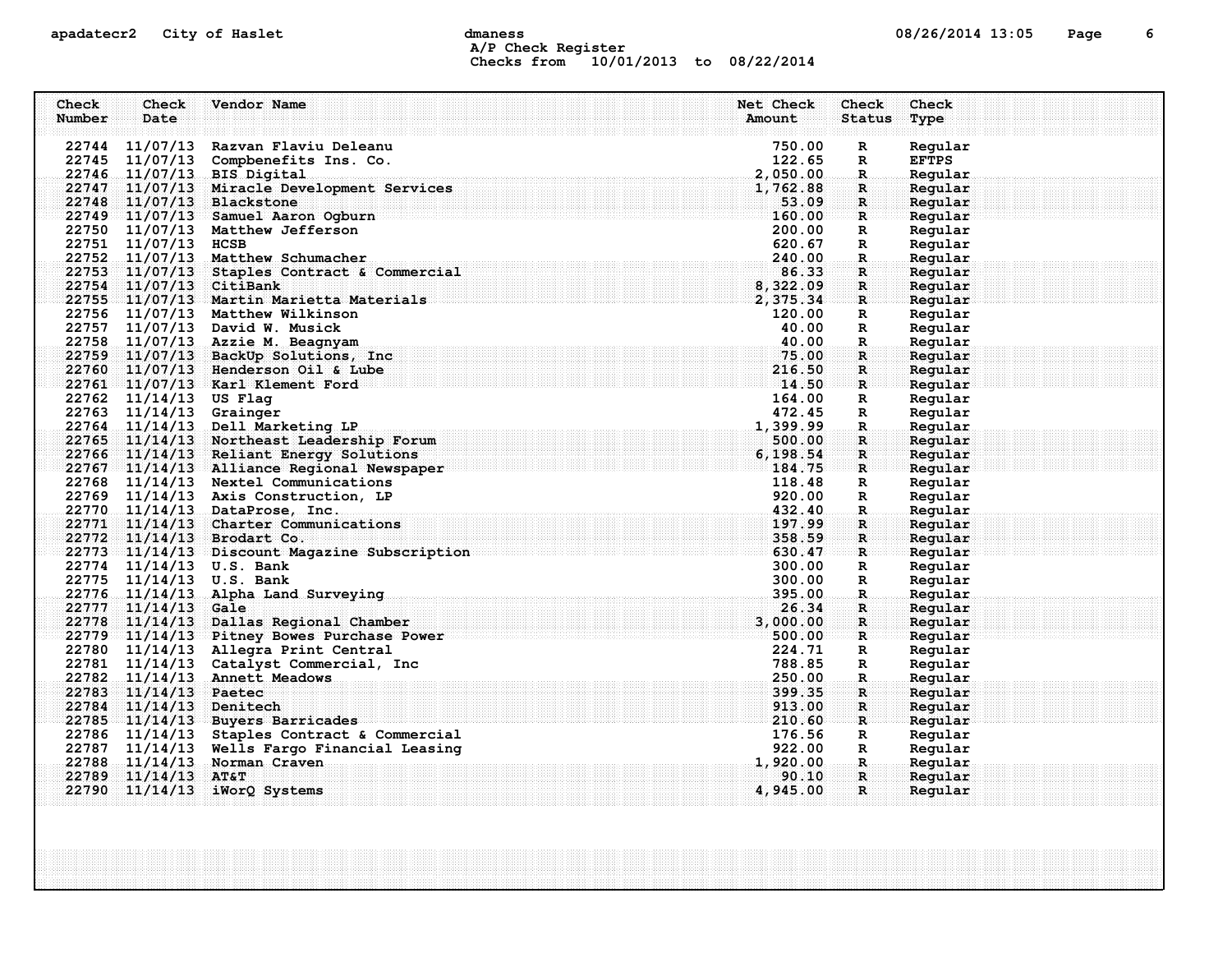# apadatecr2 City of Haslet contracts dmaness contracts that the contracts of the contracts of the contracts of the contracts of the contracts of the contracts of the contracts of the contracts of the contracts of the contra A/P Check Register Checks from 10/01/2013 to 08/22/2014

| Check<br>Number | Check<br>Date           | Vendor Name                                                                           | Net Check<br>Amount | Check<br><b>Status</b> | Check<br>Type      |
|-----------------|-------------------------|---------------------------------------------------------------------------------------|---------------------|------------------------|--------------------|
|                 |                         |                                                                                       |                     |                        |                    |
|                 |                         | 22791 11/21/13 Home Depot                                                             | 903.29              | $\mathbf R$            | Regular            |
|                 |                         | 22792 11/21/13 Apex Glass                                                             | 85.00               | $\mathbf R$            | Regular            |
|                 |                         | 22793 11/21/13 Atlas Utility Supply Co.                                               | 240.00              | $\mathbf R$            | Regular            |
|                 |                         | $22794$ $11/21/13$ Stuart Hose and Pipe                                               | 49.00               | R                      | Regular            |
|                 |                         | 22795 11/21/13 Atmos Energy                                                           | 130.59<br>16,935.73 | $\mathbf{R}$           | Regular            |
|                 |                         | 22796 11/21/13 Reynolds Asphalt & Constructio                                         |                     | R                      | Regular            |
|                 |                         | 22797 11/21/13 DPC Industries, Inc.                                                   | 24.00<br>1,818.18   | R                      | Regular            |
|                 |                         | 22798 11/21/13 Tri County Electric<br>22799 11/21/13 Medstar Area Metro Ambulance     | 5,985.94            | $\mathbf{R}$           | Regular<br>Regular |
|                 |                         | 22800 11/21/13 TX Commission on Env. Quality                                          | 1,500.70            | $\mathbf{R}$ .<br>R    | Regular            |
|                 |                         | 22801 11/21/13 Kimbrough Fire Extinguisher Co                                         | 180.50              | $\mathbf R$            | Regular            |
|                 |                         | 22802 11/21/13 Home Depot                                                             | 956.71              | $\mathbf{R}$           | Regular            |
|                 |                         | 22803 11/21/13 Tarrant County Health Labs                                             | 40.00               | $\mathbf{R}$           | Regular            |
|                 |                         | 22804 11/21/13 Kirt Mays                                                              | 60.00               | R                      | Regular            |
|                 |                         | 22805 11/21/13 Reliant Energy Solutions                                               | 20.71               | $\mathbf{R}$           | Regular            |
|                 |                         | 22806 11/21/13 Tarrant County College -NW Cam                                         | 450.00              | $\mathbf{R}$           | Regular            |
|                 | 22807 11/21/13 Ozarka   |                                                                                       | 26.48               | R.                     | Regular            |
|                 |                         | $22808$ 11/21/13 Axis Construction, LP                                                | 4,280.00            | $\mathbf{R}$           | Regular            |
|                 |                         | 22809 11/21/13 Apple Oxygen Supply, Inc.                                              | 19.50               | $\mathbf R$            | Regular            |
|                 |                         | 22810 11/21/13 Brodart Co.                                                            | 466.09              | R                      | Regular            |
|                 | 22811 11/21/13 Shell    |                                                                                       | 500.40              | R.                     | Regular            |
|                 |                         | 22812 11/21/13 Legal Shield                                                           | 91.65               | R                      | Regular            |
|                 | 22813 11/21/13 DirecTV  |                                                                                       | 220.97              | $\mathbf{R}$           | Regular            |
|                 | 22814 11/21/13 Quill    |                                                                                       | 202.40              | R                      | Regular            |
|                 | 22815 11/21/13 AirCo    |                                                                                       | 257.00              | R                      | Regular            |
|                 |                         | 22816 11/21/13 First Check                                                            | 12.00               | $\mathbf{R}$           | Regular            |
|                 |                         | 22817 11/21/13 Motion Picture Licensing Corp                                          | 104.10              | $_{\dots R}$ .         | Regular            |
|                 |                         | 22818 11/21/13 Crystal Valley Decorating, Inc.                                        | 1,850.00            | R.                     | Regular            |
|                 |                         | 22819 11/21/13 Civic Plus                                                             | 425.00              | $\mathbf{R}$           | Regular            |
|                 |                         | 22820 11/21/13 CitiBank                                                               | 9,334.61            | $\mathbf{R}$           | Regular            |
|                 | 22821 11/21/13 CitiBank |                                                                                       | 288.89              | R                      | Regular            |
|                 |                         | 22822 11/21/13 Amy Stafford                                                           | 11.13               | R                      | Regular            |
|                 | 22823 11/21/13 Demco    |                                                                                       | 269.05              | $\mathbf R$            | Regular            |
|                 |                         | 22824 11/21/13 James Quin                                                             | 60.51               | R                      | Regular            |
|                 |                         | 22825 11/27/13 EN-Net Services                                                        | 126.00              | R                      | Regular            |
|                 |                         | 22826 11/27/13 Charlotte Keith                                                        | 14.95               | ം                      | Regular            |
|                 |                         | 22827 11/27/13 Henderson Oil & Lube                                                   | 1,781.74            | $\mathbf{R}$           | Regular            |
|                 |                         | 22828 11/27/13 Elkins Hardware                                                        | 123.27              | R                      | Regular            |
|                 | 22829 11/27/13 AT & T   |                                                                                       | 160.59              | $\mathbf{R}_1$         | Regular            |
|                 |                         | 22830 11/27/13 Reynolds Asphalt & Constructio                                         | 56, 355. 35         | $\mathbf{R}$           | Regular            |
|                 |                         | 22831 11/27/13 AT&T Mobility                                                          | 454.31              | $\mathbf{R}$           | Regular            |
|                 |                         | 22832 11/27/13 Texas Municipal Retirement Sys                                         | 13, 419.32<br>48.00 | R                      | Regular            |
|                 |                         | 22833 11/27/13 Texas Municipal Clerk's Assoc<br>22834 11/27/13 Durable Component Tech | 419.36              | R<br>$\mathbf{R}$      | Regular<br>Regular |
|                 |                         | 22835 11/27/13 Reliant Energy Solutions                                               | 90.04               | $\mathbf{R}_{\rm{m}}$  | Regular            |
|                 |                         | $22836$ $11/27/13$ Mr. Jim's Pizza                                                    | 39.96               | R                      | Reqular            |
|                 |                         | 22837 11/27/13 Brian Hall                                                             | 250.00              | $\mathbf{R}$           | Regular            |
|                 |                         |                                                                                       |                     |                        |                    |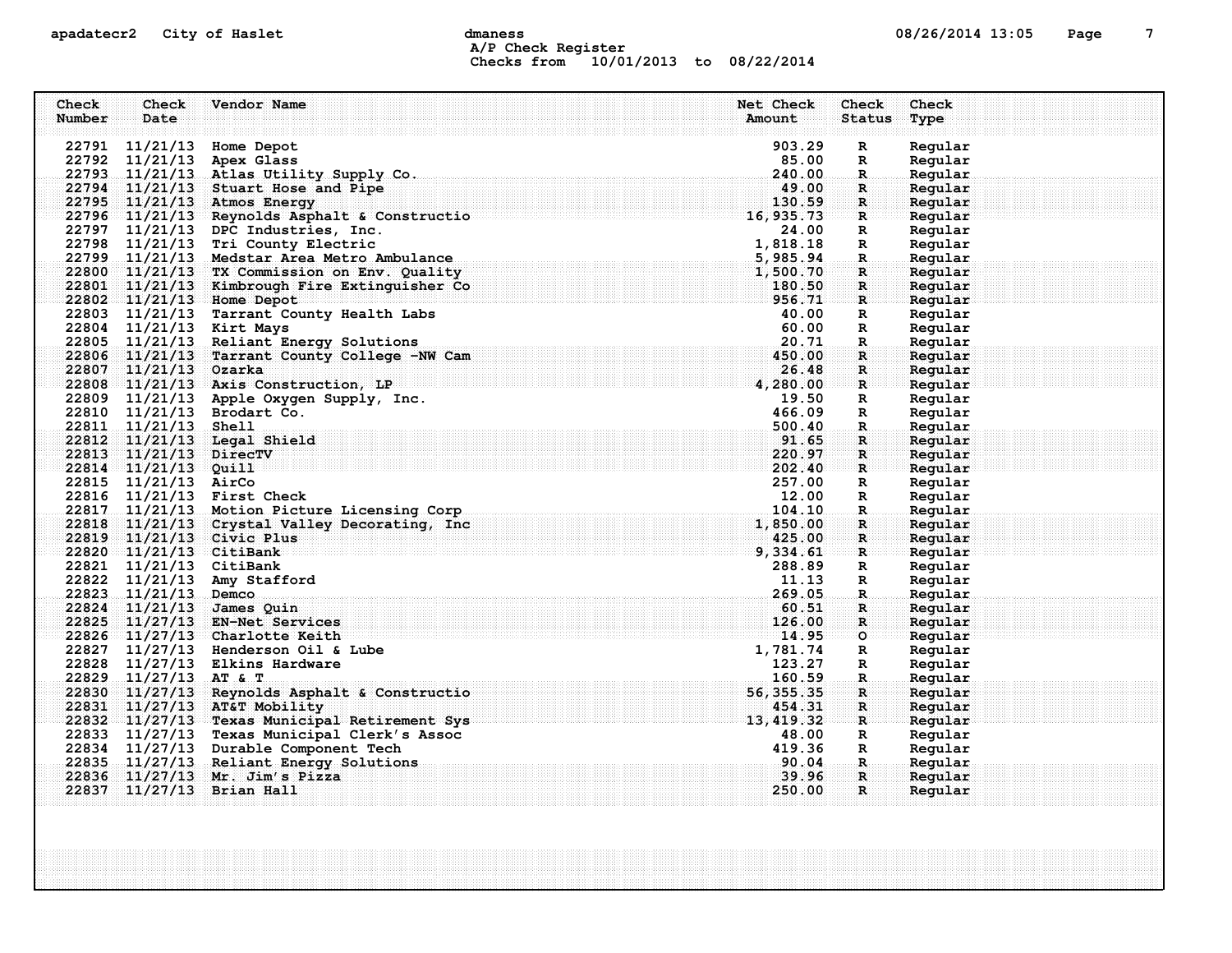# apadatecr2 City of Haslet dmaness dmaness and the control of the 13:05 Page 8 A/P Check Register Checks from 10/01/2013 to 08/22/2014

| Check  | Check                 | Vendor Name                                                                                                                                                                                                                                                                                                                                     | Net Check         | <b>Check</b>                           | Check              |
|--------|-----------------------|-------------------------------------------------------------------------------------------------------------------------------------------------------------------------------------------------------------------------------------------------------------------------------------------------------------------------------------------------|-------------------|----------------------------------------|--------------------|
| Number | Date                  |                                                                                                                                                                                                                                                                                                                                                 | Amount            | <b>Status</b>                          | Type               |
|        | 22838 11/27/13 Ozarka |                                                                                                                                                                                                                                                                                                                                                 | 44.13             | $\mathbf R$                            |                    |
|        |                       | 22839 11/27/13 Bonus Building Care                                                                                                                                                                                                                                                                                                              | 375.00            | $\mathbf{R}$                           | Regular<br>Regular |
|        | 22840 11/27/13 APlus  |                                                                                                                                                                                                                                                                                                                                                 | 622.50            | $\mathbf R$                            | Regular            |
|        |                       | 22841 11/27/13 Charter Communications                                                                                                                                                                                                                                                                                                           | 339.31            | $\mathbf R$ :                          | Reqular            |
|        |                       | 22842 11/27/13 GST Public Safety Supply                                                                                                                                                                                                                                                                                                         | 212.06            | $\mathbf{R}$                           | Regular            |
|        | 22843 11/27/13 Shell  | $\overline{1,232,46}$                                                                                                                                                                                                                                                                                                                           |                   | $\mathbb{R}$                           | Regular            |
|        |                       | $\begin{array}{r} 8.49 \\ -8.49 \\ 197.52 \\ 270.00 \\ 270.00 \\ 270.00 \\ 275.00 \\ 275.00 \\ 275.00 \\ 275.00 \\ 275.00 \\ 275.00 \\ 275.00 \\ 275.00 \\ 275.00 \\ 275.00 \\ 275.00 \\ 275.00 \\ 275.00 \\ 275.00 \\ 275.00 \\ 275.00 \\ 275.00 \\ 275.00 \\ 275.00 \\ 275.00 \\ 275.00 \\ $<br>22844 11/27/13 Lower Colorado River Authority |                   | $\mathbf R$                            | Regular            |
|        |                       | 22845 11/27/13 Midwest Tape                                                                                                                                                                                                                                                                                                                     |                   | $\mathbb{R}$                           | Regular            |
|        |                       | 22846 11/27/13 Safeware, Inc.                                                                                                                                                                                                                                                                                                                   |                   | $R_{\odot}$                            | Regular            |
|        |                       | 22847 11/27/13 MetLife SBC                                                                                                                                                                                                                                                                                                                      | 657.28            | $\mathbf{R}$                           | Regular            |
|        |                       | 22848 11/27/13 Miracle Development Services                                                                                                                                                                                                                                                                                                     | 7,471.78          | $\mathbf R$                            | Regular            |
|        |                       | 22849 11/27/13 Allegra Print Central                                                                                                                                                                                                                                                                                                            | $17.50 \text{ R}$ |                                        | Regular            |
|        |                       | 22850 11/27/13 NE Tarrant Transport Summit                                                                                                                                                                                                                                                                                                      | 500.00            | $\mathbf R$                            | Regular            |
|        | 22851 11/27/13 IAMC   |                                                                                                                                                                                                                                                                                                                                                 | 1,045.00          | $\mathbf R$                            | Regular            |
|        |                       | 22852 11/27/13 Mallory Safety and Supply                                                                                                                                                                                                                                                                                                        | 572.39            | $\mathbf R$ .                          | Regular            |
|        |                       | 22853 11/27/13 Staples Contract & Commercial                                                                                                                                                                                                                                                                                                    | 52.96             | $\mathbf{R}$                           | Regular            |
|        |                       | 22854 11/27/13 Norman Craven                                                                                                                                                                                                                                                                                                                    |                   | $\mathbf{R}$                           | Regular            |
|        |                       | 22855 11/27/13 Dianna Buchanan                                                                                                                                                                                                                                                                                                                  | $\frac{1}{10.83}$ | $\mathbf{R}$ . The set of $\mathbf{R}$ | Regular            |
|        |                       | 22856 11/27/13 Structural & Steel Products                                                                                                                                                                                                                                                                                                      | 2,012.00          | $\mathbf{R}$                           | Regular            |
|        |                       | 22857 11/27/13 Steve Smith                                                                                                                                                                                                                                                                                                                      | 41.73             | $\mathbf{R}$                           | Regular            |
|        |                       | 22858 11/27/13 WIN-911 Software                                                                                                                                                                                                                                                                                                                 | 595.00            | $\mathbf{R}$                           | Regular            |
|        |                       | 22859 12/05/13 Gregory Johnson                                                                                                                                                                                                                                                                                                                  | 1,081.00          | $\mathbf{V}$                           | Regular            |
|        |                       | $\begin{array}{l} \texttt{pattern} \\ \texttt{Supoly} \end{array} \hspace{1.5cm} \begin{array}{l} \texttt{1}, \\ \texttt{6}, \\ \texttt{6}, \\ \end{array}$<br>22860 12/05/13 Fort Worth Water Department                                                                                                                                       | 6,583.70          | ार                                     | Reqular            |
|        |                       | 22861 12/05/13 Roadrunner Traffic Supply                                                                                                                                                                                                                                                                                                        | 74.20             | R                                      | Regular            |
|        |                       | 22862 12/05/13 Taylor, Olson, Adkins, Srall<br>STall 9,617.65<br>n Assoc 791.98<br>853.00.                                                                                                                                                                                                                                                      |                   | $\mathbb{R}$                           | Regular            |
|        |                       | 22863 12/05/13 National Fire Protection Assoc                                                                                                                                                                                                                                                                                                   |                   | $\mathbf{R}$                           | Regular            |
|        |                       | 22864 12/05/13 CASCO Industries                                                                                                                                                                                                                                                                                                                 |                   | $\mathbf{R}$ .                         | Reqular            |
|        |                       | 22865 12/05/13 Belcheff & Associates, Inc.<br>22866 12/05/13 Belcheff & Associates, Inc. (1998) 12/05/13 Belcheff & Associates, Inc. (22867 12/05/13 Belcheff & Associates, Inc. (22867 12/05/13 Belcheff & Associates, Inc. (228                                                                                                               |                   | <b>V</b>                               | Regular            |
|        |                       |                                                                                                                                                                                                                                                                                                                                                 |                   | $\mathbf{v}$                           | Regular            |
|        |                       |                                                                                                                                                                                                                                                                                                                                                 |                   | ार                                     | Regular            |
|        |                       | 22868 12/05/13 Fast Signs                                                                                                                                                                                                                                                                                                                       | 60.00             | $\mathbf{R}$                           | Regular            |
|        |                       | 22869 12/05/13 Franklin Legal Publishing                                                                                                                                                                                                                                                                                                        | 700.00            | $\mathbb{R}$                           | Regular            |
|        |                       | 22870 12/05/13 Steve Harvey<br>22871 12/05/13 Nick Brenz                                                                                                                                                                                                                                                                                        | 60.00             | $\mathbf{R}$ .                         | Regular            |
|        |                       | 22872 12/05/13 Michael Thetford                                                                                                                                                                                                                                                                                                                 | 480,00<br>240.00  | $\mathbf{R}$<br>$\mathbf{R}$ .         | Regular<br>Reqular |
|        |                       | 22873 12/05/13 Lee Godbold                                                                                                                                                                                                                                                                                                                      | 120.00            | ार                                     | Regular            |
|        |                       | 22874 12/05/13 UnumProvident                                                                                                                                                                                                                                                                                                                    | 161.00            | R                                      | <b>EFTPS</b>       |
|        |                       | 22875 12/05/13 Frank Valtierra                                                                                                                                                                                                                                                                                                                  | 350.00            | R                                      | Regular            |
|        |                       | 22876 12/05/13 Tarrant County                                                                                                                                                                                                                                                                                                                   | 47,926.67         | .R.,                                   | Regular            |
|        | 22877 12/05/13 Aetna  |                                                                                                                                                                                                                                                                                                                                                 | 571.50            | $\mathbf{R}$                           | <b>EFTPS</b>       |
|        |                       | 22878 12/05/13 BlueCross/BlueShield                                                                                                                                                                                                                                                                                                             | 10,520.84         | $\mathbf R$                            | <b>EFTPS</b>       |
|        |                       | 22879 12/05/13 GST Public Safety Supply                                                                                                                                                                                                                                                                                                         | 1,338.35          | $\mathbf{R}$                           | Regular            |
|        | 22880 12/05/13 AFLAC  |                                                                                                                                                                                                                                                                                                                                                 | 238.12            | R                                      | <b>EFTPS</b>       |
|        | 22881 12/05/13 AFLAC  |                                                                                                                                                                                                                                                                                                                                                 | 484.96            | R                                      | <b>EFTPS</b>       |
|        |                       | 22882 12/05/13 Kyle Briggs                                                                                                                                                                                                                                                                                                                      | 700.00            | -R.,                                   | Regular            |
|        |                       | 22883 12/05/13 Robert Brown                                                                                                                                                                                                                                                                                                                     | 80.00             | $\mathbf R$                            | Regular            |
|        |                       | 22884 12/05/13 Fire Dept. Company Identifiers                                                                                                                                                                                                                                                                                                   | 150.00            | $\mathbf{R}$                           | Regular            |
|        |                       |                                                                                                                                                                                                                                                                                                                                                 |                   |                                        |                    |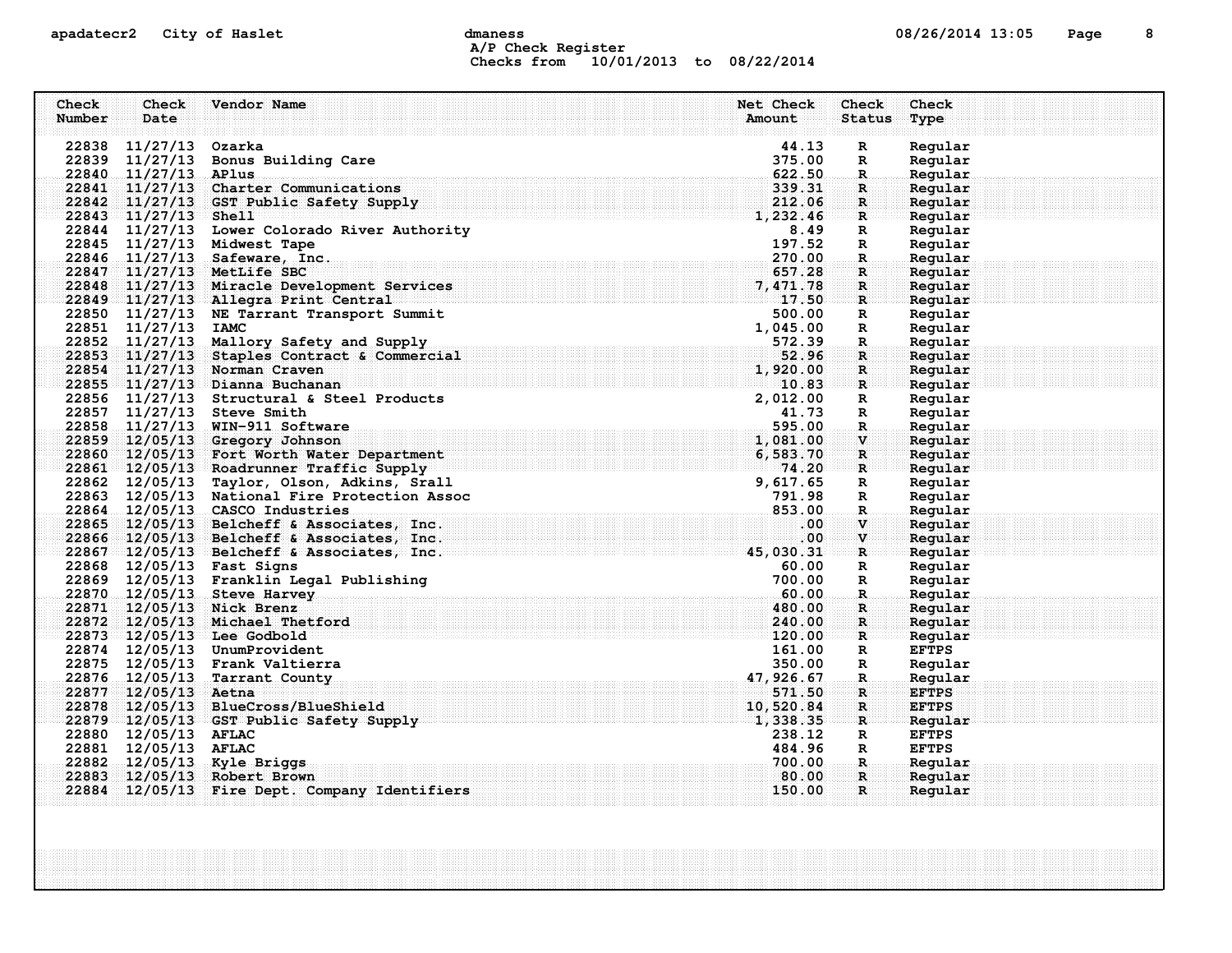# apadatecr2 City of Haslet dmaness dmanness and the US/26/2014 13:05 Page 9 A/P Check Register Checks from 10/01/2013 to 08/22/2014

| Number<br>Date<br>Amount<br><b>Status</b><br>Type<br>22885<br>12/05/13<br>Razvan Flaviu Deleanu<br>800.00<br>$\mathbf R$<br>Regular<br>22886 12/05/13<br>Radio Express Inc.<br>1,386.00<br>Regular<br>R<br><b>EFTPS</b><br>22887 12/05/13<br>Compbenefits Ins. Co.<br>122.65<br>$\mathbf R$<br>12/05/13 Samuel Aaron Ogburn<br>80.00<br>22888<br>Regular<br>$\mathbf R$<br>520.00<br>22889 12/05/13<br>Matthew Jefferson<br>$\mathbf{R}$<br>Regular<br>22890 12/05/13 HCSB<br>620.67<br>Regular<br>R<br>22891 12/05/13<br>Matthew Schumacher<br>200.00<br>Regular<br>R<br>22892 12/05/13 Cintas Corporation<br>450.34<br>Regular<br>$\mathbb{R}$<br>40.00<br>22893 12/05/13 Matthew Wilkinson<br>Regular<br>$\mathbf R$<br>22894 12/05/13 Bice's Florist<br>164.98<br>$\mathbf{R}$<br>Regular<br>22895 12/05/13 Med-Tech Resource Inc.<br>141.68<br>$\mathbf R$<br>Regular<br>22896 12/05/13 CARROLL, CARY T<br>26.13<br><b>Quick Check</b><br>R<br>22897 12/05/13 BAILEE DEVELOPER L.P.<br>150.73<br>Quick Check<br>R<br>22898 12/05/13 RIPP'S WATER SERVICE<br>1,629.60<br>R<br><b>Quick Check</b><br>22899 12/05/13 YAZHARI, KHOSROW<br>60.85<br>Quick Check<br>R.<br>22900 12/12/13 Stuart Hose and Pipe<br>76.28<br>R<br>Reqular<br>4,763.28<br>22901 12/12/13 Reynolds Asphalt & Constructio<br>$\mathbf{R}$<br>Regular<br>22902 12/12/13 Fort Worth Water Department<br>32,827.90<br>$\mathbf{R}$<br>Regular<br>22903 12/12/13 Allied Waste Services<br>7,501.45<br>Regular<br>R<br>22904 12/12/13 Cross Exterminating<br>150.00<br>Regular<br>$\mathbb{R}$<br>22905 12/12/13 Rutledge Crain & Company, PC<br>14,750.00<br>Regular<br>R.<br>22906 12/12/13 Reliant Energy Solutions<br>5,598.40<br>Regular<br>$\mathbf R$<br>22907 12/12/13 Glenn Storer<br>195.00<br>Regular<br>R<br>22908 12/12/13 Nextel Communications<br>118.28<br>Regular<br>R<br>22909 12/12/13 Steve Harvey<br>620.00<br>R<br>Regular<br>22910 12/12/13 Nick Brenz<br>500.00<br>Regular<br>$\mathbb{R}$<br>22911 12/12/13 Michael Thetford<br>930.00<br>Regular<br>R.<br>22912 12/12/13 Lee Godbold<br>715.00<br>Regular<br>$\mathbf R$<br>22913 12/12/13 Kevin Kime<br>270.00<br>R<br>Regular<br>22914 12/12/13 Brodart Co.<br>267.93<br>Regular<br>R<br>22915 12/12/13 Allen Cunningham<br>60.00<br>R<br>Regular<br>22916 12/12/13 Frank Valtierra<br>250.00<br>Regular<br>R<br>22917 12/12/13 Midwest Tape<br>83.87<br>Regular<br>R.<br>22918<br>12/12/13 Robert Creamier<br>295.00<br>Regular<br>R<br>22919 12/12/13 Clinton Batson<br>70.00<br>Regular<br>$\mathbf R$<br>22920 12/12/13 Jonathan Wesley Fanning<br>485.00<br>Regular<br>R<br>22921 12/12/13<br>190.00<br>Regular<br>Jeb Morgan<br>R<br>22922 12/12/13<br>810.00<br>Greg Fischer<br>Regular<br>R<br>22923 12/12/13<br>1,140.00<br>Kyle Briggs<br>Regular<br>R.<br>22924 12/12/13 Robert Brown<br>810.00<br>Regular<br>$\mathbf R$<br>22925 12/12/13 Razvan Flaviu Deleanu<br>1,155.00<br>$\mathbf R$<br>Regular<br>22926 12/12/13 Kirt Mays<br>130.00<br>Regular<br>R<br>22927 12/12/13<br>Derek Batson<br>150.00<br>R<br>Regular<br>22928 12/12/13 First Check<br>12.00<br>Regular<br>R<br>22929 12/12/13<br>65.00<br>Toby Clower<br>R.<br>Regular<br>22930<br>12/12/13 Austin McCracken<br>60.00<br>R.<br>Regular<br>35.00<br>22931<br>12/12/13<br>Public Library Admin of N. TX<br>R<br>Regular | Check | Check | Vendor Name | <b>Net Check</b> | Check | Check |  |
|-------------------------------------------------------------------------------------------------------------------------------------------------------------------------------------------------------------------------------------------------------------------------------------------------------------------------------------------------------------------------------------------------------------------------------------------------------------------------------------------------------------------------------------------------------------------------------------------------------------------------------------------------------------------------------------------------------------------------------------------------------------------------------------------------------------------------------------------------------------------------------------------------------------------------------------------------------------------------------------------------------------------------------------------------------------------------------------------------------------------------------------------------------------------------------------------------------------------------------------------------------------------------------------------------------------------------------------------------------------------------------------------------------------------------------------------------------------------------------------------------------------------------------------------------------------------------------------------------------------------------------------------------------------------------------------------------------------------------------------------------------------------------------------------------------------------------------------------------------------------------------------------------------------------------------------------------------------------------------------------------------------------------------------------------------------------------------------------------------------------------------------------------------------------------------------------------------------------------------------------------------------------------------------------------------------------------------------------------------------------------------------------------------------------------------------------------------------------------------------------------------------------------------------------------------------------------------------------------------------------------------------------------------------------------------------------------------------------------------------------------------------------------------------------------------------------------------------------------------------------------------------------------------------------------------------------------------------------------------------------------------------------------------------------------------------------------------------------------------------------------------------------------------------------------------------------------------------------------------------------------------------------------------------------------------------------------------------------------------|-------|-------|-------------|------------------|-------|-------|--|
|                                                                                                                                                                                                                                                                                                                                                                                                                                                                                                                                                                                                                                                                                                                                                                                                                                                                                                                                                                                                                                                                                                                                                                                                                                                                                                                                                                                                                                                                                                                                                                                                                                                                                                                                                                                                                                                                                                                                                                                                                                                                                                                                                                                                                                                                                                                                                                                                                                                                                                                                                                                                                                                                                                                                                                                                                                                                                                                                                                                                                                                                                                                                                                                                                                                                                                                                                       |       |       |             |                  |       |       |  |
|                                                                                                                                                                                                                                                                                                                                                                                                                                                                                                                                                                                                                                                                                                                                                                                                                                                                                                                                                                                                                                                                                                                                                                                                                                                                                                                                                                                                                                                                                                                                                                                                                                                                                                                                                                                                                                                                                                                                                                                                                                                                                                                                                                                                                                                                                                                                                                                                                                                                                                                                                                                                                                                                                                                                                                                                                                                                                                                                                                                                                                                                                                                                                                                                                                                                                                                                                       |       |       |             |                  |       |       |  |
|                                                                                                                                                                                                                                                                                                                                                                                                                                                                                                                                                                                                                                                                                                                                                                                                                                                                                                                                                                                                                                                                                                                                                                                                                                                                                                                                                                                                                                                                                                                                                                                                                                                                                                                                                                                                                                                                                                                                                                                                                                                                                                                                                                                                                                                                                                                                                                                                                                                                                                                                                                                                                                                                                                                                                                                                                                                                                                                                                                                                                                                                                                                                                                                                                                                                                                                                                       |       |       |             |                  |       |       |  |
|                                                                                                                                                                                                                                                                                                                                                                                                                                                                                                                                                                                                                                                                                                                                                                                                                                                                                                                                                                                                                                                                                                                                                                                                                                                                                                                                                                                                                                                                                                                                                                                                                                                                                                                                                                                                                                                                                                                                                                                                                                                                                                                                                                                                                                                                                                                                                                                                                                                                                                                                                                                                                                                                                                                                                                                                                                                                                                                                                                                                                                                                                                                                                                                                                                                                                                                                                       |       |       |             |                  |       |       |  |
|                                                                                                                                                                                                                                                                                                                                                                                                                                                                                                                                                                                                                                                                                                                                                                                                                                                                                                                                                                                                                                                                                                                                                                                                                                                                                                                                                                                                                                                                                                                                                                                                                                                                                                                                                                                                                                                                                                                                                                                                                                                                                                                                                                                                                                                                                                                                                                                                                                                                                                                                                                                                                                                                                                                                                                                                                                                                                                                                                                                                                                                                                                                                                                                                                                                                                                                                                       |       |       |             |                  |       |       |  |
|                                                                                                                                                                                                                                                                                                                                                                                                                                                                                                                                                                                                                                                                                                                                                                                                                                                                                                                                                                                                                                                                                                                                                                                                                                                                                                                                                                                                                                                                                                                                                                                                                                                                                                                                                                                                                                                                                                                                                                                                                                                                                                                                                                                                                                                                                                                                                                                                                                                                                                                                                                                                                                                                                                                                                                                                                                                                                                                                                                                                                                                                                                                                                                                                                                                                                                                                                       |       |       |             |                  |       |       |  |
|                                                                                                                                                                                                                                                                                                                                                                                                                                                                                                                                                                                                                                                                                                                                                                                                                                                                                                                                                                                                                                                                                                                                                                                                                                                                                                                                                                                                                                                                                                                                                                                                                                                                                                                                                                                                                                                                                                                                                                                                                                                                                                                                                                                                                                                                                                                                                                                                                                                                                                                                                                                                                                                                                                                                                                                                                                                                                                                                                                                                                                                                                                                                                                                                                                                                                                                                                       |       |       |             |                  |       |       |  |
|                                                                                                                                                                                                                                                                                                                                                                                                                                                                                                                                                                                                                                                                                                                                                                                                                                                                                                                                                                                                                                                                                                                                                                                                                                                                                                                                                                                                                                                                                                                                                                                                                                                                                                                                                                                                                                                                                                                                                                                                                                                                                                                                                                                                                                                                                                                                                                                                                                                                                                                                                                                                                                                                                                                                                                                                                                                                                                                                                                                                                                                                                                                                                                                                                                                                                                                                                       |       |       |             |                  |       |       |  |
|                                                                                                                                                                                                                                                                                                                                                                                                                                                                                                                                                                                                                                                                                                                                                                                                                                                                                                                                                                                                                                                                                                                                                                                                                                                                                                                                                                                                                                                                                                                                                                                                                                                                                                                                                                                                                                                                                                                                                                                                                                                                                                                                                                                                                                                                                                                                                                                                                                                                                                                                                                                                                                                                                                                                                                                                                                                                                                                                                                                                                                                                                                                                                                                                                                                                                                                                                       |       |       |             |                  |       |       |  |
|                                                                                                                                                                                                                                                                                                                                                                                                                                                                                                                                                                                                                                                                                                                                                                                                                                                                                                                                                                                                                                                                                                                                                                                                                                                                                                                                                                                                                                                                                                                                                                                                                                                                                                                                                                                                                                                                                                                                                                                                                                                                                                                                                                                                                                                                                                                                                                                                                                                                                                                                                                                                                                                                                                                                                                                                                                                                                                                                                                                                                                                                                                                                                                                                                                                                                                                                                       |       |       |             |                  |       |       |  |
|                                                                                                                                                                                                                                                                                                                                                                                                                                                                                                                                                                                                                                                                                                                                                                                                                                                                                                                                                                                                                                                                                                                                                                                                                                                                                                                                                                                                                                                                                                                                                                                                                                                                                                                                                                                                                                                                                                                                                                                                                                                                                                                                                                                                                                                                                                                                                                                                                                                                                                                                                                                                                                                                                                                                                                                                                                                                                                                                                                                                                                                                                                                                                                                                                                                                                                                                                       |       |       |             |                  |       |       |  |
|                                                                                                                                                                                                                                                                                                                                                                                                                                                                                                                                                                                                                                                                                                                                                                                                                                                                                                                                                                                                                                                                                                                                                                                                                                                                                                                                                                                                                                                                                                                                                                                                                                                                                                                                                                                                                                                                                                                                                                                                                                                                                                                                                                                                                                                                                                                                                                                                                                                                                                                                                                                                                                                                                                                                                                                                                                                                                                                                                                                                                                                                                                                                                                                                                                                                                                                                                       |       |       |             |                  |       |       |  |
|                                                                                                                                                                                                                                                                                                                                                                                                                                                                                                                                                                                                                                                                                                                                                                                                                                                                                                                                                                                                                                                                                                                                                                                                                                                                                                                                                                                                                                                                                                                                                                                                                                                                                                                                                                                                                                                                                                                                                                                                                                                                                                                                                                                                                                                                                                                                                                                                                                                                                                                                                                                                                                                                                                                                                                                                                                                                                                                                                                                                                                                                                                                                                                                                                                                                                                                                                       |       |       |             |                  |       |       |  |
|                                                                                                                                                                                                                                                                                                                                                                                                                                                                                                                                                                                                                                                                                                                                                                                                                                                                                                                                                                                                                                                                                                                                                                                                                                                                                                                                                                                                                                                                                                                                                                                                                                                                                                                                                                                                                                                                                                                                                                                                                                                                                                                                                                                                                                                                                                                                                                                                                                                                                                                                                                                                                                                                                                                                                                                                                                                                                                                                                                                                                                                                                                                                                                                                                                                                                                                                                       |       |       |             |                  |       |       |  |
|                                                                                                                                                                                                                                                                                                                                                                                                                                                                                                                                                                                                                                                                                                                                                                                                                                                                                                                                                                                                                                                                                                                                                                                                                                                                                                                                                                                                                                                                                                                                                                                                                                                                                                                                                                                                                                                                                                                                                                                                                                                                                                                                                                                                                                                                                                                                                                                                                                                                                                                                                                                                                                                                                                                                                                                                                                                                                                                                                                                                                                                                                                                                                                                                                                                                                                                                                       |       |       |             |                  |       |       |  |
|                                                                                                                                                                                                                                                                                                                                                                                                                                                                                                                                                                                                                                                                                                                                                                                                                                                                                                                                                                                                                                                                                                                                                                                                                                                                                                                                                                                                                                                                                                                                                                                                                                                                                                                                                                                                                                                                                                                                                                                                                                                                                                                                                                                                                                                                                                                                                                                                                                                                                                                                                                                                                                                                                                                                                                                                                                                                                                                                                                                                                                                                                                                                                                                                                                                                                                                                                       |       |       |             |                  |       |       |  |
|                                                                                                                                                                                                                                                                                                                                                                                                                                                                                                                                                                                                                                                                                                                                                                                                                                                                                                                                                                                                                                                                                                                                                                                                                                                                                                                                                                                                                                                                                                                                                                                                                                                                                                                                                                                                                                                                                                                                                                                                                                                                                                                                                                                                                                                                                                                                                                                                                                                                                                                                                                                                                                                                                                                                                                                                                                                                                                                                                                                                                                                                                                                                                                                                                                                                                                                                                       |       |       |             |                  |       |       |  |
|                                                                                                                                                                                                                                                                                                                                                                                                                                                                                                                                                                                                                                                                                                                                                                                                                                                                                                                                                                                                                                                                                                                                                                                                                                                                                                                                                                                                                                                                                                                                                                                                                                                                                                                                                                                                                                                                                                                                                                                                                                                                                                                                                                                                                                                                                                                                                                                                                                                                                                                                                                                                                                                                                                                                                                                                                                                                                                                                                                                                                                                                                                                                                                                                                                                                                                                                                       |       |       |             |                  |       |       |  |
|                                                                                                                                                                                                                                                                                                                                                                                                                                                                                                                                                                                                                                                                                                                                                                                                                                                                                                                                                                                                                                                                                                                                                                                                                                                                                                                                                                                                                                                                                                                                                                                                                                                                                                                                                                                                                                                                                                                                                                                                                                                                                                                                                                                                                                                                                                                                                                                                                                                                                                                                                                                                                                                                                                                                                                                                                                                                                                                                                                                                                                                                                                                                                                                                                                                                                                                                                       |       |       |             |                  |       |       |  |
|                                                                                                                                                                                                                                                                                                                                                                                                                                                                                                                                                                                                                                                                                                                                                                                                                                                                                                                                                                                                                                                                                                                                                                                                                                                                                                                                                                                                                                                                                                                                                                                                                                                                                                                                                                                                                                                                                                                                                                                                                                                                                                                                                                                                                                                                                                                                                                                                                                                                                                                                                                                                                                                                                                                                                                                                                                                                                                                                                                                                                                                                                                                                                                                                                                                                                                                                                       |       |       |             |                  |       |       |  |
|                                                                                                                                                                                                                                                                                                                                                                                                                                                                                                                                                                                                                                                                                                                                                                                                                                                                                                                                                                                                                                                                                                                                                                                                                                                                                                                                                                                                                                                                                                                                                                                                                                                                                                                                                                                                                                                                                                                                                                                                                                                                                                                                                                                                                                                                                                                                                                                                                                                                                                                                                                                                                                                                                                                                                                                                                                                                                                                                                                                                                                                                                                                                                                                                                                                                                                                                                       |       |       |             |                  |       |       |  |
|                                                                                                                                                                                                                                                                                                                                                                                                                                                                                                                                                                                                                                                                                                                                                                                                                                                                                                                                                                                                                                                                                                                                                                                                                                                                                                                                                                                                                                                                                                                                                                                                                                                                                                                                                                                                                                                                                                                                                                                                                                                                                                                                                                                                                                                                                                                                                                                                                                                                                                                                                                                                                                                                                                                                                                                                                                                                                                                                                                                                                                                                                                                                                                                                                                                                                                                                                       |       |       |             |                  |       |       |  |
|                                                                                                                                                                                                                                                                                                                                                                                                                                                                                                                                                                                                                                                                                                                                                                                                                                                                                                                                                                                                                                                                                                                                                                                                                                                                                                                                                                                                                                                                                                                                                                                                                                                                                                                                                                                                                                                                                                                                                                                                                                                                                                                                                                                                                                                                                                                                                                                                                                                                                                                                                                                                                                                                                                                                                                                                                                                                                                                                                                                                                                                                                                                                                                                                                                                                                                                                                       |       |       |             |                  |       |       |  |
|                                                                                                                                                                                                                                                                                                                                                                                                                                                                                                                                                                                                                                                                                                                                                                                                                                                                                                                                                                                                                                                                                                                                                                                                                                                                                                                                                                                                                                                                                                                                                                                                                                                                                                                                                                                                                                                                                                                                                                                                                                                                                                                                                                                                                                                                                                                                                                                                                                                                                                                                                                                                                                                                                                                                                                                                                                                                                                                                                                                                                                                                                                                                                                                                                                                                                                                                                       |       |       |             |                  |       |       |  |
|                                                                                                                                                                                                                                                                                                                                                                                                                                                                                                                                                                                                                                                                                                                                                                                                                                                                                                                                                                                                                                                                                                                                                                                                                                                                                                                                                                                                                                                                                                                                                                                                                                                                                                                                                                                                                                                                                                                                                                                                                                                                                                                                                                                                                                                                                                                                                                                                                                                                                                                                                                                                                                                                                                                                                                                                                                                                                                                                                                                                                                                                                                                                                                                                                                                                                                                                                       |       |       |             |                  |       |       |  |
|                                                                                                                                                                                                                                                                                                                                                                                                                                                                                                                                                                                                                                                                                                                                                                                                                                                                                                                                                                                                                                                                                                                                                                                                                                                                                                                                                                                                                                                                                                                                                                                                                                                                                                                                                                                                                                                                                                                                                                                                                                                                                                                                                                                                                                                                                                                                                                                                                                                                                                                                                                                                                                                                                                                                                                                                                                                                                                                                                                                                                                                                                                                                                                                                                                                                                                                                                       |       |       |             |                  |       |       |  |
|                                                                                                                                                                                                                                                                                                                                                                                                                                                                                                                                                                                                                                                                                                                                                                                                                                                                                                                                                                                                                                                                                                                                                                                                                                                                                                                                                                                                                                                                                                                                                                                                                                                                                                                                                                                                                                                                                                                                                                                                                                                                                                                                                                                                                                                                                                                                                                                                                                                                                                                                                                                                                                                                                                                                                                                                                                                                                                                                                                                                                                                                                                                                                                                                                                                                                                                                                       |       |       |             |                  |       |       |  |
|                                                                                                                                                                                                                                                                                                                                                                                                                                                                                                                                                                                                                                                                                                                                                                                                                                                                                                                                                                                                                                                                                                                                                                                                                                                                                                                                                                                                                                                                                                                                                                                                                                                                                                                                                                                                                                                                                                                                                                                                                                                                                                                                                                                                                                                                                                                                                                                                                                                                                                                                                                                                                                                                                                                                                                                                                                                                                                                                                                                                                                                                                                                                                                                                                                                                                                                                                       |       |       |             |                  |       |       |  |
|                                                                                                                                                                                                                                                                                                                                                                                                                                                                                                                                                                                                                                                                                                                                                                                                                                                                                                                                                                                                                                                                                                                                                                                                                                                                                                                                                                                                                                                                                                                                                                                                                                                                                                                                                                                                                                                                                                                                                                                                                                                                                                                                                                                                                                                                                                                                                                                                                                                                                                                                                                                                                                                                                                                                                                                                                                                                                                                                                                                                                                                                                                                                                                                                                                                                                                                                                       |       |       |             |                  |       |       |  |
|                                                                                                                                                                                                                                                                                                                                                                                                                                                                                                                                                                                                                                                                                                                                                                                                                                                                                                                                                                                                                                                                                                                                                                                                                                                                                                                                                                                                                                                                                                                                                                                                                                                                                                                                                                                                                                                                                                                                                                                                                                                                                                                                                                                                                                                                                                                                                                                                                                                                                                                                                                                                                                                                                                                                                                                                                                                                                                                                                                                                                                                                                                                                                                                                                                                                                                                                                       |       |       |             |                  |       |       |  |
|                                                                                                                                                                                                                                                                                                                                                                                                                                                                                                                                                                                                                                                                                                                                                                                                                                                                                                                                                                                                                                                                                                                                                                                                                                                                                                                                                                                                                                                                                                                                                                                                                                                                                                                                                                                                                                                                                                                                                                                                                                                                                                                                                                                                                                                                                                                                                                                                                                                                                                                                                                                                                                                                                                                                                                                                                                                                                                                                                                                                                                                                                                                                                                                                                                                                                                                                                       |       |       |             |                  |       |       |  |
|                                                                                                                                                                                                                                                                                                                                                                                                                                                                                                                                                                                                                                                                                                                                                                                                                                                                                                                                                                                                                                                                                                                                                                                                                                                                                                                                                                                                                                                                                                                                                                                                                                                                                                                                                                                                                                                                                                                                                                                                                                                                                                                                                                                                                                                                                                                                                                                                                                                                                                                                                                                                                                                                                                                                                                                                                                                                                                                                                                                                                                                                                                                                                                                                                                                                                                                                                       |       |       |             |                  |       |       |  |
|                                                                                                                                                                                                                                                                                                                                                                                                                                                                                                                                                                                                                                                                                                                                                                                                                                                                                                                                                                                                                                                                                                                                                                                                                                                                                                                                                                                                                                                                                                                                                                                                                                                                                                                                                                                                                                                                                                                                                                                                                                                                                                                                                                                                                                                                                                                                                                                                                                                                                                                                                                                                                                                                                                                                                                                                                                                                                                                                                                                                                                                                                                                                                                                                                                                                                                                                                       |       |       |             |                  |       |       |  |
|                                                                                                                                                                                                                                                                                                                                                                                                                                                                                                                                                                                                                                                                                                                                                                                                                                                                                                                                                                                                                                                                                                                                                                                                                                                                                                                                                                                                                                                                                                                                                                                                                                                                                                                                                                                                                                                                                                                                                                                                                                                                                                                                                                                                                                                                                                                                                                                                                                                                                                                                                                                                                                                                                                                                                                                                                                                                                                                                                                                                                                                                                                                                                                                                                                                                                                                                                       |       |       |             |                  |       |       |  |
|                                                                                                                                                                                                                                                                                                                                                                                                                                                                                                                                                                                                                                                                                                                                                                                                                                                                                                                                                                                                                                                                                                                                                                                                                                                                                                                                                                                                                                                                                                                                                                                                                                                                                                                                                                                                                                                                                                                                                                                                                                                                                                                                                                                                                                                                                                                                                                                                                                                                                                                                                                                                                                                                                                                                                                                                                                                                                                                                                                                                                                                                                                                                                                                                                                                                                                                                                       |       |       |             |                  |       |       |  |
|                                                                                                                                                                                                                                                                                                                                                                                                                                                                                                                                                                                                                                                                                                                                                                                                                                                                                                                                                                                                                                                                                                                                                                                                                                                                                                                                                                                                                                                                                                                                                                                                                                                                                                                                                                                                                                                                                                                                                                                                                                                                                                                                                                                                                                                                                                                                                                                                                                                                                                                                                                                                                                                                                                                                                                                                                                                                                                                                                                                                                                                                                                                                                                                                                                                                                                                                                       |       |       |             |                  |       |       |  |
|                                                                                                                                                                                                                                                                                                                                                                                                                                                                                                                                                                                                                                                                                                                                                                                                                                                                                                                                                                                                                                                                                                                                                                                                                                                                                                                                                                                                                                                                                                                                                                                                                                                                                                                                                                                                                                                                                                                                                                                                                                                                                                                                                                                                                                                                                                                                                                                                                                                                                                                                                                                                                                                                                                                                                                                                                                                                                                                                                                                                                                                                                                                                                                                                                                                                                                                                                       |       |       |             |                  |       |       |  |
|                                                                                                                                                                                                                                                                                                                                                                                                                                                                                                                                                                                                                                                                                                                                                                                                                                                                                                                                                                                                                                                                                                                                                                                                                                                                                                                                                                                                                                                                                                                                                                                                                                                                                                                                                                                                                                                                                                                                                                                                                                                                                                                                                                                                                                                                                                                                                                                                                                                                                                                                                                                                                                                                                                                                                                                                                                                                                                                                                                                                                                                                                                                                                                                                                                                                                                                                                       |       |       |             |                  |       |       |  |
|                                                                                                                                                                                                                                                                                                                                                                                                                                                                                                                                                                                                                                                                                                                                                                                                                                                                                                                                                                                                                                                                                                                                                                                                                                                                                                                                                                                                                                                                                                                                                                                                                                                                                                                                                                                                                                                                                                                                                                                                                                                                                                                                                                                                                                                                                                                                                                                                                                                                                                                                                                                                                                                                                                                                                                                                                                                                                                                                                                                                                                                                                                                                                                                                                                                                                                                                                       |       |       |             |                  |       |       |  |
|                                                                                                                                                                                                                                                                                                                                                                                                                                                                                                                                                                                                                                                                                                                                                                                                                                                                                                                                                                                                                                                                                                                                                                                                                                                                                                                                                                                                                                                                                                                                                                                                                                                                                                                                                                                                                                                                                                                                                                                                                                                                                                                                                                                                                                                                                                                                                                                                                                                                                                                                                                                                                                                                                                                                                                                                                                                                                                                                                                                                                                                                                                                                                                                                                                                                                                                                                       |       |       |             |                  |       |       |  |
|                                                                                                                                                                                                                                                                                                                                                                                                                                                                                                                                                                                                                                                                                                                                                                                                                                                                                                                                                                                                                                                                                                                                                                                                                                                                                                                                                                                                                                                                                                                                                                                                                                                                                                                                                                                                                                                                                                                                                                                                                                                                                                                                                                                                                                                                                                                                                                                                                                                                                                                                                                                                                                                                                                                                                                                                                                                                                                                                                                                                                                                                                                                                                                                                                                                                                                                                                       |       |       |             |                  |       |       |  |
|                                                                                                                                                                                                                                                                                                                                                                                                                                                                                                                                                                                                                                                                                                                                                                                                                                                                                                                                                                                                                                                                                                                                                                                                                                                                                                                                                                                                                                                                                                                                                                                                                                                                                                                                                                                                                                                                                                                                                                                                                                                                                                                                                                                                                                                                                                                                                                                                                                                                                                                                                                                                                                                                                                                                                                                                                                                                                                                                                                                                                                                                                                                                                                                                                                                                                                                                                       |       |       |             |                  |       |       |  |
|                                                                                                                                                                                                                                                                                                                                                                                                                                                                                                                                                                                                                                                                                                                                                                                                                                                                                                                                                                                                                                                                                                                                                                                                                                                                                                                                                                                                                                                                                                                                                                                                                                                                                                                                                                                                                                                                                                                                                                                                                                                                                                                                                                                                                                                                                                                                                                                                                                                                                                                                                                                                                                                                                                                                                                                                                                                                                                                                                                                                                                                                                                                                                                                                                                                                                                                                                       |       |       |             |                  |       |       |  |
|                                                                                                                                                                                                                                                                                                                                                                                                                                                                                                                                                                                                                                                                                                                                                                                                                                                                                                                                                                                                                                                                                                                                                                                                                                                                                                                                                                                                                                                                                                                                                                                                                                                                                                                                                                                                                                                                                                                                                                                                                                                                                                                                                                                                                                                                                                                                                                                                                                                                                                                                                                                                                                                                                                                                                                                                                                                                                                                                                                                                                                                                                                                                                                                                                                                                                                                                                       |       |       |             |                  |       |       |  |
|                                                                                                                                                                                                                                                                                                                                                                                                                                                                                                                                                                                                                                                                                                                                                                                                                                                                                                                                                                                                                                                                                                                                                                                                                                                                                                                                                                                                                                                                                                                                                                                                                                                                                                                                                                                                                                                                                                                                                                                                                                                                                                                                                                                                                                                                                                                                                                                                                                                                                                                                                                                                                                                                                                                                                                                                                                                                                                                                                                                                                                                                                                                                                                                                                                                                                                                                                       |       |       |             |                  |       |       |  |
|                                                                                                                                                                                                                                                                                                                                                                                                                                                                                                                                                                                                                                                                                                                                                                                                                                                                                                                                                                                                                                                                                                                                                                                                                                                                                                                                                                                                                                                                                                                                                                                                                                                                                                                                                                                                                                                                                                                                                                                                                                                                                                                                                                                                                                                                                                                                                                                                                                                                                                                                                                                                                                                                                                                                                                                                                                                                                                                                                                                                                                                                                                                                                                                                                                                                                                                                                       |       |       |             |                  |       |       |  |
|                                                                                                                                                                                                                                                                                                                                                                                                                                                                                                                                                                                                                                                                                                                                                                                                                                                                                                                                                                                                                                                                                                                                                                                                                                                                                                                                                                                                                                                                                                                                                                                                                                                                                                                                                                                                                                                                                                                                                                                                                                                                                                                                                                                                                                                                                                                                                                                                                                                                                                                                                                                                                                                                                                                                                                                                                                                                                                                                                                                                                                                                                                                                                                                                                                                                                                                                                       |       |       |             |                  |       |       |  |
|                                                                                                                                                                                                                                                                                                                                                                                                                                                                                                                                                                                                                                                                                                                                                                                                                                                                                                                                                                                                                                                                                                                                                                                                                                                                                                                                                                                                                                                                                                                                                                                                                                                                                                                                                                                                                                                                                                                                                                                                                                                                                                                                                                                                                                                                                                                                                                                                                                                                                                                                                                                                                                                                                                                                                                                                                                                                                                                                                                                                                                                                                                                                                                                                                                                                                                                                                       |       |       |             |                  |       |       |  |
|                                                                                                                                                                                                                                                                                                                                                                                                                                                                                                                                                                                                                                                                                                                                                                                                                                                                                                                                                                                                                                                                                                                                                                                                                                                                                                                                                                                                                                                                                                                                                                                                                                                                                                                                                                                                                                                                                                                                                                                                                                                                                                                                                                                                                                                                                                                                                                                                                                                                                                                                                                                                                                                                                                                                                                                                                                                                                                                                                                                                                                                                                                                                                                                                                                                                                                                                                       |       |       |             |                  |       |       |  |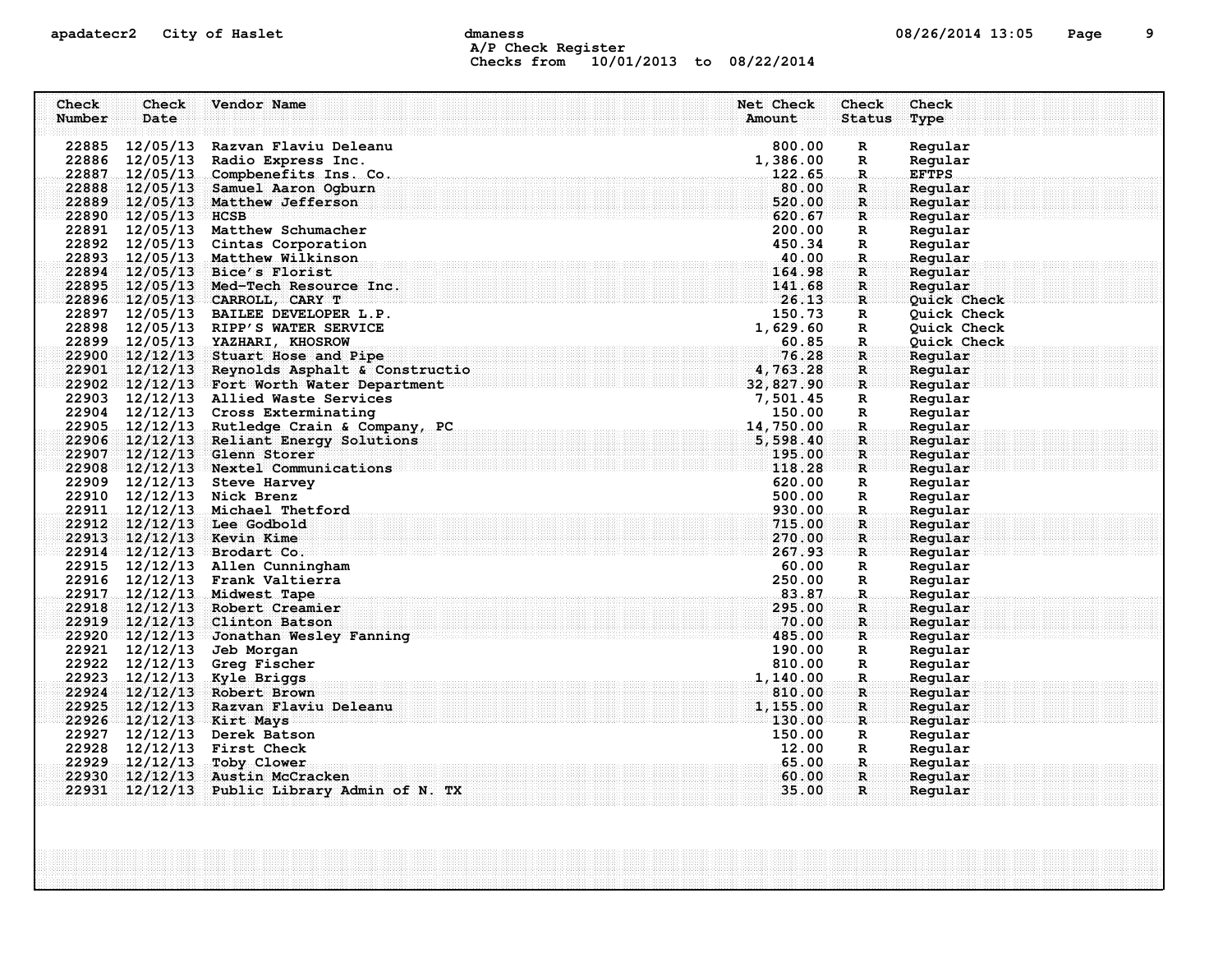# apadatecr2 City of Haslet control dmaness control dmaness control and the US/26/2014 13:05 Page 10 A/P Check Register Checks from 10/01/2013 to 08/22/2014

| Check<br>Number | Check<br>Date           | Vendor Name                                   | Net Check<br>Amount | Check<br><b>Status</b> | Check<br>Type      |
|-----------------|-------------------------|-----------------------------------------------|---------------------|------------------------|--------------------|
|                 |                         |                                               |                     |                        |                    |
|                 |                         | 22932 12/12/13 Catalyst Commercial, Inc       | 2,375.00            | $\mathbf R$            | Regular            |
|                 |                         | 22933 12/12/13 Samuel Aaron Ogburn            | 200.00              | $\mathbf R$            | Regular            |
|                 |                         | 22934 12/12/13 Matthew Jefferson              | 105.00              | $\mathbb{R}$           | Regular            |
|                 |                         | 22935 12/12/13 Luther E. Cosby                | 175.00              | $\mathbf R$            | Regular            |
|                 | 22936 12/12/13 Paetec   |                                               | 399.35              | $\mathbf{R}$           | Regular            |
|                 |                         | 22937 12/12/13 Matthew Schumacher             | 280.00              | $\mathbf R$            | Regular            |
|                 |                         | 22938 12/12/13 Norman Craven                  | 1,920.00            | R                      | Regular            |
|                 |                         | 22939 12/12/13 Marsh Cable & Connectors       | 110.00              | $\mathbb{R}$           | Regular            |
|                 |                         | 22940 12/12/13 Matthew Wilkinson              | 120.00              | $\mathbf{R}$           | Regular            |
|                 |                         | 22941 12/12/13 David W. Musick                | 90.00               | R                      | Regular            |
|                 |                         | 22942 12/12/13 Azzie M. Beagnyam              | 90.00               | $\circ$                | Reqular            |
|                 |                         | 22943 12/12/13 Bobcat of Fort Worth           | 311.62              | $\mathbf{R}$           | Regular            |
|                 |                         | 22944 12/12/13 CrossRoads, L.P.               | 15,382.50           | R                      | Regular            |
|                 |                         | 22945 12/12/13 Derek Wood                     | 85.00               | $\mathbf R$            | Regular            |
|                 |                         | 22946 12/19/13 NAPA Auto Supply               | 360.18              | $\mathbf R$            | Regular            |
|                 |                         | 22947 12/19/13 STW, Inc.                      | 167.63              | $\mathbf R$            | Regular            |
|                 |                         | 22948 12/19/13 DPC Industries, Inc.           | 24.00               | $\mathbf{R}$           | Regular            |
|                 |                         | 22949 12/19/13 Tarrant Appraisal District     | 8,729.66            | $\mathbf{R}$           | Reqular            |
|                 |                         | 22950 12/19/13 Roadrunner Traffic Supply      | 3,091.69            | R                      | Regular            |
|                 | 22952 12/19/13 Grainger | 22951 12/19/13 Trinity River Authority        | 25, 327.00<br>57.02 | R                      | Regular<br>Regular |
|                 |                         | 22953 12/19/13 Taylor, Olson, Adkins, Srall   | 9,739.31            | $\mathbf{R}$<br>R      | Regular            |
|                 |                         | 22954 12/19/13 Tri County Electric            | 2,176.46            | $\mathbf{R}$           | Regular            |
|                 |                         | 22955 12/19/13 Dell Marketing LP              | 2,549.97            | $\mathbf{R}$           | Regular            |
|                 |                         | 22956 12/19/13 Home Depot                     | 637.44              | R                      | Regular            |
|                 |                         | 22957 12/19/13 Tarrant County Health Labs     | 40.00               | R                      | Regular            |
|                 |                         | 22958 12/19/13 Brad Bradley                   | 500.00              | R.                     | Regular            |
|                 |                         | 22959 12/19/13 Fast Signs                     | 103.67              | R                      | Regular            |
|                 |                         | 22960 12/19/13 Texas Economic Devlpmt Council | 3,000.00            | $\mathbf{R}$           | Regular            |
|                 |                         | 22961 12/19/13 Ferquson Waterworks            | 28.29               | R                      | Reqular            |
|                 |                         | 22962 12/19/13 Zimmerer Kubota & Equipment    | 3.99                | R                      | Regular            |
|                 | 22963 12/19/13 Ozarka   |                                               | 72.78               | R                      | Regular            |
|                 |                         | 22964 12/19/13 DFW Communications             | 21.42               | $\mathbb{R}$           | Regular            |
|                 |                         | 22965 12/19/13 Texas Court Clerks Association | 40.00               | R                      | Regular            |
|                 |                         | 22966 12/19/13 DataProse, Inc.                | 597.97              | $\mathbf{R}$           | Reqular            |
|                 |                         | 22967 12/19/13 Apple Oxygen Supply, Inc.      | 19.50               | R                      | Regular            |
|                 |                         | 22968 12/19/13 Brodart Co.                    | 243.08              | R                      | Regular            |
|                 | 22969 12/19/13          | Horizon                                       | 8.85                | R                      | Regular            |
|                 | 22970 12/19/13          | GST Public Safety Supply                      | 383.05              | $\mathbf{R}$           | Regular            |
|                 |                         | 22971 12/19/13 Midwest Tape                   | 92.06               | R                      | Regular            |
|                 |                         | 22972 12/19/13 ReCept Pharmacy                | 26.35               | $\mathbf R$            | Regular            |
|                 |                         | 22973 12/19/13 35W Coalition                  | 250.00              | R                      | Regular            |
|                 | 22974 12/19/13 AirCo    |                                               | 836.00              | R                      | Regular            |
|                 |                         | 22975 12/19/13 Identitec                      | 772.00              | R                      | Regular            |
|                 |                         | 22976 12/19/13 Allegra Print Central          | 602.44              | R.                     | Regular            |
|                 |                         | 22977 12/19/13 Wells Fargo Financial Leasing  | 922.00              | $\mathbf{R}$           | Regular            |
|                 |                         | 22978 12/19/13 Cintas Corporation             | 342.13              | $\mathbf{R}$           | Regular            |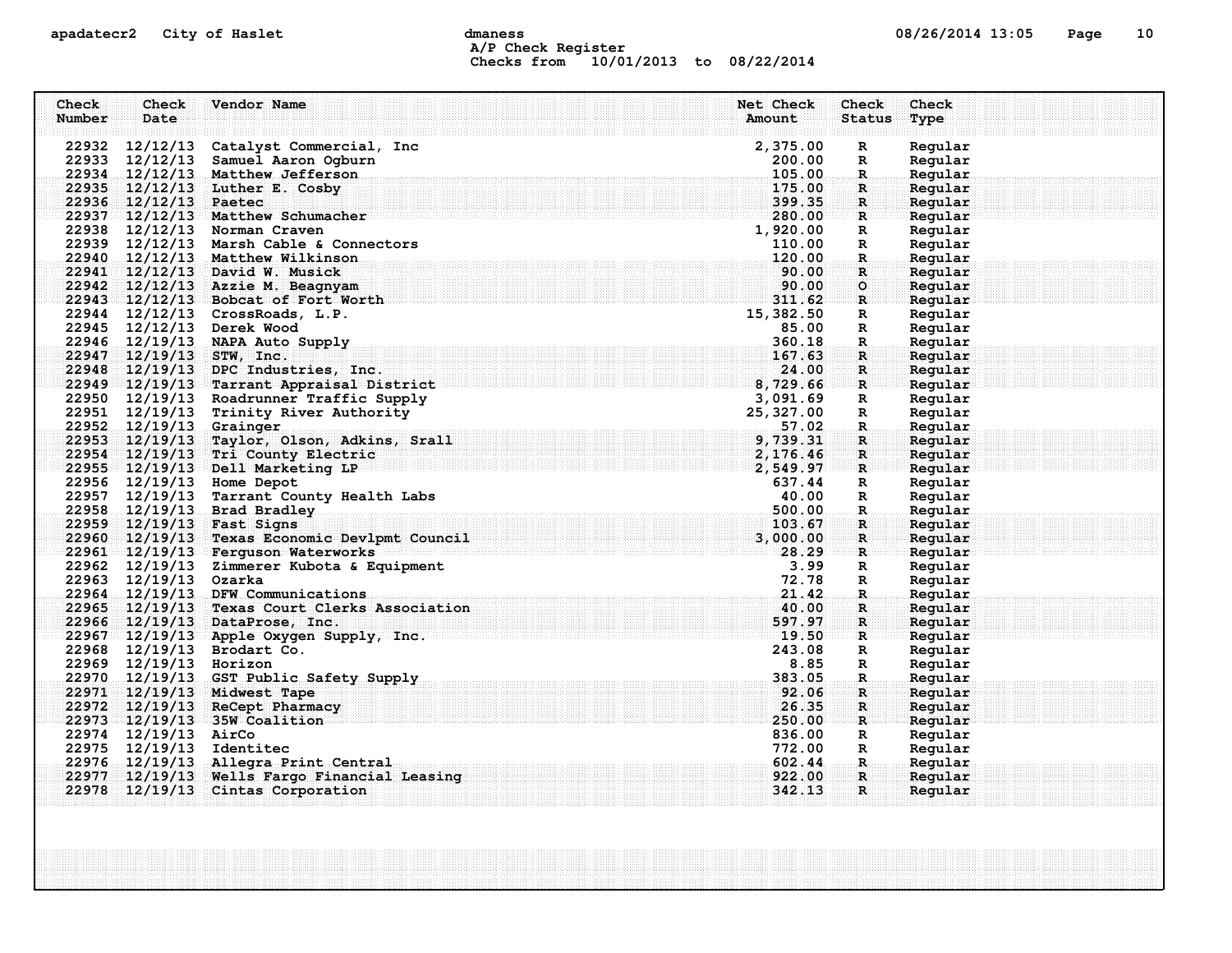### apadatecr2 City of Haslet control dmaness control dmaness control and the US/26/2014 13:05 Page 11 A/P Check Register Checks from 10/01/2013 to 08/22/2014

| Check  | Check                   | Vendor Name                                                                               | Net Check       | Check                                | Check              |
|--------|-------------------------|-------------------------------------------------------------------------------------------|-----------------|--------------------------------------|--------------------|
| Number | Date                    |                                                                                           | Amount          | <b>Status</b>                        | Type               |
|        | 22979 12/19/13 AT&T     |                                                                                           | 95.00           | $\mathbf R$                          | Regular            |
|        | 22980 12/19/13 Demco    |                                                                                           | 39.55           | R                                    | Regular            |
|        |                         | 22981 12/19/13 James Quin                                                                 | 41.63           | $\mathbf R$ .                        | Regular            |
|        | 22982 12/19/13 CitiBank |                                                                                           | 6,016.31        | $\mathbf R$ :                        | Regular            |
|        |                         | 22983 12/26/13 NAPA Auto Supply                                                           | 439.19          | $\mathbf{R}$                         | Regular            |
|        |                         | 22984 12/26/13 Atmos Energy                                                               | 349.73          | $\mathbf{R}$                         | Regular            |
|        |                         | 22985 12/26/13 Elkins Hardware                                                            | 70.37           | $\mathbf{R}$                         | Regular            |
|        |                         | 22986 12/26/13 Fort Worth Water Department                                                | 6,506.93        | R                                    | Regular            |
|        |                         | 22987 12/26/13 AT&T Mobility                                                              | 670.44          | $\mathbf R$ .                        | Regular            |
|        |                         | 22988 12/26/13 North Texas Municipal Clerks                                               | 60.00           | $\mathbf{R}$                         | Regular            |
|        |                         | 22989 12/26/13 Texas Municipal Retirement Sys                                             | 8,782.63        | $\mathbf R$                          | Regular            |
|        |                         | 22990 12/26/13 Texas Municipal Clerk's Assoc                                              | 190.00          | $\mathbf{R}$                         | Regular            |
|        |                         | 22991 12/26/13 Continental Research Corp                                                  | 2,768.00        | R                                    | Regular            |
|        |                         | 22992 12/26/13 Building Officials Association                                             | 50.00           | $\mathbb{R}$                         | Regular            |
|        |                         | 22993 12/26/13 Belcheff & Associates, Inc.                                                | 3,921.05        | R.                                   | Regular            |
|        |                         | 22994 12/26/13 UNITED WAY                                                                 | 30.00           | $\mathbf{R}$                         | Regular            |
|        |                         | 22995 12/26/13 Tarrant County Clerk                                                       | 31, 219.32      | $\mathbf{R}$                         | Regular            |
|        |                         | 22996 12/26/13 Reliant Energy Solutions                                                   | 23.11<br>70.00  | $\mathbf{R}$                         | Regular            |
|        |                         | 22997 12/26/13 North Texas Chapter ICC                                                    | 141.00          | $\mathbb{R}$                         | Regular            |
|        |                         | 22998 12/26/13 Alliance Regional Newspaper<br>22999 12/26/13 Municipal Emergency Services | 1,495.00        | R                                    | Regular<br>Regular |
|        |                         | 23000 12/26/13 Charter Communications                                                     | 197.99          | R.<br>R                              | Regular            |
|        | 23001 12/26/13 Shell    |                                                                                           | 431.96          | $\mathbf R$ :                        | Reqular            |
|        |                         | $23002$ $12/26/13$ N. Central Tx Permit Tech Chpt $70.00$                                 |                 | $\mathbf{R}$                         | Regular            |
|        |                         | 23003 12/26/13 Hose-Tech                                                                  | 38.00           | R                                    | Regular            |
|        |                         | 23004 12/26/13 Mulholland Custom Imprints                                                 | 442.50          | R                                    | Regular            |
|        | 23005 12/26/13 Gale     |                                                                                           | 79.02           | $\mathbf{R}$                         | Regular            |
|        |                         | 23006 12/26/13 MetLife SBC                                                                | 657.28          | $\mathbf R$ :                        | Regular            |
|        | 23007 12/26/13 DCAD     |                                                                                           | 33.85           | $\mathbf{R}$                         | Regular            |
|        |                         | 23008 12/26/13 Gaylord Bros., Inc.                                                        | 34.30           | $\mathbf{R}$                         | Regular            |
|        |                         | 23009 12/26/13 Miracle Development Services                                               | 7,487.09        | R                                    | Regular            |
|        |                         | 23010 12/26/13 Soil Express                                                               | 9, 414.72       | R                                    | Regular            |
|        |                         | 23011 12/26/13 Staples Contract & Commercial                                              | 321.91          | .R.                                  | Regular            |
|        |                         | 23012 12/26/13 Norman Craven                                                              | 1,920.00        | $\mathbf R$ :                        | Regular            |
|        |                         | 23013 12/26/13 Dianna Buchanan                                                            | 45.92           | $\mathbf{R}$                         | Regular            |
|        |                         | 23014 12/26/13 Metro Code Analysis LLC                                                    | 520.00          | $\mathbf{R}$                         | Reqular            |
|        |                         | 23015 12/26/13 Int'l Council of Shopping Cent                                             | 100.00          | R                                    | Regular            |
|        |                         | 23016 01/02/14 Gregory Johnson                                                            | 1,081.00        | R                                    | Regular            |
|        |                         | 23017 01/02/14 Henderson Oil & Lube                                                       | 640.38          | .R.                                  | Regular            |
|        |                         | 23018 01/02/14 Atlas Utility Supply Co.                                                   | 163.00          | $\mathbf R$                          | Regular            |
|        |                         | 23019 01/02/14 Reynolds Asphalt & Constructio                                             | 4,074.67        | $\mathbf{R}$                         | Regular            |
|        |                         | 23020 01/02/14 Trinity River Authority                                                    | 25,327.00       | $\mathbf{R}$                         | Regular            |
|        |                         | 23021 01/02/14 Office Depot                                                               | 681.93          | $\mathbf{R}$                         | Regular            |
|        |                         | 23022 01/02/14 Fort Worth Welders Supply<br>23023 01/02/14 CASCO Industries               | 90.00<br>658.00 | $\mathbf{R}$                         | Regular            |
|        |                         | 23024 01/02/14 Belcheff & Associates, Inc.                                                |                 | $\mathbf R$ .<br>.00<br>$\mathbf{v}$ | Regular<br>Reqular |
|        |                         | 23025 01/02/14 Belcheff & Associates, Inc.                                                |                 | .00<br>$\mathbf{v}$                  | Regular            |
|        |                         |                                                                                           |                 |                                      |                    |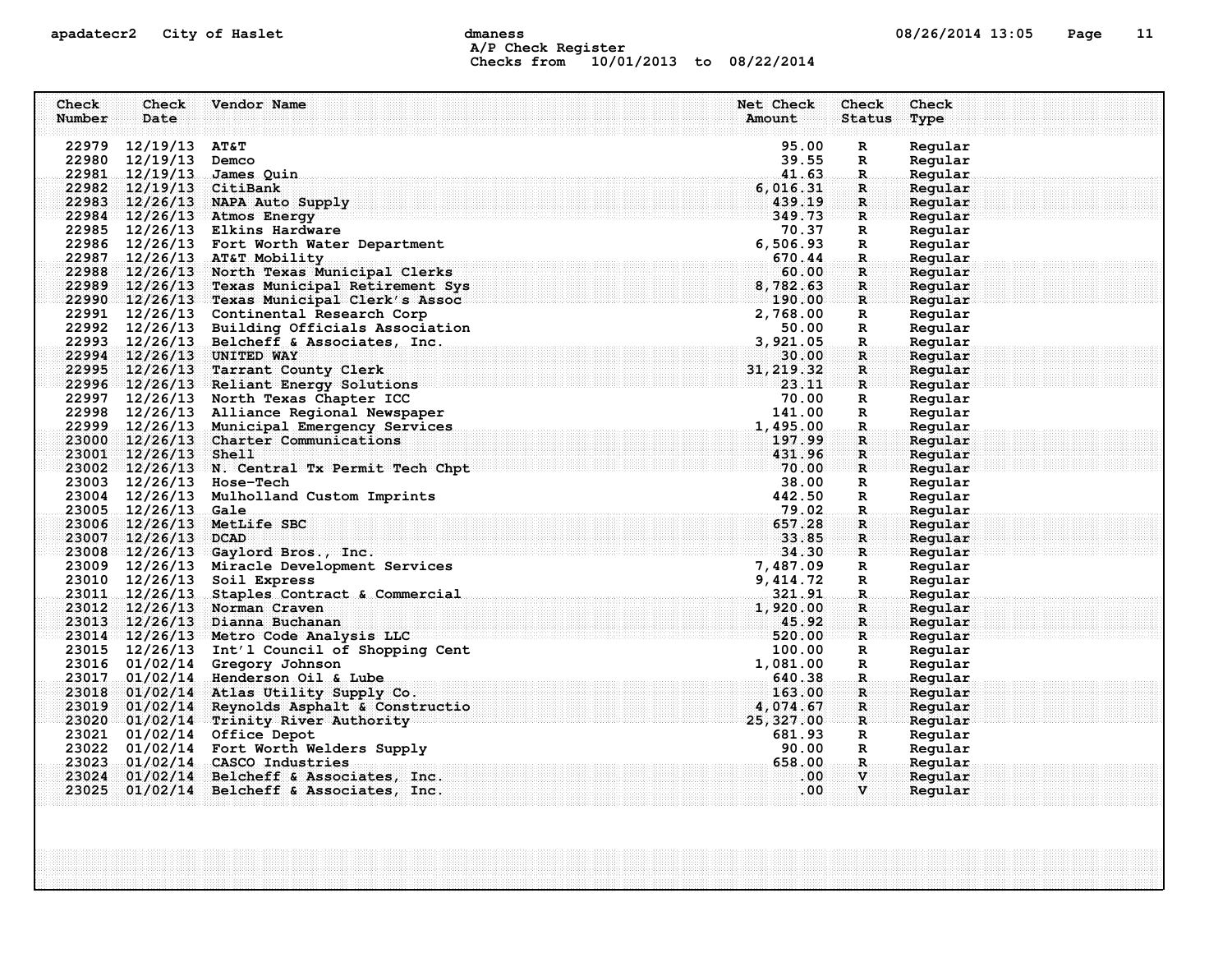# apadatecr2 City of Haslet compound dmaness compound the definition of the definition of the definition of the magne that the magne of the definition of the magnetic of the magnetic of the definition of the magnetic of the A/P Check Register Checks from 10/01/2013 to 08/22/2014

| Check  | Check                      | Vendor Name                                                                 | Net Check<br>Check         | Check                              |  |
|--------|----------------------------|-----------------------------------------------------------------------------|----------------------------|------------------------------------|--|
| Number | Date                       |                                                                             | Amount                     | Status<br>Type                     |  |
|        |                            |                                                                             |                            |                                    |  |
| 23026  |                            | 01/02/14 Belcheff & Associates, Inc.                                        | 36, 177.00<br>$\mathbf R$  | Regular                            |  |
|        | 23027 01/02/14             | Sunstate Equipment Co.                                                      | 1,045.02<br>975.00         | Regular<br>R<br>Regular            |  |
|        |                            | 23028 01/02/14 State Firemen's & Fire<br>23029 01/02/14 Bonus Building Care | 375.00                     | $\mathbb{R}$                       |  |
|        |                            | 23030 01/02/14 Charter Communications                                       | $\mathbf{R}$<br>105.86     | Regular                            |  |
|        |                            | 23031 01/02/14 Brodart Co.                                                  | 339.11                     | Regular<br>$\mathbf{R}$<br>Regular |  |
|        | 23032 01/02/14 Shell       |                                                                             | 1,142.45                   | R<br>Regular                       |  |
|        |                            | 23033 01/02/14 Legal Shield                                                 | R<br>91.65<br>R            | Regular                            |  |
|        | 23034 01/02/14 DirecTV     |                                                                             | 220.97<br>.R.              | Regular                            |  |
|        |                            | 23035 01/02/14 Safeware, Inc.                                               | 270.00<br>$\mathbf{R}$     | Regular                            |  |
|        |                            | 23036 01/02/14 Recorded Books, LLC                                          | 267.00<br>$\mathbf{R}$     | Reqular                            |  |
|        |                            | 23037 01/02/14 Allegra Print Central                                        | 386.44                     | $\mathbf{R}$<br>Regular            |  |
|        | 23038 01/02/14 HCSB        |                                                                             | 620.67<br>R                | Regular                            |  |
|        |                            | 23039 01/02/14 Hoyt Breathing Air Products                                  | 1,175.06<br>$\mathbb{R}$   | Regular                            |  |
|        |                            | 23040 01/02/14 Staples Contract & Commercial                                | 326.31<br>$\mathbf{R}$     | Regular                            |  |
|        |                            | 23041 01/02/14 Cintas Corporation                                           | 211.92<br>$\mathbf{R}$     | Regular                            |  |
|        |                            | $23042$ 01/02/14 Thomson Reuters - West                                     | 171.00<br>R                | Regular                            |  |
|        |                            | $23043$ 01/09/14 NAPA Auto Supply                                           | 1,343.91                   | $\mathbf{R}$<br>Regular            |  |
|        |                            | 23044 01/09/14 Pitney Bowes                                                 | 164.50                     | $\mathbf R$<br>Regular             |  |
|        |                            | 23045 01/09/14 Fort Worth Water Department                                  | 60,176.40                  | Regular<br>$\mathbf{R}$            |  |
|        |                            | 23046 01/09/14 Allied Waste Services                                        | 7,513.98                   | Regular<br>$\mathbf R$             |  |
|        |                            | 23047 01/09/14 DPC Industries, Inc.                                         | 529.27<br>R                | Regular                            |  |
|        |                            | 23048 01/09/14 N. Central Texas Council of Gov                              | 1,000.00                   | $\mathbf{R}$<br>Regular            |  |
|        |                            | 23049 01/09/14 Brad Bradley                                                 | 500.00<br>$\mathbf R$      | Regular                            |  |
|        |                            | 23050 01/09/14 Tarrant County Clerk                                         | 500.00<br>R                | Regular                            |  |
|        |                            | 23051 01/09/14 Reliant Energy Solutions                                     | 58.80<br>R                 | Regular                            |  |
|        |                            | 23052 01/09/14 Glenn Storer                                                 | 120.00<br>R.               | Regular                            |  |
| 23053  |                            | $01/09/14$ Mr. Jim's Pizza                                                  | 35.97<br>$\mathbf R$       | Regular                            |  |
|        | 23054 01/09/14 Brian Hall  |                                                                             | 250.00<br>$\mathbf{R}$     | Regular                            |  |
|        |                            | $23055$ 01/09/14 Axis Construction, LP                                      | 3,500.00<br>R              | Regular                            |  |
|        |                            | 23056 01/09/14 Charter Communications                                       | 234.42                     | Regular<br>R                       |  |
|        |                            | 23057 01/09/14 Steve Harvey                                                 | 420.00                     | Regular<br>$\mathbf{R}$            |  |
|        |                            | 23058 01/09/14 Michael Thetford                                             | 120.00                     | Regular<br>$\mathbf{R}$            |  |
|        |                            | 23059 01/09/14 Lee Godbold                                                  | 240.00<br>R                | Regular                            |  |
|        | 23060 01/09/14 Brodart Co. |                                                                             | 744.96<br>$\mathbf{R}$     | Regular                            |  |
|        |                            | $23061$ 01/09/14 UnumProvident                                              | 161.00                     | <b>EFTPS</b><br>$\mathbf{R}$       |  |
|        |                            | 23062 01/09/14 Frank Valtierra                                              | 150.00<br>$\mathbf R$      | Regular                            |  |
|        |                            | 23063 01/09/14 Tarrant County                                               | 47, 926.67<br>$\mathbb{R}$ | Regular                            |  |
|        | 23064 01/09/14 Aetna       |                                                                             | 571.50<br>$\mathbf{R}$     | <b>EFTPS</b>                       |  |
|        |                            | 23065 01/09/14 BlueCross/BlueShield                                         | 10,887.74<br>$\mathbf{R}$  | <b>EFTPS</b>                       |  |
|        | 23066 01/09/14 AFLAC       |                                                                             | 238.12<br>$\mathbf{R}$     | <b>EFTPS</b>                       |  |
|        | 23067 01/09/14 AFLAC       |                                                                             | 460.84                     | v<br><b>EFTPS</b>                  |  |
|        |                            | 23068 01/09/14 Greg Fischer                                                 | 120.00<br>$\mathbb{R}$     | Regular                            |  |
|        |                            | 23069 01/09/14 Kyle Briggs                                                  | 250.00<br>$\mathbb{R}$     | Regular                            |  |
|        |                            | 23070 01/09/14 Robert Brown                                                 | 500.00<br>R.               | Reqular                            |  |
| 23071  |                            | $01/09/14$ Baker & Taylor                                                   | 312.42<br>$\mathbf{R}$     | Reqular                            |  |
| 23072  |                            | 01/09/14 Razvan Flaviu Deleanu                                              | 500.00<br>$\mathbf{R}$     | Regular                            |  |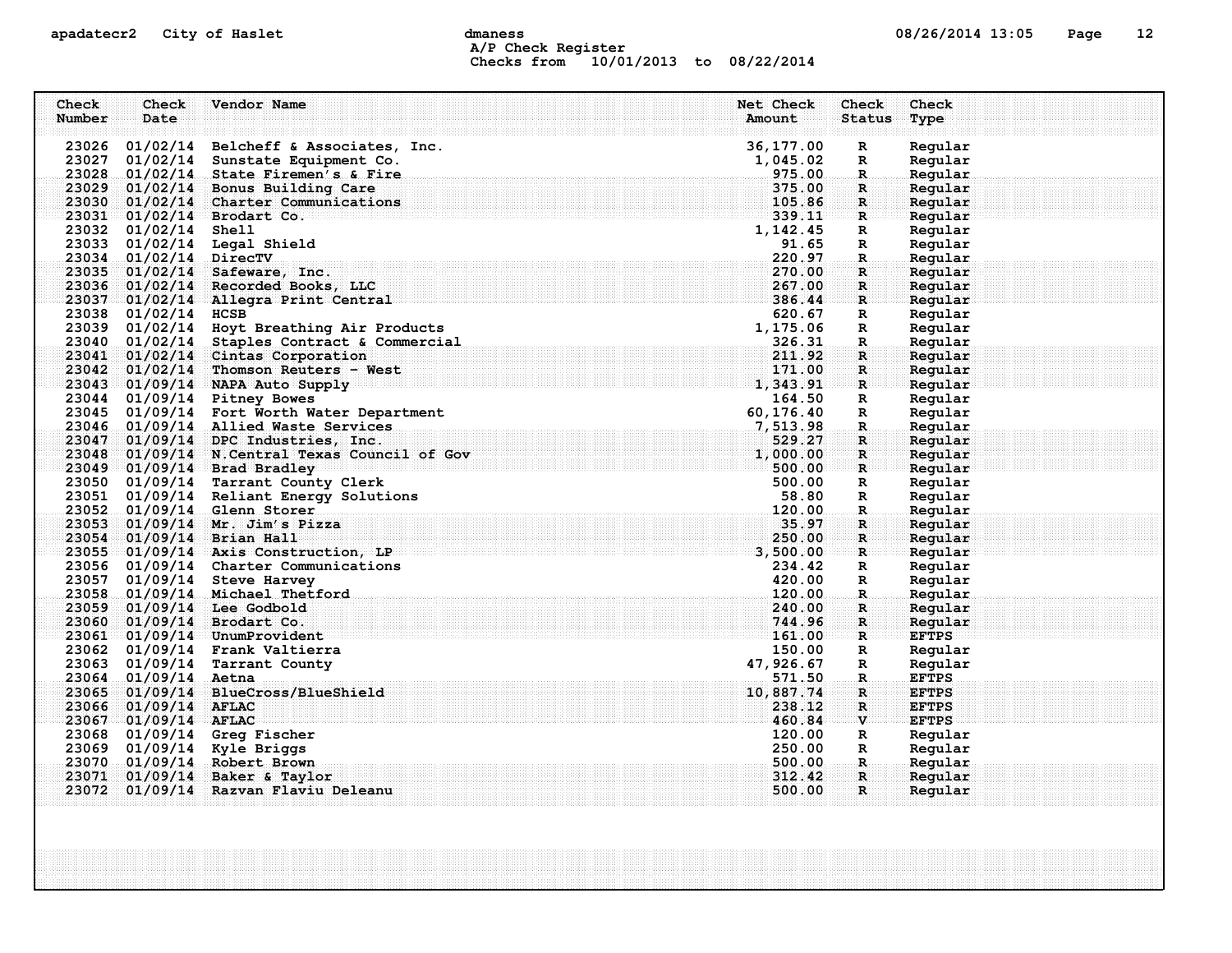# apadatecr2 City of Haslet control dmaness control dmaness control control of the defense of the definition of the definition of the definition of the definition of the definition of the definition of the definition of the A/P Check Register Checks from 10/01/2013 to 08/22/2014

| Check  | Check                   | Vendor Name                                                                                                                                                                                                                              | Net Check       | Check             | Check                         |
|--------|-------------------------|------------------------------------------------------------------------------------------------------------------------------------------------------------------------------------------------------------------------------------------|-----------------|-------------------|-------------------------------|
| Number | Date                    |                                                                                                                                                                                                                                          | Amount          | <b>Status</b>     | Type                          |
|        |                         |                                                                                                                                                                                                                                          |                 |                   |                               |
|        |                         | 23073 01/09/14 RDO Equipment Co.                                                                                                                                                                                                         | 13,428.50       | $\mathbb{R}$      | Regular                       |
|        |                         | 23074 01/09/14 Compbenefits Ins. Co.                                                                                                                                                                                                     | 145.07          | $\mathbf{R}$      | <b>EFTPS</b>                  |
|        |                         | 23075 01/09/14 Blackstone                                                                                                                                                                                                                | 71.13           | $\mathbb{R}$      | Regular                       |
|        |                         | 23076 01/09/14 Recorded Books, LLC                                                                                                                                                                                                       | 175.80          | $\mathbf{R}$      | Regular                       |
|        | 23077 01/09/14 IAMC     |                                                                                                                                                                                                                                          | 1,495.00        | R                 | Regular                       |
|        |                         | 23078 01/09/14 Matthew Jefferson                                                                                                                                                                                                         | 320.00          | $\mathbf{R}$      | Regular                       |
|        |                         | 23079 01/09/14 Matthew Schumacher                                                                                                                                                                                                        | 300.00          | $\mathbf{R}$      | Regular                       |
|        | 23080 01/09/14 Denitech |                                                                                                                                                                                                                                          | 908.00          | $\mathbf{R}$      | Regular                       |
|        |                         | 23081 01/09/14 Norman Craven                                                                                                                                                                                                             | 1,920.00        | $\mathbf R$ .     | Regular                       |
|        |                         | 23082 01/09/14 Deeann Kelly                                                                                                                                                                                                              | 500.00          | R                 | Regular                       |
|        |                         | 23083 01/09/14 Dianna Buchanan                                                                                                                                                                                                           | 115.27          | R                 | Regular                       |
|        | 23084 01/09/14 AT&T     |                                                                                                                                                                                                                                          | 86.24           | $\mathbf R$       | Regular                       |
|        | 23085 01/09/14 Hanson   |                                                                                                                                                                                                                                          | 807.00          | $\mathbf{R}$      | Regular                       |
|        |                         | 23086 01/09/14 Matthew Wilkinson                                                                                                                                                                                                         | 360.00          | $\mathbb{R}$      | Regular                       |
|        |                         | 23087 01/09/14 Brooks Heating & Air, Inc.                                                                                                                                                                                                | 267.50<br>10.05 | $\mathbf R$       | Regular<br><b>Quick Check</b> |
|        |                         | 23088 01/09/14 TIPPEN, CORY<br>23089 01/09/14 WALLACE, PHILIP                                                                                                                                                                            | 30.41           | $\circ$           | Quick Check                   |
|        |                         | 23090 01/16/14 Nathan Wayne Lemons                                                                                                                                                                                                       | 329.00          | R<br>$\mathbf{R}$ | Regular                       |
|        |                         | 23091 01/16/14 Star Telegram                                                                                                                                                                                                             | 317.60          | $\mathbb{R}$      | Regular                       |
|        |                         |                                                                                                                                                                                                                                          |                 | $\mathbb{R}$      | Regular                       |
|        |                         |                                                                                                                                                                                                                                          |                 | $\mathbf R$       | Regular                       |
|        |                         | 23091 01/16/14 Star Telegram<br>23092 01/16/14 Atlas Utility Supply Co. 528.47<br>23093 01/16/14 Fort Worth Water Department<br>23094 01/16/14 State Comptroller<br>23095 01/16/14 Leland Franks<br>23096 01/16/14 Belcheff & Associates |                 | R                 | Regular                       |
|        |                         |                                                                                                                                                                                                                                          |                 | $\mathbf{R}$      | Regular                       |
|        |                         |                                                                                                                                                                                                                                          |                 | $\mathbf{R}$      | Regular                       |
|        |                         | 23097 01/16/14 Perdue, Brandon, Fielder, Collins                                                                                                                                                                                         | 2,362.02        | R                 | Regular                       |
|        |                         | 23098 01/16/14 Northwest Metroport Chamber                                                                                                                                                                                               | 120.00          | $\mathbb{R}$      | Regular                       |
|        |                         |                                                                                                                                                                                                                                          | 395.00          | $\mathbf R$       | Regular                       |
|        |                         | 23100 01/16/14 Mr. Jim's Pizza                                                                                                                                                                                                           | 171.96          | R                 | Regular                       |
|        |                         | 23101 01/16/14 Alliance Regional Newspaper                                                                                                                                                                                               | 228.75          | $\mathbf{R}$      | Regular                       |
|        |                         | 23102 01/16/14 DFW Communications                                                                                                                                                                                                        | 905.36          | $\mathbf{R}$      | Regular                       |
|        |                         | 23103 01/16/14 Nextel Communications                                                                                                                                                                                                     | 118.54          | $\mathbb{R}$      | Regular                       |
|        |                         | 23104 01/16/14 Charter Communications                                                                                                                                                                                                    | 197.99          | $\mathbb{R}$      | Regular                       |
|        |                         | 23105 01/16/14 Brodart Co.                                                                                                                                                                                                               | 395.56          | $\mathbf R$ .     | Regular                       |
|        |                         | 23106 01/16/14 GST Public Safety Supply                                                                                                                                                                                                  | 741.92          | R                 | Regular                       |
|        |                         | 23107 01/16/14 Ronnie Moore                                                                                                                                                                                                              | 45.92           | $\mathbf{R}$      | Regular                       |
|        |                         | 23108 01/16/14 Lower Colorado River Authority 2010 2010                                                                                                                                                                                  | 112.34          | $\mathbf R$       | Regular                       |
|        |                         | 23109 01/16/14 Baker & Taylor                                                                                                                                                                                                            | 24.58           | $\mathbb{R}$      | Regular                       |
|        |                         | 23110 01/16/14 Miracle Development Services                                                                                                                                                                                              | 502.80          | R                 | Regular                       |
|        |                         | 23111 01/16/14 Luther E. Cosby                                                                                                                                                                                                           | 175.00          | $\mathbf R$       | Regular                       |
|        | 23112 01/16/14 Paetec   |                                                                                                                                                                                                                                          | 399.35          | $\mathbf{R}$      | Regular                       |
|        |                         | 23113 01/16/14 Family Christian Doors                                                                                                                                                                                                    | 220.00          | $\mathbf R$       | Regular                       |
|        |                         | 23114 01/16/14 Certified Fire Protection                                                                                                                                                                                                 | 274.50          | $\mathbf{R}$      | Regular                       |
|        |                         | 23115 01/23/14 STW, Inc.                                                                                                                                                                                                                 | 56.25           | $\mathbf{R}$      | Regular                       |
|        |                         | 23116 01/23/14 Atmos Energy                                                                                                                                                                                                              | 366.37          | $\mathbf R$       | Regular                       |
|        | 23117 01/23/14 AT & T   |                                                                                                                                                                                                                                          | 333.46          | .R.               | Regular                       |
|        |                         | 23118 01/23/14 Reynolds Asphalt & Constructio                                                                                                                                                                                            | 4,065.81        | $\mathbf{R}$      | Reqular                       |
|        |                         | 23119 01/23/14 DPC Industries, Inc.                                                                                                                                                                                                      | 12.00           | $\mathbf{R}$      | Regular                       |
|        |                         |                                                                                                                                                                                                                                          |                 |                   |                               |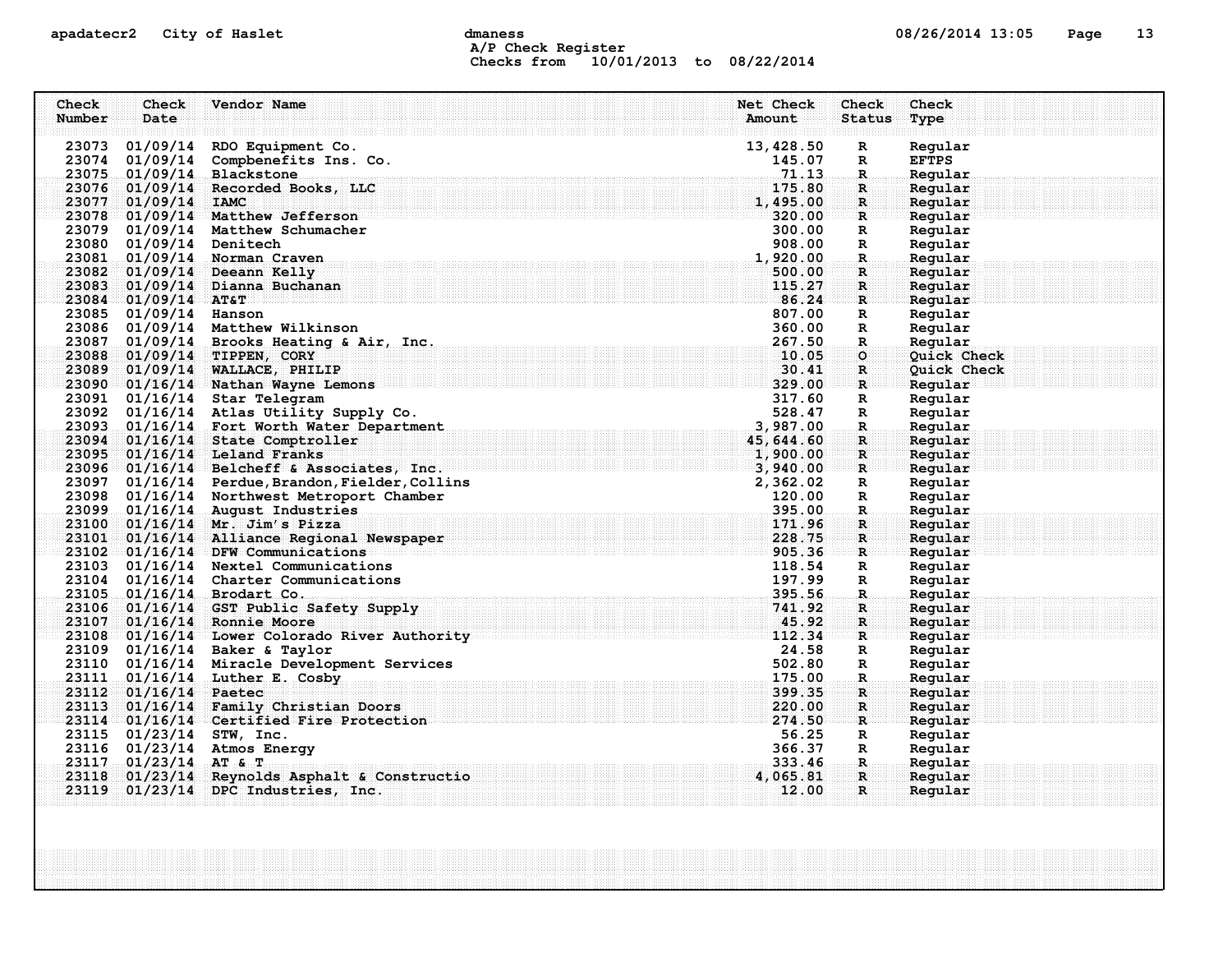## apadatecr2 City of Haslet dmaness dmaness and the control of the 14 A/P Check Register Checks from 10/01/2013 to 08/22/2014

| Check<br>Number | Check<br>Date            | Vendor Name                                   | Net Check<br>Amount | Check<br><b>Status</b> | Check<br>Type      |
|-----------------|--------------------------|-----------------------------------------------|---------------------|------------------------|--------------------|
|                 |                          |                                               |                     |                        |                    |
|                 |                          | 23120 01/23/14 AT&T Mobility                  | 542.28              | $\mathbf R$            | Regular            |
|                 |                          | 23121 01/23/14 Jeanine Inman                  | 54.88               | $\mathbb{R}$           | Regular            |
|                 |                          | 23122 01/23/14 State Comptroller              | 100.00              | R.                     | Regular            |
|                 |                          | 23123 01/23/14 Five Star Ford                 | 364.04              | R                      | Regular            |
| 23124           |                          | 01/23/14 Tri County Electric                  | 3,093.54            | $\mathbf{R}$           | Regular            |
|                 |                          | 23125 01/23/14 Denton County Tax Office       | 755.07              | $\mathbf{R}$           | Regular            |
|                 |                          | 23126 01/23/14 CASCO Industries               | 914.00              | $\mathbb{R}$           | Regular            |
|                 |                          | 23127 01/23/14 Home Depot                     | 1,105.20            | R                      | Regular            |
|                 |                          | 23128 01/23/14 Tarrant County Health Labs     | 40.00               | R.                     | Regular            |
|                 |                          | 23129 01/23/14 Ron White, Tax Assessor Collec | 500.23              | R                      | Regular            |
| 23130           |                          | 01/23/14 Northwest Metroport Chamber          | 425.00              | $\mathbf R$            | Reqular            |
|                 |                          | 23131 01/23/14 Karl Klement Ford              | 134.45              | $\mathbf{R}$           | Regular            |
|                 |                          | 23132 01/23/14 Reliant Energy Solutions       | 22.81               | R                      | Regular            |
|                 | 23134 01/23/14 Ozarka    | 23133 01/23/14 Brian Hall                     | 250.00<br>66.76     | R                      | Regular            |
|                 |                          | 23135 01/23/14 Bonus Building Care            | 375.00              | R.                     | Regular            |
| 23136           |                          | 01/23/14 Kinloch Equipment & Supply           | 465.00              | $\mathbf{R}$<br>R      | Regular            |
|                 |                          | 23137 01/23/14 Texas City Management Assoc    | 255.00              | $\mathbf{R}$           | Regular<br>Regular |
|                 |                          | 23138 01/23/14 DataProse, Inc.                | 418.10              | R                      | Regular            |
|                 |                          | 23139 01/23/14 Charter Communications         | 106.68              | R                      | Regular            |
|                 |                          | 23140 01/23/14 Book Systems, Inc.             | 350.00              | R.                     | Regular            |
|                 |                          | 23141 01/23/14 Apple Oxygen Supply, Inc.      | 19.50               | $\mathbf R$            | Regular            |
|                 | 23142 01/23/14 Holt Cat  |                                               | 71,401.22           | R                      | Regular            |
|                 |                          | 23143 01/23/14 Utility Data Systems, Inc.     | 31.79               | $\mathbf{R}$           | Regular            |
|                 | 23144 01/23/14           | Shell                                         | 681.58              | R                      | Regular            |
|                 |                          | 23145 01/23/14 Legal Shield                   | 91.65               | $\mathbb{R}$           | Regular            |
|                 | 23146 01/23/14 DirecTV   |                                               | 220.97              | $\mathbf{R}$           | Regular            |
| 23147           | $01/23/14$ Quill         |                                               | 104.77              | R                      | Regular            |
|                 |                          | 23148 01/23/14 MetLife SBC                    | 657.28              | $\mathbf{R}$           | Regular            |
|                 |                          | 23149 01/23/14 Miracle Development Services   | 6,590.63            | $\mathbf{R}$ .         | Reqular            |
|                 |                          | 23150 01/23/14 Staples Contract & Commercial  | 265.45              | R                      | Regular            |
|                 |                          | 23151 01/23/14 Wells Fargo Financial Leasing  | 922.00              | $\mathbf R$            | Regular            |
|                 |                          | 23152 01/23/14 Norman Craven                  | 1,920.00            | $\mathbf R$            | Regular            |
|                 |                          | 23153 01/23/14 Dianna Buchanan                | 61.64               | $\mathbf R$ :          | Regular            |
| 23154           | $01/23/14$ CitiBank      |                                               | 4,376.37            | $\mathbf{R}$           | Regular            |
|                 | $23155$ 01/23/14 UPS     |                                               | 29.73               | $\mathbf{R}$           | Reqular            |
|                 | 23156 01/30/14 STW, Inc. |                                               | 343.38              | R                      | Regular            |
|                 |                          | 23157 01/30/14 Fort Worth Water Department    | 6,230.86            | R                      | Regular            |
| 23158           |                          | 01/30/14 Trinity River Authority              | 25, 327.00          | $\mathbf{R}$           | Regular            |
| 23159           |                          | 01/30/14 Texas Municipal Retirement Sys       | 9,893.18            | $\mathbf{R}$           | Regular            |
| 23160           |                          | 01/30/14 Taylor, Olson, Adkins, Srall         | 6, 204.08           | $\mathbf{R}$           | Regular            |
|                 |                          | 23161 01/30/14 Metroport Cities Partnership   | 500.00              | $\mathbf R$            | Regular            |
|                 |                          | 23162 01/30/14 Denton County Tax Office       | 70.65               | R                      | Regular            |
|                 |                          | 23163 01/30/14 Belcheff & Associates, Inc.    | $.00 \,$            | v                      | Regular            |
|                 |                          | 23164 01/30/14 Belcheff & Associates, Inc.    | 30, 243. 25         | $\mathbf{R}$ .         | Regular            |
| 23165           |                          | 01/30/14 United Way of Tarrant Co.            | 20.00               | R                      | Regular            |
|                 |                          | 23166 01/30/14 Sunstate Equipment Co.         | 91.00               | $\mathbf{R}$           | Regular            |
|                 |                          |                                               |                     |                        |                    |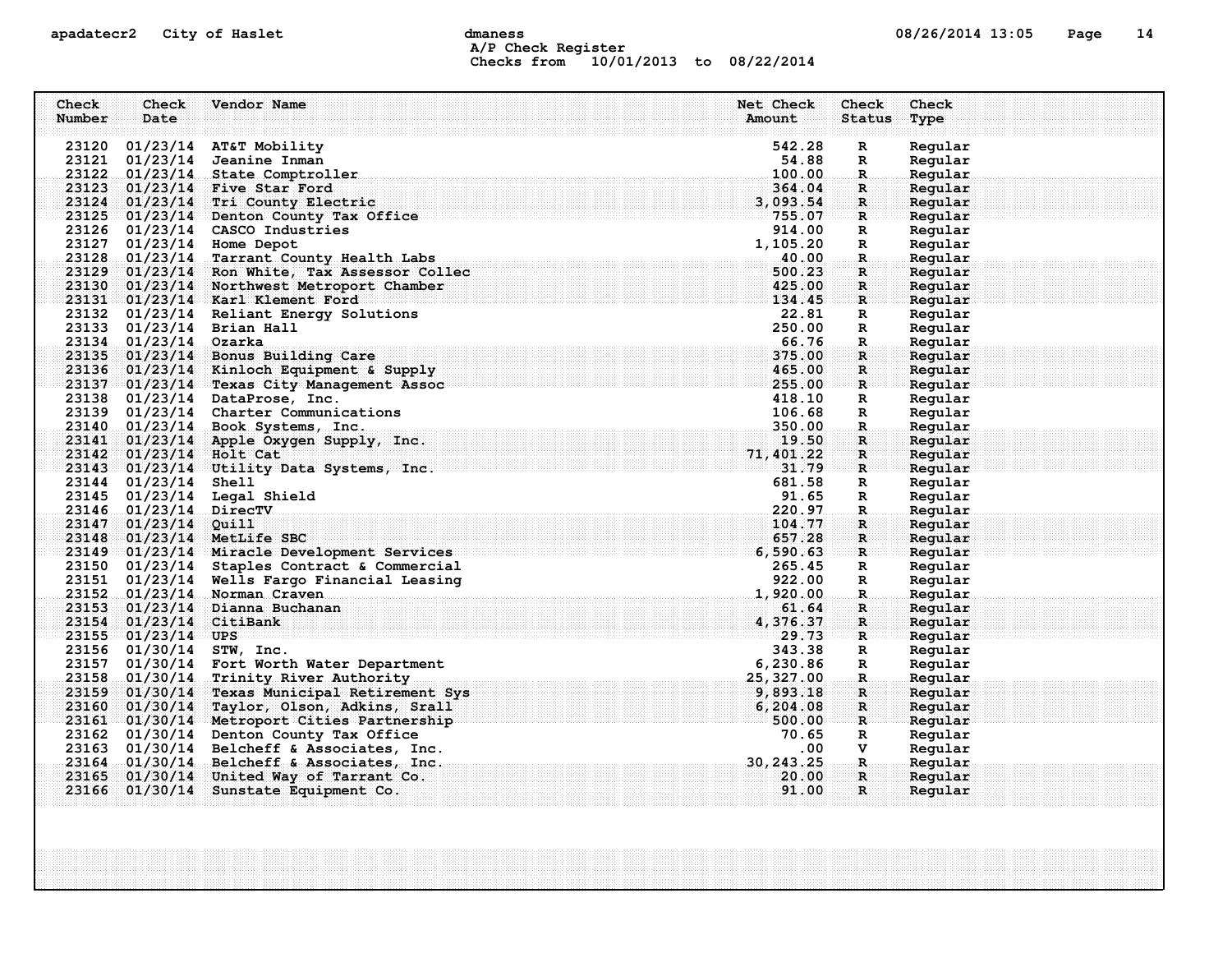# apadatecr2 City of Haslet and dmaness dmaness and the 08/26/2014 13:05 Page 15 A/P Check Register Checks from 10/01/2013 to 08/22/2014

| Check<br>Number | Check<br>Date           | Vendor Name                                                                                                                      | Net Check<br>Check<br>Amount<br><b>Status</b>                                                                                                        | Check<br>Type      |  |
|-----------------|-------------------------|----------------------------------------------------------------------------------------------------------------------------------|------------------------------------------------------------------------------------------------------------------------------------------------------|--------------------|--|
|                 |                         | 23167 01/30/14 Northwest Metroport Chamber                                                                                       | 210.00<br>R                                                                                                                                          | Regular            |  |
|                 |                         | 23168 01/30/14 Texas Economic Devlpmt Council                                                                                    | 1,050.00<br>$\mathbf R$                                                                                                                              | Regular            |  |
|                 |                         | 23169 01/30/14 Reliant Energy Solutions                                                                                          | 5,838.76<br>$\mathbb{R}$                                                                                                                             | Regular            |  |
|                 |                         | 23170 01/30/14 Ferguson Waterworks                                                                                               | 455.00<br>$\mathbf{R}$                                                                                                                               | Regular            |  |
|                 |                         | 23171 01/30/14 Alliance Regional Newspaper                                                                                       | 81.50<br>$\mathbf{R}$                                                                                                                                | Regular            |  |
|                 |                         | 23172 01/30/14 Charter Communications                                                                                            | 234.53<br>$\mathbf{R}$                                                                                                                               | Regular            |  |
|                 |                         | 23173 01/30/14 Brodart Co.                                                                                                       | 705.86<br>$\mathbf R$                                                                                                                                | Regular            |  |
|                 | 23174 01/30/14 Shell    |                                                                                                                                  | 1,243.51<br>R                                                                                                                                        | Regular            |  |
|                 |                         | 23175 01/30/14 Barrow Electrical & Lighting                                                                                      | 398.35<br>$\mathbf{R}$                                                                                                                               | Regular            |  |
|                 |                         | 23176 01/30/14 Safeware, Inc.                                                                                                    | 270.00<br>$\mathbf{R}$                                                                                                                               | Regular            |  |
|                 |                         | 23177 01/30/14 Baker & Taylor                                                                                                    | 73.72<br>$\mathbf{R}$                                                                                                                                | Reqular            |  |
|                 | 23178 01/30/14 AG-Power |                                                                                                                                  | 164.65<br>$\mathbf{R}$                                                                                                                               | Regular            |  |
|                 |                         | 23179 01/30/14 Jennifer Brown                                                                                                    | 40.95<br>$\mathbb{R}$                                                                                                                                | Regular            |  |
|                 |                         | 23180 01/30/14 Allegra Print Central                                                                                             | 100.00<br>R                                                                                                                                          | Regular            |  |
|                 |                         | 23181 01/30/14 Discount Steel                                                                                                    | 264.00<br>$\mathbf R$                                                                                                                                | Regular            |  |
|                 |                         | 23182 01/30/14 Illumination Fireworks LLC                                                                                        | 6,000.00<br>$\mathbf{R}$                                                                                                                             | Regular            |  |
|                 |                         | 23183 01/30/14 Cintas Corporation                                                                                                | 515.34<br>$\mathbf{R}$                                                                                                                               | Regular            |  |
|                 |                         | 23184 01/30/14 BackUp Solutions, Inc                                                                                             | . Too , oo and the set of the set of the set of $\mathbf{100}$ , $\mathbf{00}$ and $\mathbf{100}$ , $\mathbf{00}$<br>$\mathbf{R}$ . The $\mathbf{R}$ | Regular            |  |
|                 |                         | 23185 01/30/14 Reliant Energy Solutions                                                                                          | 57.02<br>R                                                                                                                                           | Regular            |  |
|                 |                         | 23186 01/30/14 HILLWOOD PROP-ATTN: PM                                                                                            | 43.63<br>R                                                                                                                                           | Quick Check        |  |
|                 |                         | 23187 01/30/14 REED, MISCHA                                                                                                      | $\frac{35.09}{69.69}$<br>$\mathbf R$                                                                                                                 | Quick Check        |  |
|                 |                         | 23188 01/30/14 BAINBRIDGE REALTY GROUP                                                                                           | $\mathbf R$                                                                                                                                          | <b>Ouick Check</b> |  |
|                 |                         | 23189 01/30/14 CAMERON CLASSIC HOMES INC                                                                                         | 24.22<br>$\mathbf{R}$                                                                                                                                | Quick Check        |  |
|                 |                         | 23190 01/30/14 YAZHARI, PARVIZ                                                                                                   | 28.66<br>$\mathbf{R}$                                                                                                                                | Quick Check        |  |
|                 |                         | 23191 02/06/14 NAPA Auto Supply                                                                                                  | 38.98<br>R                                                                                                                                           | Regular            |  |
|                 |                         | 23192 02/06/14 Allied Waste Services                                                                                             | 7,551.59<br>R                                                                                                                                        | Regular            |  |
|                 |                         |                                                                                                                                  | $\mathbf{R}_{\odot}$                                                                                                                                 | Regular            |  |
|                 |                         | 7, 331.39 (1, 351.39)<br>23194 02/06/14 Taylor, Olson, Adkins, Srall<br>23195 02/06/14 Detail (1, 2000) Adkins, Srall            | $\mathbf{R}$                                                                                                                                         | Regular            |  |
|                 |                         | 23194 02/06/14 Taylor, Olson, Adkins, Srall<br>23195 02/06/14 Debra W. Maness<br>23196 02/06/14 Sunstate Equipment Co. 1, 115.89 | $\mathbf{R}$                                                                                                                                         | Regular            |  |
|                 |                         |                                                                                                                                  | ः R                                                                                                                                                  | Regular            |  |
|                 |                         | 23197 02/06/14 Goodrich, Schechter & Assoc.                                                                                      | 300.00<br>$\mathbf R$                                                                                                                                | Regular            |  |
|                 |                         | 23198 02/06/14 Ron White, Tax Assessor Collec                                                                                    | 622.17<br>R<br>622 . 17<br>10, 333 . 00.                                                                                                             | Regular            |  |
|                 |                         | 23199 02/06/14 Ron White, Tax Assessor Collec                                                                                    | $\mathbf{R}$                                                                                                                                         | Regular            |  |
|                 |                         | 23200 02/06/14 Brad Bradley                                                                                                      | 500.00<br>$\mathbf R$                                                                                                                                | Reqular            |  |
|                 |                         | 23201 02/06/14 Fast Signs                                                                                                        | 38.50<br>$\mathbf{R}$                                                                                                                                | Regular            |  |
|                 |                         | 23202 02/06/14 Steve Harvey                                                                                                      | 120.00<br>$\mathbf{R}$                                                                                                                               | Regular            |  |
|                 |                         | 23203 02/06/14 Nick Brenz                                                                                                        | 840.00<br>$\mathbb{R}$                                                                                                                               | Regular            |  |
|                 |                         | 23204 02/06/14 Michael Thetford                                                                                                  | 120.00<br>R                                                                                                                                          | Regular            |  |
|                 |                         | 23205 02/06/14 Lee Godbold                                                                                                       | 120.00<br>$\mathbf{R}$                                                                                                                               | Regular            |  |
|                 |                         | 23206 02/06/14 UnumProvident                                                                                                     | 182.40<br>$\mathbf{R}$                                                                                                                               | <b>EFTPS</b>       |  |
|                 |                         | 23207 02/06/14 Tarrant County                                                                                                    | 47,926.67<br>$\mathbf{R}$                                                                                                                            | Regular            |  |
|                 | 23208 02/06/14 Aetna    |                                                                                                                                  | 571.50<br>$\mathbf{R}$                                                                                                                               | <b>EFTPS</b>       |  |
|                 |                         | 23209 02/06/14 BlueCross/BlueShield                                                                                              | 11,083.76<br>$\mathbf{R}$                                                                                                                            | <b>EFTPS</b>       |  |
|                 | 23210 02/06/14 AFLAC    |                                                                                                                                  | 426.84<br>$\mathbf R$                                                                                                                                | <b>EFTPS</b>       |  |
|                 | 23211 02/06/14 AFLAC    |                                                                                                                                  | 690.72<br>$\mathbf{R}_\odot$                                                                                                                         | <b>EFTPS</b>       |  |
|                 |                         | 23212 02/06/14 Robert Creamier                                                                                                   | 100.00<br>$\mathbf{R}$                                                                                                                               | Reqular            |  |
|                 |                         | 23213 02/06/14 Clinton Batson                                                                                                    | 40.00<br>$\mathbf{R}$                                                                                                                                | Regular            |  |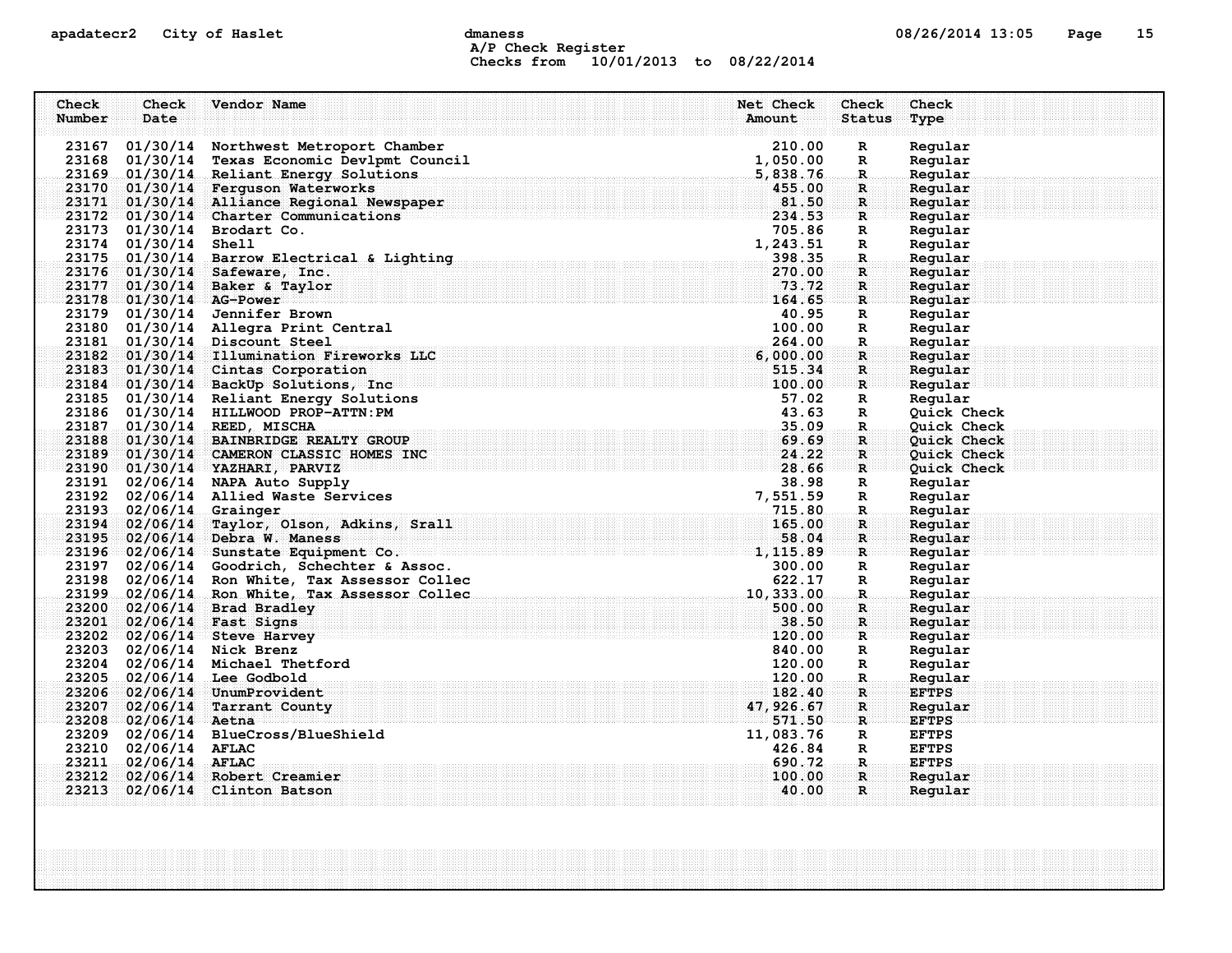## apadatecr2 City of Haslet dmaness dmanness and the US/26/2014 13:05 Page 16 A/P Check Register Checks from 10/01/2013 to 08/22/2014

| Check  | Check                   | Vendor Name                                   | Net Check | Check                                  | Check        |
|--------|-------------------------|-----------------------------------------------|-----------|----------------------------------------|--------------|
| Number | Date                    |                                               | Amount    | <b>Status</b>                          | Type         |
|        |                         |                                               |           |                                        |              |
|        | 23214 02/06/14          | Jonathan Wesley Fanning                       | 360.00    | R                                      | Regular      |
|        | 23215 02/06/14          | Greg Fischer                                  | 240.00    | R                                      | Regular      |
|        |                         | 23216 02/06/14 Kyle Briggs                    | 50.00     | R.                                     | Regular      |
|        |                         | 23217 02/06/14 Robert Brown                   | 150.00    | $\mathbf R$ :                          | Regular      |
|        |                         | 23218 02/06/14 Robert Creamier                | 32.46     | R                                      | Regular      |
|        |                         | 23219 02/06/14 Physio Control, Inc.           | 789.07    | $\mathbf{R}$                           | Regular      |
|        |                         | 23220 02/06/14 Razvan Flaviu Deleanu          | 550.00    | $\mathbb{R}$                           | Regular      |
|        |                         | 23221 02/06/14 Compbenefits Ins. Co.          | 128.26    | $\mathbb{R}$                           | <b>EFTPS</b> |
|        |                         | 23222 02/06/14 Derek Batson                   | 40.00     | $\mathbf R$ .                          | Regular      |
|        |                         | 23223 02/06/14 John Kelly Clark               | 2,500.00  | R                                      | Regular      |
|        |                         | 23224 02/06/14 Recorded Books, LLC            | 214.20    | R                                      | Regular      |
|        |                         | 23225 02/06/14 Samuel Aaron Ogburn            | 40.00     | R                                      | Regular      |
|        |                         | 23226 02/06/14 Matthew Jefferson              | 480.00    | $\mathbf R$                            | Regular      |
|        | 23227 02/06/14 HCSB     |                                               | 620.67    | $\mathbb{R}$                           | Regular      |
|        |                         | 23228 02/06/14 Enhanced Control Solutions     | 1,900.00  | R.                                     | Regular      |
|        | 23229 02/06/14 Paetec   |                                               | 399.84    | $\mathbf{R}$                           | Regular      |
|        |                         | 23230 02/06/14 OverDrive, Inc.                | 1,750.00  | R                                      | Regular      |
|        |                         | 23231 02/06/14 $C.E.$ Cook & Sons, Inc.       | 5,897.20  | $\mathbf{R}$ . The set of $\mathbf{R}$ | Reqular      |
|        |                         | 23232 02/06/14 Matthew Schumacher             | 150.00    | R                                      | Regular      |
|        | 23233 02/06/14 Denitech |                                               | 252.00    | R                                      | Regular      |
|        |                         | 23234 02/06/14 Staples Contract & Commercial  | 245.71    | $\mathbf R$ .                          | Regular      |
|        |                         | 23235 02/06/14 Norman Craven                  | 1,920.00  | R                                      | Regular      |
|        |                         | 23236 02/06/14 Cintas Corporation             | 73.71     | $\mathbf{R}$                           | Regular      |
|        |                         | 23237 02/06/14 Matthew Wilkinson              | 280.00    | R                                      | Regular      |
|        |                         | 23238 02/06/14 David W. Musick                | 40.00     | R                                      | Regular      |
|        |                         | 23239 02/06/14 Bice's Florist                 | 82.89     | $\mathbb{R}$                           | Regular      |
|        |                         | 23240 02/06/14 James Quin                     | 21.28     | $\mathbf{R}$                           | Regular      |
|        |                         | 23241 02/13/14 The Anchor Group               | 50.00     | R.                                     | Regular      |
|        |                         | 23242 02/13/14 Yankee Cowboy Publishing       | 500.00    | $\mathbf{R}$                           | Regular      |
|        |                         | 23243 02/13/14 Fred Joyce                     | 180.00    | R                                      | Regular      |
|        |                         | 23244 02/13/14 Matthew Spaethe                | 165.00    | R                                      | Regular      |
|        |                         | 23245 02/13/14 NAPA Auto Supply               | 39.98     | R                                      | Regular      |
|        |                         | 23246 02/13/14 Atlas Utility Supply Co.       | 6,352.70  | R.                                     | Regular      |
|        |                         | 23247 02/13/14 Reynolds Asphalt & Constructio | 34,048.63 | R                                      | Regular      |
|        |                         | 23248 02/13/14 Roadrunner Traffic Supply      | 1,320.52  | $\mathbf{R}$                           | Regular      |
|        |                         | 23249 02/13/14 Bound Tree Medical, LLC        | 232.99    | $\mathbf R$                            | Regular      |
|        |                         | 23250 02/13/14 Northwest Metroport Chamber    | 22.00     | $\mathbf{R}$                           | Regular      |
|        |                         | 23251 02/13/14 Haslet Fire Dept Support Group | 1,000.00  | R                                      | Regular      |
|        |                         | 23252 02/13/14 Nextel Communications          | 5.92      | R.                                     | Regular      |
|        |                         | 23253 02/13/14 Robert Golden                  | 72.43     | R                                      | Reqular      |
|        |                         | 23254 02/13/14 Charter Communications         | 197.99    | $\mathbf R$                            | Regular      |
|        |                         | 23255 02/13/14 Brodart Co.                    | 389.25    | $\mathbf{R}$                           | Regular      |
|        |                         | 23256 02/13/14 Mulholland Custom Imprints     | 395.64    | R                                      | Regular      |
|        |                         | 23257 02/13/14 Pitney Bowes Purchase Power    | 500.00    | $\mathbb{R}$                           | Regular      |
|        |                         | 23258 02/13/14 Luther E. Cosby                | 150.00    | R.                                     | Regular      |
|        |                         | 23259 02/13/14 Hoyt Breathing Air Products    | 376.00    | $\mathbf{R}$                           | Regular      |
|        | 23260 02/13/14 Denitech |                                               | 252.00    | R                                      | Regular      |
|        |                         |                                               |           |                                        |              |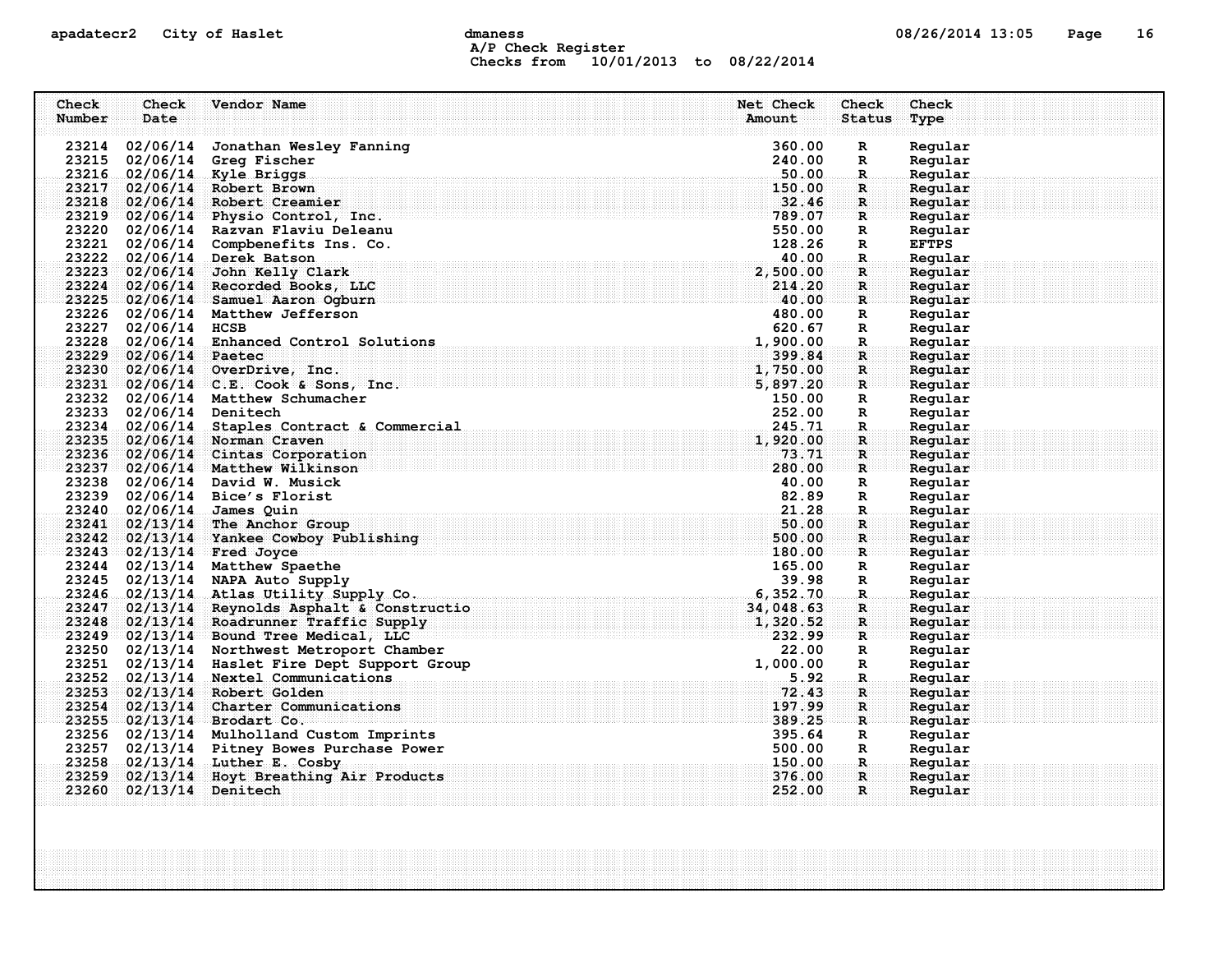# apadatecr2 City of Haslet dmaness dmanness and the US/26/2014 13:05 Page 17 A/P Check Register Checks from 10/01/2013 to 08/22/2014

| Check  | Check                   | Vendor Name                                   | Net Check  | Check                              | Check   |
|--------|-------------------------|-----------------------------------------------|------------|------------------------------------|---------|
| Number | Date                    |                                               | Amount     | <b>Status</b>                      | Type    |
|        |                         |                                               |            |                                    |         |
| 23261  | 02/13/14                | Wells Fargo Financial Leasing                 | 922.00     | $\mathbf R$                        | Regular |
|        |                         | 23262 02/13/14 Heritage Baptist Church        | 200.00     | R                                  | Regular |
|        | 23263 02/13/14 AT&T     |                                               | 95.00      | R.                                 | Regular |
|        |                         | 23264 02/13/14 Fortuna Italian Bistro         | 937.44     | R.                                 | Reqular |
|        |                         | 23265 02/13/14 Symonds Flags & Poles          | 255.00     | $\mathbf{R}$                       | Regular |
|        |                         | 23266 02/20/14 Matthew Spaethe                | 170.00     | R                                  | Regular |
|        |                         | 23267 02/20/14 Harry P. Wilt                  | 160.00     | R                                  | Regular |
|        |                         | 23268 02/20/14 STW, Inc.                      | 300.00     | R                                  | Regular |
|        | 23269 02/20/14 АТ & Т   |                                               | 127.20     | $\mathbf R$                        | Regular |
|        |                         | 23270 02/20/14 Reynolds Asphalt & Constructio | 142.41     | R.                                 | Regular |
| 23271  |                         | 02/20/14 DPC Industries, Inc.                 | 24.00      | $\mathbf R$                        | Regular |
|        |                         | 23272 02/20/14 AT&T Mobility                  | 882.62     | R                                  | Regular |
|        |                         | 23273 02/20/14 Taylor, Olson, Adkins, Srall   | 10,543.89  | R                                  | Regular |
|        |                         | 23274 02/20/14 Five Star Ford                 | 392.09     | R                                  | Regular |
|        |                         | 23275 02/20/14 Siddons-Martin Emergency Group | 17, 145.88 | $\mathbf R$ .                      | Regular |
| 23276  |                         | 02/20/14 Taylor's Rental Equipment Co.        | 198.00     | R                                  | Regular |
|        |                         | 23277 02/20/14 Rutledge Crain & Company, PC   | 4,925.00   | R                                  | Regular |
|        |                         | 23278 02/20/14 Home Depot                     | . $890.77$ | $\mathbf{R}$                       | Regular |
|        |                         | 23279 02/20/14 Tarrant County Health Labs     | 40.00      | R                                  | Regular |
|        |                         | 23280 02/20/14 Fort Worth Monument Co.        | 300.00     | R                                  | Regular |
|        |                         | 23281 02/20/14 Reliant Energy Solutions       | 21.84      | $\mathbf R$                        | Regular |
|        | 23282 02/20/14 Ozarka   |                                               | 35.38      | R                                  | Regular |
|        |                         | 23283 02/20/14 Alliance Regional Newspaper    | 107.75     | $\mathbf{R}$                       | Regular |
|        |                         | 23284 02/20/14 DataProse, Inc.                | 419.10     | ार                                 | Regular |
|        |                         | 23285 02/20/14 DataProse, Inc.                | 437.50     | R                                  | Regular |
|        |                         | 23286 02/20/14 Apple Oxygen Supply, Inc.      | 21.00      | $\mathbb{R}$                       | Regular |
|        |                         | 23287 02/20/14 Brodart Co.                    | 561.50     | $\mathbf{R}_{\cdot}$               | Regular |
| 23288  |                         | $02/20/14$ Legal Shield                       | 91.65      | R.                                 | Regular |
|        |                         | 23289 02/20/14 Barrow Electrical & Lighting   | 53.85      | $\mathbf{R}$                       | Regular |
|        |                         | 23290 02/20/14 Haslet Lube & Auto Care        | 14.50      | R                                  | Reqular |
|        |                         | 23291 02/20/14 Metroport Meals on Wheels      | 4,800.00   | R                                  | Regular |
|        |                         | 23292 02/20/14 John Kelly Clark               | 2,500.00   | R                                  | Regular |
|        |                         | 23293 02/20/14 Blackstone                     | 87.71      | $\mathbf{R}$ .                     | Regular |
|        |                         | 23294 02/20/14 Texas Dept of State Health Svc | 111.00     | R                                  | Regular |
|        |                         | 23295 02/20/14 Recorded Books, LLC            | 31.80      | $\mathbf{R}$                       | Reqular |
|        |                         | 23296 02/20/14 Crystal Valley Decorating, Inc | 2,348.75   | $\mathbf{R}$                       | Reqular |
|        |                         | 23297 02/20/14 Norman Craven                  | 1,920.00   | R                                  | Regular |
|        |                         | 23298 02/20/14 Deeann Kelly                   | 500.00     | R                                  | Regular |
|        |                         | 23299 02/20/14 Civic Plus                     | 3,958.50   | R.                                 | Regular |
|        | 23300 02/20/14 CitiBank |                                               | 9,758.13   | $\mathbf{R}$                       | Regular |
| 23301  |                         | 02/20/14 Town of Northlake                    | 799.77     | R                                  | Regular |
|        |                         | 23302 02/20/14 Adams Engineering              | 4,950.00   | $\mathbf{R}$                       | Regular |
|        |                         | 23303 02/27/14 NAPA Auto Supply               | 130.49     | R                                  | Regular |
|        |                         |                                               | 410.73     | R                                  |         |
|        | 23305 02/27/14          | 23304 02/27/14 Atmos Energy                   | 616.30     |                                    | Regular |
|        |                         | Grainger                                      |            | $\mathbf{R}_\odot$<br>$\mathbf{R}$ | Regular |
| 23306  |                         | 02/27/14 Texas Municipal Retirement Sys       | 9,895.75   |                                    | Regular |
| 23307  |                         | 02/27/14 Volunteer Fire Insurance of TX       | 4,559.40   | $\mathbf R$                        | Regular |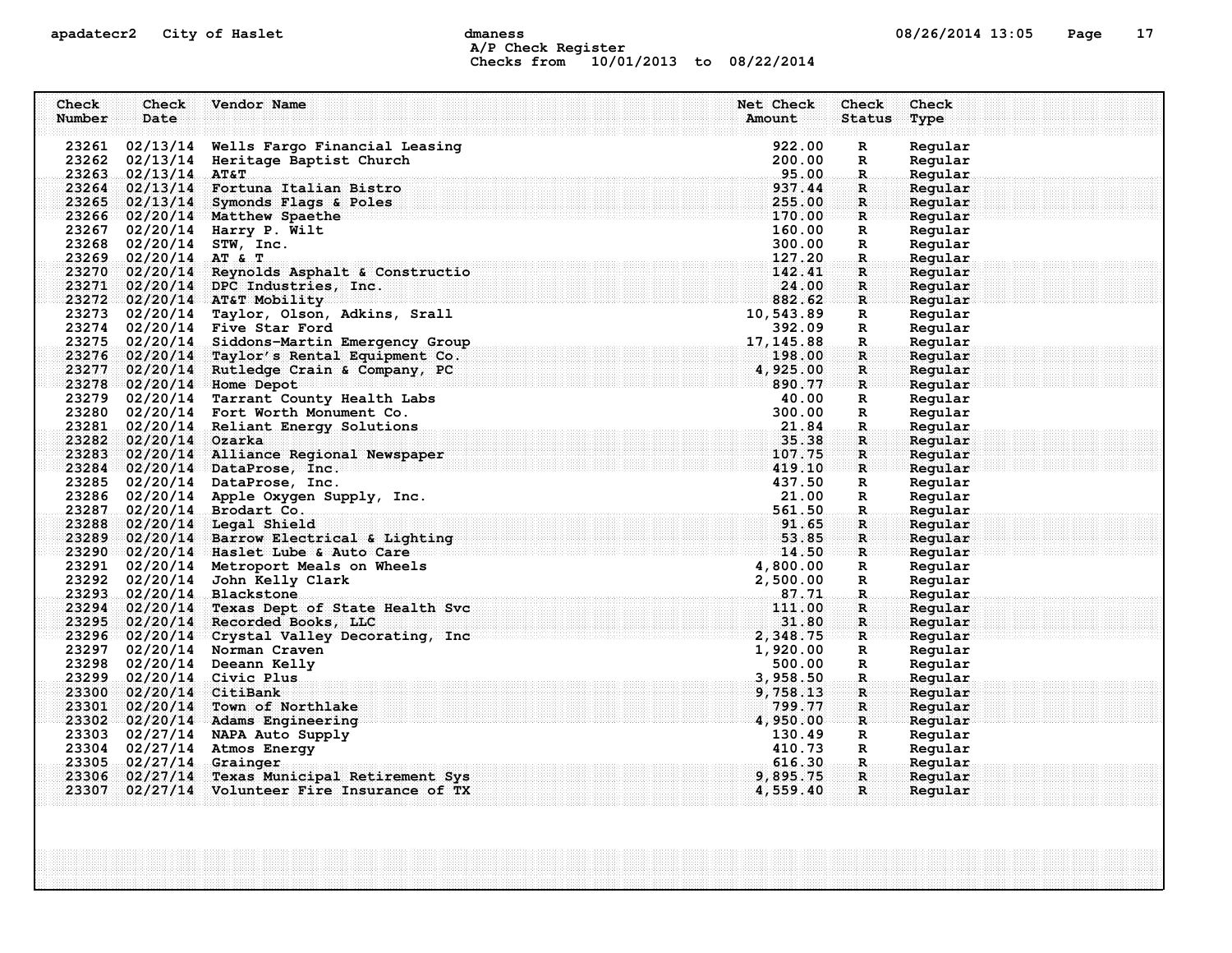# apadatecr2 City of Haslet computer dmaness computer dmaness computer of  $08/26/2014$  13:05 Page 18 A/P Check Register Checks from 10/01/2013 to 08/22/2014

| Check  | Check                  | Vendor Name                                                               | Net Check           | Check              | Check              |
|--------|------------------------|---------------------------------------------------------------------------|---------------------|--------------------|--------------------|
| Number | Date                   |                                                                           | Amount              | <b>Status</b>      | Type               |
|        |                        | 23308 02/27/14 Office Depot                                               | 75.45               | $\mathbf R$        | Regular            |
|        |                        | 23309 02/27/14 Tri County Electric                                        | 2,602.23            | $\mathbf{R}$       | Regular            |
|        |                        | 23310 02/27/14 United Way of Tarrant Co.                                  | 20.00               | R.                 | Regular            |
|        |                        | 23311 02/27/14 Reliant Energy Solutions                                   | 5,980.19            | R                  | Regular            |
|        |                        | 23312 02/27/14 Ferguson Waterworks                                        | 469.31              | $\mathbf{R}$       | Regular            |
|        |                        | 23313 02/27/14 Brian Hall                                                 | 250.00              | R                  | Regular            |
|        | 23314 02/27/14 Ozarka  |                                                                           | 34.67               | R                  | Regular            |
|        |                        | 23315 02/27/14 Bonus Building Care                                        | 375.00              | R                  | Regular            |
|        |                        | 23316 02/27/14 Charter Communications                                     | 340.72              | R.                 | Regular            |
|        |                        | 23317 02/27/14 Brodart Co.                                                | 817.54              | R                  | Regular            |
|        | 23318 02/27/14 Horizon |                                                                           | 42.06               | $\mathbf R$        | Regular            |
|        | 23319 02/27/14 Shell   |                                                                           | 645.33              | R                  | Regular            |
|        |                        | 23320 02/27/14 U.S. Bank Operations Center                                | 22,200.00           | $\mathbf{R}$       | Regular            |
|        |                        | 23321 02/27/14 U.S. Bank Operations Center                                | 79,356.25           | R                  | Regular            |
|        | 23322 02/27/14 AFLAC   |                                                                           | 238.12              | $\mathbf R$        | <b>EFTPS</b>       |
|        | 23323 02/27/14 DirecTV |                                                                           | 175.98              | R                  | Regular            |
|        |                        | 23324 02/27/14 MetLife SBC                                                | 657.28              | R.                 | Regular            |
|        |                        | 23325 02/27/14 Texas Improvements                                         | 2,405.00            | $\mathbf{R}$       | Regular            |
|        |                        | 23326 02/27/14 Miracle Development Services                               | 7,289.93            | R                  | Regular            |
|        |                        | 23327 02/27/14 Jim England Plumbing                                       | 175.00              | $\mathbf{R}$       | Regular            |
|        |                        | 23328 02/27/14 Mai Thai Restaurant                                        | 112.80              | $\mathbf R$        | Regular            |
|        |                        | 23329 02/27/14 Staples Contract & Commercial                              | 71.32               | $\mathbf R$        | Regular            |
|        |                        | 23330 02/27/14 Victory Awning                                             | 1,427.50            | $\mathbf{R}$       | Regular            |
|        |                        | 23331 02/27/14 Dianna Buchanan                                            | 46.46               | R                  | Regular            |
|        |                        | 23332 02/27/14 Cintas Corporation                                         | 147.42              | $\mathbf R$        | Regular            |
|        |                        | 23333 02/27/14 Metro Code Analysis LLC                                    | 975.00              | R                  | Regular            |
|        | 23334 02/27/14 RLI     | $\begin{array}{r} 50.00 \ 3,548.00 \ 1,493.00 \ 48.98 \end{array}$        |                     | $\mathbf{R}$       | Regular            |
|        |                        | 23335 02/27/14 Southern Painting                                          |                     | $\mathbf R$ :      | Regular            |
|        |                        | 23336 02/27/14 Eagle AVL                                                  |                     | $\mathbf{R}$       | Regular            |
|        |                        | 23337 02/27/14 LAIRD, CINDY                                               |                     | $\mathbf{R}$       | Quick Check        |
|        |                        | 23338 03/06/14 Knox Company<br>23339 03/06/14 Fort Worth Water Department | 779.00<br>17,006.29 | R                  | Regular            |
|        |                        | 23340 03/06/14 Allied Waste Services                                      | 7,576.67            | R<br>$\mathbf R$ . | Regular<br>Regular |
|        |                        | 23341 03/06/14 Trinity River Authority                                    | 25, 327, 00         | $\mathbf{R}$       | Regular            |
|        |                        | 23342 03/06/14 Belcheff & Associates, Inc.                                | .00                 | V                  | Regular            |
|        |                        | 23343 03/06/14 Belcheff & Associates, Inc.                                | .00                 | $\mathbf{v}$       | Regular            |
|        |                        | 23344 03/06/14 Belcheff & Associates, Inc.                                | 50, 405.94          | R                  | Regular            |
|        |                        | 23345 03/06/14 Mr. Jim's Pizza                                            | 57.43               | R                  | Regular            |
|        |                        | 23346 03/06/14 UnumProvident                                              | 182.40              | $\mathbf R$        | <b>EFTPS</b>       |
|        |                        | 23347 03/06/14 Tarrant County                                             | 47, 926.67          | R                  | Regular            |
|        | 23348 03/06/14 Aetna   |                                                                           | 571.50              | $\mathbf R$        | <b>EFTPS</b>       |
|        |                        | 23349 03/06/14 BlueCross/BlueShield                                       | 10,682.34           | R                  | <b>EFTPS</b>       |
|        |                        | 23350 03/06/14 GST Public Safety Supply                                   | 388.83              | $\mathbf R$        | Regular            |
|        | 23351 03/06/14 Shell   |                                                                           | 1,220.24            | $\mathbf R$        | Regular            |
|        | 23352 03/06/14 AFLAC   |                                                                           | 438.24              | $\mathbb{R}$ .     | <b>EFTPS</b>       |
|        |                        | 23353 03/06/14 Midwest Tape                                               | 128.45              | $\mathbf R$        | Regular            |
|        |                        | 23354 03/06/14 OmniBase Services of Texas                                 | 36.00               | $\mathbf{R}$       | Regular            |
|        |                        |                                                                           |                     |                    |                    |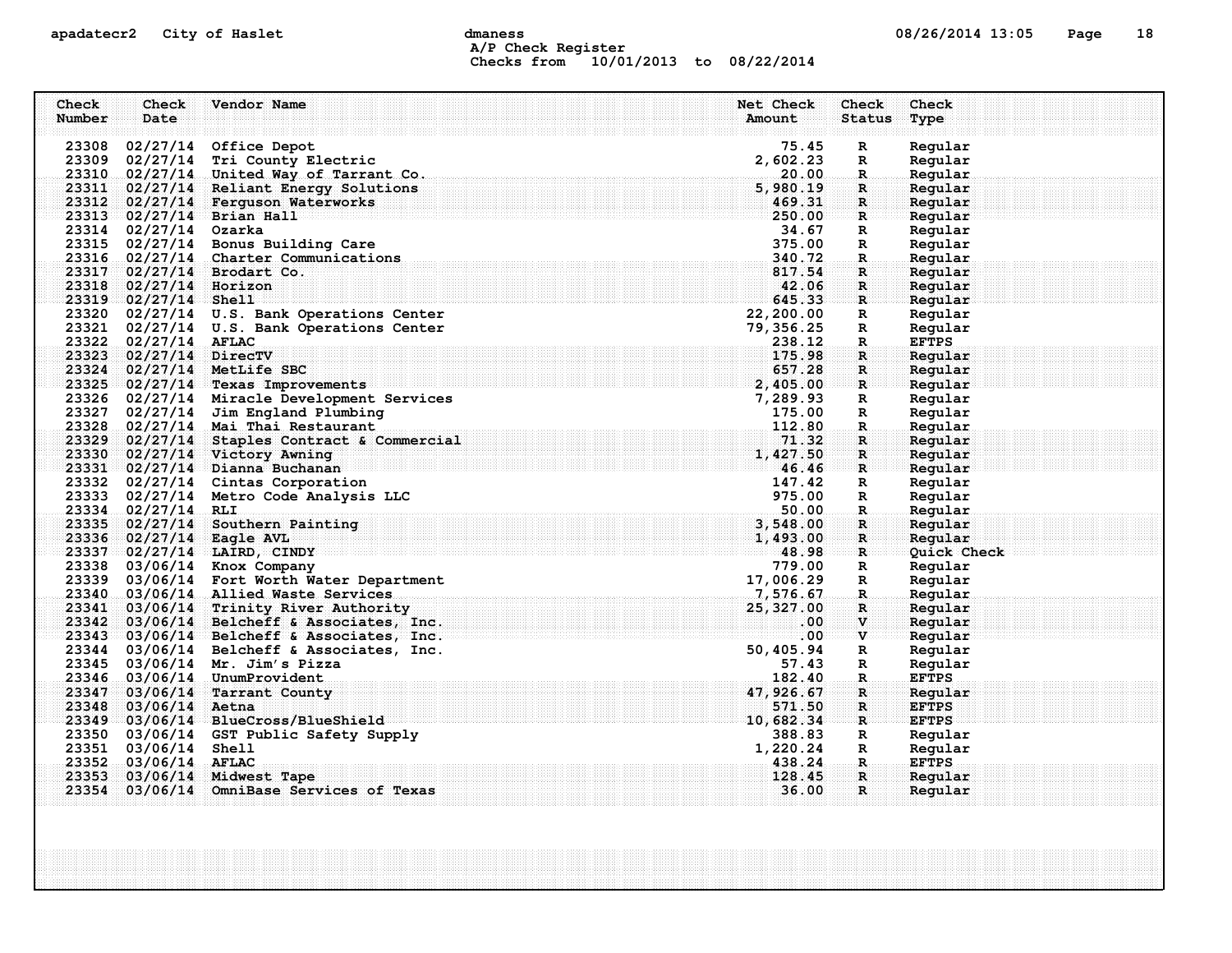## apadatecr2 City of Haslet and dmaness dmaness and the 08/26/2014 13:05 Page 19 A/P Check Register Checks from 10/01/2013 to 08/22/2014

| Check  | Check                  | Vendor Name                                                                             | Net Check            | Check             | Check              |
|--------|------------------------|-----------------------------------------------------------------------------------------|----------------------|-------------------|--------------------|
| Number | Date                   |                                                                                         | Amount               | <b>Status</b>     | Type               |
|        |                        |                                                                                         |                      |                   |                    |
|        | 23355 03/06/14         | Compbenefits Ins. Co.                                                                   | 128.26               | $\mathbf R$       | <b>EFTPS</b>       |
|        | 23356 03/06/14         | Town of Trophy Club                                                                     | 787.50               | $\mathbf R$       | Regular            |
|        |                        | 23357 03/06/14 John Kelly Clark                                                         | 7,500.00             | R.                | Regular            |
|        | 23358 03/06/14         | TX Dept of St Health-ZZ109-180                                                          | 50.00                | $\mathbf R$       | Regular            |
|        | 23359 03/06/14 HCSB    |                                                                                         | 620.67               | $\mathbf{R}$      | Regular            |
|        |                        | 23360 03/06/14 Katrina Jones                                                            | 15.00                | R                 | Regular            |
|        |                        | 23361 03/06/14 Norman Craven                                                            | 1,920.00             | R                 | Regular            |
|        |                        | 23362 03/06/14 Cintas Corporation                                                       | 275.42               | R                 | Regular            |
| 23363  |                        | 03/06/14 DACO Fire Equipment                                                            | 1,040.08             | $\mathbf{R}$      | Regular            |
|        |                        | 23364 03/06/14 Constellation NewEnergy, Inc.                                            | $.00\,$              | $\mathbf{V}$      | Regular            |
|        |                        | 23365 03/06/14 Constellation NewEnergy, Inc.                                            | .00                  | $\mathbf v$       | Regular            |
|        |                        | 23366 03/06/14 Constellation NewEnergy, Inc.                                            | 5,284.25             | $\mathbf{R}$      | Regular            |
| 23367  |                        | 03/06/14 Southern Painting                                                              | 1,750.00             | R                 | Regular            |
|        |                        | 23368 03/06/14 North Texas Commission                                                   | 600.00               | R                 | Regular            |
|        |                        | 23369 03/06/14 Wyvonne Walling                                                          | 25.00                | R.                | Regular            |
|        |                        | 23370 03/13/14 NAPA Auto Supply                                                         | 323.84               | $\mathbf{R}$      | Regular            |
|        | 23371 03/13/14         | Reynolds Asphalt & Constructio                                                          | 14,378.40            | R                 | Reqular            |
|        |                        | 23372 03/13/14 DPC Industries, Inc.                                                     | 529.27               | $\mathbf{R}$      | Regular            |
|        |                        | 23373 03/13/14 N. Central Texas Council of Gov<br>23374 03/13/14 Top Way Materials, LLC | 1,000.00<br>1,099.00 | R                 | Regular            |
|        |                        | 23375 03/13/14 Texas Municipal League Risk                                              |                      | R                 | Regular<br>Regular |
|        |                        | 23376 03/13/14 Ron White, Tax Assessor Collec                                           | 68.60<br>49.41       | $\mathbf R$       | Regular            |
| 23377  |                        | 03/13/14 National Entertainment Technol                                                 | 1,150.00             | R<br>$\mathbf{R}$ | Regular            |
|        |                        | 23378 03/13/14 Brad Bradley                                                             | 500.00               | $\mathbf R$       | Regular            |
|        |                        | 23379 03/13/14 Fast Signs                                                               | 257.50               | R                 | Regular            |
| 23380  |                        | 03/13/14 Northwest Metroport Chamber                                                    | 44.00                | R                 | Regular            |
|        |                        | 23381 03/13/14 Alliance Regional Newspaper                                              | 114.75               | $\mathbf{R}$      | Regular            |
|        |                        | 23382 03/13/14 Bonus Building Care                                                      | 175.00               | R.                | Regular            |
|        |                        | 23383 03/13/14 Aerobi-Tech                                                              | 284.00               | $\mathbf{R}$      | Regular            |
|        | $23384$ 03/13/14 APlus |                                                                                         | 262.65               | R                 | Regular            |
|        |                        | 23385 03/13/14 DataProse, Inc.                                                          | 476.02               | R                 | Regular            |
|        |                        | 23386 03/13/14 Charter Communications                                                   | 197.99               | R                 | Regular            |
| 23387  |                        | 03/13/14 Steve Harvey                                                                   | 420.00               | $\mathbf{R}$      | Regular            |
| 23388  |                        | 03/13/14 Nick Brenz                                                                     | 240.00               | $\mathbf R$       | Regular            |
|        |                        | 23389 03/13/14 Michael Thetford                                                         | 120.00               | $\mathbf{R}$      | Regular            |
|        |                        | $23390$ 03/13/14 Lee Godbold                                                            | 120.00               | R                 | Reqular            |
| 23391  |                        | 03/13/14 Brodart Co.                                                                    | 292.68               | R                 | Regular            |
|        | 23392 03/13/14 Horizon |                                                                                         | 43.61                | $\mathbb{R}$      | Regular            |
|        |                        | 23393 03/13/14 Frank Valtierra                                                          | 150.00               | $\mathbf{R}$      | Regular            |
|        |                        | 23394 03/13/14 Utility Data Systems, Inc.                                               | 13.41                | $\mathbf R$       | Regular            |
|        |                        | 23395 03/13/14 United Rental (North America)                                            | 2,159.22             | $\mathbf R$       | Regular            |
|        |                        | 23396 03/13/14 Robert Creamier                                                          | 60.00                | $\mathbf R$       | Regular            |
|        | 23397 03/13/14         | Jonathan Wesley Fanning                                                                 | 440.00               | R                 | Regular            |
|        |                        | 23398 03/13/14 Safeware, Inc.                                                           | 270.00               | R                 | Regular            |
|        |                        | 23399 03/13/14 Haslet Lube & Auto Care                                                  | 14.50                | R.                | Regular            |
|        | 23400 03/13/14         | Jeb Morgan                                                                              | 50.00                | $\mathbf{R}$      | Regular            |
|        | 23401 03/13/14         | Greg Fischer                                                                            | 360.00               | $\mathbf{R}$      | Regular            |
|        |                        |                                                                                         |                      |                   |                    |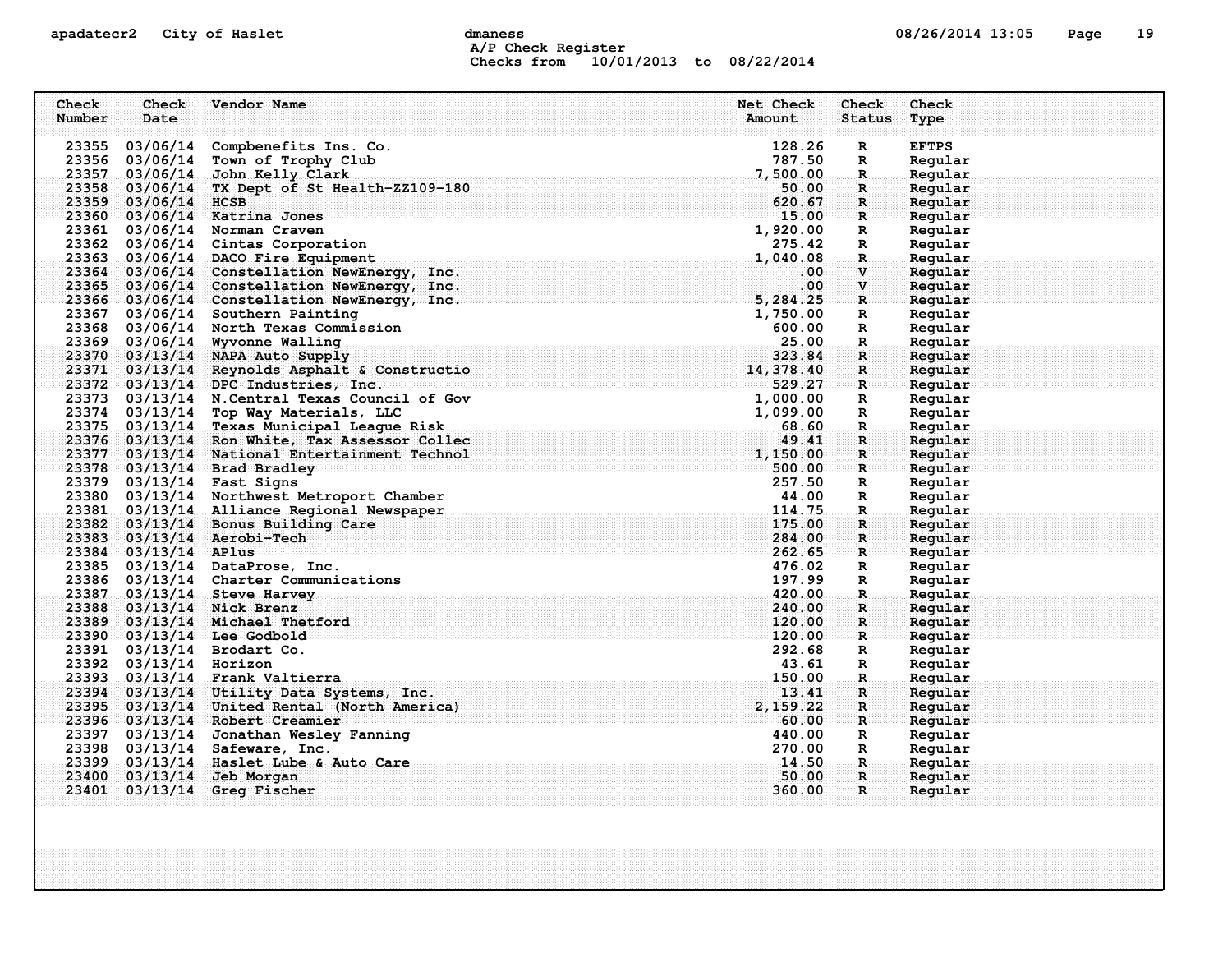# apadatecr2 City of Haslet control dmaness control dmaness control and the US/26/2014 13:05 Page 20 A/P Check Register Checks from 10/01/2013 to 08/22/2014

| Check  | Check                  | Vendor Name                                                         | Net Check                                                                                                                                    | Check                          | Check              |  |
|--------|------------------------|---------------------------------------------------------------------|----------------------------------------------------------------------------------------------------------------------------------------------|--------------------------------|--------------------|--|
| Number | Date                   |                                                                     | Amount                                                                                                                                       | <b>Status</b>                  | Type               |  |
|        |                        |                                                                     |                                                                                                                                              |                                |                    |  |
|        |                        | 23402 03/13/14 Robert Brown                                         | 150.00                                                                                                                                       | R                              | Regular            |  |
|        |                        | 23403 03/13/14 H&H Supply Company                                   | 84.96                                                                                                                                        | R                              | Regular            |  |
|        |                        | 23404 03/13/14 Razvan Flaviu Deleanu<br>23405 03/13/14 Derek Batson | 500.00                                                                                                                                       | $\mathbb{R}$                   | Regular            |  |
|        |                        | 23406 03/13/14 Dallas Regional Chamber                              | 40.00<br>1,000.00                                                                                                                            | $\mathbf{R}$ :<br>$\mathbf{R}$ | Regular<br>Regular |  |
|        |                        | 23407 03/13/14 Pitney Bowes Purchase Power                          | 500.00                                                                                                                                       | $\mathbf{R}$                   | Regular            |  |
|        |                        | 23408 03/13/14 First Check                                          | 516.00                                                                                                                                       | R                              | Regular            |  |
|        |                        | 23409 03/13/14 Matthew Jefferson                                    | 280.00                                                                                                                                       | $\mathbb{R}$                   | Regular            |  |
|        |                        | 23410 03/13/14 Annett Meadows                                       | 275.00                                                                                                                                       | R.                             | Regular            |  |
|        |                        | 23411 03/13/14 Matthew Schumacher                                   | 250.00                                                                                                                                       | R                              | Regular            |  |
|        |                        | 23412 03/13/14 Norman Craven                                        | 960.00                                                                                                                                       | R                              | Regular            |  |
|        |                        | 23413 03/13/14 Dianna Buchanan                                      | 145.86                                                                                                                                       | $\mathbf R$                    | Regular            |  |
|        |                        | 23414 03/13/14 Cintas Corporation                                   | 37.33                                                                                                                                        | $\mathbf{R}$                   | Regular            |  |
|        | 23415 03/13/14 AT&T    |                                                                     | 95.00                                                                                                                                        | $\mathbb{R}$                   | Regular            |  |
|        |                        | 23416 03/13/14 Matthew Wilkinson                                    | 200.00                                                                                                                                       | $\mathbf R$                    | Regular            |  |
|        |                        | $23417$ 03/13/14 Brooks Heating & Air, Inc.                         | 1,192.68                                                                                                                                     | R                              | Regular            |  |
|        |                        | 23418 03/13/14 Lloyd Gosselink, P.C.                                | 3,803.90                                                                                                                                     | $\mathbf{R}$                   | Regular            |  |
|        |                        | 23419 03/13/14 Apple, Inc.                                          | 6,511.00                                                                                                                                     | $\mathbf{R}$                   | Regular            |  |
|        |                        | 23420 03/13/14 R & L Electric, Inc.                                 | 690.00                                                                                                                                       | $\mathbf{R}$                   | Regular            |  |
|        |                        | 23421 03/13/14 GREEN, CARL                                          | 58.90                                                                                                                                        | R                              | Quick Check        |  |
|        |                        | 23422 03/20/14 Scenic Texas                                         | 500.00                                                                                                                                       | $\mathbf R$ .                  | Regular            |  |
|        |                        | 23423 03/20/14 Henderson Oil & Lube                                 | 1,834.05                                                                                                                                     | R                              | Regular            |  |
|        | 23424 03/20/14 AT & T  |                                                                     | 200.29                                                                                                                                       | $\mathbf{R}$                   | Regular            |  |
|        |                        | 23425 03/20/14 DPC Industries, Inc.                                 | . The set of the set of the set of the set of the set of the set of the set of the set of the set of the set of $\mathbf{z}$ , $\mathbf{00}$ | $\mathbf{R}$                   | Regular            |  |
|        |                        | 23426 03/20/14 AT&T Mobility                                        | 621.55                                                                                                                                       | R                              | Regular            |  |
|        |                        | 23427 03/20/14 Tri County Electric                                  | 2,768.14                                                                                                                                     | $\mathbb{R}$                   | Regular            |  |
|        |                        | 23428 03/20/14 Cross Exterminating                                  | 150.00                                                                                                                                       | $\mathbf R$ .                  | Regular            |  |
|        |                        | 23429 03/20/14 CASCO Industries                                     | 2,999.00                                                                                                                                     | $\mathbf R$ :                  | Regular            |  |
|        |                        | 23430 03/20/14 United Way of Tarrant Co.                            | 20.00                                                                                                                                        | R                              | Regular            |  |
|        |                        | 23431 03/20/14 Home Depot                                           | 1,799.54                                                                                                                                     | $\mathbf{R}$ .                 | Regular            |  |
|        |                        | 23432 03/20/14 Tarrant County Health Labs                           | 40.00                                                                                                                                        | R                              | Regular            |  |
|        |                        | 23433 03/20/14 Perdue, Brandon, Fielder, Collins                    | 2,832.97                                                                                                                                     | $\mathbf R$                    | Regular            |  |
|        |                        | 23434 03/20/14 Northwest Metroport Chamber                          | 22.00                                                                                                                                        | $\mathbf R$ .                  | Regular            |  |
|        |                        | 23435 03/20/14 Reliant Energy Solutions                             | 20.56                                                                                                                                        | $\mathbf R$ :                  | Regular            |  |
|        |                        | 23436 03/20/14 Ferguson Waterworks                                  | 42.82                                                                                                                                        | $\mathbf{R}$                   | Regular            |  |
|        |                        | $23437 - 03/20/14$ Cowser Tire & Service                            | 571.95                                                                                                                                       | R                              | Reqular            |  |
|        | 23438 03/20/14 Ozarka  |                                                                     | 35.38                                                                                                                                        | R                              | Regular            |  |
|        |                        | 23439 03/20/14 Apple Oxygen Supply, Inc.                            | 21.00                                                                                                                                        | R                              | Regular            |  |
|        |                        | 23440 03/20/14 Legal Shield                                         | .91.65                                                                                                                                       | $\mathbf{R}$                   | Regular            |  |
|        | 23441 03/20/14 DirecTV |                                                                     | 175.98                                                                                                                                       | $\mathbf R$                    | Regular            |  |
|        |                        | 23442 03/20/14 H&H Supply Company                                   | 69.00                                                                                                                                        | $\mathbf R$                    | Regular            |  |
|        | 23443 03/20/14 DCAD    |                                                                     | 33.86                                                                                                                                        | $\mathbf{R}$                   | Regular            |  |
|        |                        | 23444 03/20/14 Tarrant County Fire Chiefs                           | 100.00                                                                                                                                       | R                              | Regular            |  |
|        |                        | 23445 03/20/14 Recorded Books, LLC                                  | 191.60                                                                                                                                       | R                              | Regular            |  |
|        |                        | 23446 03/20/14 Katrina Jones                                        | 18.65<br>4,037.93                                                                                                                            | .R.<br>$\mathbf{R}$            | Regular<br>Reqular |  |
|        | 23448 03/20/14 Paetec  | 23447 03/20/14 Tyler Technologies, Inc                              | 399.84                                                                                                                                       | R                              | Regular            |  |
|        |                        |                                                                     |                                                                                                                                              |                                |                    |  |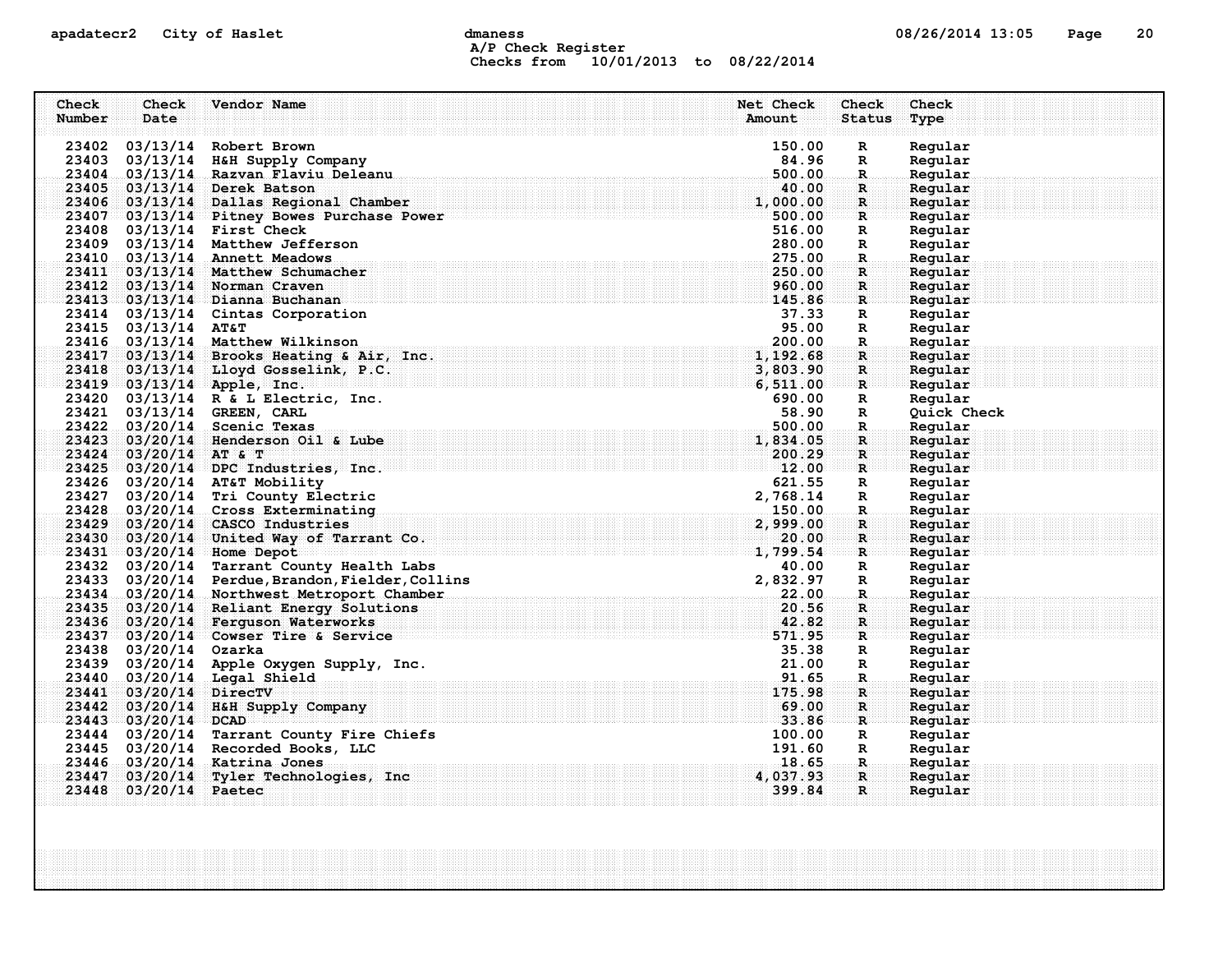# apadatecr2 City of Haslet control dmaness control dmaness control and the US/26/2014 13:05 Page 21 A/P Check Register Checks from 10/01/2013 to 08/22/2014

| Check<br>Number | Check<br>Date           | Vendor Name                                                  | Net Check<br>Amount | <b>Check</b><br><b>Status</b>          | Check<br>Type      |
|-----------------|-------------------------|--------------------------------------------------------------|---------------------|----------------------------------------|--------------------|
|                 | 23449 03/20/14 Denitech |                                                              | 252.00              |                                        | Regular            |
|                 |                         | 23450 03/20/14 Staples Contract & Commercial                 | 315.96              | R                                      | Regular            |
|                 |                         | 23451 03/20/14 Wells Fargo Financial Leasing                 | 922.00              | R                                      | Regular            |
|                 |                         | 23452 03/20/14 Southwest Securities                          | 300.00              | R.<br>R.                               | Regular            |
|                 |                         | 23453 03/20/14 Metro Code Analysis LLC                       | 650.00              | $\mathbf{R}$                           | Regular            |
|                 |                         | 23454 03/20/14 CitiBank                                      | 7,215.62            | $\mathbf{R}$ . The $\mathbf{R}$        | Regular            |
|                 | 23455 03/20/14 UPS      |                                                              | 13.92               | $\mathbf{R}$                           | Regular            |
|                 |                         | 23456 03/27/14 Atmos Energy                                  | 293.11              | R                                      | Regular            |
|                 |                         | 23457 03/27/14 Fort Worth Water Department                   | 6, 200.14           | $\mathbb R$ .                          | Regular            |
|                 |                         | 23458 03/27/14 Trinity River Authority                       | 25, 327.00          | $\mathbf{R}$                           | Regular            |
|                 |                         | 23459 03/27/14 Texas Municipal Retirement Sys                | 9,741.21            | R                                      | Regular            |
|                 |                         | 23460 03/27/14 Taylor, Olson, Adkins, Srall                  | 10,094.50           | $\mathbf{R}$                           | Regular            |
|                 |                         | 23461 03/27/14 Martin Apparatus & Equipment                  | 1,733.54            | $\mathbf R$                            | Regular            |
|                 |                         | 23462 03/27/14 Fast Signs                                    | 310.00              | $\mathbf{R}$                           | Regular            |
|                 |                         | 23463 03/27/14 Reliant Energy Solutions                      | 19.76               | $\mathbf R$ .                          | Regular            |
|                 |                         | 23464 03/27/14 Brian Hall                                    | 250.00              | $\mathbf{R}$                           | Regular            |
|                 |                         | 23465 03/27/14 Bonus Building Care                           | 375.00              | R                                      | Regular            |
|                 |                         | 23466 03/27/14 Charter Communications                        | 339.61              | $\mathbf{R}$ . The set of $\mathbf{R}$ | Regular            |
|                 |                         | 23467 03/27/14 Brodart Co.                                   | 345.74              | R                                      | Regular            |
|                 |                         | 23468 03/27/14 GST Public Safety Supply                      | 881.72              | R                                      | Regular            |
|                 | 23469 03/27/14 Shell    |                                                              | 865.95              | R.                                     | Regular            |
|                 |                         | 23470 03/27/14 Midwest Tape                                  | 134.45              | R                                      | Regular            |
|                 |                         | 23471 03/27/14 MetLife SBC                                   | 657.28              | R.                                     | Reqular            |
|                 |                         | 23472 03/27/14 Miracle Development Services                  | 6,412.50            | R                                      | Regular            |
|                 |                         | 23473 03/27/14 Texas Tollways                                | 24.88               | R                                      | Regular            |
|                 |                         | 23474 03/27/14 Northern Trinity Grnd Wtr Dist                | 1,677.67            | R                                      | Regular            |
|                 |                         | 23475 03/27/14 Staples Contract & Commercial                 | 122.68              | . R. .                                 | Regular            |
|                 |                         | 23476 03/27/14 Marsh Cable & Connectors                      | 768.84              | $\mathbf{R}$                           | Regular            |
|                 |                         | 23477 03/27/14 Symonds Flags & Poles                         | 59.00               | $\mathbf{R}$                           | Regular            |
|                 |                         | 23478 03/27/14 Constellation NewEnergy, Inc.                 | 14.86               | $\mathbf{R}$                           | Reqular            |
|                 | 23479 03/27/14 Datamax  |                                                              | 1,812.60            | R                                      | Regular            |
|                 |                         | 23480 03/27/14 Labelmaster                                   | 430.66              | R                                      | Regular            |
|                 |                         | 23481 04/01/14 DOSSETT, KARI                                 | 7.03                | $\mathbf R$                            | <b>Quick Check</b> |
|                 |                         | 23482 04/01/14 JOE MARTIN HOMES                              | 125.17              | R                                      | Quick Check        |
|                 |                         | 23483 04/01/14 CAMERON CLASSIC HOMES INC                     | 25.60               | $\mathbf{R}$                           | <b>Quick Check</b> |
|                 |                         | 23484 04/01/14 Texas Alcoholic Beverage Comm                 | 251.00              | R                                      | Quick Check        |
|                 |                         | 23485 04/03/14 Cathy Andersen                                | 108.24              | $\mathbf R$                            | Regular            |
|                 |                         | 23486 04/03/14 Resurrection Church                           | 250.00              | v                                      | Regular            |
|                 |                         | 23487 04/03/14 Brian Burns                                   | 500.00              | $\mathbf{R}_1$                         | Regular            |
|                 |                         | 23488 04/03/14 Lillian Napper                                | 350.00<br>250.00    | $\mathbf{R}$                           | Regular            |
|                 |                         | 23489 04/03/14 Van Darien<br>23490 04/03/14 NAPA Auto Supply | 53.00               | R<br>$\mathbf{R}$                      | Regular            |
|                 |                         | 23491 04/03/14 Pitney Bowes                                  | 136.00              | R                                      | Regular<br>Regular |
|                 |                         | 23492 04/03/14 Fort Worth Water Department                   | 20, 173.84          | R                                      | Regular            |
|                 |                         | 23493 04/03/14 Fleetco Service Center, Inc.                  | 549.01              | $\mathbf{R}_1$                         | Regular            |
|                 |                         | 23494 04/03/14 Belcheff & Associates, Inc.                   | $.00\,$             | $\mathbf{V}$                           | Regular            |
|                 |                         | 23495 04/03/14 Belcheff & Associates, Inc.                   | 35,716.36           | R.                                     | Regular            |
|                 |                         |                                                              |                     |                                        |                    |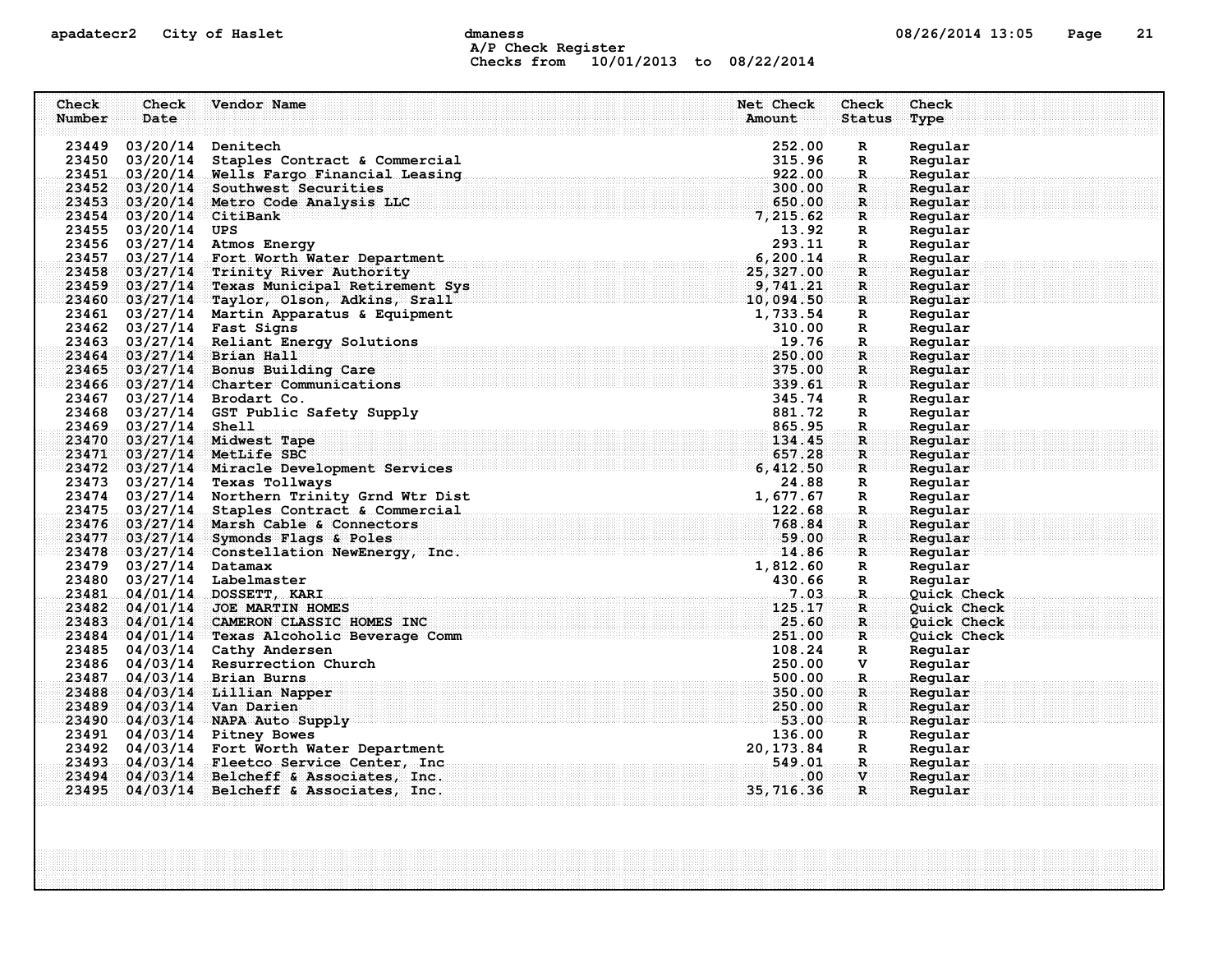# apadatecr2 City of Haslet computer dmaness computer dmanus dmaness computer computer of  $08/26/2014$  13:05 Page 22 A/P Check Register Checks from 10/01/2013 to 08/22/2014

| Number<br>Date<br>Amount<br><b>Status</b><br>Type<br>23496 04/03/14<br>284.00<br>Regular<br>Summit Supply Corporation<br>R<br>Regular<br>23497 04/03/14<br>Tanya Morrow<br>119.00<br>R<br>23498 04/03/14 Brad Bradley<br>500.00<br>Regular<br>R.<br>23499 04/03/14 Tarrant County Clerk<br>15,536.51<br>Regular<br>$\mathbf{R}$<br>23500 04/03/14 Reliant Energy Solutions<br>52.49<br>Regular<br>$\mathbf{R}$<br>23501 04/03/14 Ferguson Waterworks<br>10.70<br>$\mathbf{R}$<br>Regular<br>23502 04/03/14 Zimmerer Kubota & Equipment<br>2.96<br>Regular<br>R<br>23503 04/03/14 Ozarka<br>20.10<br>Regular<br>$\mathbf{R}$<br>23504 04/03/14 Kinloch Equipment & Supply<br>2,327.43<br>Regular<br>R.<br>23505 04/03/14 Municipal Emergency Services<br>355.00<br>Regular<br>R<br>23506 04/03/14 Steve Harvey<br>240.00<br>Regular<br>R<br>23507 04/03/14 Nick Brenz<br>840.00<br>Regular<br>R<br>23508 04/03/14 Michael Thetford<br>180.00<br>Regular<br>R<br>23509 04/03/14 Lee Godbold<br>180.00<br>Regular<br>$\mathbb{R}$<br>23510 04/03/14 UnumProvident<br>182.40<br><b>EFTPS</b><br>R.<br>23511 04/03/14 Frank Valtierra<br>200.00<br>$\mathbf{R}$<br>Regular<br>23512 04/03/14 Bill Frisbie<br>65.00<br>Regular<br>R.<br>23513 04/03/14 Tarrant County<br>47,926.67<br>Reqular<br>R<br>23514 04/03/14 Aetna<br><b>EFTPS</b><br>571.50<br>R<br>23515 04/03/14 BlueCross/BlueShield<br>10,682.34<br><b>EFTPS</b><br>R<br>23516 04/03/14 Shell<br>1,422.35<br>$\mathbf R$ .<br>Regular<br>23517 04/03/14 AFLAC<br>238.12<br><b>EFTPS</b><br>R<br>23518 04/03/14 AFLAC<br>438.24<br><b>EFTPS</b><br>$\mathbf R$<br>264.90<br>23519 04/03/14 Midwest Tape<br>R<br>Regular<br>23520 04/03/14 Ted Hopper<br>137.10<br>Regular<br>R<br>23521 04/03/14 Clinton Batson<br>80.00<br>Regular<br>O<br>23522 04/03/14 Jonathan Wesley Fanning<br>240.00<br>Regular<br>$\mathbf R$<br>23523 04/03/14 James Martin<br>400.00<br>Regular<br>R<br>23524 04/03/14 Haslet Lube & Auto Care<br>14.50<br>$\mathbf{R}$<br>Regular<br>$23525$ 04/03/14 Blinds Brothers<br>455.00<br>Regular<br>$\mathbf R$ :<br>23526 04/03/14 Greg Fischer<br>240.00<br>R<br>Regular<br>23527 04/03/14 Kyle Briggs<br>50.00<br>Regular<br>R<br>23528 04/03/14 Robert Brown<br>100.00<br>Regular<br>R.<br>23529 04/03/14 Razvan Flaviu Deleanu<br>500.00<br>Regular<br>R<br>23530 04/03/14 RDO Equipment Co.<br>325.00<br>$\mathbf{R}$<br>Reqular<br>23531 04/03/14 Compbenefits Ins. Co.<br>128.26<br><b>EFTPS</b><br>$\mathbf{R}$<br>23532 04/03/14 John Kelly Clark<br>3,500.00<br>Regular<br>$\mathbb{R}$<br>23533 04/03/14 Discount Two-Way Radio<br>1,578.60<br>Regular<br>R<br>23534 04/03/14 Samuel Aaron Ogburn<br>Regular<br>80.00<br>R.<br>23535 04/03/14 Matthew Jefferson<br>440.00<br>Regular<br>R.<br>23536 04/03/14 HCSB<br>620.67<br>Regular<br>$\mathbf{R}$<br>23537 04/03/14 Paetec<br>399.84<br>Regular<br>R<br>23538 04/03/14 Family Christian Doors<br>1,584.00<br>Regular<br>R<br>23539 04/03/14 Matthew Schumacher<br>250.00<br>Regular<br>$\mathbb{R}$<br>23540 04/03/14 Cintas Corporation<br>399.34<br>Regular<br>-R., | Check | Check | Vendor Name                            | Net Check | Check        | Check   |
|--------------------------------------------------------------------------------------------------------------------------------------------------------------------------------------------------------------------------------------------------------------------------------------------------------------------------------------------------------------------------------------------------------------------------------------------------------------------------------------------------------------------------------------------------------------------------------------------------------------------------------------------------------------------------------------------------------------------------------------------------------------------------------------------------------------------------------------------------------------------------------------------------------------------------------------------------------------------------------------------------------------------------------------------------------------------------------------------------------------------------------------------------------------------------------------------------------------------------------------------------------------------------------------------------------------------------------------------------------------------------------------------------------------------------------------------------------------------------------------------------------------------------------------------------------------------------------------------------------------------------------------------------------------------------------------------------------------------------------------------------------------------------------------------------------------------------------------------------------------------------------------------------------------------------------------------------------------------------------------------------------------------------------------------------------------------------------------------------------------------------------------------------------------------------------------------------------------------------------------------------------------------------------------------------------------------------------------------------------------------------------------------------------------------------------------------------------------------------------------------------------------------------------------------------------------------------------------------------------------------------------------------------------------------------------------------------------------------------------------------------------------------------------------------------------------------------------------------------------------------------------------------------------------------------------------------------------------------------------------------------------------------------------------------------------------------------------------------------------------------|-------|-------|----------------------------------------|-----------|--------------|---------|
|                                                                                                                                                                                                                                                                                                                                                                                                                                                                                                                                                                                                                                                                                                                                                                                                                                                                                                                                                                                                                                                                                                                                                                                                                                                                                                                                                                                                                                                                                                                                                                                                                                                                                                                                                                                                                                                                                                                                                                                                                                                                                                                                                                                                                                                                                                                                                                                                                                                                                                                                                                                                                                                                                                                                                                                                                                                                                                                                                                                                                                                                                                                    |       |       |                                        |           |              |         |
|                                                                                                                                                                                                                                                                                                                                                                                                                                                                                                                                                                                                                                                                                                                                                                                                                                                                                                                                                                                                                                                                                                                                                                                                                                                                                                                                                                                                                                                                                                                                                                                                                                                                                                                                                                                                                                                                                                                                                                                                                                                                                                                                                                                                                                                                                                                                                                                                                                                                                                                                                                                                                                                                                                                                                                                                                                                                                                                                                                                                                                                                                                                    |       |       |                                        |           |              |         |
|                                                                                                                                                                                                                                                                                                                                                                                                                                                                                                                                                                                                                                                                                                                                                                                                                                                                                                                                                                                                                                                                                                                                                                                                                                                                                                                                                                                                                                                                                                                                                                                                                                                                                                                                                                                                                                                                                                                                                                                                                                                                                                                                                                                                                                                                                                                                                                                                                                                                                                                                                                                                                                                                                                                                                                                                                                                                                                                                                                                                                                                                                                                    |       |       |                                        |           |              |         |
|                                                                                                                                                                                                                                                                                                                                                                                                                                                                                                                                                                                                                                                                                                                                                                                                                                                                                                                                                                                                                                                                                                                                                                                                                                                                                                                                                                                                                                                                                                                                                                                                                                                                                                                                                                                                                                                                                                                                                                                                                                                                                                                                                                                                                                                                                                                                                                                                                                                                                                                                                                                                                                                                                                                                                                                                                                                                                                                                                                                                                                                                                                                    |       |       |                                        |           |              |         |
|                                                                                                                                                                                                                                                                                                                                                                                                                                                                                                                                                                                                                                                                                                                                                                                                                                                                                                                                                                                                                                                                                                                                                                                                                                                                                                                                                                                                                                                                                                                                                                                                                                                                                                                                                                                                                                                                                                                                                                                                                                                                                                                                                                                                                                                                                                                                                                                                                                                                                                                                                                                                                                                                                                                                                                                                                                                                                                                                                                                                                                                                                                                    |       |       |                                        |           |              |         |
|                                                                                                                                                                                                                                                                                                                                                                                                                                                                                                                                                                                                                                                                                                                                                                                                                                                                                                                                                                                                                                                                                                                                                                                                                                                                                                                                                                                                                                                                                                                                                                                                                                                                                                                                                                                                                                                                                                                                                                                                                                                                                                                                                                                                                                                                                                                                                                                                                                                                                                                                                                                                                                                                                                                                                                                                                                                                                                                                                                                                                                                                                                                    |       |       |                                        |           |              |         |
|                                                                                                                                                                                                                                                                                                                                                                                                                                                                                                                                                                                                                                                                                                                                                                                                                                                                                                                                                                                                                                                                                                                                                                                                                                                                                                                                                                                                                                                                                                                                                                                                                                                                                                                                                                                                                                                                                                                                                                                                                                                                                                                                                                                                                                                                                                                                                                                                                                                                                                                                                                                                                                                                                                                                                                                                                                                                                                                                                                                                                                                                                                                    |       |       |                                        |           |              |         |
|                                                                                                                                                                                                                                                                                                                                                                                                                                                                                                                                                                                                                                                                                                                                                                                                                                                                                                                                                                                                                                                                                                                                                                                                                                                                                                                                                                                                                                                                                                                                                                                                                                                                                                                                                                                                                                                                                                                                                                                                                                                                                                                                                                                                                                                                                                                                                                                                                                                                                                                                                                                                                                                                                                                                                                                                                                                                                                                                                                                                                                                                                                                    |       |       |                                        |           |              |         |
|                                                                                                                                                                                                                                                                                                                                                                                                                                                                                                                                                                                                                                                                                                                                                                                                                                                                                                                                                                                                                                                                                                                                                                                                                                                                                                                                                                                                                                                                                                                                                                                                                                                                                                                                                                                                                                                                                                                                                                                                                                                                                                                                                                                                                                                                                                                                                                                                                                                                                                                                                                                                                                                                                                                                                                                                                                                                                                                                                                                                                                                                                                                    |       |       |                                        |           |              |         |
|                                                                                                                                                                                                                                                                                                                                                                                                                                                                                                                                                                                                                                                                                                                                                                                                                                                                                                                                                                                                                                                                                                                                                                                                                                                                                                                                                                                                                                                                                                                                                                                                                                                                                                                                                                                                                                                                                                                                                                                                                                                                                                                                                                                                                                                                                                                                                                                                                                                                                                                                                                                                                                                                                                                                                                                                                                                                                                                                                                                                                                                                                                                    |       |       |                                        |           |              |         |
|                                                                                                                                                                                                                                                                                                                                                                                                                                                                                                                                                                                                                                                                                                                                                                                                                                                                                                                                                                                                                                                                                                                                                                                                                                                                                                                                                                                                                                                                                                                                                                                                                                                                                                                                                                                                                                                                                                                                                                                                                                                                                                                                                                                                                                                                                                                                                                                                                                                                                                                                                                                                                                                                                                                                                                                                                                                                                                                                                                                                                                                                                                                    |       |       |                                        |           |              |         |
|                                                                                                                                                                                                                                                                                                                                                                                                                                                                                                                                                                                                                                                                                                                                                                                                                                                                                                                                                                                                                                                                                                                                                                                                                                                                                                                                                                                                                                                                                                                                                                                                                                                                                                                                                                                                                                                                                                                                                                                                                                                                                                                                                                                                                                                                                                                                                                                                                                                                                                                                                                                                                                                                                                                                                                                                                                                                                                                                                                                                                                                                                                                    |       |       |                                        |           |              |         |
|                                                                                                                                                                                                                                                                                                                                                                                                                                                                                                                                                                                                                                                                                                                                                                                                                                                                                                                                                                                                                                                                                                                                                                                                                                                                                                                                                                                                                                                                                                                                                                                                                                                                                                                                                                                                                                                                                                                                                                                                                                                                                                                                                                                                                                                                                                                                                                                                                                                                                                                                                                                                                                                                                                                                                                                                                                                                                                                                                                                                                                                                                                                    |       |       |                                        |           |              |         |
|                                                                                                                                                                                                                                                                                                                                                                                                                                                                                                                                                                                                                                                                                                                                                                                                                                                                                                                                                                                                                                                                                                                                                                                                                                                                                                                                                                                                                                                                                                                                                                                                                                                                                                                                                                                                                                                                                                                                                                                                                                                                                                                                                                                                                                                                                                                                                                                                                                                                                                                                                                                                                                                                                                                                                                                                                                                                                                                                                                                                                                                                                                                    |       |       |                                        |           |              |         |
|                                                                                                                                                                                                                                                                                                                                                                                                                                                                                                                                                                                                                                                                                                                                                                                                                                                                                                                                                                                                                                                                                                                                                                                                                                                                                                                                                                                                                                                                                                                                                                                                                                                                                                                                                                                                                                                                                                                                                                                                                                                                                                                                                                                                                                                                                                                                                                                                                                                                                                                                                                                                                                                                                                                                                                                                                                                                                                                                                                                                                                                                                                                    |       |       |                                        |           |              |         |
|                                                                                                                                                                                                                                                                                                                                                                                                                                                                                                                                                                                                                                                                                                                                                                                                                                                                                                                                                                                                                                                                                                                                                                                                                                                                                                                                                                                                                                                                                                                                                                                                                                                                                                                                                                                                                                                                                                                                                                                                                                                                                                                                                                                                                                                                                                                                                                                                                                                                                                                                                                                                                                                                                                                                                                                                                                                                                                                                                                                                                                                                                                                    |       |       |                                        |           |              |         |
|                                                                                                                                                                                                                                                                                                                                                                                                                                                                                                                                                                                                                                                                                                                                                                                                                                                                                                                                                                                                                                                                                                                                                                                                                                                                                                                                                                                                                                                                                                                                                                                                                                                                                                                                                                                                                                                                                                                                                                                                                                                                                                                                                                                                                                                                                                                                                                                                                                                                                                                                                                                                                                                                                                                                                                                                                                                                                                                                                                                                                                                                                                                    |       |       |                                        |           |              |         |
|                                                                                                                                                                                                                                                                                                                                                                                                                                                                                                                                                                                                                                                                                                                                                                                                                                                                                                                                                                                                                                                                                                                                                                                                                                                                                                                                                                                                                                                                                                                                                                                                                                                                                                                                                                                                                                                                                                                                                                                                                                                                                                                                                                                                                                                                                                                                                                                                                                                                                                                                                                                                                                                                                                                                                                                                                                                                                                                                                                                                                                                                                                                    |       |       |                                        |           |              |         |
|                                                                                                                                                                                                                                                                                                                                                                                                                                                                                                                                                                                                                                                                                                                                                                                                                                                                                                                                                                                                                                                                                                                                                                                                                                                                                                                                                                                                                                                                                                                                                                                                                                                                                                                                                                                                                                                                                                                                                                                                                                                                                                                                                                                                                                                                                                                                                                                                                                                                                                                                                                                                                                                                                                                                                                                                                                                                                                                                                                                                                                                                                                                    |       |       |                                        |           |              |         |
|                                                                                                                                                                                                                                                                                                                                                                                                                                                                                                                                                                                                                                                                                                                                                                                                                                                                                                                                                                                                                                                                                                                                                                                                                                                                                                                                                                                                                                                                                                                                                                                                                                                                                                                                                                                                                                                                                                                                                                                                                                                                                                                                                                                                                                                                                                                                                                                                                                                                                                                                                                                                                                                                                                                                                                                                                                                                                                                                                                                                                                                                                                                    |       |       |                                        |           |              |         |
|                                                                                                                                                                                                                                                                                                                                                                                                                                                                                                                                                                                                                                                                                                                                                                                                                                                                                                                                                                                                                                                                                                                                                                                                                                                                                                                                                                                                                                                                                                                                                                                                                                                                                                                                                                                                                                                                                                                                                                                                                                                                                                                                                                                                                                                                                                                                                                                                                                                                                                                                                                                                                                                                                                                                                                                                                                                                                                                                                                                                                                                                                                                    |       |       |                                        |           |              |         |
|                                                                                                                                                                                                                                                                                                                                                                                                                                                                                                                                                                                                                                                                                                                                                                                                                                                                                                                                                                                                                                                                                                                                                                                                                                                                                                                                                                                                                                                                                                                                                                                                                                                                                                                                                                                                                                                                                                                                                                                                                                                                                                                                                                                                                                                                                                                                                                                                                                                                                                                                                                                                                                                                                                                                                                                                                                                                                                                                                                                                                                                                                                                    |       |       |                                        |           |              |         |
|                                                                                                                                                                                                                                                                                                                                                                                                                                                                                                                                                                                                                                                                                                                                                                                                                                                                                                                                                                                                                                                                                                                                                                                                                                                                                                                                                                                                                                                                                                                                                                                                                                                                                                                                                                                                                                                                                                                                                                                                                                                                                                                                                                                                                                                                                                                                                                                                                                                                                                                                                                                                                                                                                                                                                                                                                                                                                                                                                                                                                                                                                                                    |       |       |                                        |           |              |         |
|                                                                                                                                                                                                                                                                                                                                                                                                                                                                                                                                                                                                                                                                                                                                                                                                                                                                                                                                                                                                                                                                                                                                                                                                                                                                                                                                                                                                                                                                                                                                                                                                                                                                                                                                                                                                                                                                                                                                                                                                                                                                                                                                                                                                                                                                                                                                                                                                                                                                                                                                                                                                                                                                                                                                                                                                                                                                                                                                                                                                                                                                                                                    |       |       |                                        |           |              |         |
|                                                                                                                                                                                                                                                                                                                                                                                                                                                                                                                                                                                                                                                                                                                                                                                                                                                                                                                                                                                                                                                                                                                                                                                                                                                                                                                                                                                                                                                                                                                                                                                                                                                                                                                                                                                                                                                                                                                                                                                                                                                                                                                                                                                                                                                                                                                                                                                                                                                                                                                                                                                                                                                                                                                                                                                                                                                                                                                                                                                                                                                                                                                    |       |       |                                        |           |              |         |
|                                                                                                                                                                                                                                                                                                                                                                                                                                                                                                                                                                                                                                                                                                                                                                                                                                                                                                                                                                                                                                                                                                                                                                                                                                                                                                                                                                                                                                                                                                                                                                                                                                                                                                                                                                                                                                                                                                                                                                                                                                                                                                                                                                                                                                                                                                                                                                                                                                                                                                                                                                                                                                                                                                                                                                                                                                                                                                                                                                                                                                                                                                                    |       |       |                                        |           |              |         |
|                                                                                                                                                                                                                                                                                                                                                                                                                                                                                                                                                                                                                                                                                                                                                                                                                                                                                                                                                                                                                                                                                                                                                                                                                                                                                                                                                                                                                                                                                                                                                                                                                                                                                                                                                                                                                                                                                                                                                                                                                                                                                                                                                                                                                                                                                                                                                                                                                                                                                                                                                                                                                                                                                                                                                                                                                                                                                                                                                                                                                                                                                                                    |       |       |                                        |           |              |         |
|                                                                                                                                                                                                                                                                                                                                                                                                                                                                                                                                                                                                                                                                                                                                                                                                                                                                                                                                                                                                                                                                                                                                                                                                                                                                                                                                                                                                                                                                                                                                                                                                                                                                                                                                                                                                                                                                                                                                                                                                                                                                                                                                                                                                                                                                                                                                                                                                                                                                                                                                                                                                                                                                                                                                                                                                                                                                                                                                                                                                                                                                                                                    |       |       |                                        |           |              |         |
|                                                                                                                                                                                                                                                                                                                                                                                                                                                                                                                                                                                                                                                                                                                                                                                                                                                                                                                                                                                                                                                                                                                                                                                                                                                                                                                                                                                                                                                                                                                                                                                                                                                                                                                                                                                                                                                                                                                                                                                                                                                                                                                                                                                                                                                                                                                                                                                                                                                                                                                                                                                                                                                                                                                                                                                                                                                                                                                                                                                                                                                                                                                    |       |       |                                        |           |              |         |
|                                                                                                                                                                                                                                                                                                                                                                                                                                                                                                                                                                                                                                                                                                                                                                                                                                                                                                                                                                                                                                                                                                                                                                                                                                                                                                                                                                                                                                                                                                                                                                                                                                                                                                                                                                                                                                                                                                                                                                                                                                                                                                                                                                                                                                                                                                                                                                                                                                                                                                                                                                                                                                                                                                                                                                                                                                                                                                                                                                                                                                                                                                                    |       |       |                                        |           |              |         |
|                                                                                                                                                                                                                                                                                                                                                                                                                                                                                                                                                                                                                                                                                                                                                                                                                                                                                                                                                                                                                                                                                                                                                                                                                                                                                                                                                                                                                                                                                                                                                                                                                                                                                                                                                                                                                                                                                                                                                                                                                                                                                                                                                                                                                                                                                                                                                                                                                                                                                                                                                                                                                                                                                                                                                                                                                                                                                                                                                                                                                                                                                                                    |       |       |                                        |           |              |         |
|                                                                                                                                                                                                                                                                                                                                                                                                                                                                                                                                                                                                                                                                                                                                                                                                                                                                                                                                                                                                                                                                                                                                                                                                                                                                                                                                                                                                                                                                                                                                                                                                                                                                                                                                                                                                                                                                                                                                                                                                                                                                                                                                                                                                                                                                                                                                                                                                                                                                                                                                                                                                                                                                                                                                                                                                                                                                                                                                                                                                                                                                                                                    |       |       |                                        |           |              |         |
|                                                                                                                                                                                                                                                                                                                                                                                                                                                                                                                                                                                                                                                                                                                                                                                                                                                                                                                                                                                                                                                                                                                                                                                                                                                                                                                                                                                                                                                                                                                                                                                                                                                                                                                                                                                                                                                                                                                                                                                                                                                                                                                                                                                                                                                                                                                                                                                                                                                                                                                                                                                                                                                                                                                                                                                                                                                                                                                                                                                                                                                                                                                    |       |       |                                        |           |              |         |
|                                                                                                                                                                                                                                                                                                                                                                                                                                                                                                                                                                                                                                                                                                                                                                                                                                                                                                                                                                                                                                                                                                                                                                                                                                                                                                                                                                                                                                                                                                                                                                                                                                                                                                                                                                                                                                                                                                                                                                                                                                                                                                                                                                                                                                                                                                                                                                                                                                                                                                                                                                                                                                                                                                                                                                                                                                                                                                                                                                                                                                                                                                                    |       |       |                                        |           |              |         |
|                                                                                                                                                                                                                                                                                                                                                                                                                                                                                                                                                                                                                                                                                                                                                                                                                                                                                                                                                                                                                                                                                                                                                                                                                                                                                                                                                                                                                                                                                                                                                                                                                                                                                                                                                                                                                                                                                                                                                                                                                                                                                                                                                                                                                                                                                                                                                                                                                                                                                                                                                                                                                                                                                                                                                                                                                                                                                                                                                                                                                                                                                                                    |       |       |                                        |           |              |         |
|                                                                                                                                                                                                                                                                                                                                                                                                                                                                                                                                                                                                                                                                                                                                                                                                                                                                                                                                                                                                                                                                                                                                                                                                                                                                                                                                                                                                                                                                                                                                                                                                                                                                                                                                                                                                                                                                                                                                                                                                                                                                                                                                                                                                                                                                                                                                                                                                                                                                                                                                                                                                                                                                                                                                                                                                                                                                                                                                                                                                                                                                                                                    |       |       |                                        |           |              |         |
|                                                                                                                                                                                                                                                                                                                                                                                                                                                                                                                                                                                                                                                                                                                                                                                                                                                                                                                                                                                                                                                                                                                                                                                                                                                                                                                                                                                                                                                                                                                                                                                                                                                                                                                                                                                                                                                                                                                                                                                                                                                                                                                                                                                                                                                                                                                                                                                                                                                                                                                                                                                                                                                                                                                                                                                                                                                                                                                                                                                                                                                                                                                    |       |       |                                        |           |              |         |
|                                                                                                                                                                                                                                                                                                                                                                                                                                                                                                                                                                                                                                                                                                                                                                                                                                                                                                                                                                                                                                                                                                                                                                                                                                                                                                                                                                                                                                                                                                                                                                                                                                                                                                                                                                                                                                                                                                                                                                                                                                                                                                                                                                                                                                                                                                                                                                                                                                                                                                                                                                                                                                                                                                                                                                                                                                                                                                                                                                                                                                                                                                                    |       |       |                                        |           |              |         |
|                                                                                                                                                                                                                                                                                                                                                                                                                                                                                                                                                                                                                                                                                                                                                                                                                                                                                                                                                                                                                                                                                                                                                                                                                                                                                                                                                                                                                                                                                                                                                                                                                                                                                                                                                                                                                                                                                                                                                                                                                                                                                                                                                                                                                                                                                                                                                                                                                                                                                                                                                                                                                                                                                                                                                                                                                                                                                                                                                                                                                                                                                                                    |       |       |                                        |           |              |         |
|                                                                                                                                                                                                                                                                                                                                                                                                                                                                                                                                                                                                                                                                                                                                                                                                                                                                                                                                                                                                                                                                                                                                                                                                                                                                                                                                                                                                                                                                                                                                                                                                                                                                                                                                                                                                                                                                                                                                                                                                                                                                                                                                                                                                                                                                                                                                                                                                                                                                                                                                                                                                                                                                                                                                                                                                                                                                                                                                                                                                                                                                                                                    |       |       |                                        |           |              |         |
|                                                                                                                                                                                                                                                                                                                                                                                                                                                                                                                                                                                                                                                                                                                                                                                                                                                                                                                                                                                                                                                                                                                                                                                                                                                                                                                                                                                                                                                                                                                                                                                                                                                                                                                                                                                                                                                                                                                                                                                                                                                                                                                                                                                                                                                                                                                                                                                                                                                                                                                                                                                                                                                                                                                                                                                                                                                                                                                                                                                                                                                                                                                    |       |       |                                        |           |              |         |
|                                                                                                                                                                                                                                                                                                                                                                                                                                                                                                                                                                                                                                                                                                                                                                                                                                                                                                                                                                                                                                                                                                                                                                                                                                                                                                                                                                                                                                                                                                                                                                                                                                                                                                                                                                                                                                                                                                                                                                                                                                                                                                                                                                                                                                                                                                                                                                                                                                                                                                                                                                                                                                                                                                                                                                                                                                                                                                                                                                                                                                                                                                                    |       |       |                                        |           |              |         |
|                                                                                                                                                                                                                                                                                                                                                                                                                                                                                                                                                                                                                                                                                                                                                                                                                                                                                                                                                                                                                                                                                                                                                                                                                                                                                                                                                                                                                                                                                                                                                                                                                                                                                                                                                                                                                                                                                                                                                                                                                                                                                                                                                                                                                                                                                                                                                                                                                                                                                                                                                                                                                                                                                                                                                                                                                                                                                                                                                                                                                                                                                                                    |       |       |                                        |           |              |         |
|                                                                                                                                                                                                                                                                                                                                                                                                                                                                                                                                                                                                                                                                                                                                                                                                                                                                                                                                                                                                                                                                                                                                                                                                                                                                                                                                                                                                                                                                                                                                                                                                                                                                                                                                                                                                                                                                                                                                                                                                                                                                                                                                                                                                                                                                                                                                                                                                                                                                                                                                                                                                                                                                                                                                                                                                                                                                                                                                                                                                                                                                                                                    |       |       |                                        |           |              |         |
|                                                                                                                                                                                                                                                                                                                                                                                                                                                                                                                                                                                                                                                                                                                                                                                                                                                                                                                                                                                                                                                                                                                                                                                                                                                                                                                                                                                                                                                                                                                                                                                                                                                                                                                                                                                                                                                                                                                                                                                                                                                                                                                                                                                                                                                                                                                                                                                                                                                                                                                                                                                                                                                                                                                                                                                                                                                                                                                                                                                                                                                                                                                    |       |       |                                        |           |              |         |
|                                                                                                                                                                                                                                                                                                                                                                                                                                                                                                                                                                                                                                                                                                                                                                                                                                                                                                                                                                                                                                                                                                                                                                                                                                                                                                                                                                                                                                                                                                                                                                                                                                                                                                                                                                                                                                                                                                                                                                                                                                                                                                                                                                                                                                                                                                                                                                                                                                                                                                                                                                                                                                                                                                                                                                                                                                                                                                                                                                                                                                                                                                                    | 23541 |       | 04/03/14 FarrWest Environmental Supply | 1,530.00  | $\mathbf{R}$ | Regular |
| 23542 04/03/14 Matthew Wilkinson<br>200.00<br>R<br>Regular                                                                                                                                                                                                                                                                                                                                                                                                                                                                                                                                                                                                                                                                                                                                                                                                                                                                                                                                                                                                                                                                                                                                                                                                                                                                                                                                                                                                                                                                                                                                                                                                                                                                                                                                                                                                                                                                                                                                                                                                                                                                                                                                                                                                                                                                                                                                                                                                                                                                                                                                                                                                                                                                                                                                                                                                                                                                                                                                                                                                                                                         |       |       |                                        |           |              |         |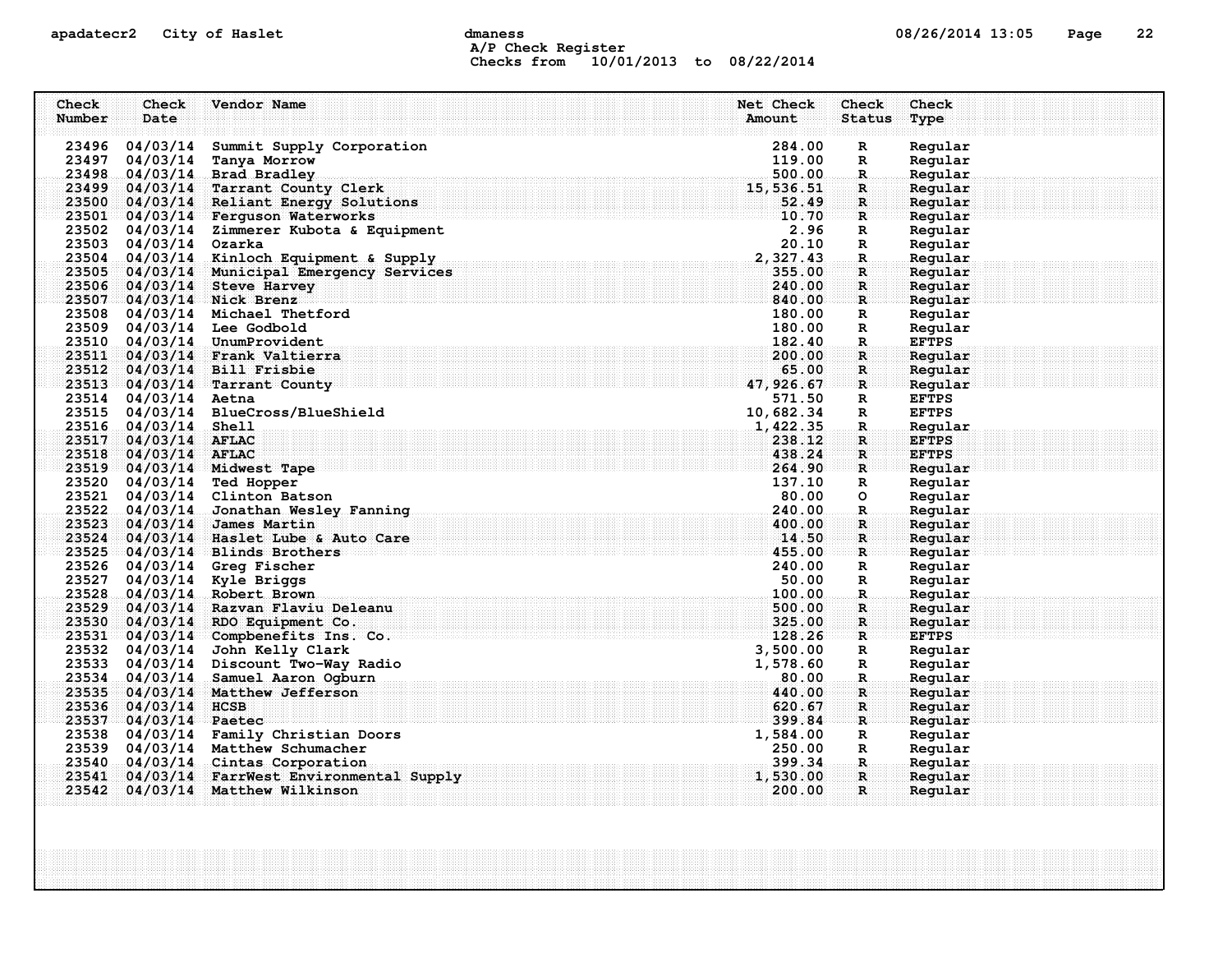# apadatecr2 City of Haslet computer dmaness computer dmanus dmaness computer computer of  $08/26/2014$  13:05 Page 23 A/P Check Register Checks from 10/01/2013 to 08/22/2014

| Check<br>Number | Check<br>Date          | Vendor Name                                                | Net Check<br>Amount | Check<br><b>Status</b>       | Check<br>Type      |
|-----------------|------------------------|------------------------------------------------------------|---------------------|------------------------------|--------------------|
|                 |                        |                                                            |                     |                              |                    |
|                 | 23543 04/03/14         | James Quin                                                 | 71.02               | R                            | Regular            |
|                 | 23544 04/03/14         | Constellation NewEnergy, Inc.                              | 5,511.46            | $\mathbf R$                  | Regular            |
|                 | 23545 04/03/14         | Datamax                                                    | 3,021.00            | $\mathbf R$                  | Regular            |
|                 |                        | 23546 04/10/14 Ben E. Keith                                | 1,271.20            | $\mathbf{R}$                 | Regular            |
|                 |                        | 23547 04/10/14 Texas Cornhole League                       | 500.00              | $\mathbf{R}$                 | Regular            |
|                 |                        | 23548 04/10/14 Allied Waste Services                       | 7,701.07            | $\mathbf{R}$                 | Regular            |
|                 |                        | 23549 04/10/14 DPC Industries, Inc.                        | 529.27              | $\mathbf R$                  | Regular            |
|                 |                        | 23550 04/10/14 Roadrunner Traffic Supply                   | 1,561.90            | $\mathbf{R}$                 | Regular            |
|                 |                        | 23551 04/10/14 Top Way Materials, LLC                      | 509.00              | $\mathbf{R}$                 | Regular            |
|                 |                        | 23552 04/10/14 Debra Maness<br>23553 04/10/14 Debra Maness | 4,000.00            | $\mathbf{R}$<br>$\mathbf{R}$ | Regular            |
|                 |                        | 23554 04/10/14 Belcheff & Associates, Inc.                 | 3,250.00            |                              | Reqular            |
|                 |                        | 23555 04/10/14 Tarrant County Health Labs                  | 1,070.00<br>40.00   | $\mathbf R$                  | Regular            |
|                 |                        | 23556 04/10/14 Tarrant County                              | 2,009.49            | R<br>R                       | Regular<br>Regular |
|                 |                        | 23557 04/10/14 Fast Signs                                  | 335.00              | $\mathbf R$                  | Regular            |
|                 |                        | 23558 04/10/14 Ferguson Waterworks                         | 307.91              | $\mathbf{R}$                 | Regular            |
|                 |                        | 23559 04/10/14 DataProse, Inc.                             | 478.00              | $\mathbf{R}$                 | Regular            |
|                 |                        | 23560 04/10/14 Brodart Co.                                 | 368.24              | $\mathbf{R}$                 | Regular            |
|                 | 23561 04/10/14 Horizon |                                                            | 41.79               | $\mathbf{R}$                 | Regular            |
|                 |                        | 23562 04/10/14 United Rentals (N. America)                 | 4,440.46            | $\mathbf R$                  | Regular            |
|                 |                        | 23563 04/10/14 Ted Hopper                                  | 2,243.11            | $\mathbf{R}$                 | Regular            |
|                 |                        | 23564 04/10/14 Hose-Tech                                   | 58.50               | R                            | Regular            |
|                 |                        | 23565 04/10/14 Safeware, Inc.                              | 270.00              | $\mathbf{R}$                 | Regular            |
|                 |                        | 23566 04/10/14 RDO Equipment Co.                           | 4,648.41            | $\mathbf{R}$                 | Regular            |
|                 |                        | 23567 04/10/14 Catalyst Commercial, Inc                    | 2,375.00            | $\mathbf R$                  | Regular            |
|                 |                        | 23568 04/10/14 National Construction Rentals               | 1,990.00            | $\mathbf R$                  | Regular            |
|                 |                        | 23569 04/10/14 Marsh Cable & Connectors                    | 14.76               | $\mathbf R$ .                | Regular            |
|                 |                        | 23570 04/10/14 PWE Productions, LLC.                       | 2,500.00            | $\mathbf R$                  | Regular            |
|                 |                        | 23571 04/10/14 Eagle AVL                                   | 1,493.00            | $\mathbf{R}$                 | Regular            |
|                 |                        | 23572 04/10/14 Kenneth Daniel                              | 325.00              | R                            | Quick Check        |
|                 |                        | 23573 04/17/14 Lawrence M. Gaston                          | 210.00              | R                            | Regular            |
|                 |                        | 23574 04/17/14 Keeman M. Malone                            | 210.00              | $\mathbb{R}$                 | Regular            |
|                 |                        | 23575 04/17/14 Timothy J. Hutchinson                       | 210.00              | $\mathbf R$                  | Regular            |
|                 |                        | 23576 04/17/14 Michael G. Myers                            | 210.00              | R                            | Reqular            |
|                 |                        | 23577 04/17/14 Atlas Utility Supply Co.                    | 3,095.56            | $\mathbf{R}$                 | Regular            |
|                 |                        | 23578 04/17/14 A-1 Porta Privy                             | 424.20              | R                            | Regular            |
|                 | 23579 04/17/14 AT & T  |                                                            | 200.29              | R                            | Regular            |
|                 | 23580 04/17/14         | Grainger                                                   | 319.00              | R                            | Regular            |
|                 |                        | 23581 04/17/14 Top Way Materials, LLC                      | 1,633.00            | $\mathbf{R}_1$               | Regular            |
|                 |                        | 23582 04/17/14 State Comptroller                           | 55, 257.67          | $\mathbf{R}$                 | Regular            |
|                 |                        | 23583 04/17/14 Continental Research Corp                   | 1,144.00            | $\mathbf{R}$                 | Regular            |
|                 |                        | 23584 04/17/14 Bound Tree Medical, LLC                     | 863.88              | R                            | Regular            |
|                 |                        | 23585 04/17/14 Shanna Ferrell                              | 319.79              | R                            | Regular            |
|                 | 23586 04/17/14 Ozarka  |                                                            | 35.42               | R                            | Regular            |
|                 |                        | 23587 04/17/14 Robert Golden                               | 214.48              | $\mathbf R$                  | Regular            |
|                 |                        | 23588 04/17/14 Charter Communications                      | 197.99              | $\mathbf{R}$                 | Reqular            |
|                 |                        | 23589 04/17/14 Brodart Co.                                 | 264.53              | $\mathbf{R}$                 | Regular            |
|                 |                        |                                                            |                     |                              |                    |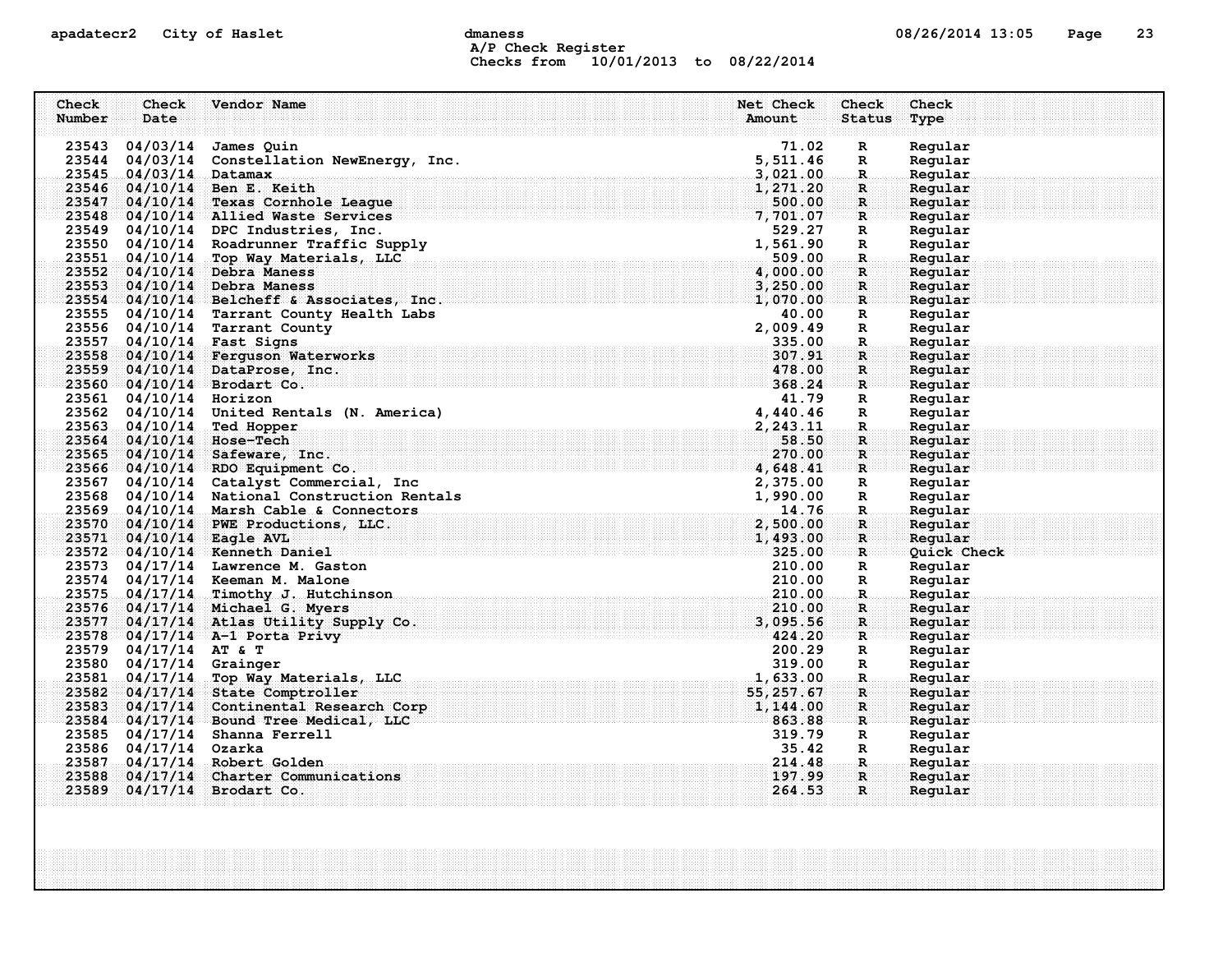# apadatecr2 City of Haslet dmaness dmaness and the control of the 13:05 Page 24 A/P Check Register Checks from 10/01/2013 to 08/22/2014

| Check  | Check                    | Vendor Name                                                    | Net Check        | Check              | Check              |
|--------|--------------------------|----------------------------------------------------------------|------------------|--------------------|--------------------|
| Number | Date                     |                                                                | Amount           | <b>Status</b>      | Type               |
|        |                          |                                                                |                  |                    |                    |
|        |                          | 23590 04/17/14 GST Public Safety Supply                        | 97.89            | R                  | Regular            |
|        | 23591 04/17/14 Quill     |                                                                | 113.69           | R                  | Regular            |
|        |                          | 23592 04/17/14 Jennifer Brown                                  | 7.03             | $\mathbf R$        | Regular            |
|        |                          | 23593 04/17/14 First Check                                     | 152.00           | $\mathbf{R}$       | Regular            |
|        |                          | 23594 04/17/14 Recorded Books, LLC                             | 39.80            | $\mathbf{R}$       | Regular            |
|        |                          | 23595 04/17/14 Penworthy                                       | 372.34<br>100.00 | R                  | Regular<br>Regular |
|        |                          | 23596 04/17/14 Luther E. Cosby<br>23597 04/17/14 Katrina Jones | 70.58            | R                  |                    |
|        |                          | 23598 04/17/14 Family Christian Doors                          | 480.00           | R<br>$\mathbf R$ . | Regular<br>Regular |
|        | 23599 04/17/14 Denitech  |                                                                | 757.56           | R                  | Regular            |
|        |                          | 23600 04/17/14 Staples Contract & Commercial                   | 163.13           | $\mathbf R$        | Regular            |
|        |                          | 23601 04/17/14 Wells Fargo Financial Leasing                   | 922.00           | $\mathbf{R}$       | Regular            |
|        |                          | 23602 04/17/14 Deeann Kelly                                    | 500.00           | R                  | Regular            |
|        | 23603 04/17/14 AT&T      |                                                                | 95.00            | R                  | Regular            |
|        |                          | 23604 04/17/14 Amy Stafford                                    | 306.88           | R.                 | Regular            |
|        |                          | 23605 04/17/14 Lloyd Gosselink, P.C.                           | 13,522.74        | $\mathbf{R}$ .     | Regular            |
|        |                          | 23606 04/17/14 Misty Martin                                    | 75.00            | $\mathbf R$ .      | Regular            |
|        |                          | 23607 04/17/14 Smith Temporaries Inc.                          | 493.00           | $\mathbf{R}$       | Regular            |
|        |                          | 23608 04/17/14 Network Specialties Inc.                        | 130.00           | R                  | Regular            |
|        |                          | 23609 04/24/14 Cynthia Womack                                  | 9.23             | R                  | Regular            |
|        |                          | 23610 04/24/14 City of Euless                                  | 60.00            | $\mathbf R$        | Regular            |
|        | 23611 04/24/14 STW, Inc. |                                                                | 156.25           | $\mathbf R$        | Regular            |
|        |                          | 23612 04/24/14 Atmos Energy                                    | 176.98           | $\mathbf R$        | Regular            |
|        |                          | 23613 04/24/14 Fort Worth Water Department                     | 4,925.00         | $\mathbf{R}$       | Regular            |
|        |                          | 23614 04/24/14 DPC Industries, Inc.                            | 12.00            | R                  | Regular            |
|        |                          | 23615 04/24/14 AT&T Mobility                                   | 615.01           | R                  | Regular            |
|        |                          | 23616 04/24/14 Texas Municipal Retirement Sys 10,258.53        |                  | $\mathbf R$        | Regular            |
|        |                          | 23617 04/24/14 Tri County Electric                             | 2,737.40         | $\mathbf R$ :      | Regular            |
|        |                          | 23618 04/24/14 United Way of Tarrant Co.                       | 20.00            | $\mathbf{R}$       | Regular            |
|        |                          | 23619 04/24/14 Home Depot                                      | 789.46           | $\mathbf{R}$       | Regular            |
|        |                          | 23620 04/24/14 Reliant Energy Solutions                        | 20.13            | R                  | Regular            |
|        |                          | 23621 04/24/14 Franklin Legal Publishing                       | 1,840.00         | R                  | Regular            |
|        |                          | 23622 04/24/14 Axis Construction, LP                           | 2,980.00         | R.                 | Regular            |
|        |                          | 23623 04/24/14 Charter Communications                          | 105.16           | $\mathbf{R}$ :     | Regular            |
|        |                          | 23624 04/24/14 Apple Oxygen Supply, Inc.                       | 21.00            | $\mathbf{R}$       | Regular            |
|        |                          | 23625 04/24/14 Woodard Builders Supply Co.                     | 671.53           | $\mathbf{R}$       | Regular            |
|        | 23626 04/24/14 Shell     |                                                                | 748.46           | R                  | Regular            |
|        |                          | 23627 04/24/14 Legal Shield                                    | 91.65            | R                  | Regular            |
|        | 23628 04/24/14 DirecTV   |                                                                | 373.98           | R.                 | Regular            |
|        |                          | 23629 04/24/14 MetLife SBC                                     | 657.28           | R                  | Regular            |
|        |                          | 23630 04/24/14 Kyle's Bike & Mower Shop                        | 236.94           | R                  | Regular            |
|        | 23631 04/24/14 AG-Power  |                                                                | 211.77           | R                  | Regular            |
|        |                          | 23632 04/24/14 Dayna Horak                                     | 48.71            | v                  | Regular            |
|        |                          | 23633 04/24/14 Miracle Development Services                    | 6,000.00         | R                  | Regular            |
|        |                          | 23634 04/24/14 American Library Association                    | 175.00           | -R.,               | Regular            |
|        |                          | 23635 04/24/14 Blackstone                                      | 216.66           | $\mathbf{R}$       | Reqular            |
|        |                          | 23636 04/24/14 Reliable Paving Inc.                            | 99,360.50        | $\mathbf{R}$       | Regular            |
|        |                          |                                                                |                  |                    |                    |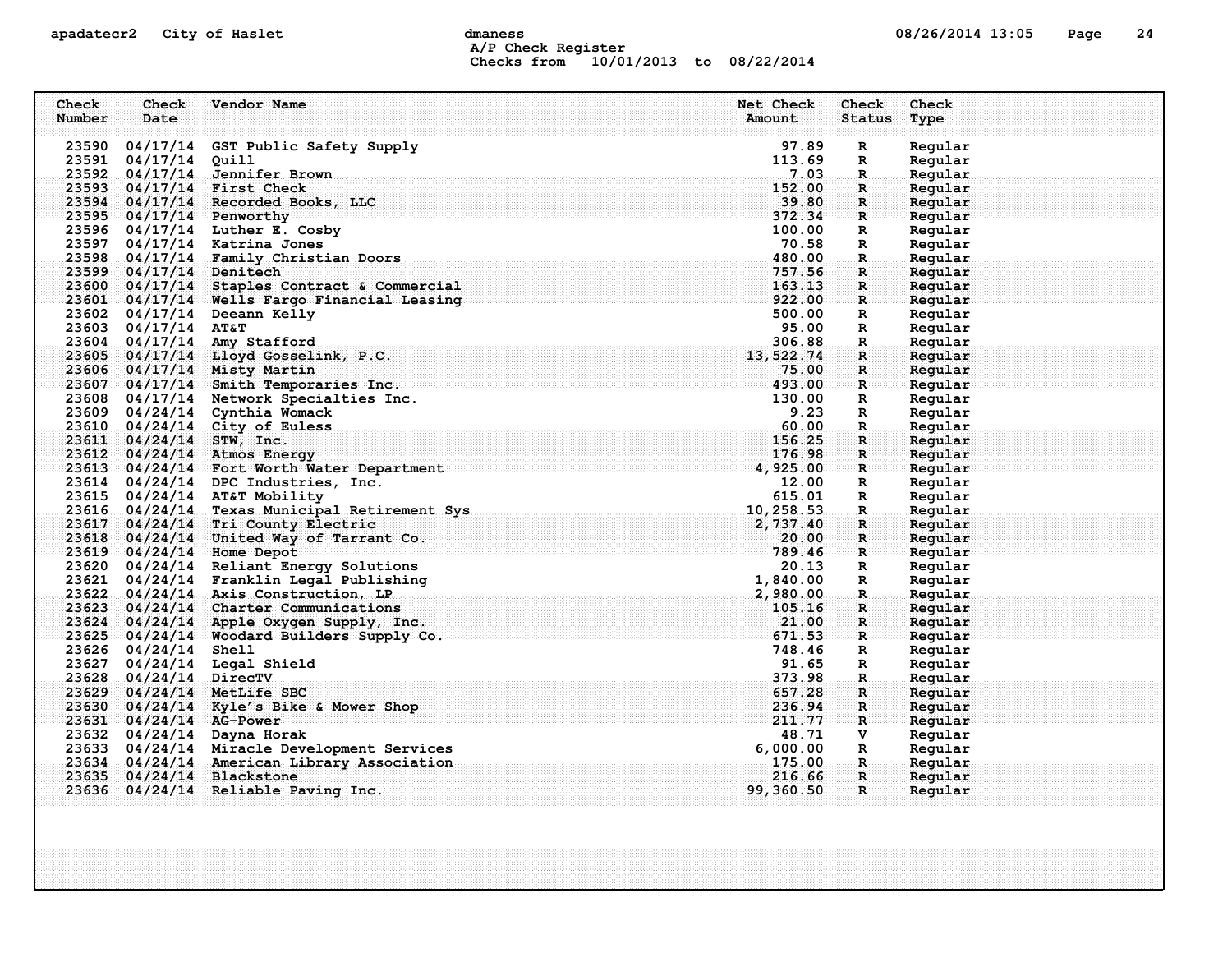# apadatecr2 City of Haslet computer dmaness computer dmanus dmaness computer computer of  $08/26/2014$  13:05 Page 25 A/P Check Register Checks from 10/01/2013 to 08/22/2014

| Check  | Check                   | Vendor Name                                                                            | Net Check        | Check                         | Check                  |
|--------|-------------------------|----------------------------------------------------------------------------------------|------------------|-------------------------------|------------------------|
| Number | Date                    |                                                                                        | Amount           | <b>Status</b>                 | Type                   |
|        |                         |                                                                                        |                  |                               |                        |
|        | 23637 04/24/14 CitiBank |                                                                                        | 4,782.84         | $\mathbf R$                   | Regular                |
|        |                         | 23638 04/24/14 Wyvonne Walling                                                         | 150.34           | $\mathbf R$                   | Regular                |
|        |                         | 23639 04/24/14 Assoc. for Rural & Small Libr                                           | 39.00            | $\mathbf R$                   | Regular                |
|        |                         | 23640 04/24/14 Smith Temporaries Inc.                                                  | 629.00           | R                             | Reqular                |
|        | 23641 04/30/14 AFLAC    |                                                                                        | 238.12<br>68.90  | $\mathbf{R}$                  | <b>EFTPS</b>           |
|        |                         | 23642 05/01/14 HART, CHELSEA<br>23643 05/01/14 BAILEE DEVELOPER L.P.                   | 3.17             | $\mathbf{R}$                  | Quick Check            |
|        |                         |                                                                                        | 25.40            | $\circ$                       | Quick Check            |
|        |                         | 23644 05/01/14 AVELAR, JOSE<br>23645 05/08/14 NAPA Auto Supply                         | 13.50            | R<br>$\mathbf R$              | Quick Check<br>Regular |
|        |                         | 23646 05/08/14 STW, Inc.                                                               | 37.13            | $\mathbf{R}$                  | Regular                |
|        |                         | 23647 05/08/14 Fort Worth Water Department                                             | 25, 445.89       | R                             | Regular                |
|        |                         | 23648 05/08/14 Allied Waste Services                                                   | 7,713.77         | $\mathbf{R}$                  | Regular                |
|        |                         | 23649 05/08/14 Five Star Ford                                                          | 73.49            | R                             | Regular                |
|        |                         | 23650 05/08/14 Reliant Energy Solutions                                                | 11.96            | $\mathbf R$                   | Regular                |
|        |                         | 23651 05/08/14 Mr. Jim's Pizza                                                         | 55.93            | R.                            | Regular                |
|        |                         | 23652 05/08/14 Alliance Regional Newspaper                                             | 365.75           | $\mathbf{R}$                  | Regular                |
|        |                         | 23653 05/08/14 Steve Harvey                                                            | 240.00           | $\mathbf R$                   | Regular                |
|        |                         | 23654 05/08/14 Nick Brenz                                                              | 600.00           | R                             | Regular                |
|        |                         | 23655 05/08/14 Michael Thetford                                                        | 120.00           | R                             | Regular                |
|        |                         | 23656 05/08/14 Lee Godbold                                                             | 120.00           | $\mathbf{R}$                  | Regular                |
|        |                         | 23657 05/08/14 Book Systems, Inc.                                                      | 1,095.00         | $\mathbf{R}$                  | Regular                |
|        |                         | 23658 05/08/14 Brodart Co.                                                             | 790.72           | $\mathbf R$                   | Regular                |
|        |                         | 23659 05/08/14 Frank Valtierra                                                         | 150.00           | $\mathbf{R}$                  | Reqular                |
|        |                         | 23660 05/08/14 Tarrant County                                                          | 47,926.67        | R                             | Regular                |
|        |                         | 23661 05/08/14 Jonathan Wesley Fanning                                                 | 240.00           | R                             | Regular                |
|        |                         | 23662 05/08/14 Haslet Lube & Auto Care                                                 | 91.30            | $\mathbf{R}$                  | Regular                |
|        |                         | 23663 05/08/14 Greg Fischer                                                            | 120.00           | $\mathbf R$ .                 | Reqular                |
|        |                         | 23664 05/08/14 Kyle Briggs                                                             | 50.00            | R                             | Regular                |
|        |                         | 23665 05/08/14 Robert Brown                                                            | 100.00           | $\mathbf{R}$                  | Regular                |
|        |                         | 23666 05/08/14 Razvan Flaviu Deleanu                                                   | 400.00           | $\mathbf R$ .                 | Regular                |
|        |                         | 23667 05/08/14 Robert H. Taylor                                                        | 13,861.00        | R                             | Regular                |
|        |                         | 23668 05/08/14 Derek Batson                                                            | 120.00           | R                             | Regular                |
|        |                         | 23669 05/08/14 Greater Fort Worth Real Estate                                          | 600.00           | R.                            | Regular                |
|        |                         | 23670 05/08/14 Recorded Books, LLC                                                     | 91.60            | $\mathbf R$                   | Regular                |
|        |                         | 23671 05/08/14 Matthew Jefferson                                                       | 320.00           | $\mathbf{R}$                  | Regular                |
|        | $23672$ 05/08/14 HCSB   |                                                                                        | 620.67           | R                             | Regular                |
|        | 23673 05/08/14 Paetec   |                                                                                        | 399.96           | R                             | Regular                |
|        |                         | 23674 05/08/14 Broadcast Music Inc                                                     | 330.00           | R                             | Regular                |
|        |                         | 23675 05/08/14 Matthew Schumacher                                                      | 250.00           | R.                            | Regular                |
|        |                         | 23676 05/08/14 Metro Code Analysis LLC                                                 | 195.00           | R                             | Regular                |
|        | 23677 05/08/14 AT&T     |                                                                                        | 95.00            | $\mathbf R$                   | Regular                |
|        |                         | 23678 05/08/14 Matthew Wilkinson                                                       | 360.00<br>229.19 | $\mathbf{R}$                  | Regular                |
|        |                         | 23679 05/01/14 NAPA Auto Supply<br>23680 05/01/14 Atlas Utility Supply Co.             | 6, 595.00        | $\mathbf{R}$                  | Regular<br>Regular     |
|        |                         |                                                                                        | 6,344.82         | R                             | Regular                |
|        |                         | 23681 05/01/14 Fort Worth Water Department<br>23682 05/01/14 Roadrunner Traffic Supply | 216.50           | $\mathbf R$ .<br>$\mathbf{R}$ | Reqular                |
|        |                         | 23683 05/01/14 Trinity River Authority                                                 | 25, 327.00       | $\mathbf{R}$                  | Regular                |
|        |                         |                                                                                        |                  |                               |                        |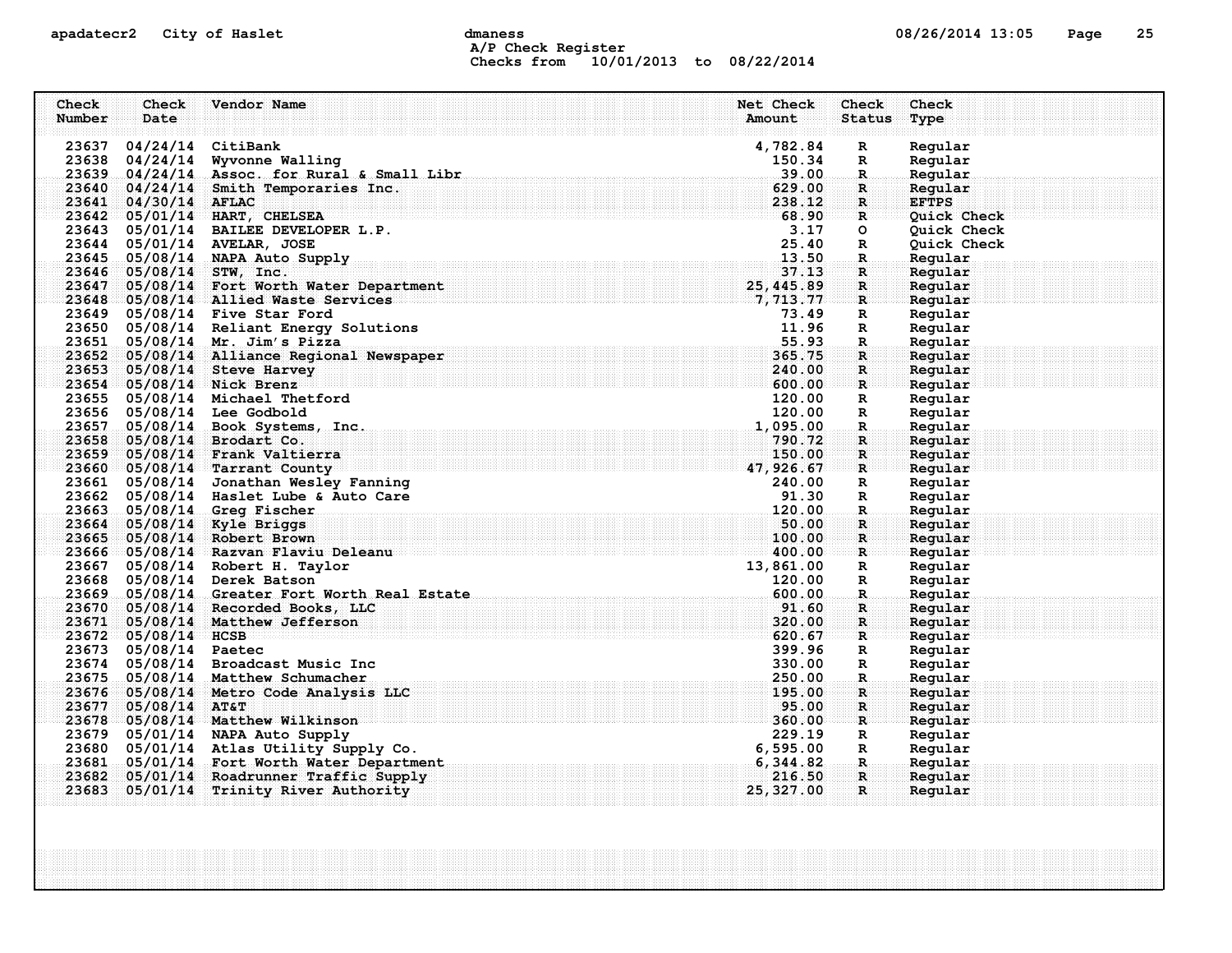# apadatecr2 City of Haslet dmaness dmaness and the US/26/2014 13:05 Page 26 A/P Check Register Checks from 10/01/2013 to 08/22/2014

| Check<br>Number | Check<br>Date           | Vendor Name                                                        | Net Check<br>Amount | <b>Check</b><br><b>Status</b> | Check<br>Type      |
|-----------------|-------------------------|--------------------------------------------------------------------|---------------------|-------------------------------|--------------------|
|                 |                         |                                                                    |                     |                               |                    |
|                 |                         | 23684 05/01/14 Mayor's Council of Tarrant Co.                      | 180.00              | $\mathbf{R}$                  | Regular            |
|                 |                         | 23685 05/01/14 Taylor, Olson, Adkins, Srall                        | 13,605.68           | R                             | Regular            |
|                 |                         | 23686 05/01/14 Sunstate Equipment Co.                              | 128.24              | $\mathbf R$ .                 | Regular            |
|                 |                         | 23687 05/01/14 Northwest Metroport Chamber                         | 22.00               | R                             | Regular            |
|                 |                         | 23688 05/01/14 Ferguson Waterworks                                 | 1,015.90            | R                             | Regular            |
|                 |                         | 23689 05/01/14 Zimmerer Kubota & Equipment                         | 52.96               | $\mathbf{R}$                  | Regular            |
|                 |                         | 23690 05/01/14 Cowser Tire & Service                               | 242.27              | R                             | Regular            |
|                 |                         | 23691 05/01/14 Brian Hall                                          | 250.00              | R                             | Regular            |
|                 | 23692 05/01/14 Ozarka   |                                                                    | 20.14<br>52.90      | $\mathbf R$ .                 | Regular            |
|                 |                         | 23693 05/01/14 Keller Trophy                                       | 375.00              | R<br>$\mathbf{R}$             | Regular            |
|                 |                         | 23694 05/01/14 Bonus Building Care<br>23695 05/01/14 Robert Golden | 15.07               | R                             | Regular            |
|                 |                         | 23696 05/01/14 Charter Communications                              | 234.55              | R                             | Regular<br>Regular |
|                 |                         | 23697 05/01/14 Halff Associates                                    | 4, 153. 72          | R                             | Regular            |
|                 |                         | 23698 05/01/14 Brodart Co.                                         | 403.21              | R.                            | Regular            |
|                 |                         | 23699 05/01/14 UnumProvident                                       | 182.40              | R                             | <b>EFTPS</b>       |
|                 | 23700 05/01/14 Aetna    |                                                                    | 571.50              | $\mathbf R$                   | <b>EFTPS</b>       |
|                 |                         | 23701 05/01/14 BlueCross/BlueShield<br>. $10,682.34$ . $10$        |                     | $\mathbf{R}$                  | <b>EFTPS</b>       |
|                 |                         | 23702 05/01/14 GST Public Safety Supply                            | 91.67               | R                             | Regular            |
|                 | 23703 05/01/14 Shell    |                                                                    | 1,245.91            | $\mathbf R$                   | Regular            |
|                 |                         | 23704 05/01/14 Barrow Electrical & Lighting                        | 54.50               | R.                            | Regular            |
|                 | 23705 05/01/14 AFLAC    |                                                                    | 438.24              | $\mathbf R$                   | <b>EFTPS</b>       |
|                 |                         | 23706 05/01/14 Hose-Tech                                           | 52.50               | R                             | Regular            |
|                 |                         | 23707 05/01/14 Safeware, Inc.                                      | 270.00              | $\mathbf{R}$                  | Reqular            |
|                 |                         | 23708 05/01/14 Compbenefits Ins. Co.                               | 128.26              | R                             | <b>EFTPS</b>       |
|                 |                         | 23709 05/01/14 Choice Fabricated Stone                             | 11,722.00           | $\mathbb{R}$                  | Regular            |
|                 |                         | 23710 05/01/14 Allegra Print Central                               | 612.66              | $\mathbf{R}$                  | Regular            |
|                 |                         | 23711 05/01/14 Staples Contract & Commercial                       | 246.48              | R                             | Regular            |
|                 | 23712 05/01/14 FW Promo |                                                                    | 1,558.20            | R                             | Regular            |
|                 |                         | 23713 05/01/14 Cintas Corporation                                  | 531.84              | R                             | Reqular            |
|                 |                         | 23714 05/01/14 Bice's Florist                                      | 84.98               | R                             | Regular            |
|                 |                         | 23715 05/01/14 Lloyd Gosselink, P.C.                               | 15,290.50           | $\mathbb{R}$                  | Regular            |
|                 |                         | 23716 05/01/14 Labelmaster                                         | 72.00               | $\mathbf R$ .                 | Regular            |
|                 |                         | 23717 05/08/14 Texas Economic Devlpment Corp                       | 1,000.00            | $\mathbf R$                   | Regular            |
|                 |                         | 23718 05/08/14 Bice's Florist                                      | 74.98               | R                             | Regular            |
|                 |                         | 23719 05/08/14 Derek Wood                                          | 40.00               | $\mathbf{R}$                  | Regular            |
|                 |                         | 23720 05/08/14 Constellation NewEnergy, Inc.                       | 5,236.58            | R                             | Regular            |
|                 | 23721 05/08/14 Datamax  |                                                                    | 3,021.00            | $\mathbb{R}$                  | Regular            |
|                 |                         | 23722 05/08/14 Spencer Mays                                        | 40.00               | $\mathbf{R}$                  | Regular            |
|                 |                         | 23723 05/08/14 Cody Long                                           | 40.00               | $\mathbf{R}$                  | Regular            |
|                 |                         | 23724 05/15/14 Craig Branch                                        | 10.99               | R                             | Regular            |
|                 |                         | 23725 05/15/14 Jenny Walling                                       | 50.00               | $\mathbf R$                   | Regular            |
|                 |                         | 23726 05/15/14 STW, Inc.                                           | 9,375.00            | $\mathbb{R}$                  | Regular            |
|                 |                         | 23727 05/15/14 A-1 Porta Privy                                     | 580.00              | R                             | Regular            |
|                 |                         | 23728 05/15/14 DPC Industries, Inc.                                | 282.64              | R.,                           | Regular            |
|                 |                         | 23729 05/15/14 Roadrunner Traffic Supply                           | 893.30<br>294.00    | $\mathbf{R}$<br>R             | Regular<br>Regular |
|                 |                         | 23730 05/15/14 Continental Research Corp                           |                     |                               |                    |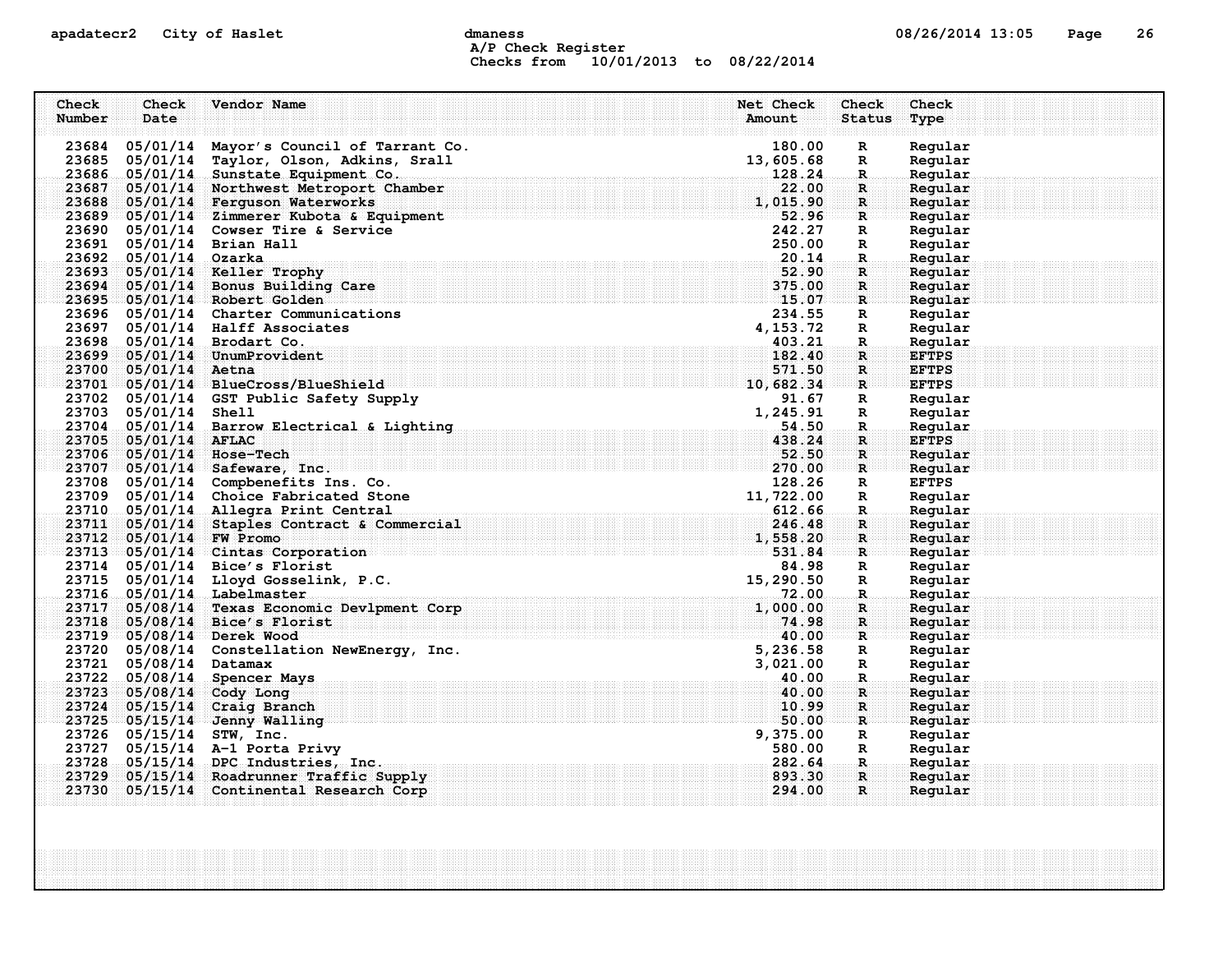# apadatecr2 City of Haslet and dmaness dmaness and the US/26/2014 13:05 Page 27 A/P Check Register Checks from 10/01/2013 to 08/22/2014

| Check  | Check                   | Vendor Name                                                                       | Net Check          | Check             | Check              |
|--------|-------------------------|-----------------------------------------------------------------------------------|--------------------|-------------------|--------------------|
| Number | Date                    |                                                                                   | Amount             | <b>Status</b>     | Type               |
|        |                         |                                                                                   |                    |                   |                    |
| 23731  |                         | 05/15/14 Belcheff & Associates, Inc.                                              | $.00 \,$           | v                 | Regular            |
|        |                         | 23732 05/15/14 Belcheff & Associates, Inc.                                        | 39,680.47          | R                 | Regular            |
|        |                         | 23733 05/15/14 Fast Signs                                                         | 45.00              | $\mathbf R$ .     | Regular            |
|        |                         | 23734 05/15/14 Northwest Metroport Chamber                                        | 2,500.00           | R                 | Regular            |
|        |                         | 23735 05/15/14 DataProse, Inc.                                                    | 504.79             | R                 | Regular            |
|        |                         | 23736 05/15/14 Charter Communications                                             | 197.99             | R                 | Regular            |
|        | 23737 05/15/14 Holt Cat |                                                                                   | 3,367.19           | R                 | Regular            |
|        |                         | 23738 05/15/14 Miracle Development Services                                       | 2,748.64           | R                 | Regular            |
|        | 23739 05/15/14 AirCo    |                                                                                   | 145.00             | R.                | Regular            |
|        |                         | 23740 05/15/14 Pitney Bowes Purchase Power                                        | 499.92             | $\mathbf{R}$      | Regular            |
|        |                         | 23741 05/15/14 First Check                                                        | 36.00              | R                 | Regular            |
|        |                         | 23742 05/15/14 John Deere Landscapes                                              | 129.00             | $\mathbf{R}$      | Regular            |
|        |                         | 23743 05/15/14 Wells Fargo Financial Leasing                                      | 922.00             | R                 | Regular            |
|        |                         | 23744 05/15/14 Victory Awning                                                     | 1,427.50           | R                 | Regular            |
|        |                         | 23745 05/22/14 Ballard Tree Service                                               | 525.00             | R.                | Regular            |
|        |                         | 23746 05/22/14 Henrietta Creek Church                                             | 200.00             | $\mathbf{v}$      | Regular            |
|        |                         | 23747 05/22/14 Atmos Energy                                                       | 122.28             | $\mathbf{R}$      | Regular            |
|        | $23748$ 05/22/14 AT & T | . $122.52$                                                                        |                    | R                 | Regular            |
|        |                         | 23749 05/22/14 AT&T Mobility                                                      | 616.05             | R                 | Regular            |
|        |                         | 23750 05/22/14 Tri County Electric                                                | 2,328.41           | $\mathbf R$       | Regular            |
|        |                         | 23751 05/22/14 Dell Marketing LP                                                  | 1,470.98           | R.                | Regular            |
|        |                         | 23752 05/22/14 Home Depot                                                         | 959.02             | $\mathbf R$       | Regular            |
|        |                         | 23753 05/22/14 Tarrant County Health Labs                                         | 40.00              | R                 | Reqular            |
|        |                         | 23754 05/22/14 Perdue, Brandon, Fielder, Collins                                  | 3,505.47           | $\mathbf{R}$      | Regular            |
|        |                         | 23755 05/22/14 Fast Signs                                                         | 112.50             | R                 | Regular            |
|        |                         | 23756 05/22/14 Zimmerer Kubota & Equipment                                        | 109.98             | v                 | Regular            |
|        | 23757 05/22/14 Ozarka   |                                                                                   | 19.98              | $\mathbf R$ .     | Regular            |
|        |                         | 23758 05/22/14 Alliance Regional Newspaper                                        | 586.75             | R.                | Regular            |
|        |                         | 23759 05/22/14 Axis Construction, LP                                              | 1,187.00           | $\mathbf{R}$      | Regular            |
|        |                         | 23760 05/22/14 Apple Oxygen Supply, Inc.                                          | 21.00              | $\mathbf{R}$      | Reqular            |
|        |                         | 23761 05/22/14 Brodart Co.                                                        | 1,226.16           | $\mathbf R$       | Regular            |
|        | 23762 05/22/14 Shell    |                                                                                   | 977.20             | R                 | Regular            |
|        |                         | 23763 05/22/14 Legal Shield                                                       | 91.65              | $\mathbf{R}$      | Regular            |
|        |                         | 23764 05/22/14 Midwest Tape                                                       | 152.94             | $\mathbf{R}$      | Regular            |
|        | 23765 05/22/14 Quill    |                                                                                   | 172.98             | R                 | Reqular            |
|        |                         | 23766 05/22/14 Miracle Development Services<br>23767 05/22/14 Recorded Books, LLC | 6,225.00<br>131.40 | R                 | Reqular            |
|        |                         | 23768 05/22/14 The Fulcrum Group                                                  | 730.00             | R                 | Regular<br>Regular |
|        |                         | 23769 05/22/14 Luther E. Cosby                                                    | 175.00             | R<br>$\mathbf{R}$ | Regular            |
|        | 23770 05/22/14 Denitech |                                                                                   | 252.00             |                   |                    |
|        |                         | 23771 05/22/14 Staples Contract & Commercial                                      | 314.53             | R<br>R            | Regular<br>Regular |
|        | 23772 05/22/14 CitiBank |                                                                                   | 6,815.50           | $\mathbf{R}$      | Regular            |
|        | 23773 05/22/14 ICMA     |                                                                                   | 680.00             | R                 | Regular            |
|        |                         | 23774 05/22/14 James Quin                                                         | 40.01              | R                 | Regular            |
|        |                         | 23775 05/22/14 Conway Data, Inc.                                                  | 950.00             | $\mathbf{R}$ .    | Regular            |
| 23776  |                         | 05/22/14 American Air Customs                                                     | 200.00             | R.                | Regular            |
| 23777  |                         | 05/29/14 BRAWNER, AMANDA                                                          | 44.60              | $\mathbf{R}$      | Quick Check        |
|        |                         |                                                                                   |                    |                   |                    |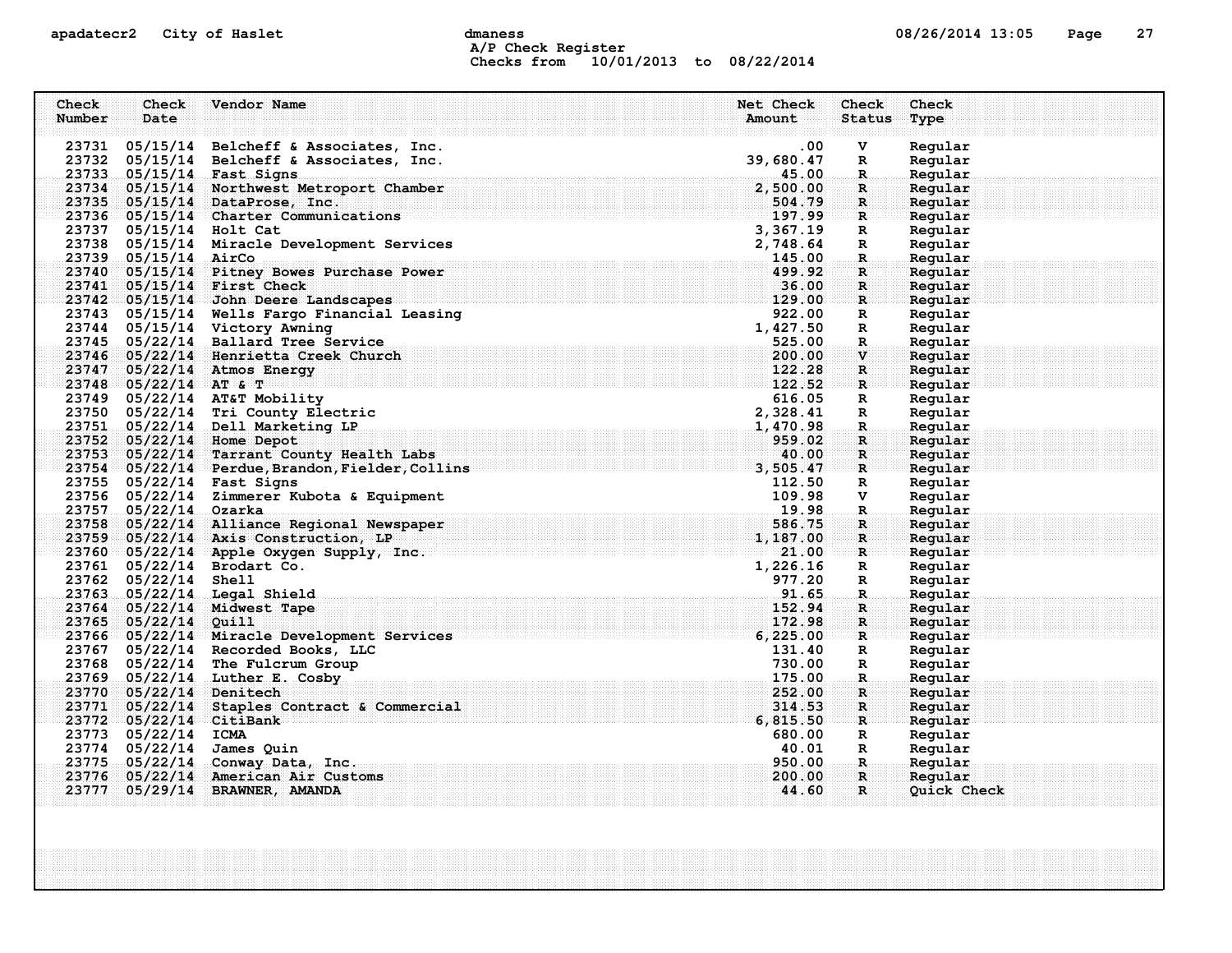## apadatecr2 City of Haslet computer dmaness computer dmanus dmaness computer computer of  $08/26/2014$  13:05 Page 28 A/P Check Register Checks from 10/01/2013 to 08/22/2014

| Check<br>Number | Check<br>Date          | Vendor Name                                                                                           | Net Check<br>Amount | Check<br><b>Status</b>                 | Check<br>Type      |
|-----------------|------------------------|-------------------------------------------------------------------------------------------------------|---------------------|----------------------------------------|--------------------|
|                 |                        | 23778 05/29/14 ADKINS, RANDY GENE                                                                     | 39.00               | R                                      | Quick Check        |
|                 |                        | 23779 05/29/14 SANDERS, ANDREA                                                                        | 8.90                | R                                      | Quick Check        |
|                 |                        | 23780 05/29/14 ZAPATA, VICTOR                                                                         | 33.60               | $\mathbf{R}$                           | Quick Check        |
| 23781           |                        | 05/29/14 HCI GENERAL CONTRACTORS                                                                      | 1, 121.76           | $\mathbf R$                            | Quick Check        |
|                 |                        | 23782 05/29/14 ED BELL CONSTRUCTION                                                                   | 1,453.82            | $\mathbf{R}$                           | <b>Ouick Check</b> |
|                 |                        | 23783 05/29/14 Denise Lacy                                                                            | 105.00              | R                                      | Reqular            |
|                 |                        | 23784 05/29/14 Nicole Reusser                                                                         | 3.99                | R                                      | Regular            |
|                 |                        | 23785 05/29/14 Amy Benson                                                                             | 7.99                | R                                      | Regular            |
|                 |                        | 23786 05/29/14 NAPA Auto Supply                                                                       | 330.78              | $\mathbf R$                            | Regular            |
| 23787           |                        | 05/29/14 Fort Worth Water Department                                                                  | 6,446.74            | $\mathbf{R}$                           | Regular            |
|                 |                        | 23788 05/29/14 Trinity River Authority                                                                | 25,327.00           | $\mathbf R$                            | Reqular            |
|                 |                        | 23789 05/29/14 Texas Municipal Retirement Sys 19 14,629.19                                            |                     | R                                      | Regular            |
|                 |                        | 23790 05/29/14 Taylor, Olson, Adkins, Srall                                                           | 19,912.77           | R                                      | Regular            |
|                 |                        | 23791 05/29/14 Five Star Ford                                                                         | 89.95               | R                                      | Regular            |
|                 |                        | 23792 05/29/14 CASCO Industries                                                                       | 9,297.00            | R.                                     | Regular            |
|                 |                        | 23793 05/29/14 United Way of Tarrant Co.                                                              | 30.00               | $\mathbf{R}$                           | Regular            |
|                 |                        | 23794 05/29/14 Sunstate Equipment Co.                                                                 | 921.40              | $\mathbf{R}$                           | Regular            |
|                 |                        | 23795 05/29/14 Fast Signs                                                                             | 1,102.14            | $\mathbf{R}$ . The set of $\mathbf{R}$ | Regular            |
|                 |                        | 23796 05/29/14 Ferguson Waterworks                                                                    | 42.68               | R                                      | Regular            |
|                 |                        | 23797 05/29/14 Brian Hall                                                                             | 250.00              | R                                      | Regular            |
|                 |                        | 23798 05/29/14 Bonus Building Care                                                                    | 375.00              | $\mathbf{R}$                           | Regular            |
|                 |                        | 23799 05/29/14 Charter Communications                                                                 | 339.89              | $\mathbf{R}$                           | Regular            |
| 23800           |                        | $05/29/14$ Brodart Co.                                                                                | 964.11              | R.                                     | Regular            |
|                 | 23801 05/29/14 Horizon | . So a set of the set of the set of the set of $\mathbf{50.10}$                                       |                     | R                                      | Regular            |
| 23802           |                        | 05/29/14 Bill Frisbie                                                                                 | 50.52               | R                                      | Regular            |
|                 | 23803 05/29/14 Shell   |                                                                                                       | 1,650.60            | R                                      | Regular            |
| 23804           |                        | 05/29/14 Barrow Electrical & Lighting 2014 2014 12:30:30 12:30:30 12:30 12:30 12:30 12:30 12:30 12:30 | 1,990.14            | $\mathbf{R}$                           | Regular            |
| 23805           | 05/29/14 AFLAC         |                                                                                                       | 238.12              | $\mathbf{R}$                           | <b>EFTPS</b>       |
|                 | 23806 05/29/14 DirecTV | $\frac{1}{25.00}$                                                                                     | 181.68              | $\mathbf{R}$                           | Regular            |
|                 |                        | 23807 05/29/14 Haslet Lube & Auto Care                                                                | 100.00              | R                                      | Regular            |
|                 |                        | 23808 05/29/14 Allegra Print Central<br>23809 05/29/14 Fastenal Company                               | 89.07               | R<br>R                                 | Regular<br>Regular |
|                 |                        | 23810 05/29/14 NISD Education Foundation                                                              | 1,000.00            | $\mathbf{R}$ .                         | Regular            |
| 23811           |                        | 05/29/14 Staples Contract & Commercial                                                                | 813.57              | R                                      | Regular            |
| 23812           |                        | 05/29/14 Down on the Farm                                                                             | 265.00              | $\mathbf{R}$                           | Regular            |
|                 |                        | 23813 05/29/14 SRS Specialized Response Solut                                                         |                     | R                                      | Reqular            |
|                 |                        | 23814 05/29/14 cingL Telecommunications LLC                                                           | 597.28              | R                                      | Regular            |
|                 |                        | 23815 06/05/14 Rochelle Rabouin                                                                       | 100.00              | $\mathbf R$                            | Regular            |
|                 |                        | 23816 06/05/14 Henderson Oil & Lube<br>$\mathbf{75.00}$ .                                             |                     | $\mathbf{R}$                           | Regular            |
|                 |                        | 23817 06/05/14 Mulhollands                                                                            | 8.00                | R                                      | Regular            |
| 23818           |                        | 06/05/14 Fort Worth Water Department                                                                  | 27,039.39           | R                                      | Regular            |
|                 |                        | 23819 06/05/14 Office Depot                                                                           | 137.13              | $\mathbf{R}$                           | Regular            |
|                 |                        | 23820 06/05/14 Texas Municipal League Risk                                                            | 500.00              | R                                      | Regular            |
|                 |                        | 23821 06/05/14 Cross Exterminating                                                                    | 150.00              | $\mathbf R$                            | Regular            |
| 23822           |                        | 06/05/14 Belcheff & Associates, Inc.                                                                  | .00.                | . V .                                  | Regular            |
| 23823           |                        | 06/05/14 Belcheff & Associates, Inc.                                                                  | 50, 412.50          | $\mathbf{R}$                           | Reqular            |
| 23824           |                        | 06/05/14 Sunstate Equipment Co.                                                                       | 258.50              | $\mathbf{R}$                           | Regular            |
|                 |                        |                                                                                                       |                     |                                        |                    |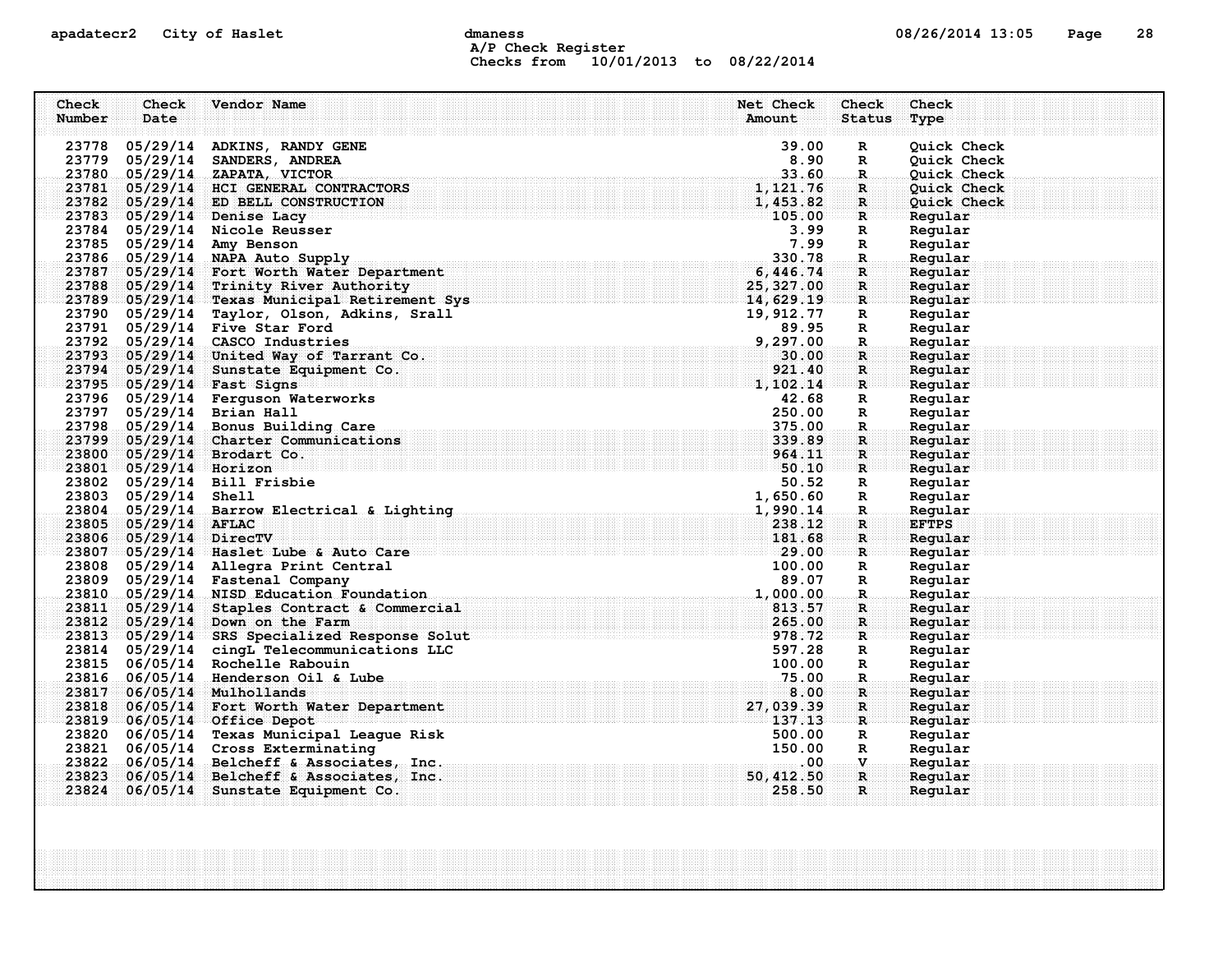## apadatecr2 City of Haslet computer dmaness computer dmanus dmaness computer computer of  $08/26/2014$  13:05 Page 29 A/P Check Register Checks from 10/01/2013 to 08/22/2014

| Check          | Check                      | Vendor Name                                   | Net Check       | Check                       | Check              |
|----------------|----------------------------|-----------------------------------------------|-----------------|-----------------------------|--------------------|
| Number         | Date                       |                                               | Amount          | <b>Status</b>               | Type               |
|                |                            |                                               |                 |                             |                    |
| 23825          |                            | 06/05/14 Brad Bradley                         | 500.00          | R                           | Regular            |
| 23826          |                            | 06/05/14 Ferguson Waterworks                  | 717.17          | $\mathbf{R}$                | Regular            |
| 23827          |                            | 06/05/14 Tarrant County College -NW Cam       | 2,400.00        | $\mathbf{R}$ .              | Regular            |
| 23828          |                            | 06/05/14 SHARE CORPORATION                    | 435.46          | $\mathbf{R}$                | Regular            |
| 23829          |                            | 06/05/14 Steve Harvey                         | 120.00          | $\mathbb{R}$                | Regular            |
|                |                            | 23830 06/05/14 Nick Brenz                     | 420.00          | R                           | Regular            |
| 23831          |                            | 06/05/14 Michael Thetford                     | 180.00          | R                           | Regular            |
| 23832          |                            | 06/05/14 Lee Godbold                          | 120.00          | $\mathbb{R}$                | Regular            |
| 23833          |                            | 06/05/14 Halff Associates                     | 3,390.07        | $\mathbf R$                 | Regular            |
| 23834          |                            | 06/05/14 UnumProvident                        | 182.40          | $\mathbf{R}$                | <b>EFTPS</b>       |
|                | 23835 06/05/14 Horizon     |                                               | 61.90           | $\mathbf{R}$                | Regular            |
|                |                            | 23836 06/05/14 Frank Valtierra                | 150.00          | $\mathbf{R}$                | Regular            |
| 23837          |                            | 06/05/14 Tarrant County                       | 47, 926.67      | $\mathbf R$                 | Regular            |
| 23838          | 06/05/14 Aetna             |                                               | 571.50          | $\mathbf{R}$                | <b>EFTPS</b>       |
| 23839          |                            | 06/05/14 BlueCross/BlueShield                 | 10,682.34       | $\mathbf{R}$                | <b>EFTPS</b>       |
| 23840<br>23841 |                            | 06/05/14 Jonathan Wesley Fanning              | 120.00          | R<br>$\mathbf{R}$           | Regular            |
|                | $06/05/14$ Quill           |                                               | 220.49<br>28.04 |                             | Regular            |
| 23843          | $23842\quad 06/05/14$ Gale | 06/05/14 MetLife SBC                          | 657.28          | $\mathbf{R}$<br>$\mathbf R$ | Regular<br>Regular |
| 23844          |                            |                                               | 180.00          | $\mathbb{R}$                | Regular            |
| 23845          |                            | 06/05/14 Greg Fischer<br>06/05/14 Kyle Briggs | 50.00           | $\mathbb{R}$                | Regular            |
|                |                            | 23846 06/05/14 Razvan Flaviu Deleanu          | 250.00          | R                           | Regular            |
| 23847          |                            | 06/05/14 AG-Power                             | 237.31          | $\mathbf{R}$                | Regular            |
|                |                            | 23848 06/05/14 Compbenefits Ins. Co.          | 128.26          | $\mathbf{R}$                | <b>EFTPS</b>       |
| 23849          |                            | 06/05/14 Derek Batson                         | 40.00           | R                           | Regular            |
| 23850          |                            | 06/05/14 Samuel Aaron Ogburn                  | 160.00          | R                           | Regular            |
| 23851          |                            | 06/05/14 Matthew Jefferson                    | 120.00          | $\mathbf{R}$                | Regular            |
| 23852          |                            | 06/05/14 Mai Thai Restaurant                  | 118.90          | $\mathbf R$                 | Regular            |
| 23853          | $06/05/14$ HCSB            |                                               | 620.67          | $\mathbf{R}$                | Regular            |
|                | 23854 06/05/14 Paetec      |                                               | 399.96          | $\mathbf R$ .               | Regular            |
| 23855          |                            | 06/05/14 Donihoo's Tire Pros                  | 115.00          | $\mathbf{R}$                | Regular            |
| 23856          |                            | 06/05/14 Matthew Schumacher                   | 350.00          | R                           | Regular            |
| 23857          |                            | 06/05/14 Staples Contract & Commercial        | 301.72          | $\mathbf{R}$                | Regular            |
| 23858          |                            | 06/05/14 Cintas Corporation                   | 395.22          | R                           | Regular            |
| 23859          |                            | 06/05/14 Cintas Corporation                   | 122.68          | $\mathbb{R}$                | Regular            |
|                |                            | 23860 06/05/14 Amy Stafford                   | 16.46           | $\mathbf{R}$                | Regular            |
| 23861          |                            | 06/05/14 Matthew Wilkinson                    | 200.00          | $\mathbb{R}$                | Regular            |
| 23862          |                            | 06/05/14 Symonds Flags & Poles                | 250.00          | $\mathbb{R}$                | Regular            |
| 23863          |                            | 06/05/14 Constellation NewEnergy, Inc.        | 5,586.06        | $\mathbf{R}$                | Regular            |
| 23864          |                            | 06/05/14 Lloyd Gosselink, P.C.                | 3,563.14        | $\mathbf R$                 | Regular            |
|                | 23865 06/05/14 Datamax     |                                               | 3,021.00        | $\mathbf{R}$                | Regular            |
|                |                            | 23866 06/05/14 SRS Specialized Response Solut | 828.88          | $\mathbf{R}$                | Regular            |
| 23867          |                            | 06/05/14 Spencer Mays                         | 280.00          | $\mathbf R$                 | Regular            |
| 23868          | 06/12/14                   | Jason McKeever                                | 19.98           | $\mathbb{R}$                | Regular            |
|                |                            | 23869 06/12/14 Vicky Sommerville              | 160.00          | $\mathbf{R}$ .              | Regular            |
| 23870          |                            | $06/12/14$ Henderson Oil & Lube               | 1,764.30        | $\mathbf{R}$                | Reqular            |
| 23871          |                            | 06/12/14 Erin Berryhill                       | 50.00           | $\mathbf{R}$                | Regular            |
|                |                            |                                               |                 |                             |                    |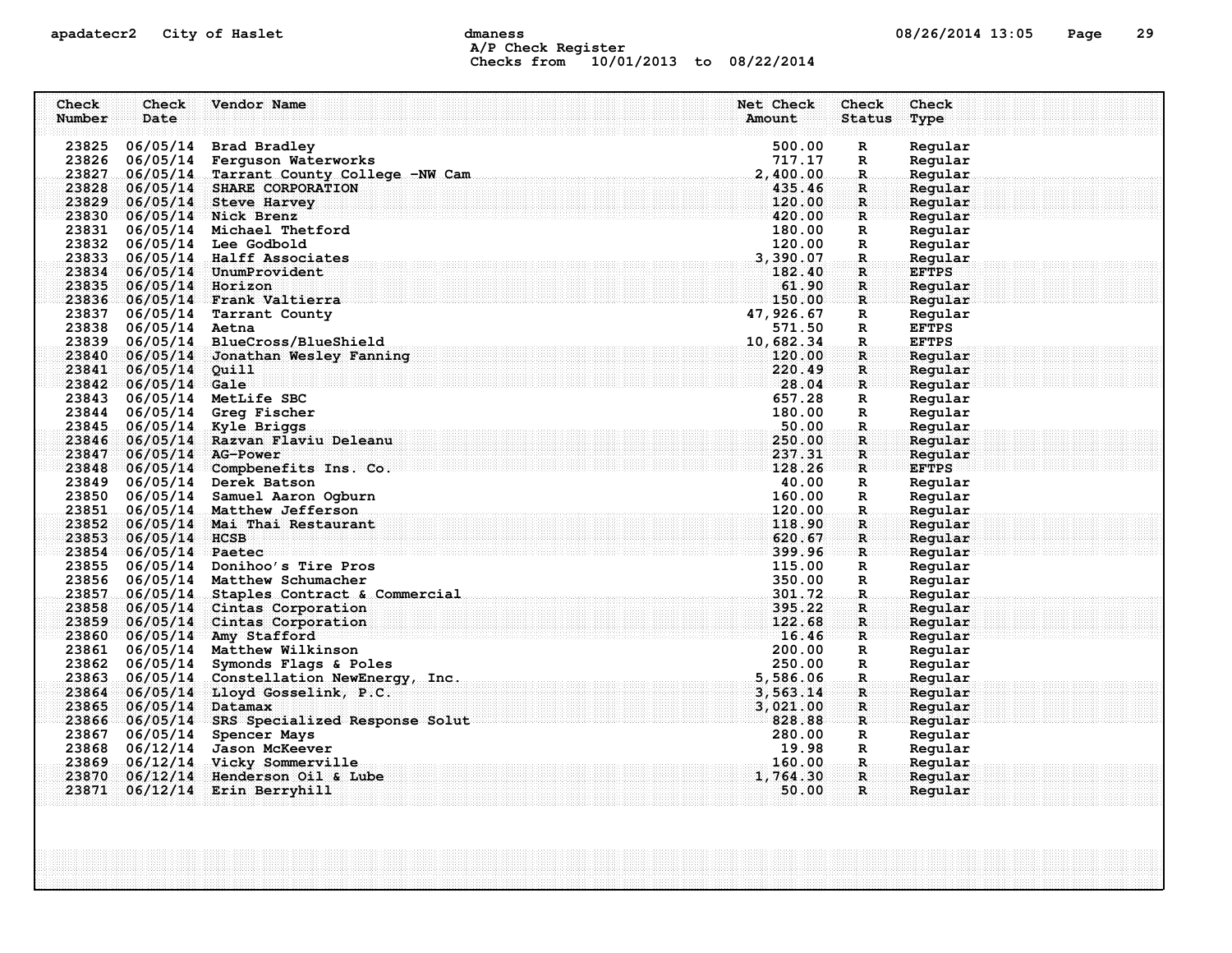# apadatecr2 City of Haslet dmaness dmaness and the US/26/2014 13:05 Page 30 A/P Check Register Checks from 10/01/2013 to 08/22/2014

| Check  | Check                   | Vendor Name                                   | Net Check                                            | Check         | Check       |
|--------|-------------------------|-----------------------------------------------|------------------------------------------------------|---------------|-------------|
| Number | Date                    |                                               | Amount                                               | <b>Status</b> | Type        |
|        |                         |                                               |                                                      |               |             |
| 23872  | 06/12/14                | <b>Brad Bradley</b>                           | 500.00                                               | R             | Regular     |
|        |                         | 23873 06/12/14 Texas Economic Devlpmt Council | 450.00                                               | R             | Regular     |
|        |                         | 23874 06/12/14 Mr. Jim's Pizza                | 61.00                                                | R.            | Regular     |
|        |                         | 23875 06/12/14 Zimmerer Kubota & Equipment    | 650.16                                               | $\mathbf{R}$  | Reqular     |
|        |                         | 23876 06/12/14 Keller Trophy                  | 90.50                                                | $\mathbf R$   | Regular     |
|        |                         | 23877 06/12/14 Alliance Regional Newspaper    | 92.50                                                | $\mathbf{R}$  | Regular     |
|        |                         | 23878 06/12/14 Shyanne Tibbs                  | 104.16                                               | R             | Regular     |
|        |                         | 23879 06/12/14 Charter Communications         | 197.99                                               | R             | Regular     |
| 23880  |                         | 06/12/14 Brodart Co.                          | 421.71                                               | $\mathbf R$   | Regular     |
| 23881  |                         | 06/12/14 Brett Roberts                        | 175.00                                               | R             | Regular     |
| 23882  | $06/12/14$ AirCo        |                                               | 3,093.00                                             | $\mathbf R$   | Regular     |
|        |                         | 23883 06/12/14 First Check                    | 298.00                                               | $\mathbf{R}$  | Regular     |
|        |                         | 23884 06/12/14 North Texas Commercial Assoc.  | 650.00                                               | R             | Regular     |
|        |                         | 23885 06/12/14 Annett Meadows                 | 250.00                                               | R             | Regular     |
|        |                         | 23886 06/12/14 Texas Dept. of Agriculture     | 24.00                                                | $\mathbf R$   | Regular     |
| 23887  |                         | 06/12/14 Staples Contract & Commercial        | 133.28                                               | $\mathbf R$   | Regular     |
|        |                         | 23888 06/12/14 Dianna Buchanan                | 24.02                                                | $\mathbf{R}$  | Regular     |
|        | $23889$ $06/12/14$ AT&T |                                               | 95.00                                                | $\mathbf{R}$  | Regular     |
|        | 23890 06/12/14 Demco    |                                               | 834.01                                               | R             | Regular     |
|        |                         | 23891 06/12/14 Network Specialties Inc.       | 97.50                                                | R             | Regular     |
|        |                         | 23892 06/17/14 PWE Productions, LLC.          | 2,500.00                                             | $\mathbf{R}$  | Quick Check |
|        |                         | 23893 06/19/14 Michael W. Brown               | 350.00                                               | $\mathbf R$   | Regular     |
|        |                         | 23894 06/19/14 Henrietta Creek Church         | 200.00                                               | $\mathbf{R}$  | Reqular     |
|        | 23895 $06/19/14$ AT & T |                                               | 161.62                                               | $\mathbf{R}$  | Regular     |
|        |                         | 23896 06/19/14 Allied Waste Services          | 7,710.34                                             | $\mathbf R$   | Regular     |
|        |                         | 23897 06/19/14 DPC Industries, Inc.           | 24.00                                                | R             | Regular     |
|        |                         | 23898 06/19/14 Roadrunner Traffic Supply      | 104.60                                               | $\mathbf{R}$  | Regular     |
|        |                         | 23899 06/19/14 Jennifer Brown                 | 49.57                                                | R.            | Regular     |
|        |                         | 23900 06/19/14 Tri County Electric            | 2,595.51                                             | R             | Regular     |
|        |                         | 23901 06/19/14 United Way of Tarrant Co.      | 10.00                                                | ार            | Reqular     |
|        |                         | 23902 06/19/14 Concentra Medical              | 47.50                                                | R             | Regular     |
|        |                         | 23903 06/19/14 Tarrant County Elections       | 3,800.00                                             | R             | Regular     |
|        |                         | 23904 06/19/14 Home Depot                     | 898.58                                               | $\mathbf R$   | Regular     |
|        |                         | 23905 06/19/14 Northwest Community Partnershi | 500.00                                               | R             | Regular     |
|        |                         | 23906 06/19/14 Tarrant County Health Labs     | 105.00                                               | $\mathbf{R}$  | Regular     |
|        |                         | 23907 06/19/14 Northwest Metroport Chamber    | . The contract of the contract of $\mathbf{44:00}$ . | $\mathbf{R}$  | Regular     |
|        | 23908 06/19/14          | Ozarka                                        | 50.11                                                | R             | Regular     |
|        |                         | 23909 06/19/14 SHARE CORPORATION              | 416.67                                               | R             | Regular     |
|        |                         | 23910 06/19/14 City of Fort Worth             | 35,000.00                                            | R.            | Regular     |
|        |                         | 23911 06/19/14 DataProse, Inc.                | 549.85                                               | R             | Regular     |
|        |                         | 23912 06/19/14 Apple Oxygen Supply, Inc.      | 21.00                                                | R             | Regular     |
|        |                         | 23913 06/19/14 GST Public Safety Supply       | 195.60                                               | R             | Regular     |
|        |                         | 23914 06/19/14 Midwest Tape                   | 192.52                                               | R             | Regular     |
|        | 23915 06/19/14 DirecTV  |                                               | 178.98                                               | R             | Regular     |
|        | 23916 06/19/14 DCAD     |                                               | 33.86                                                | -R.,          | Regular     |
|        | 23917 06/19/14 Upstart  |                                               | 22.75                                                | R             | Regular     |
|        | 23918 06/19/14 Upstart  |                                               | 24.50                                                | $\mathbf{R}$  | Regular     |
|        |                         |                                               |                                                      |               |             |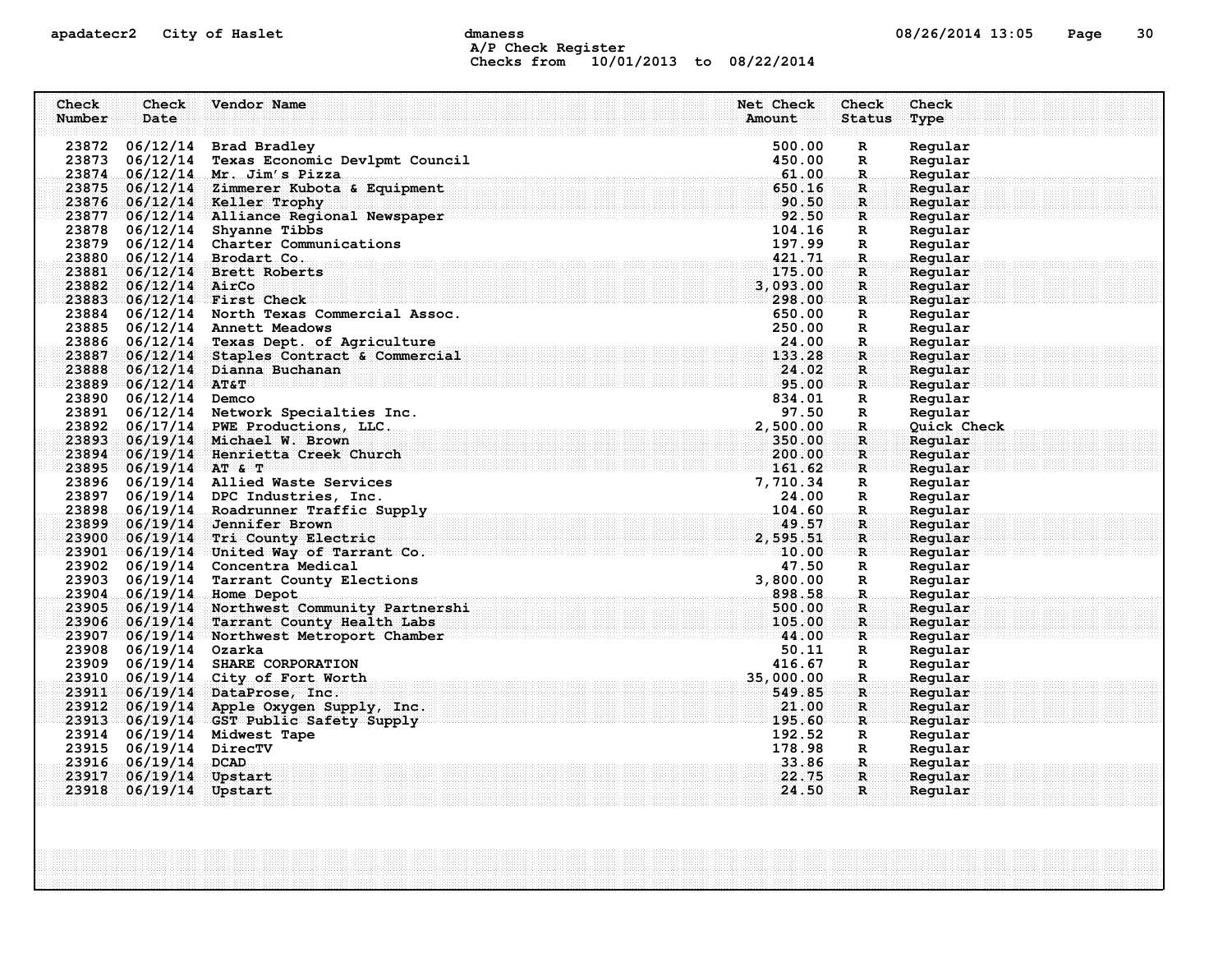## apadatecr2 City of Haslet control dmaness control dmaness control and the US/26/2014 13:05 Page 31 A/P Check Register Checks from 10/01/2013 to 08/22/2014

| Check  | Check                   | Vendor Name                                                                                                                                              | Net Check      | Check             | Check              |
|--------|-------------------------|----------------------------------------------------------------------------------------------------------------------------------------------------------|----------------|-------------------|--------------------|
| Number | Date                    |                                                                                                                                                          | Amount         | <b>Status</b>     | Type               |
|        |                         |                                                                                                                                                          |                |                   |                    |
|        |                         | 23919 06/19/14 School Library Journal                                                                                                                    | 81.99          | $\mathbf{R}$      | Regular            |
|        |                         | 23920 06/19/14 Recorded Books, LLC<br>23921 06/19/14 Donihoo's Tire Pros                                                                                 | 91.60<br>59.99 | R                 | Regular            |
|        |                         | 23922 06/19/14 Wells Fargo Financial Leasing                                                                                                             | 922.00         | $\mathbb{R}$      | Regular<br>Regular |
|        | 23923 06/19/14 CitiBank |                                                                                                                                                          | 3,041.57       | R<br>$\mathbf{R}$ | Regular            |
|        |                         | 23924 06/19/14 cingL Telecommunications LLC                                                                                                              | 598.00         | R                 | Regular            |
|        |                         | 23925 06/19/14 Vortex Colorado, Inc.                                                                                                                     | 755.48         | R                 | Regular            |
|        |                         | 23926 06/19/14 Ingram Library Services                                                                                                                   | 61.33          | $\mathbf{R}$      | Regular            |
|        |                         | 23926 06/19/14 Ingram Library Services<br>23927 06/19/14 American Society of Composers,                                                                  | 330.00         | R.                | Regular            |
|        |                         | 23928 06/26/14 Atmos Energy                                                                                                                              | 127.68         | R                 | Regular            |
|        |                         | 23929 06/26/14 Fort Worth Water Department                                                                                                               | 6,313.32       | $\mathbf R$       | Regular            |
|        |                         | 23930 06/26/14 AT&T Mobility                                                                                                                             | 617.75         | R                 | Regular            |
|        |                         | 23931 06/26/14 Texas Municipal Retirement Sys                                                                                                            | 10,285.51      | R                 | Regular            |
|        |                         | 23932 06/26/14 United Way of Tarrant Co.                                                                                                                 | 10.00          | $\mathbf R$       | Regular            |
|        |                         | 23933 06/26/14 Brian Hall                                                                                                                                | 250.00         | R.                | Regular            |
|        | 23934 06/26/14 Ozarka   |                                                                                                                                                          | 9.99           | $\mathbf{R}$      | Regular            |
|        |                         | 23935 06/26/14 Charter Communications                                                                                                                    | 301.24         | $\mathbf R$       | Regular            |
|        | 23936 06/26/14 Shell    |                                                                                                                                                          | 1, 153.83      | R                 | Regular            |
|        |                         | 23937 06/26/14 Legal Shield                                                                                                                              | 91.65          | R                 | Regular            |
|        | 23938 06/26/14 Quill    |                                                                                                                                                          | 135.98         | $\mathbb{R}$      | Regular            |
|        |                         | 23939 06/26/14 OmniBase Services of Texas                                                                                                                | 78.00          | $\mathbf R$ .     | Regular            |
|        |                         | 23940 06/26/14 MetLife SBC                                                                                                                               | 657.28         | R                 | Regular            |
|        | 23941 06/26/14 AG-Power |                                                                                                                                                          | 345.10         | R                 | Regular            |
|        |                         | 23942 06/26/14 Miracle Development Services                                                                                                              | 6,075.00       | $\mathbf{R}$      | Regular            |
|        | 23943 06/26/14 Denitech |                                                                                                                                                          | 252.00         | R                 | Regular            |
|        |                         | 23944 06/26/14 Staples Contract & Commercial<br>al<br>LC<br>LC and a straight and a straight and a straight and a straight and a straight and a straight | 358.41         | $\mathbb{R}$      | Regular            |
|        | 23945 06/26/14 Datamax  |                                                                                                                                                          | 7,823.30       | $\mathbf R$ .     | Regular            |
|        |                         | 23946 06/26/14 Ingram Library Services                                                                                                                   | 115.38         | $\mathbf R$ :     | Regular            |
|        |                         | 23947 06/26/14 SJR Planning Consultants, LLC                                                                                                             | 660.00         | $\mathbf{R}$      | Regular            |
|        |                         | 23948 06/26/14 HARPER, LLOYD                                                                                                                             | 57.31          | $\mathbf{R}$ .    | Quick Check        |
|        |                         | 23949 06/26/14 CANTRELL, JIM                                                                                                                             | 58.90          | $\mathbf R$       | Quick Check        |
|        |                         | 23950 07/03/14 LA FLEUR, JOSEPH TRUMAN                                                                                                                   | 4.55<br>44.60  | $\circ$           | Quick Check        |
|        |                         | 23951 07/03/14 POPE, KAREN                                                                                                                               | 9.23           | $\mathbf R$ .     | Ouick Check        |
|        |                         | 23952 07/03/14 CANNON, LLOYD & ANA<br>23953 07/03/14 STABILE & WINN, INC.                                                                                | 1,637.22       | $\mathbf R$<br>R  | Quick Check        |
|        |                         | 23954 07/03/14 Ken Kummer                                                                                                                                | 100.00         | $\mathbf R$       | <b>Ouick Check</b> |
|        |                         | 23955 07/03/14 Rhythm Path LLC                                                                                                                           | 250.00         | R                 | Regular<br>Regular |
|        |                         | 23956 07/03/14 NAPA Auto Supply                                                                                                                          | 94.99          | R                 | Regular            |
|        |                         | 23957 07/03/14 Atlas Utility Supply Co.                                                                                                                  | 1,123.90       | $\mathbf{R}_1$    | Regular            |
|        |                         | 23958 07/03/14 Pitney Bowes                                                                                                                              | 136.00         | $\mathbf R$       | Regular            |
|        |                         | 23959 07/03/14 Fort Worth Water Department                                                                                                               | 37, 613.05     | $\mathbf R$       | Regular            |
|        |                         | 23960 07/03/14 Trinity River Authority                                                                                                                   | 25,327.00      | $\mathbf{R}$      | Regular            |
|        |                         | 23961 07/03/14 Taylor, Olson, Adkins, Srall                                                                                                              | 17,272.22      | $\mathbf{R}$      | Regular            |
|        |                         | 23962 07/03/14 Five Star Ford                                                                                                                            | 2,734.73       | $\mathbf R$       | Regular            |
|        |                         | 23963 07/03/14 Fort Worth Welders Supply                                                                                                                 | 90.00          | .R.               | Regular            |
|        |                         | 23964 07/03/14 Belcheff & Associates, Inc.                                                                                                               | $.00 \,$       | $\mathbf{V}$      | Reqular            |
|        |                         | 23965 07/03/14 Belcheff & Associates, Inc.                                                                                                               | .00            | $\mathbf{v}$      | Regular            |
|        |                         |                                                                                                                                                          |                |                   |                    |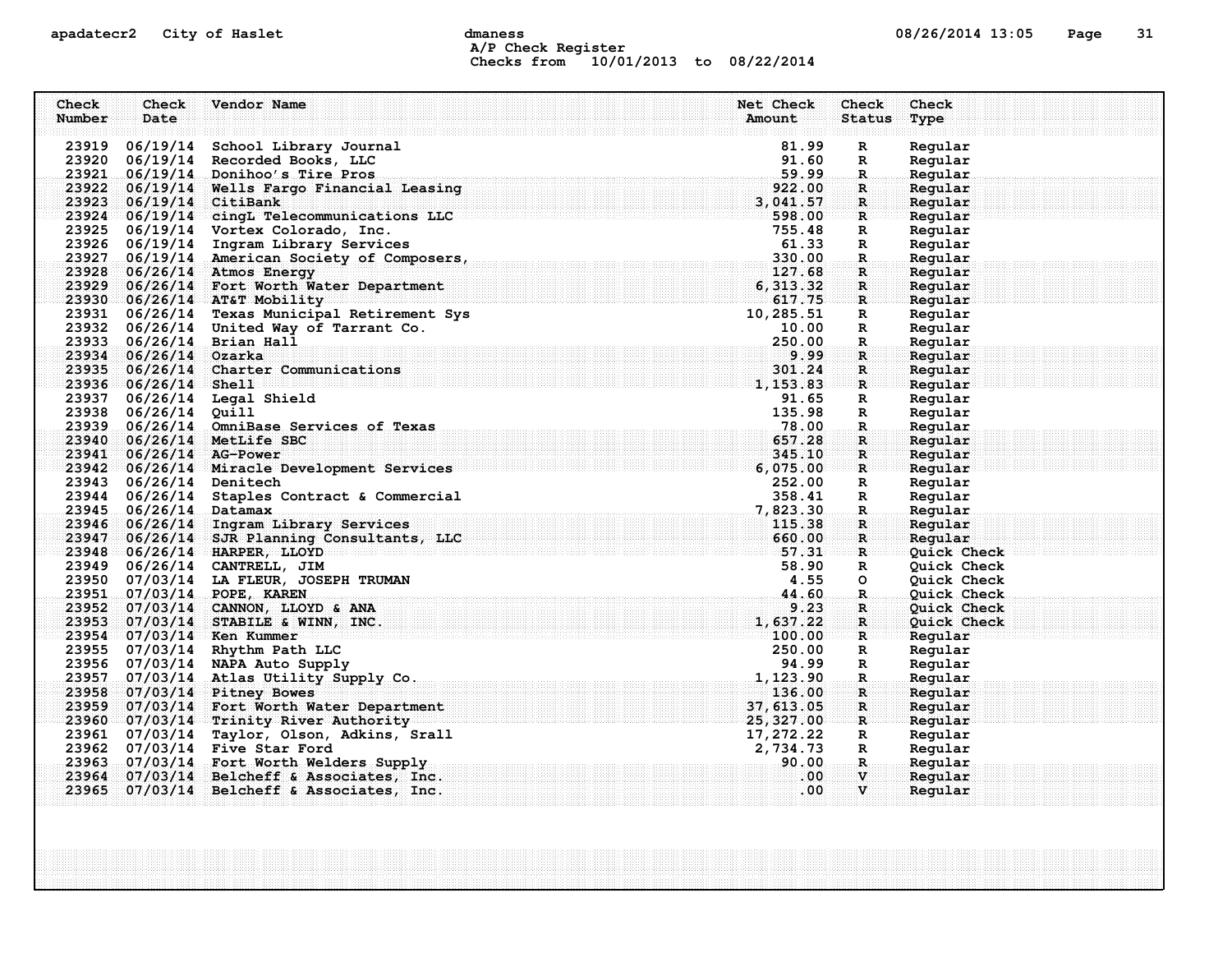# apadatecr2 City of Haslet dmaness dmaness and the US/26/2014 13:05 Page 32 A/P Check Register Checks from 10/01/2013 to 08/22/2014

| Number<br>Date<br>Amount<br><b>Status</b><br>Type<br>23966 07/03/14<br>32,865.00<br>Regular<br>Belcheff & Associates, Inc.<br>R<br>23967 07/03/14 Tanya Morrow<br>237.37<br>R<br>Regular<br>23968 07/03/14 Mr. Jim's Pizza<br>60.44<br>Regular<br>R.<br>23969 07/03/14 Ferguson Waterworks<br>2,158.87<br>$\mathbf{R}$<br>Regular<br>23970 07/03/14 Bonus Building Care<br>375.00<br>$\mathbf{R}$<br>Reqular<br>23971 07/03/14 Steve Harvey<br>120.00<br>Regular<br>$\mathbf{R}$<br>23972 07/03/14 Nick Brenz<br>300.00<br>Reqular<br>R<br>23973 07/03/14 Michael Thetford<br>120.00<br>R<br>Reqular<br>23974 07/03/14 Lee Godbold<br>120.00<br>Regular<br>R.<br>23975 07/03/14 Halff Associates<br>2,463.05<br>R<br>Regular<br>23976 07/03/14 Brodart Co.<br>568.05<br>R<br>Regular<br>23977 07/03/14 UnumProvident<br>174.80<br><b>EFTPS</b><br>$\mathbf{R}$<br>23978 07/03/14 Tarrant County<br>47,926.67<br>R<br>Reqular<br>23979 07/03/14 Aetna<br>571.50<br><b>EFTPS</b><br>R<br>23980 07/03/14 BlueCross/BlueShield<br>10, 177.50<br><b>EFTPS</b><br>R<br>23981 07/03/14 Shell<br>1,481.38<br>Reqular<br>R<br>23982 07/03/14 Robert Creamier<br>60.00<br>$\circ$<br>Reqular<br>23983 07/03/14 Mulholland Custom Imprints<br><u> Kabupatèn Bandarésa (Kabupatèn Bandarésa (Kabupatèn Bandarésa (Kabupatèn Bandarésa (Kabupatèn Bandarésa (Kabu</u><br>1,150.00<br>Reqular<br>R<br>23984 07/03/14 Greg Fischer<br>120.00<br>Regular<br>R<br>23985 07/03/14 Razvan Flaviu Deleanu<br>100.00<br>Regular<br>R<br>23986 07/03/14 Kenneth C Price<br>200.00<br>$\mathbf R$<br>Reqular<br>23987 07/03/14 Compbenefits Ins. Co.<br>128.26<br><b>EFTPS</b><br>R<br>23988 07/03/14 Gaylord Bros., Inc.<br>34.63<br>$\mathbf R$<br>Regular<br>23989 07/03/14 Derek Batson<br>80.00<br>Regular<br>$\mathbf R$<br>23990 07/03/14 Keller Party Rental<br>235.00<br>Regular<br>R<br>23991 07/03/14 Paetec<br>399.96<br>Regular<br>R<br>23992 07/03/14 Illumination Fireworks LLC<br>6,000.00<br>$\mathbf{R}$<br>Reqular<br>23993 07/03/14 Matthew Schumacher<br>250.00<br>Reqular<br>R.<br>23994 07/03/14 Cintas Corporation<br>503.37<br>$\mathbf R$<br>Regular<br>120.00<br>23995 07/03/14 Matthew Wilkinson<br>R<br>Regular<br>23996 07/03/14 SRS Specialized Response Solut<br>468.30<br>R<br>Reqular<br>23997 07/03/14 Spencer Mays<br>160.00<br>Regular<br>R<br>23998 07/03/14 Vortex Colorado, Inc.<br>424.00<br>Regular<br>R.<br>23999 07/03/14 Ingram Library Services<br>425.59<br>Regular<br>R.<br>24000 07/10/14 Dallas Puppet Theater<br>275.00<br>Regular<br>R<br>24001 07/10/14 Mulhollands<br>90.00<br>Regular<br>R<br>24002 07/10/14 DPC Industries, Inc.<br>529.27<br>Regular<br>R<br>24003 07/10/14 Dan Proctor<br>3,550.80<br>Regular<br>R<br>24004 07/10/14 Brad Bradley<br>500.00<br>$\mathbf{R}$<br>Regular<br>49.38<br>24005 07/10/14 Midwest Tape<br>R<br>Reqular<br>24006 07/10/14<br>218.00<br>Gale<br>Regular<br>R<br>24007 07/10/14 Gary Dunn<br>3,550.80<br>$\mathbf{R}$<br>Regular<br>24008 07/10/14<br>Recorded Books, LLC<br>123.60<br>Regular<br>R<br>24009 07/10/14 HCSB<br>620.67<br>Regular<br>R<br>$07/10/14$ Denitech<br>790.44<br>24010<br>$\mathbf R$<br>Reqular<br>24011<br>5,965.97<br>07/10/14 Constellation NewEnergy, Inc.<br>$\mathbf R$<br>Regular<br>24012 07/10/14 Lloyd Gosselink, P.C.<br>9,321.80<br>R.<br>Regular | Check | <b>Check</b> | Vendor Name | Net Check | Check | Check |
|----------------------------------------------------------------------------------------------------------------------------------------------------------------------------------------------------------------------------------------------------------------------------------------------------------------------------------------------------------------------------------------------------------------------------------------------------------------------------------------------------------------------------------------------------------------------------------------------------------------------------------------------------------------------------------------------------------------------------------------------------------------------------------------------------------------------------------------------------------------------------------------------------------------------------------------------------------------------------------------------------------------------------------------------------------------------------------------------------------------------------------------------------------------------------------------------------------------------------------------------------------------------------------------------------------------------------------------------------------------------------------------------------------------------------------------------------------------------------------------------------------------------------------------------------------------------------------------------------------------------------------------------------------------------------------------------------------------------------------------------------------------------------------------------------------------------------------------------------------------------------------------------------------------------------------------------------------------------------------------------------------------------------------------------------------------------------------------------------------------------------------------------------------------------------------------------------------------------------------------------------------------------------------------------------------------------------------------------------------------------------------------------------------------------------------------------------------------------------------------------------------------------------------------------------------------------------------------------------------------------------------------------------------------------------------------------------------------------------------------------------------------------------------------------------------------------------------------------------------------------------------------------------------------------------------------------------------------------------------------------------------------------------------------------------------------------------------------------------------------------------------------------------------------------------------------------------------------------------------------------------------------------------------------------------------------------------------------------------------------|-------|--------------|-------------|-----------|-------|-------|
|                                                                                                                                                                                                                                                                                                                                                                                                                                                                                                                                                                                                                                                                                                                                                                                                                                                                                                                                                                                                                                                                                                                                                                                                                                                                                                                                                                                                                                                                                                                                                                                                                                                                                                                                                                                                                                                                                                                                                                                                                                                                                                                                                                                                                                                                                                                                                                                                                                                                                                                                                                                                                                                                                                                                                                                                                                                                                                                                                                                                                                                                                                                                                                                                                                                                                                                                                                |       |              |             |           |       |       |
|                                                                                                                                                                                                                                                                                                                                                                                                                                                                                                                                                                                                                                                                                                                                                                                                                                                                                                                                                                                                                                                                                                                                                                                                                                                                                                                                                                                                                                                                                                                                                                                                                                                                                                                                                                                                                                                                                                                                                                                                                                                                                                                                                                                                                                                                                                                                                                                                                                                                                                                                                                                                                                                                                                                                                                                                                                                                                                                                                                                                                                                                                                                                                                                                                                                                                                                                                                |       |              |             |           |       |       |
|                                                                                                                                                                                                                                                                                                                                                                                                                                                                                                                                                                                                                                                                                                                                                                                                                                                                                                                                                                                                                                                                                                                                                                                                                                                                                                                                                                                                                                                                                                                                                                                                                                                                                                                                                                                                                                                                                                                                                                                                                                                                                                                                                                                                                                                                                                                                                                                                                                                                                                                                                                                                                                                                                                                                                                                                                                                                                                                                                                                                                                                                                                                                                                                                                                                                                                                                                                |       |              |             |           |       |       |
|                                                                                                                                                                                                                                                                                                                                                                                                                                                                                                                                                                                                                                                                                                                                                                                                                                                                                                                                                                                                                                                                                                                                                                                                                                                                                                                                                                                                                                                                                                                                                                                                                                                                                                                                                                                                                                                                                                                                                                                                                                                                                                                                                                                                                                                                                                                                                                                                                                                                                                                                                                                                                                                                                                                                                                                                                                                                                                                                                                                                                                                                                                                                                                                                                                                                                                                                                                |       |              |             |           |       |       |
|                                                                                                                                                                                                                                                                                                                                                                                                                                                                                                                                                                                                                                                                                                                                                                                                                                                                                                                                                                                                                                                                                                                                                                                                                                                                                                                                                                                                                                                                                                                                                                                                                                                                                                                                                                                                                                                                                                                                                                                                                                                                                                                                                                                                                                                                                                                                                                                                                                                                                                                                                                                                                                                                                                                                                                                                                                                                                                                                                                                                                                                                                                                                                                                                                                                                                                                                                                |       |              |             |           |       |       |
|                                                                                                                                                                                                                                                                                                                                                                                                                                                                                                                                                                                                                                                                                                                                                                                                                                                                                                                                                                                                                                                                                                                                                                                                                                                                                                                                                                                                                                                                                                                                                                                                                                                                                                                                                                                                                                                                                                                                                                                                                                                                                                                                                                                                                                                                                                                                                                                                                                                                                                                                                                                                                                                                                                                                                                                                                                                                                                                                                                                                                                                                                                                                                                                                                                                                                                                                                                |       |              |             |           |       |       |
|                                                                                                                                                                                                                                                                                                                                                                                                                                                                                                                                                                                                                                                                                                                                                                                                                                                                                                                                                                                                                                                                                                                                                                                                                                                                                                                                                                                                                                                                                                                                                                                                                                                                                                                                                                                                                                                                                                                                                                                                                                                                                                                                                                                                                                                                                                                                                                                                                                                                                                                                                                                                                                                                                                                                                                                                                                                                                                                                                                                                                                                                                                                                                                                                                                                                                                                                                                |       |              |             |           |       |       |
|                                                                                                                                                                                                                                                                                                                                                                                                                                                                                                                                                                                                                                                                                                                                                                                                                                                                                                                                                                                                                                                                                                                                                                                                                                                                                                                                                                                                                                                                                                                                                                                                                                                                                                                                                                                                                                                                                                                                                                                                                                                                                                                                                                                                                                                                                                                                                                                                                                                                                                                                                                                                                                                                                                                                                                                                                                                                                                                                                                                                                                                                                                                                                                                                                                                                                                                                                                |       |              |             |           |       |       |
|                                                                                                                                                                                                                                                                                                                                                                                                                                                                                                                                                                                                                                                                                                                                                                                                                                                                                                                                                                                                                                                                                                                                                                                                                                                                                                                                                                                                                                                                                                                                                                                                                                                                                                                                                                                                                                                                                                                                                                                                                                                                                                                                                                                                                                                                                                                                                                                                                                                                                                                                                                                                                                                                                                                                                                                                                                                                                                                                                                                                                                                                                                                                                                                                                                                                                                                                                                |       |              |             |           |       |       |
|                                                                                                                                                                                                                                                                                                                                                                                                                                                                                                                                                                                                                                                                                                                                                                                                                                                                                                                                                                                                                                                                                                                                                                                                                                                                                                                                                                                                                                                                                                                                                                                                                                                                                                                                                                                                                                                                                                                                                                                                                                                                                                                                                                                                                                                                                                                                                                                                                                                                                                                                                                                                                                                                                                                                                                                                                                                                                                                                                                                                                                                                                                                                                                                                                                                                                                                                                                |       |              |             |           |       |       |
|                                                                                                                                                                                                                                                                                                                                                                                                                                                                                                                                                                                                                                                                                                                                                                                                                                                                                                                                                                                                                                                                                                                                                                                                                                                                                                                                                                                                                                                                                                                                                                                                                                                                                                                                                                                                                                                                                                                                                                                                                                                                                                                                                                                                                                                                                                                                                                                                                                                                                                                                                                                                                                                                                                                                                                                                                                                                                                                                                                                                                                                                                                                                                                                                                                                                                                                                                                |       |              |             |           |       |       |
|                                                                                                                                                                                                                                                                                                                                                                                                                                                                                                                                                                                                                                                                                                                                                                                                                                                                                                                                                                                                                                                                                                                                                                                                                                                                                                                                                                                                                                                                                                                                                                                                                                                                                                                                                                                                                                                                                                                                                                                                                                                                                                                                                                                                                                                                                                                                                                                                                                                                                                                                                                                                                                                                                                                                                                                                                                                                                                                                                                                                                                                                                                                                                                                                                                                                                                                                                                |       |              |             |           |       |       |
|                                                                                                                                                                                                                                                                                                                                                                                                                                                                                                                                                                                                                                                                                                                                                                                                                                                                                                                                                                                                                                                                                                                                                                                                                                                                                                                                                                                                                                                                                                                                                                                                                                                                                                                                                                                                                                                                                                                                                                                                                                                                                                                                                                                                                                                                                                                                                                                                                                                                                                                                                                                                                                                                                                                                                                                                                                                                                                                                                                                                                                                                                                                                                                                                                                                                                                                                                                |       |              |             |           |       |       |
|                                                                                                                                                                                                                                                                                                                                                                                                                                                                                                                                                                                                                                                                                                                                                                                                                                                                                                                                                                                                                                                                                                                                                                                                                                                                                                                                                                                                                                                                                                                                                                                                                                                                                                                                                                                                                                                                                                                                                                                                                                                                                                                                                                                                                                                                                                                                                                                                                                                                                                                                                                                                                                                                                                                                                                                                                                                                                                                                                                                                                                                                                                                                                                                                                                                                                                                                                                |       |              |             |           |       |       |
|                                                                                                                                                                                                                                                                                                                                                                                                                                                                                                                                                                                                                                                                                                                                                                                                                                                                                                                                                                                                                                                                                                                                                                                                                                                                                                                                                                                                                                                                                                                                                                                                                                                                                                                                                                                                                                                                                                                                                                                                                                                                                                                                                                                                                                                                                                                                                                                                                                                                                                                                                                                                                                                                                                                                                                                                                                                                                                                                                                                                                                                                                                                                                                                                                                                                                                                                                                |       |              |             |           |       |       |
|                                                                                                                                                                                                                                                                                                                                                                                                                                                                                                                                                                                                                                                                                                                                                                                                                                                                                                                                                                                                                                                                                                                                                                                                                                                                                                                                                                                                                                                                                                                                                                                                                                                                                                                                                                                                                                                                                                                                                                                                                                                                                                                                                                                                                                                                                                                                                                                                                                                                                                                                                                                                                                                                                                                                                                                                                                                                                                                                                                                                                                                                                                                                                                                                                                                                                                                                                                |       |              |             |           |       |       |
|                                                                                                                                                                                                                                                                                                                                                                                                                                                                                                                                                                                                                                                                                                                                                                                                                                                                                                                                                                                                                                                                                                                                                                                                                                                                                                                                                                                                                                                                                                                                                                                                                                                                                                                                                                                                                                                                                                                                                                                                                                                                                                                                                                                                                                                                                                                                                                                                                                                                                                                                                                                                                                                                                                                                                                                                                                                                                                                                                                                                                                                                                                                                                                                                                                                                                                                                                                |       |              |             |           |       |       |
|                                                                                                                                                                                                                                                                                                                                                                                                                                                                                                                                                                                                                                                                                                                                                                                                                                                                                                                                                                                                                                                                                                                                                                                                                                                                                                                                                                                                                                                                                                                                                                                                                                                                                                                                                                                                                                                                                                                                                                                                                                                                                                                                                                                                                                                                                                                                                                                                                                                                                                                                                                                                                                                                                                                                                                                                                                                                                                                                                                                                                                                                                                                                                                                                                                                                                                                                                                |       |              |             |           |       |       |
|                                                                                                                                                                                                                                                                                                                                                                                                                                                                                                                                                                                                                                                                                                                                                                                                                                                                                                                                                                                                                                                                                                                                                                                                                                                                                                                                                                                                                                                                                                                                                                                                                                                                                                                                                                                                                                                                                                                                                                                                                                                                                                                                                                                                                                                                                                                                                                                                                                                                                                                                                                                                                                                                                                                                                                                                                                                                                                                                                                                                                                                                                                                                                                                                                                                                                                                                                                |       |              |             |           |       |       |
|                                                                                                                                                                                                                                                                                                                                                                                                                                                                                                                                                                                                                                                                                                                                                                                                                                                                                                                                                                                                                                                                                                                                                                                                                                                                                                                                                                                                                                                                                                                                                                                                                                                                                                                                                                                                                                                                                                                                                                                                                                                                                                                                                                                                                                                                                                                                                                                                                                                                                                                                                                                                                                                                                                                                                                                                                                                                                                                                                                                                                                                                                                                                                                                                                                                                                                                                                                |       |              |             |           |       |       |
|                                                                                                                                                                                                                                                                                                                                                                                                                                                                                                                                                                                                                                                                                                                                                                                                                                                                                                                                                                                                                                                                                                                                                                                                                                                                                                                                                                                                                                                                                                                                                                                                                                                                                                                                                                                                                                                                                                                                                                                                                                                                                                                                                                                                                                                                                                                                                                                                                                                                                                                                                                                                                                                                                                                                                                                                                                                                                                                                                                                                                                                                                                                                                                                                                                                                                                                                                                |       |              |             |           |       |       |
|                                                                                                                                                                                                                                                                                                                                                                                                                                                                                                                                                                                                                                                                                                                                                                                                                                                                                                                                                                                                                                                                                                                                                                                                                                                                                                                                                                                                                                                                                                                                                                                                                                                                                                                                                                                                                                                                                                                                                                                                                                                                                                                                                                                                                                                                                                                                                                                                                                                                                                                                                                                                                                                                                                                                                                                                                                                                                                                                                                                                                                                                                                                                                                                                                                                                                                                                                                |       |              |             |           |       |       |
|                                                                                                                                                                                                                                                                                                                                                                                                                                                                                                                                                                                                                                                                                                                                                                                                                                                                                                                                                                                                                                                                                                                                                                                                                                                                                                                                                                                                                                                                                                                                                                                                                                                                                                                                                                                                                                                                                                                                                                                                                                                                                                                                                                                                                                                                                                                                                                                                                                                                                                                                                                                                                                                                                                                                                                                                                                                                                                                                                                                                                                                                                                                                                                                                                                                                                                                                                                |       |              |             |           |       |       |
|                                                                                                                                                                                                                                                                                                                                                                                                                                                                                                                                                                                                                                                                                                                                                                                                                                                                                                                                                                                                                                                                                                                                                                                                                                                                                                                                                                                                                                                                                                                                                                                                                                                                                                                                                                                                                                                                                                                                                                                                                                                                                                                                                                                                                                                                                                                                                                                                                                                                                                                                                                                                                                                                                                                                                                                                                                                                                                                                                                                                                                                                                                                                                                                                                                                                                                                                                                |       |              |             |           |       |       |
|                                                                                                                                                                                                                                                                                                                                                                                                                                                                                                                                                                                                                                                                                                                                                                                                                                                                                                                                                                                                                                                                                                                                                                                                                                                                                                                                                                                                                                                                                                                                                                                                                                                                                                                                                                                                                                                                                                                                                                                                                                                                                                                                                                                                                                                                                                                                                                                                                                                                                                                                                                                                                                                                                                                                                                                                                                                                                                                                                                                                                                                                                                                                                                                                                                                                                                                                                                |       |              |             |           |       |       |
|                                                                                                                                                                                                                                                                                                                                                                                                                                                                                                                                                                                                                                                                                                                                                                                                                                                                                                                                                                                                                                                                                                                                                                                                                                                                                                                                                                                                                                                                                                                                                                                                                                                                                                                                                                                                                                                                                                                                                                                                                                                                                                                                                                                                                                                                                                                                                                                                                                                                                                                                                                                                                                                                                                                                                                                                                                                                                                                                                                                                                                                                                                                                                                                                                                                                                                                                                                |       |              |             |           |       |       |
|                                                                                                                                                                                                                                                                                                                                                                                                                                                                                                                                                                                                                                                                                                                                                                                                                                                                                                                                                                                                                                                                                                                                                                                                                                                                                                                                                                                                                                                                                                                                                                                                                                                                                                                                                                                                                                                                                                                                                                                                                                                                                                                                                                                                                                                                                                                                                                                                                                                                                                                                                                                                                                                                                                                                                                                                                                                                                                                                                                                                                                                                                                                                                                                                                                                                                                                                                                |       |              |             |           |       |       |
|                                                                                                                                                                                                                                                                                                                                                                                                                                                                                                                                                                                                                                                                                                                                                                                                                                                                                                                                                                                                                                                                                                                                                                                                                                                                                                                                                                                                                                                                                                                                                                                                                                                                                                                                                                                                                                                                                                                                                                                                                                                                                                                                                                                                                                                                                                                                                                                                                                                                                                                                                                                                                                                                                                                                                                                                                                                                                                                                                                                                                                                                                                                                                                                                                                                                                                                                                                |       |              |             |           |       |       |
|                                                                                                                                                                                                                                                                                                                                                                                                                                                                                                                                                                                                                                                                                                                                                                                                                                                                                                                                                                                                                                                                                                                                                                                                                                                                                                                                                                                                                                                                                                                                                                                                                                                                                                                                                                                                                                                                                                                                                                                                                                                                                                                                                                                                                                                                                                                                                                                                                                                                                                                                                                                                                                                                                                                                                                                                                                                                                                                                                                                                                                                                                                                                                                                                                                                                                                                                                                |       |              |             |           |       |       |
|                                                                                                                                                                                                                                                                                                                                                                                                                                                                                                                                                                                                                                                                                                                                                                                                                                                                                                                                                                                                                                                                                                                                                                                                                                                                                                                                                                                                                                                                                                                                                                                                                                                                                                                                                                                                                                                                                                                                                                                                                                                                                                                                                                                                                                                                                                                                                                                                                                                                                                                                                                                                                                                                                                                                                                                                                                                                                                                                                                                                                                                                                                                                                                                                                                                                                                                                                                |       |              |             |           |       |       |
|                                                                                                                                                                                                                                                                                                                                                                                                                                                                                                                                                                                                                                                                                                                                                                                                                                                                                                                                                                                                                                                                                                                                                                                                                                                                                                                                                                                                                                                                                                                                                                                                                                                                                                                                                                                                                                                                                                                                                                                                                                                                                                                                                                                                                                                                                                                                                                                                                                                                                                                                                                                                                                                                                                                                                                                                                                                                                                                                                                                                                                                                                                                                                                                                                                                                                                                                                                |       |              |             |           |       |       |
|                                                                                                                                                                                                                                                                                                                                                                                                                                                                                                                                                                                                                                                                                                                                                                                                                                                                                                                                                                                                                                                                                                                                                                                                                                                                                                                                                                                                                                                                                                                                                                                                                                                                                                                                                                                                                                                                                                                                                                                                                                                                                                                                                                                                                                                                                                                                                                                                                                                                                                                                                                                                                                                                                                                                                                                                                                                                                                                                                                                                                                                                                                                                                                                                                                                                                                                                                                |       |              |             |           |       |       |
|                                                                                                                                                                                                                                                                                                                                                                                                                                                                                                                                                                                                                                                                                                                                                                                                                                                                                                                                                                                                                                                                                                                                                                                                                                                                                                                                                                                                                                                                                                                                                                                                                                                                                                                                                                                                                                                                                                                                                                                                                                                                                                                                                                                                                                                                                                                                                                                                                                                                                                                                                                                                                                                                                                                                                                                                                                                                                                                                                                                                                                                                                                                                                                                                                                                                                                                                                                |       |              |             |           |       |       |
|                                                                                                                                                                                                                                                                                                                                                                                                                                                                                                                                                                                                                                                                                                                                                                                                                                                                                                                                                                                                                                                                                                                                                                                                                                                                                                                                                                                                                                                                                                                                                                                                                                                                                                                                                                                                                                                                                                                                                                                                                                                                                                                                                                                                                                                                                                                                                                                                                                                                                                                                                                                                                                                                                                                                                                                                                                                                                                                                                                                                                                                                                                                                                                                                                                                                                                                                                                |       |              |             |           |       |       |
|                                                                                                                                                                                                                                                                                                                                                                                                                                                                                                                                                                                                                                                                                                                                                                                                                                                                                                                                                                                                                                                                                                                                                                                                                                                                                                                                                                                                                                                                                                                                                                                                                                                                                                                                                                                                                                                                                                                                                                                                                                                                                                                                                                                                                                                                                                                                                                                                                                                                                                                                                                                                                                                                                                                                                                                                                                                                                                                                                                                                                                                                                                                                                                                                                                                                                                                                                                |       |              |             |           |       |       |
|                                                                                                                                                                                                                                                                                                                                                                                                                                                                                                                                                                                                                                                                                                                                                                                                                                                                                                                                                                                                                                                                                                                                                                                                                                                                                                                                                                                                                                                                                                                                                                                                                                                                                                                                                                                                                                                                                                                                                                                                                                                                                                                                                                                                                                                                                                                                                                                                                                                                                                                                                                                                                                                                                                                                                                                                                                                                                                                                                                                                                                                                                                                                                                                                                                                                                                                                                                |       |              |             |           |       |       |
|                                                                                                                                                                                                                                                                                                                                                                                                                                                                                                                                                                                                                                                                                                                                                                                                                                                                                                                                                                                                                                                                                                                                                                                                                                                                                                                                                                                                                                                                                                                                                                                                                                                                                                                                                                                                                                                                                                                                                                                                                                                                                                                                                                                                                                                                                                                                                                                                                                                                                                                                                                                                                                                                                                                                                                                                                                                                                                                                                                                                                                                                                                                                                                                                                                                                                                                                                                |       |              |             |           |       |       |
|                                                                                                                                                                                                                                                                                                                                                                                                                                                                                                                                                                                                                                                                                                                                                                                                                                                                                                                                                                                                                                                                                                                                                                                                                                                                                                                                                                                                                                                                                                                                                                                                                                                                                                                                                                                                                                                                                                                                                                                                                                                                                                                                                                                                                                                                                                                                                                                                                                                                                                                                                                                                                                                                                                                                                                                                                                                                                                                                                                                                                                                                                                                                                                                                                                                                                                                                                                |       |              |             |           |       |       |
|                                                                                                                                                                                                                                                                                                                                                                                                                                                                                                                                                                                                                                                                                                                                                                                                                                                                                                                                                                                                                                                                                                                                                                                                                                                                                                                                                                                                                                                                                                                                                                                                                                                                                                                                                                                                                                                                                                                                                                                                                                                                                                                                                                                                                                                                                                                                                                                                                                                                                                                                                                                                                                                                                                                                                                                                                                                                                                                                                                                                                                                                                                                                                                                                                                                                                                                                                                |       |              |             |           |       |       |
|                                                                                                                                                                                                                                                                                                                                                                                                                                                                                                                                                                                                                                                                                                                                                                                                                                                                                                                                                                                                                                                                                                                                                                                                                                                                                                                                                                                                                                                                                                                                                                                                                                                                                                                                                                                                                                                                                                                                                                                                                                                                                                                                                                                                                                                                                                                                                                                                                                                                                                                                                                                                                                                                                                                                                                                                                                                                                                                                                                                                                                                                                                                                                                                                                                                                                                                                                                |       |              |             |           |       |       |
|                                                                                                                                                                                                                                                                                                                                                                                                                                                                                                                                                                                                                                                                                                                                                                                                                                                                                                                                                                                                                                                                                                                                                                                                                                                                                                                                                                                                                                                                                                                                                                                                                                                                                                                                                                                                                                                                                                                                                                                                                                                                                                                                                                                                                                                                                                                                                                                                                                                                                                                                                                                                                                                                                                                                                                                                                                                                                                                                                                                                                                                                                                                                                                                                                                                                                                                                                                |       |              |             |           |       |       |
|                                                                                                                                                                                                                                                                                                                                                                                                                                                                                                                                                                                                                                                                                                                                                                                                                                                                                                                                                                                                                                                                                                                                                                                                                                                                                                                                                                                                                                                                                                                                                                                                                                                                                                                                                                                                                                                                                                                                                                                                                                                                                                                                                                                                                                                                                                                                                                                                                                                                                                                                                                                                                                                                                                                                                                                                                                                                                                                                                                                                                                                                                                                                                                                                                                                                                                                                                                |       |              |             |           |       |       |
|                                                                                                                                                                                                                                                                                                                                                                                                                                                                                                                                                                                                                                                                                                                                                                                                                                                                                                                                                                                                                                                                                                                                                                                                                                                                                                                                                                                                                                                                                                                                                                                                                                                                                                                                                                                                                                                                                                                                                                                                                                                                                                                                                                                                                                                                                                                                                                                                                                                                                                                                                                                                                                                                                                                                                                                                                                                                                                                                                                                                                                                                                                                                                                                                                                                                                                                                                                |       |              |             |           |       |       |
|                                                                                                                                                                                                                                                                                                                                                                                                                                                                                                                                                                                                                                                                                                                                                                                                                                                                                                                                                                                                                                                                                                                                                                                                                                                                                                                                                                                                                                                                                                                                                                                                                                                                                                                                                                                                                                                                                                                                                                                                                                                                                                                                                                                                                                                                                                                                                                                                                                                                                                                                                                                                                                                                                                                                                                                                                                                                                                                                                                                                                                                                                                                                                                                                                                                                                                                                                                |       |              |             |           |       |       |
|                                                                                                                                                                                                                                                                                                                                                                                                                                                                                                                                                                                                                                                                                                                                                                                                                                                                                                                                                                                                                                                                                                                                                                                                                                                                                                                                                                                                                                                                                                                                                                                                                                                                                                                                                                                                                                                                                                                                                                                                                                                                                                                                                                                                                                                                                                                                                                                                                                                                                                                                                                                                                                                                                                                                                                                                                                                                                                                                                                                                                                                                                                                                                                                                                                                                                                                                                                |       |              |             |           |       |       |
|                                                                                                                                                                                                                                                                                                                                                                                                                                                                                                                                                                                                                                                                                                                                                                                                                                                                                                                                                                                                                                                                                                                                                                                                                                                                                                                                                                                                                                                                                                                                                                                                                                                                                                                                                                                                                                                                                                                                                                                                                                                                                                                                                                                                                                                                                                                                                                                                                                                                                                                                                                                                                                                                                                                                                                                                                                                                                                                                                                                                                                                                                                                                                                                                                                                                                                                                                                |       |              |             |           |       |       |
|                                                                                                                                                                                                                                                                                                                                                                                                                                                                                                                                                                                                                                                                                                                                                                                                                                                                                                                                                                                                                                                                                                                                                                                                                                                                                                                                                                                                                                                                                                                                                                                                                                                                                                                                                                                                                                                                                                                                                                                                                                                                                                                                                                                                                                                                                                                                                                                                                                                                                                                                                                                                                                                                                                                                                                                                                                                                                                                                                                                                                                                                                                                                                                                                                                                                                                                                                                |       |              |             |           |       |       |
|                                                                                                                                                                                                                                                                                                                                                                                                                                                                                                                                                                                                                                                                                                                                                                                                                                                                                                                                                                                                                                                                                                                                                                                                                                                                                                                                                                                                                                                                                                                                                                                                                                                                                                                                                                                                                                                                                                                                                                                                                                                                                                                                                                                                                                                                                                                                                                                                                                                                                                                                                                                                                                                                                                                                                                                                                                                                                                                                                                                                                                                                                                                                                                                                                                                                                                                                                                |       |              |             |           |       |       |
|                                                                                                                                                                                                                                                                                                                                                                                                                                                                                                                                                                                                                                                                                                                                                                                                                                                                                                                                                                                                                                                                                                                                                                                                                                                                                                                                                                                                                                                                                                                                                                                                                                                                                                                                                                                                                                                                                                                                                                                                                                                                                                                                                                                                                                                                                                                                                                                                                                                                                                                                                                                                                                                                                                                                                                                                                                                                                                                                                                                                                                                                                                                                                                                                                                                                                                                                                                |       |              |             |           |       |       |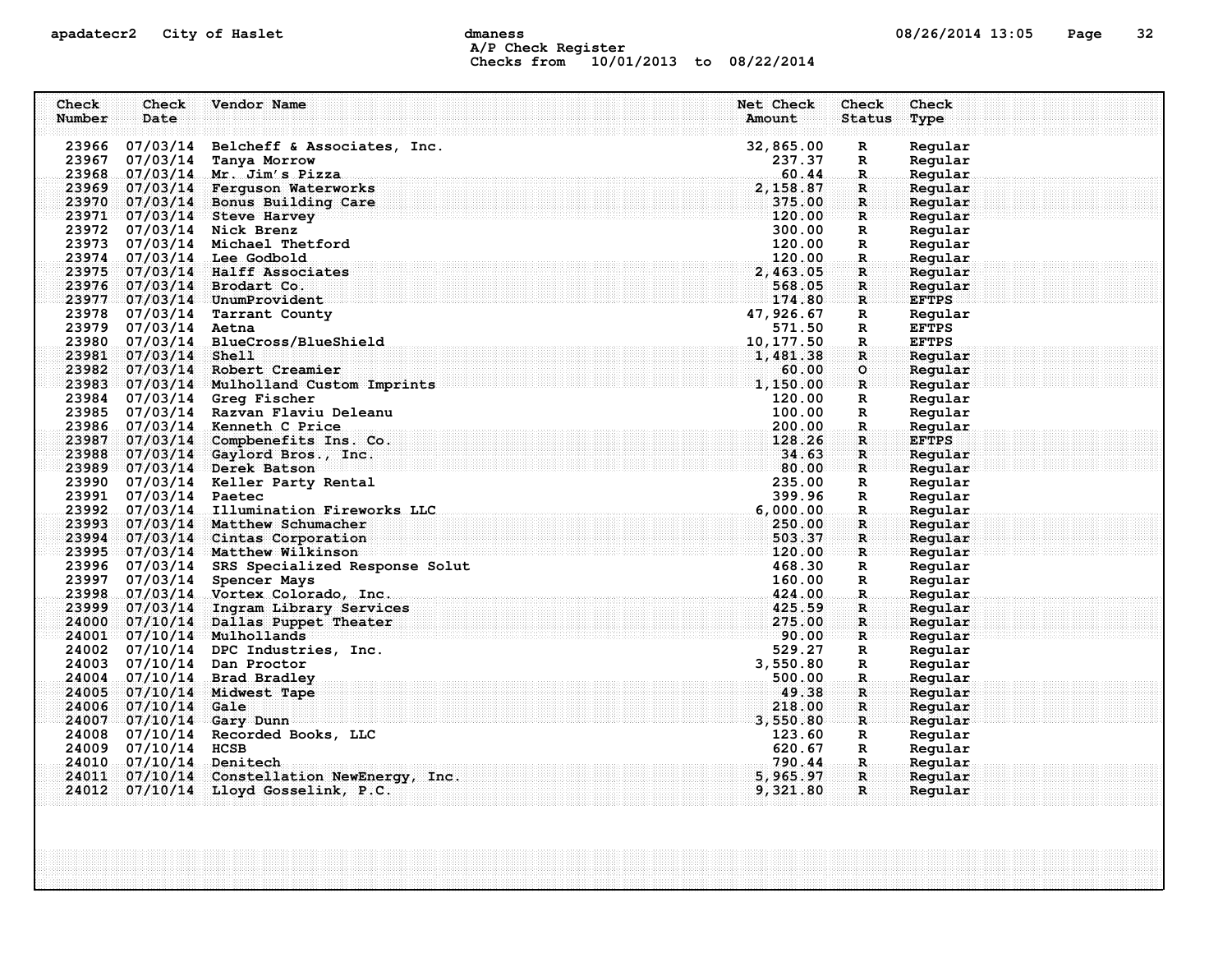## apadatecr2 City of Haslet control dmaness control dmaness control control of the defense of the definition of the definition of the definition of the definition of the definition of the definition of the definition of the A/P Check Register Checks from 10/01/2013 to 08/22/2014

| Check  | Check                   | Vendor Name                                                                  |                                                                                                                       | Net Check            | Check                        | Check                  |
|--------|-------------------------|------------------------------------------------------------------------------|-----------------------------------------------------------------------------------------------------------------------|----------------------|------------------------------|------------------------|
| Number | Date                    |                                                                              |                                                                                                                       | Amount               | <b>Status</b>                | Type                   |
|        |                         |                                                                              |                                                                                                                       |                      |                              |                        |
|        |                         | 24013 07/10/14 Design Floors                                                 |                                                                                                                       | 3,581.30             | $\mathbf R$                  | Regular                |
|        |                         | 24014 07/09/14 NAPIER, BARBARA<br>24015 07/10/14 Ron's Towing                |                                                                                                                       | 85.00<br>197.50      | $\mathbf R$<br>$\mathbb{R}$  | Quick Check<br>Regular |
|        |                         | 24016 07/10/14 Five Star Ford                                                |                                                                                                                       | 703.59               | R.                           | Regular                |
| 24017  |                         | 07/10/14 Texas Commission on Fire Prot.                                      |                                                                                                                       | 85.00                | $\mathbf R$                  | Quick Check            |
|        |                         | $24018$ 07/17/14 Brandon Neal Wilkins                                        |                                                                                                                       | 525.00               | $\mathbf R$                  | Regular                |
|        |                         | 24019 07/17/14 Darla Beck Reyna                                              |                                                                                                                       | 753.00               | $\circ$                      | Regular                |
| 24020  |                         | 07/17/14 Timothy Paul Spotts                                                 |                                                                                                                       | 172.00               | $\mathbb{R}$                 | Regular                |
| 24021  |                         | $07/17/14$ James Floyd                                                       |                                                                                                                       | 264.00               | $\mathbf{R}$ .               | Regular                |
|        |                         | 24022 07/17/14 James A Walker                                                |                                                                                                                       | 27.52                | $\mathbf{R}$                 | Regular                |
|        |                         | 24023 07/17/14 Jose J Gomez                                                  |                                                                                                                       | 54.00                | $\mathbf{R}$                 | Regular                |
|        |                         | 24024 07/17/14 Nicole Adams                                                  |                                                                                                                       | 179.00               | $\mathbf{R}$                 | Regular                |
|        |                         | 24025 07/17/14 Charlotte Underwood                                           |                                                                                                                       | 115.00               | $\mathbf R$                  | Regular                |
|        | 24026 07/17/14 AT & T   |                                                                              |                                                                                                                       | 163.06               | $\mathbf R$                  | Regular                |
|        |                         | 24027 07/17/14 Fort Worth Water Department                                   |                                                                                                                       | 6,802.00             | $\mathbf{R}$                 | Regular                |
|        |                         | 24028 07/17/14 AT&T Mobility                                                 |                                                                                                                       | 619.39               | $\mathbf{R}$                 | Regular                |
|        |                         | 24029 07/17/14 State Comptroller<br>24030 07/17/14 Continental Research Corp | <u>51 - Sterne Sterne Sterne Sterne Sterne Sterne Sterne Sterne Sterne Sterne Sterne Sterne Sterne Sterne Sterne </u> | 51, 453.84<br>577.18 | $\mathbf{R}$<br>$\mathbf{R}$ | Regular<br>Regular     |
|        |                         | 24031 07/17/14 Martin Apparatus & Equipment                                  |                                                                                                                       | 5,789.27             | R                            | Regular                |
|        |                         | 24032 07/17/14 Tarrant County Health Labs                                    |                                                                                                                       | 105.00               | R                            | Regular                |
|        |                         | 24033 07/17/14 Shanna Ferrell                                                |                                                                                                                       | 370.13               | $\mathbf{R}$                 | Regular                |
|        | 24034 07/17/14 Ozarka   |                                                                              |                                                                                                                       | 38.12                | $\mathbf R$                  | Regular                |
|        |                         | 24035 07/17/14 Alliance Regional Newspaper                                   |                                                                                                                       | 190.50               | $\mathbf{R}$                 | Regular                |
|        |                         | 24036 07/17/14 Charter Communications                                        |                                                                                                                       | 197.99               | $\mathbf{R}$                 | Regular                |
|        |                         | 24037 07/17/14 Brodart Co.                                                   |                                                                                                                       | 719.95               | $\mathbf R$                  | Regular                |
| 24038  |                         | 07/17/14 Scholastic Book Fairs - 10                                          |                                                                                                                       | 394.68               | R                            | Regular                |
|        | 24039 07/17/14 AG-Power |                                                                              |                                                                                                                       | 354.19               | $\mathbf{R}$                 | Regular                |
| 24040  |                         | 07/17/14 Pitney Bowes Purchase Power                                         |                                                                                                                       | 500.00               | $\mathbf{R}$                 | Regular                |
|        |                         | 24041 07/17/14 First Check                                                   |                                                                                                                       | 34.00                | $\mathbf{R}$                 | Regular                |
|        |                         | 24042 07/17/14 North Texas Tollway Authority                                 | $\mathbf{11.04}$                                                                                                      |                      | $\mathbf{v}$                 | Regular                |
|        | 24043 07/17/14 EDsuite  |                                                                              |                                                                                                                       | 2,999.00             | $\mathbf R$                  | Regular                |
|        |                         | 24044 07/17/14 Staples Contract & Commercial                                 |                                                                                                                       | 32.46                | R                            | Regular                |
|        |                         | 24045 07/17/14 Wells Fargo Financial Leasing                                 |                                                                                                                       | 922.00               | R.                           | Regular                |
|        |                         | 24046 07/17/14 Deeann Kelly                                                  |                                                                                                                       | 500.00               | $\mathbf R$                  | Regular                |
| 24047  | $24048$ 07/17/14 AT&T   | 07/17/14 Dianna Buchanan                                                     |                                                                                                                       | 157.48<br>95.00      | $\mathbf{R}$<br>$\mathbf{R}$ | Regular<br>Reqular     |
|        | 24049 07/17/14 CitiBank |                                                                              |                                                                                                                       | 5,660.06             | R                            | Regular                |
| 24050  |                         | 07/17/14 Wyvonne Walling                                                     |                                                                                                                       | 25.00                | $\circ$                      | Regular                |
| 24051  |                         | 07/17/14 Carrot-Top Industries                                               |                                                                                                                       | 248.46               | $\mathbf{R}$                 | Regular                |
| 24052  |                         | 07/17/14 ADT Security Services                                               |                                                                                                                       | 522.00               | $\mathbf{R}$                 | Regular                |
| 24053  |                         | 07/24/14 The Munton Group                                                    |                                                                                                                       | 350.00               | $\circ$                      | Regular                |
|        |                         | 24054 07/24/14 John Arthur Sparks                                            |                                                                                                                       | 104.00               | $\mathbf{R}$                 | Regular                |
|        |                         | 24055 07/24/14 UT Southwestern Medical Center                                |                                                                                                                       | 97.00                | $\mathbf R$                  | Regular                |
|        |                         | 24056 07/24/14 Star Telegram                                                 |                                                                                                                       | 899.00               | $\circ$                      | Regular                |
|        |                         | 24057 07/24/14 Atmos Energy                                                  |                                                                                                                       | 121.66               | $\dots$ R $_{\odot}$         | Regular                |
| 24058  | 07/24/14                | Reynolds Asphalt & Constructio                                               |                                                                                                                       | 1,194.42             | R                            | Reqular                |
|        |                         | 24059 07/24/14 Fort Worth Water Department                                   |                                                                                                                       | 6,996.85             | $\circ$                      | Regular                |
|        |                         |                                                                              |                                                                                                                       |                      |                              |                        |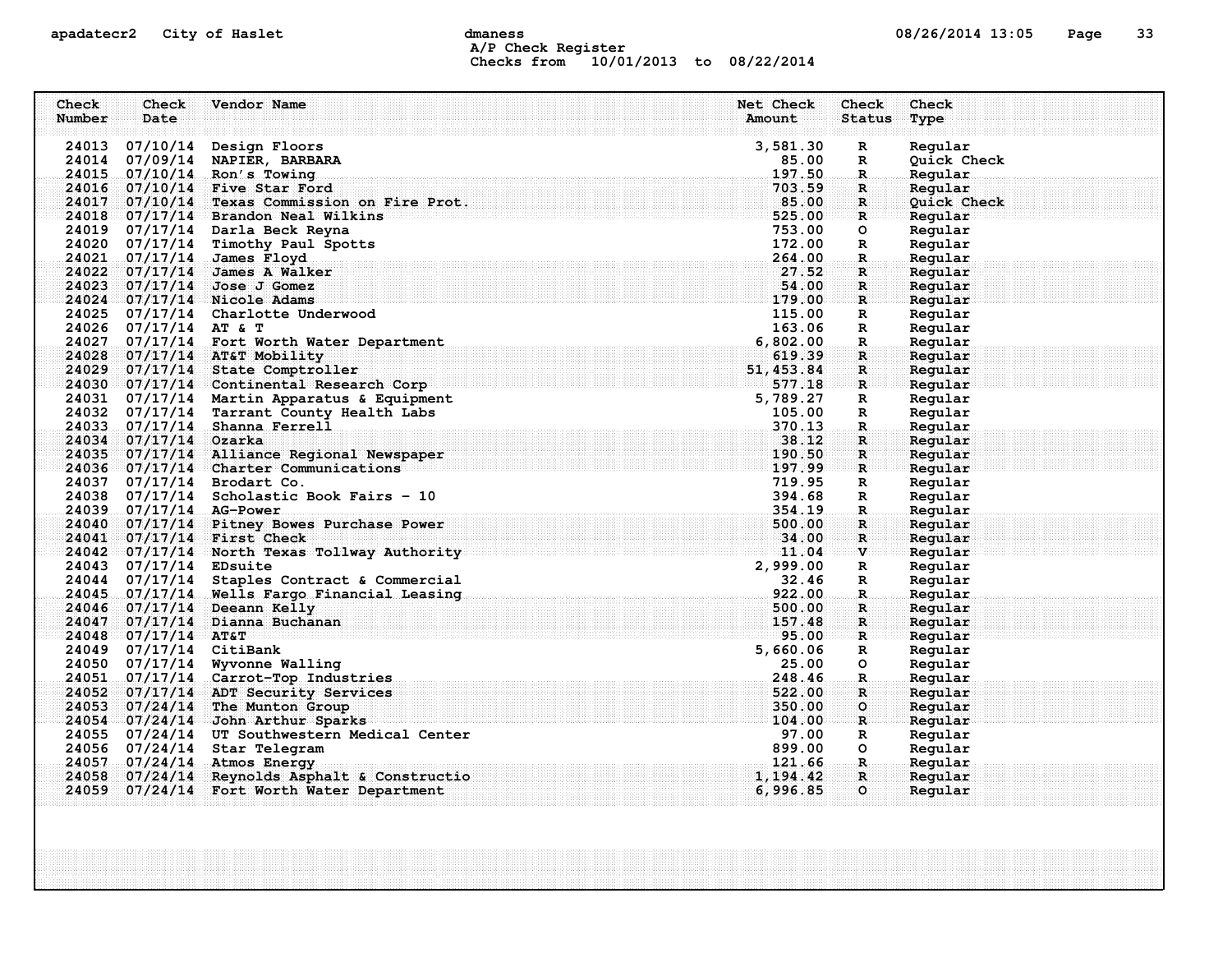## apadatecr2 City of Haslet control dmaness control dmaness control and the US/26/2014 13:05 Page 34 A/P Check Register Checks from 10/01/2013 to 08/22/2014

| Check                  | Check | Vendor Name                                                                                                                                                      | Net Check             | Check                   | Check                   |
|------------------------|-------|------------------------------------------------------------------------------------------------------------------------------------------------------------------|-----------------------|-------------------------|-------------------------|
| Number                 | Date  |                                                                                                                                                                  | Amount                | <b>Status</b>           | Type                    |
|                        |       |                                                                                                                                                                  |                       |                         |                         |
|                        |       | 24060 07/24/14 DPC Industries, Inc.                                                                                                                              | 12.00                 | $\mathbf R$             | Regular                 |
|                        |       | 24061 07/24/14 Texas Municipal Retirement Sys                                                                                                                    | 9,170.33              | R                       | Regular                 |
|                        |       | 24062 07/24/14 Tri County Electric                                                                                                                               | 2,373.78              | $\mathbf R$             | Regular                 |
|                        |       | 24063 07/24/14 United Way of Tarrant Co.                                                                                                                         | 10.00                 | R                       | Regular                 |
|                        |       | 24064 07/24/14 Home Depot                                                                                                                                        | 400.00                | $\mathbf{R}$            | Regular                 |
|                        |       | 24065 07/24/14 Zimmerer Kubota & Equipment                                                                                                                       | 212.22                | $\mathbf{R}$            | Regular                 |
| 24066 07/24/14 Ozarka  |       |                                                                                                                                                                  | 9.99                  | R                       | Regular                 |
|                        |       | 24067 07/24/14 Bonus Building Care                                                                                                                               | 375.00                | $\mathbf{R}$            | Regular                 |
|                        |       | 24068 07/24/14 Robert Golden                                                                                                                                     | 113.12                | $\mathbf{R}$            | Regular                 |
|                        |       | 24069 07/24/14 City of Fort Worth                                                                                                                                | 1,974.00              | $\circ$                 | Regular                 |
|                        |       | 24070 07/24/14 DataProse, Inc.                                                                                                                                   | 481.98                | R.                      | Regular                 |
|                        |       | 24071 07/24/14 Charter Communications                                                                                                                            | 106.15                | $\mathbf{R}$            | Regular                 |
|                        |       | 24072 07/24/14 Apple Oxygen Supply, Inc.                                                                                                                         | 21.00                 | $\circ$                 | Regular                 |
|                        |       | 24073 07/24/14 Brodart Co.                                                                                                                                       | 482.00                | $\mathbb{R}$            | Regular                 |
| 24074 07/24/14 Shell   |       |                                                                                                                                                                  | 669.05                | $\mathbf R$             | Regular                 |
|                        |       | 24075 07/24/14 Legal Shield                                                                                                                                      | 65.75                 | $\mathbf{R}$            | Regular                 |
| 24076 07/24/14 DirecTV |       |                                                                                                                                                                  | 178.98                | R.                      | Regular                 |
|                        |       | $24077 - 07/24/14$ ReCept Pharmacy                                                                                                                               | 1,371.07              | $\mathbf{R}$            | Regular                 |
|                        |       | 24078 07/24/14 OmniBase Services of Texas                                                                                                                        | 24.00                 | $\mathbf{R}$            | Regular                 |
|                        |       |                                                                                                                                                                  | 553.92                | $\mathbf{R}$            | Regular                 |
|                        |       | 24079 07/24/14 MetLife SBC<br>24080 07/24/14 Physio Control, Inc.<br>24080 07/24/14 Miracle Development Services                                                 | 4,519.80              | $\mathbf{R}$            | Regular                 |
|                        |       |                                                                                                                                                                  | 6, 225, 00            | R                       | Regular                 |
|                        |       | 24082 07/24/14 Blackstone<br>$\frac{242.85}{281.00}$                                                                                                             |                       | $\mathbf{O}$            | Regular                 |
| 24083 07/24/14 AirCo   |       |                                                                                                                                                                  |                       | $\mathbf{R}$ .          | Regular                 |
| 24084 07/24/14 Bswarms |       |                                                                                                                                                                  | 324.46                | $\circ$                 | Regular                 |
|                        |       | 24085 07/24/14 Ingram Library Services                                                                                                                           | 253.98                | R                       | Regular<br><b>EFTPS</b> |
| 24086 07/24/14 AFLAC   |       |                                                                                                                                                                  | 238.12                | $\mathbf{R}$<br>$\circ$ |                         |
|                        |       | 24087 07/31/14 Fort Worth Water Department<br>24088 07/31/14 Allied Waste Services                                                                               | 36, 286.61            | $\circ$                 | Regular                 |
|                        |       | 24089 07/31/14 Trinity River Authority                                                                                                                           | 7,710.34<br>25,327.00 | ം                       | Regular<br>Reqular      |
|                        |       | 24090 07/31/14 Sunstate Equipment Co.                                                                                                                            | 808.00                | $\circ$                 |                         |
|                        |       | 24091 07/31/14 Ferguson Waterworks                                                                                                                               | 853.84                | $\circ$                 | Regular                 |
|                        |       | 24092 07/31/14 Charter Communications                                                                                                                            | 114.86                | $\circ$                 | Regular<br>Regular      |
| 24093 07/31/14 Shell   |       |                                                                                                                                                                  | 1,387.90              | $\circ$                 | Regular                 |
| 24094                  |       | 07/31/14 Lower Colorado River Authority                                                                                                                          | 143.96                | $\circ$                 | Regular                 |
|                        |       | <u> 1989 - 1989 - 1989 - 1989 - 1989 - 1989 - 1989 - 1989 - 1989 - 1989 - 1989 - 1989 - 1989 - 1989 - 1989 - 19</u><br>24095 07/31/14 Mulholland Custom Imprints |                       | $\circ$                 | Regular                 |
|                        |       | 24096 07/31/14 Haslet Lube & Auto Care                                                                                                                           | 14.50                 | O                       | Regular                 |
|                        |       | 24097 07/31/14 Squeaky Clean Windows                                                                                                                             | 375.00                | $\circ$                 | Regular                 |
|                        |       | 24098 07/31/14 Blackstone                                                                                                                                        | 110.42                | .O.                     | Regular                 |
|                        |       | 24099 07/31/14 Staples Contract & Commercial                                                                                                                     | 163.58                | $\circ$                 | Regular                 |
|                        |       | $24100$ 07/31/14 Cintas Corporation                                                                                                                              | 453.45                | $\circ$                 | Regular                 |
| 24101 07/31/14 UPS     |       |                                                                                                                                                                  | 14.53                 | $\Omega$                | Regular                 |
| 24102 07/31/14 Datamax |       |                                                                                                                                                                  | 4,047.56              | $\circ$                 | Regular                 |
|                        |       | 24103 08/07/14 Nathan Labrado                                                                                                                                    | 331.00                | $\circ$                 | Regular                 |
|                        |       | 24104 08/07/14 NAPA Auto Supply                                                                                                                                  | 251.18                | .O.                     | Regular                 |
| 24105                  |       | $08/07/14$ A-1 Porta Privy                                                                                                                                       | 250.00                | $\Omega$                | Reqular                 |
| 24106                  |       | 08/07/14 Taylor, Olson, Adkins, Srall                                                                                                                            | 16, 142.05            | $\circ$                 | Regular                 |
|                        |       |                                                                                                                                                                  |                       |                         |                         |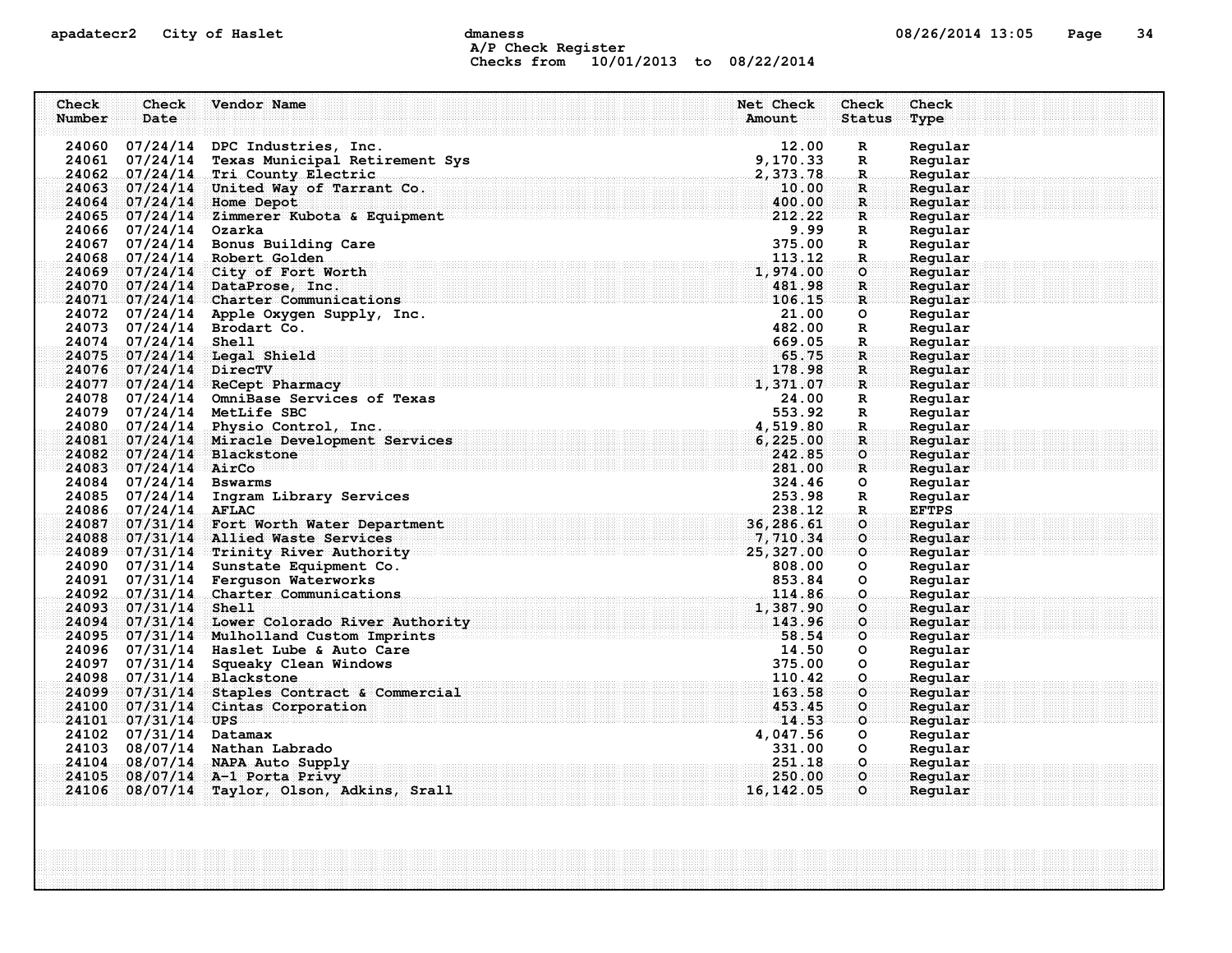# apadatecr2 City of Haslet control dmaness control dmaness control control of the defense of the definition of the definition of the definition of the definition of the definition of the definition of the definition of the A/P Check Register Checks from 10/01/2013 to 08/22/2014

| Check<br>Number | Check<br>Date           | Vendor Name                                   | Net Check<br>Amount | Check<br><b>Status</b> | Check<br>Type |
|-----------------|-------------------------|-----------------------------------------------|---------------------|------------------------|---------------|
|                 |                         |                                               |                     |                        |               |
| 24107           |                         | 08/07/14 Belcheff & Associates, Inc.          | $.00 \,$            | v                      | Regular       |
| 24108           |                         | 08/07/14 Belcheff & Associates, Inc.          | .00.                | v                      | Regular       |
| 24109           |                         | 08/07/14 Belcheff & Associates, Inc.          | 43, 127. 32         | $\circ$                | Regular       |
| 24110           |                         | 08/07/14 Taylor's Rental Equipment Co.        | 700.00              | $\circ$                | Regular       |
| 24111           |                         | 08/07/14 1-A Fire & Domestic Testing          | 160.00              | $\circ$                | Regular       |
|                 |                         | 24112 08/07/14 Mr. Jim's Pizza                | 50.73               | ാ                      | Regular       |
| 24113           |                         | 08/07/14 Ferguson Waterworks                  | 249.86              | o                      | Regular       |
| 24114           |                         | 08/07/14 Cowser Tire & Service                | 103.41              | O                      | Regular       |
|                 |                         | 24115 08/07/14 Texas Court Clerks Association | 250.00              | .O.                    | Regular       |
|                 |                         | 24116 08/07/14 Steve Harvey                   | 660.00              | $\circ$                | Regular       |
|                 |                         | 24117 08/07/14 Nick Brenz                     | 1,020.00            | $\circ$                | Regular       |
|                 |                         | 24118 08/07/14 Michael Thetford               | 120.00              | <b>O</b>               | Regular       |
|                 |                         | 24119 08/07/14 Lee Godbold                    | 120.00              | $\circ$                | Regular       |
|                 |                         | 24120 08/07/14 UnumProvident                  | 174.80              | R                      | <b>EFTPS</b>  |
|                 |                         | 24121 08/07/14 Frank Valtierra                | 100.00              | $\circ$                | Regular       |
| 24122           |                         | 08/07/14 Tarrant County                       | 47, 926.67          | $\circ$                | Regular       |
| 24123           | 08/07/14 Aetna          |                                               | 571.50              | $\mathbf{R}$           | <b>EFTPS</b>  |
|                 |                         | 24124 08/07/14 BlueCross/BlueShield           | 9,189.96            | $\mathbf R$            | <b>EFTPS</b>  |
|                 |                         | 24125 08/07/14 Robert Creamier                | 60.00               | o                      | Regular       |
|                 | 24126 08/07/14 Quill    |                                               | 145.26              | O                      | Regular       |
| 24127           |                         | 08/07/14 Greg Fischer                         | 180.00              | O                      | Regular       |
|                 |                         | 24128 08/07/14 Kyle Briggs                    | 200.00              | $\circ$                | Regular       |
| 24129           |                         | 08/07/14 Robert Brown                         | 300.00              | $\Omega$               | Regular       |
|                 |                         | 24130 08/07/14 Razvan Flaviu Deleanu          | 200.00              | $\circ$                | Reqular       |
|                 |                         | 24131 08/07/14 Compbenefits Ins. Co.          | 122.65              | R                      | <b>EFTPS</b>  |
|                 |                         | 24132 08/07/14 Samuel Aaron Ogburn            | 40.00               | o                      | Regular       |
| 24133           |                         | 08/07/14 Matthew Jefferson                    | 80.00               | O                      | Regular       |
|                 | 24134 08/07/14 HCSB     |                                               | 620.67              | $\circ$                | Regular       |
| 24135           | 08/07/14 Paetec         |                                               | 411.19              | $\circ$                | Regular       |
|                 |                         | 24136 08/07/14 Matthew Schumacher             | 350.00              | $\circ$                | Regular       |
|                 | 24137 08/07/14 Denitech |                                               | 294.00              | O                      | Regular       |
| 24138           |                         | 08/07/14 Texas Dept. of Agriculture           | 12.00               | o                      | Regular       |
| 24139           | $08/07/14$ AT&T         |                                               | 95.00               | 0.                     | Regular       |
| 24140           |                         | 08/07/14 WIN-911 Software                     | 595.00              | $\circ$                | Regular       |
| 24141           |                         | 08/07/14 Derek Wood                           | 40.00               | $\circ$                | Regular       |
|                 |                         | 24142 08/07/14 Constellation NewEnergy, Inc.  | 6,051.37            | ാ                      | Regular       |
|                 |                         | 24143 08/07/14 Lloyd Gosselink, P.C.          | 23,649.40           | o                      | Regular       |
|                 |                         | 24144 08/07/14 Spencer Mays                   | 160.00              | O                      | Regular       |
|                 |                         | 24145 08/07/14 Ingram Library Services        | 97.06               | .O.                    | Regular       |
| 24146           |                         | 08/07/14 Duvain R. Ashe-Kenny                 | 80.00               | $\circ$                | Regular       |
|                 |                         | 24147 08/08/14 United Way of Tarrant Co.      | 5.00                | $\circ$                | Regular       |
|                 | 24148 08/08/14 Aetna    |                                               | 98.55               | R                      | <b>EFTPS</b>  |
| 24149           |                         | 08/08/14 BlueCross/BlueShield                 | 422.92              | R                      | <b>EFTPS</b>  |
| 24150           |                         | 08/08/14 Legal Shield                         | 32.88               | $\circ$                | Regular       |
| 24151           | $.08/08/14$ AFLAC       |                                               | 969.77              | $\mathbf R$            | <b>EFTPS</b>  |
| 24152           | $08/08/14$ AFLAC        |                                               | 589.20              | $\mathbf{R}$           | <b>EFTPS</b>  |
| 24153           | 08/08/14 AFLAC          |                                               | 491.28              | $\mathbf{R}$           | <b>EFTPS</b>  |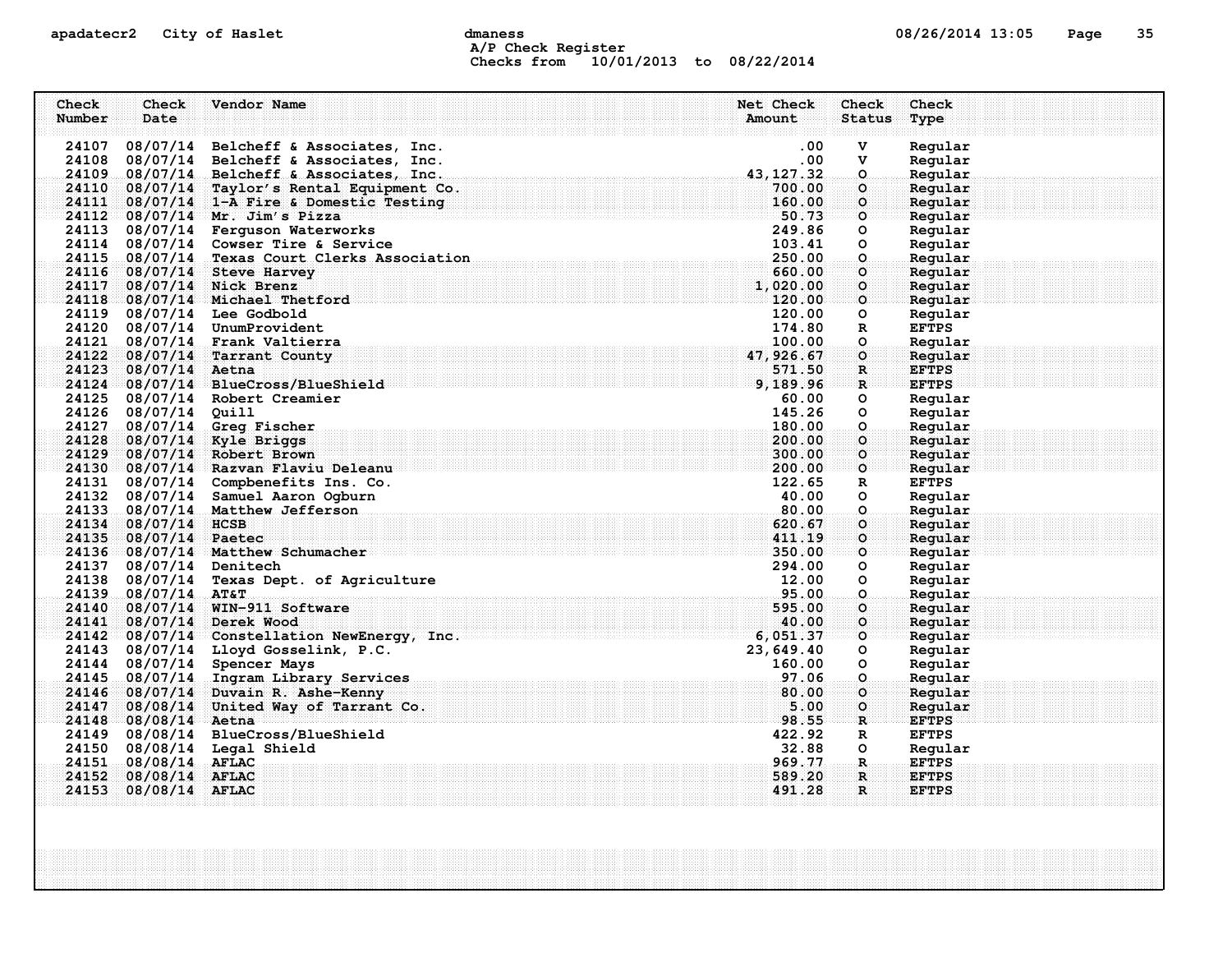# apadatecr2 City of Haslet dmaness dmaness and the US/26/2014 13:05 Page 36 A/P Check Register Checks from 10/01/2013 to 08/22/2014

| Check<br>Number | Check<br>Date           | Vendor Name                                                                                 | Net Check<br>Amount  | Check<br><b>Status</b>  | Check<br>Type      |
|-----------------|-------------------------|---------------------------------------------------------------------------------------------|----------------------|-------------------------|--------------------|
|                 |                         |                                                                                             |                      |                         |                    |
|                 |                         | 24154 08/08/14 Compbenefits Ins. Co.                                                        | 19.26<br>4,956.00    | $\mathbb{R}$<br>$\circ$ | <b>EFTPS</b>       |
|                 |                         | 24155 08/14/14 Atlas Utility Supply Co.<br>24156 08/14/14 Allied Waste Services             | 7,710.34             | $\circ$                 | Regular<br>Regular |
|                 |                         | 24157 08/14/14 DPC Industries, Inc.                                                         | 529.27               | $\circ$                 | Regular            |
|                 |                         | 24158 08/14/14 AlphaGraphics                                                                | 359.67               | $\circ$                 | Regular            |
|                 |                         | 24159 08/14/14 Staples Credit Plan                                                          | 382.19               | $\circ$                 | Regular            |
|                 |                         | 24160 08/14/14 Bound Tree Medical, LLC                                                      | 1,289.06             | $\circ$                 | Regular            |
|                 |                         | 24161 08/14/14 Brad Bradley                                                                 | 500.00               | O                       | Regular            |
|                 |                         | 24162 08/14/14 Texas Economic Devlpmt Council                                               | 450.00               | O.                      | Regular            |
|                 |                         | 24163 08/14/14 Lee Godbold                                                                  | 38.17                | ்்                      | Regular            |
|                 |                         | 24164 08/14/14 Alliance Regional Newspaper                                                  | 415.50               | $\circ$                 | Regular            |
|                 |                         | 24165 08/14/14 DFW Communications                                                           | 200.00               | $\circ$                 | Regular            |
|                 |                         | 24166 08/14/14 Kinloch Equipment & Supply                                                   | 1,667.35             | $\circ$                 | Regular            |
|                 |                         | 24167 08/14/14 DataProse, Inc.                                                              | 482.32               | $\circ$                 | Regular            |
|                 |                         | 24168 08/14/14 Charter Communications                                                       | 83.89                | $\circ$                 | Regular            |
|                 |                         | 24169 08/14/14 Halff Associates                                                             | 1,643.48             | $\circ$                 | Regular            |
|                 |                         | 24170 08/14/14 Brodart Co.                                                                  | 706.79               | $\circ$                 | Regular            |
|                 |                         | 24171 08/14/14 Midwest Tape                                                                 | 218.21               | ം                       | Reqular            |
|                 | 24172 08/14/14 Gale     |                                                                                             | 153.80               | $\circ$                 | Regular            |
|                 |                         | 24173 08/14/14 Pitney Bowes Purchase Power<br>24174 08/14/14 First Check                    | 600.00<br>66.00      | $\circ$                 | Regular            |
|                 |                         | 24175 08/14/14 Annett Meadows                                                               | 200.00               | $\Omega$                | Regular<br>Regular |
| 24176           |                         | 08/14/14 Wells Fargo Financial Leasing                                                      | 922.00               | $\circ$<br>$\Omega$     | Regular            |
|                 |                         | 24177 08/14/14 Dianna Buchanan                                                              | 276.06               | ം                       | Regular            |
|                 |                         | 24178 08/14/14 Metro Code Analysis LLC                                                      | 1,365.00             | o                       | Regular            |
|                 |                         | 24179 08/21/14 Atmos Energy                                                                 | 126.88               | $\circ$                 | Regular            |
| 24180           |                         | 08/21/14 DPC Industries, Inc.                                                               | 12.00                | .O.                     | Regular            |
| 24181           |                         | 08/21/14 Continental Research Corp                                                          | 1,875.00             | $\circ$                 | Regular            |
|                 |                         | 24182 08/21/14 Tri County Electric                                                          | 2,484.84             | $\circ$                 | Regular            |
|                 |                         | 24183 08/21/14 Texas State Comptroller                                                      | 691.92               | R                       | <b>EFTPS</b>       |
|                 |                         | 24184 08/21/14 United Way of Tarrant Co.                                                    | 5.00                 | $\circ$                 | Regular            |
|                 |                         | 24185 08/21/14 Home Depot                                                                   | 976.99               | $\circ$                 | Regular            |
|                 |                         | 24186 08/21/14 Tarrant County Health Labs                                                   | 40.00                | .O.                     | Regular            |
|                 |                         | 24187 08/21/14 Fort Worth Monument Co.                                                      | 150.00               | $\circ$                 | Regular            |
|                 |                         | 24188 08/21/14 Northwest Metroport Chamber<br><u> Alan Aman Aman Andrews Andrews Aman A</u> | 66.00                | $\Omega$                | Regular            |
|                 |                         | 24189 08/21/14 Internal Revenue Service                                                     | 4,700.12             | $\mathbf{R}$            | <b>EFTPS</b>       |
|                 |                         | 24190 08/21/14 Brian Hall                                                                   | 250.00               | $\circ$                 | Regular            |
|                 | 24191 08/21/14 Ozarka   |                                                                                             | 41.41                | O                       | Regular            |
|                 |                         | 24192 08/21/14 Apple Oxygen Supply, Inc.                                                    | 21.00                | О.                      | Regular            |
| 24193           | 08/21/14 Shell          |                                                                                             | 1,016.98             | $\circ$                 | Reqular            |
| 24194           |                         | 08/21/14 Legal Shield<br>24195 08/21/14 U.S. Bank                                           | 32.87<br>219, 356.25 | $\circ$<br>$\circ$      | Regular<br>Reqular |
|                 |                         | 24196 08/21/14 Lisa Brown                                                                   | 60.00                | $\circ$                 | Regular            |
|                 |                         | 24197 08/21/14 Haslet Lube & Auto Care                                                      | 14.50                | $\circ$                 | Regular            |
|                 |                         | 24198 08/21/14 Miracle Development Services                                                 | 6,450.00             | .O.                     | Regular            |
|                 | 24199 08/21/14 CitiBank |                                                                                             | 2,440.98             | $\circ$                 | Regular            |
|                 | 24200 08/21/14 CareNow  |                                                                                             | 40.00                | $\circ$                 | Regular            |
|                 |                         |                                                                                             |                      |                         |                    |